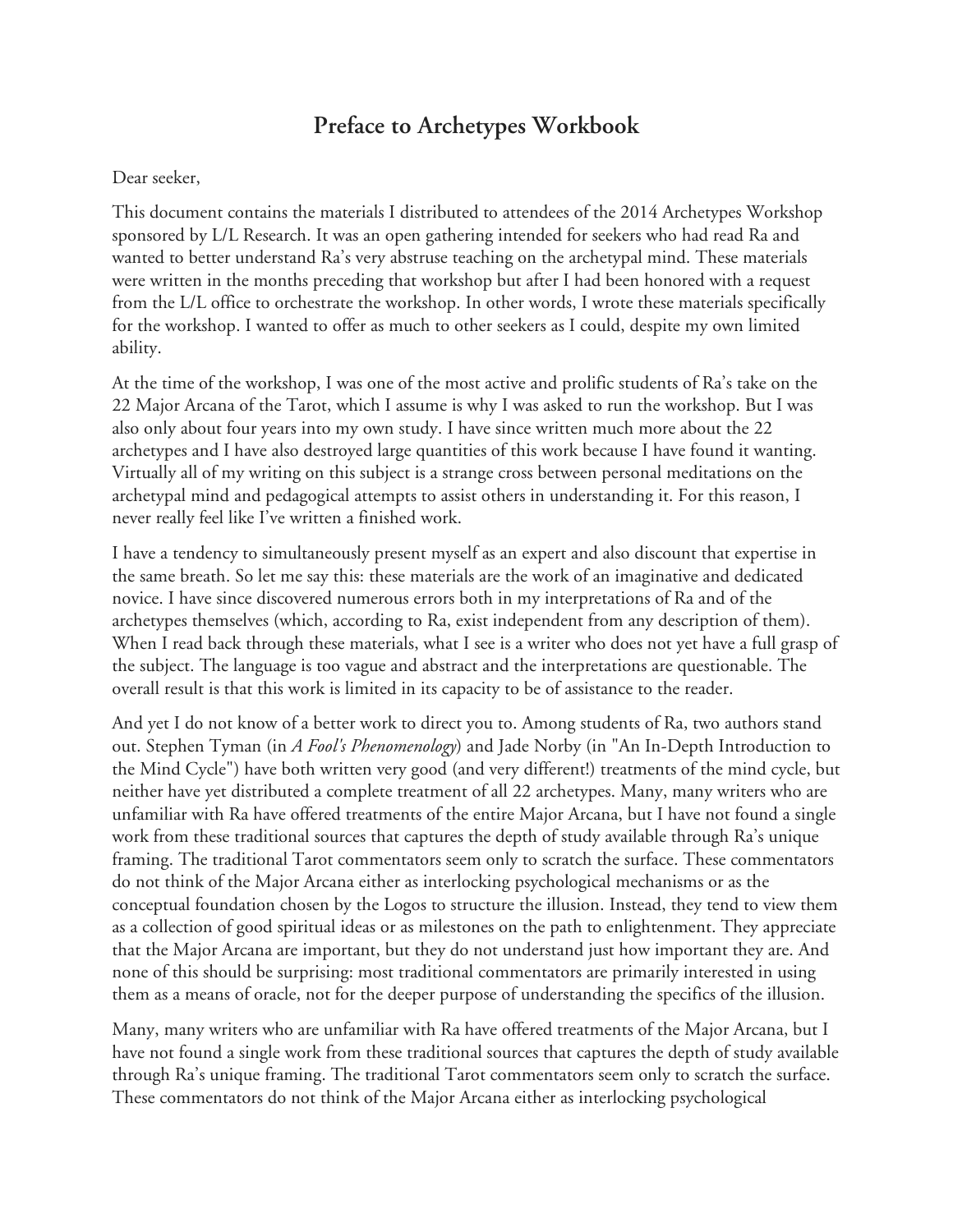mechanisms or as the conceptual foundation chosen by the Logos to structure the illusion. Instead, they tend to view them as a collection of good spiritual ideas or as milestones on the path to enlightenment. They appreciate that the Major Arcana are important, but they do not understand just *how* important they are. And none of this should be surprising: most traditional commentators are primarily interested in using them as a means of oracle, not for the deeper purpose of understanding the specifics of the illusion.

I wish a list of errata for these materials would suffice for correcting them. But alas, after many attempts to rewrite this work, I came to the conclusion that I would have to start all over from scratch. If I were to explain how my current view differs from my view in 2014, I would end up producing yet another long written work. Instead, I will attempt to frame the following materials in the way I think will make them most useful.

Here is that framing. First, please forgive the authoritative tone I adopt in my writing. In fact, I request that you actively question it: I am embarrassed that I ever wrote this way. When you read my work, I recommend that you take it only as one perspective on the subject. Second, I am sure you will be presented with ideas that you did not think of; perhaps some of those ideas will be helpful to you. Feel free to incorporate any good ideas into your own thinking. But if something I say does not sound right, well maybe it's not right. Having said that, none of my interpretations are willy-nilly. Deeply imperfect though these documents are, you are still seeing the product of careful reflection. So try to squeeze the juice out before you discard my interpretations. Finally, nothing I say can replace your own disciplined, enduring study of both Ra's words and the 22 images themselves. Instead, treat these documents as resources meant to help you understand. My primary purpose was to produce the resource that I wish I had when I first began my own study.

I will close with a promise: a better resource will one day be available. I am currently working on a book-length treatment of the archetypes that I hope will (a) do justice to the depth of Ra's framework and (b) capture the energetic resonances of the archetypes themselves. But as of this writing, the book is still not even close to a publishable form. It does, however, have a title: "*The Tarot According to Ra*."

I wish you insight, good judgment, persistence, and confidence in your own capacity to understand.

<sup>-</sup> Joseph Dartez, June 2021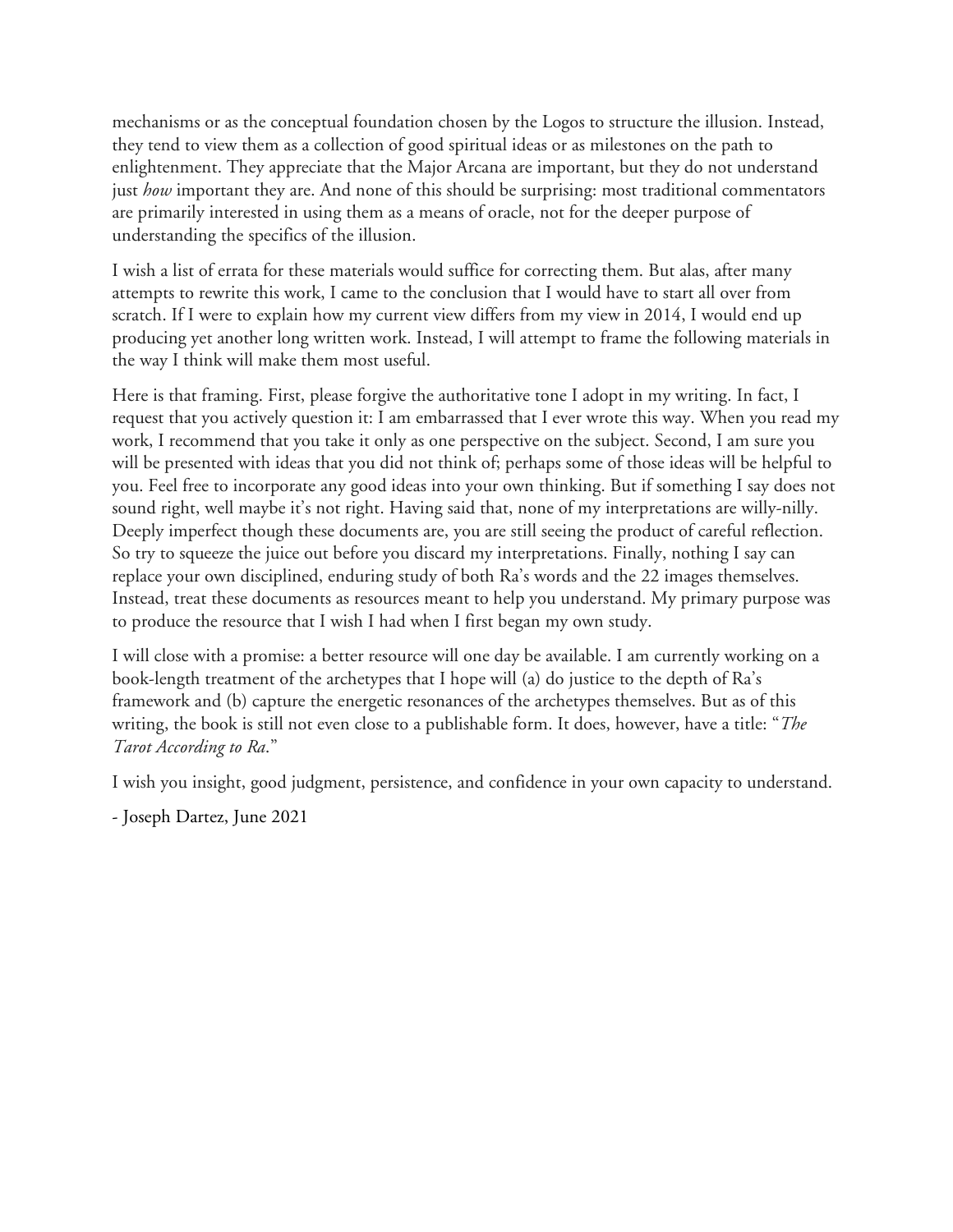# L/L RESEARCH



# Archetypes Workshop 2014 PERRYVILLE, KY

April  $II - 13$ 

**By Joseph Dartez**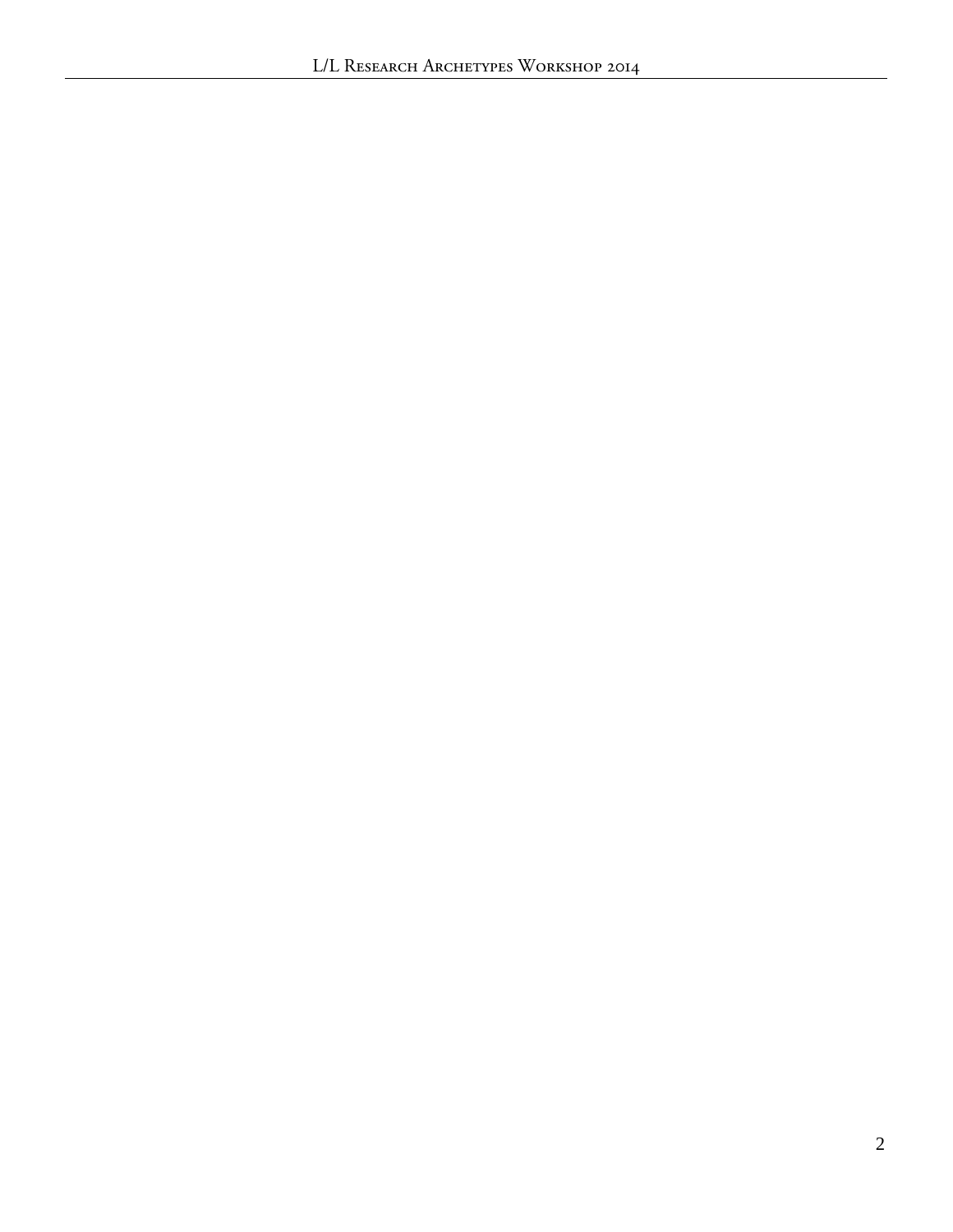# **Table of Contents**

#### **I. Archetypes in Everyday Life – An Introduction to the Archetycal Mind**

| 3. |
|----|
| 4. |
|    |
|    |
|    |
|    |
|    |
| 3. |
|    |
|    |
|    |
| 2. |
| 3. |
| 4. |
| 5. |
| 6. |
| 7. |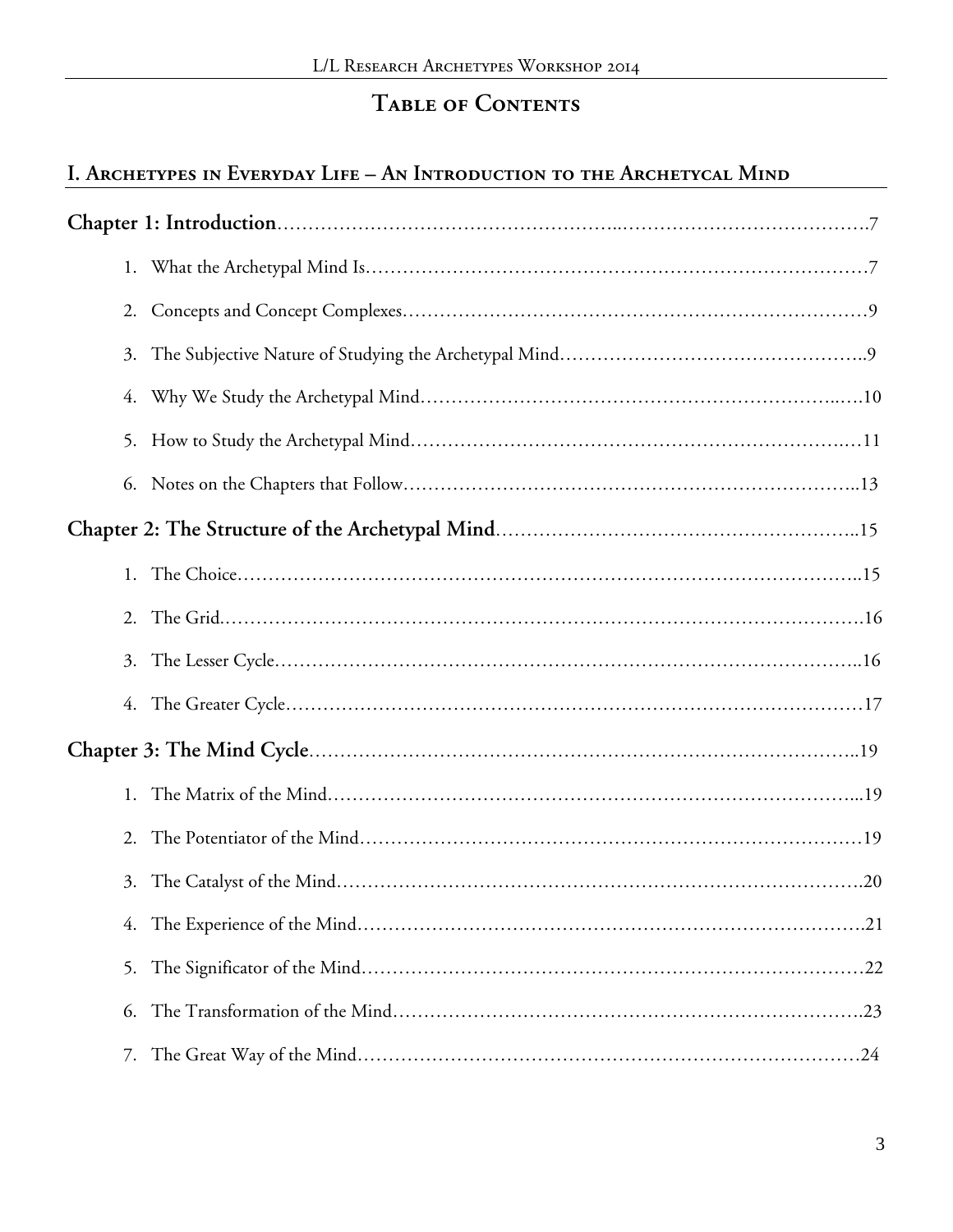| 2. |
|----|
| 3. |
| 4. |
| 5. |
| 6. |
|    |
|    |
|    |
|    |
| 3. |
| 4. |
|    |
| 6. |
| 7. |
|    |
| 1. |
| 2. |
| 3. |
| 4. |
| 5. |
| 6. |
| 7. |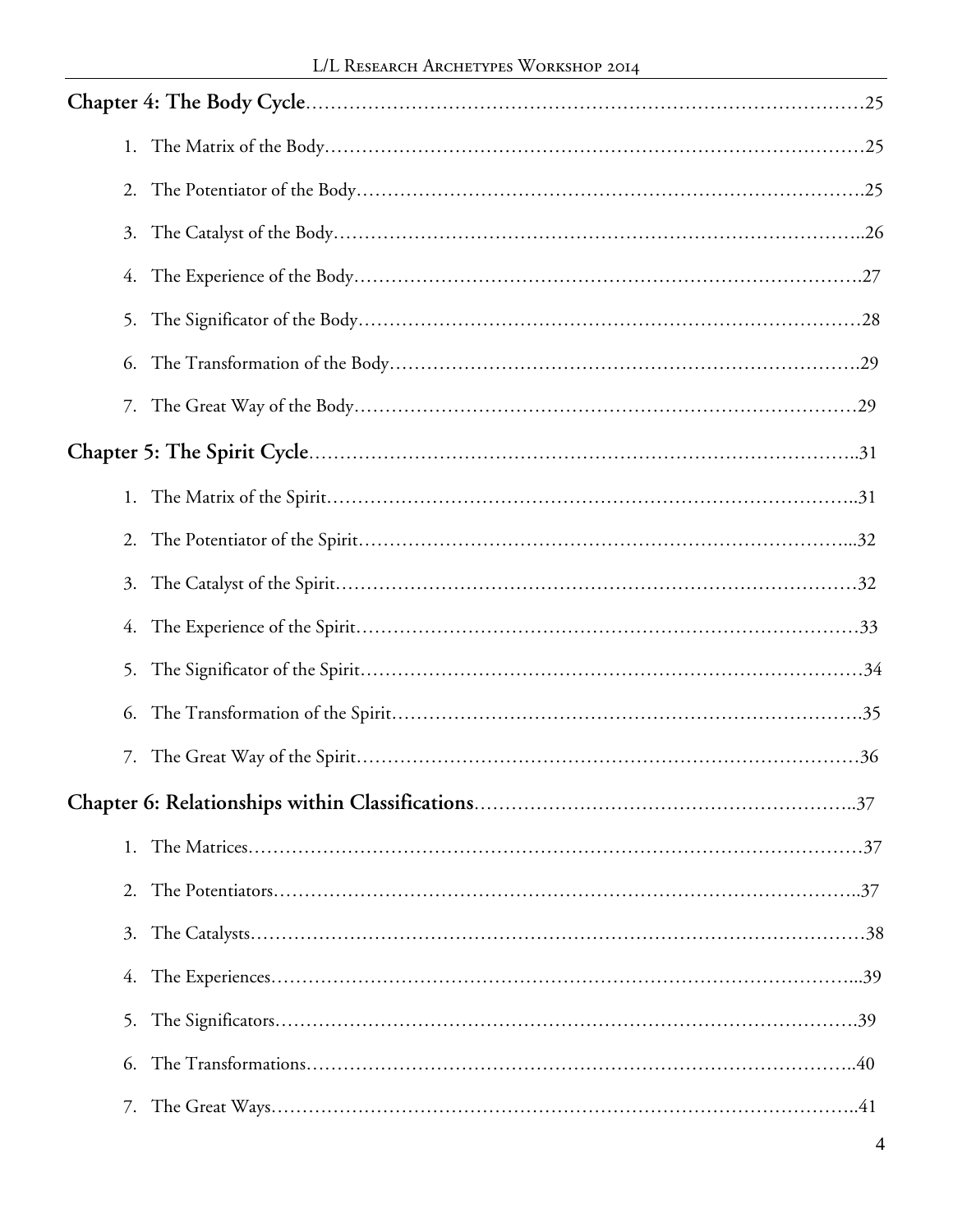# **II. Why Bother with the Archetypes? (Supplementary Material)**

| 4. |  |
|----|--|
| 5. |  |
| 6. |  |
| 7. |  |
|    |  |
| 9. |  |
|    |  |

#### **III. Guided Meditations**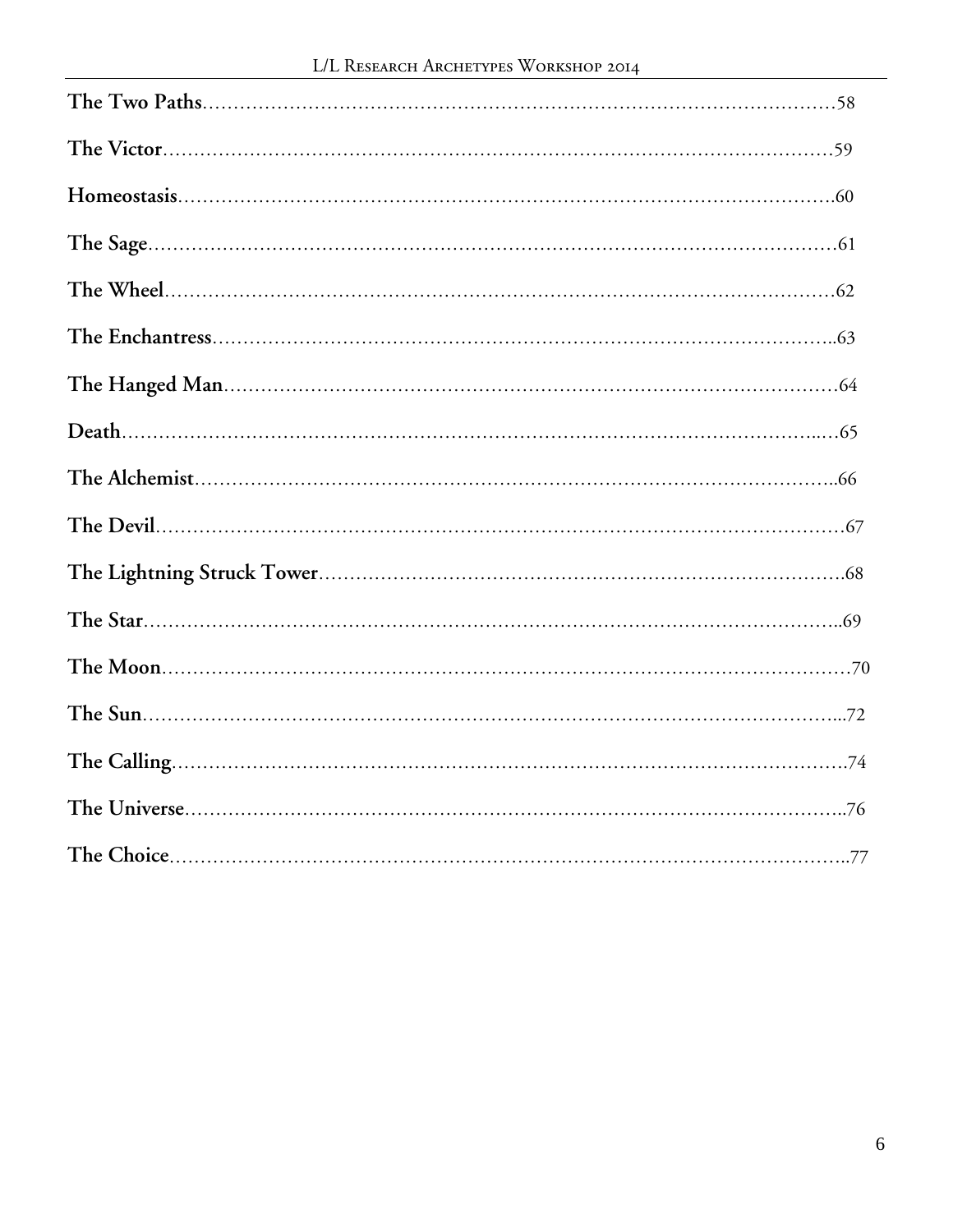#### **Archetypes in Everyday Life** *An Introduction to the Archetypal Mind* by **Joseph Dartez**

#### **Chapter 1: Introduction**

#### 1. *What the Archetypal Mind Is*

We are, each of us, human beings. Whatever else this statement might mean, it entails that each member of this group, "human beings," has something in common with each other member. Many of these commonalities are the very differences we have from each other, for two entities can only be said to be different if they can be first compared—and even then we often find that our perceived differences evaporate upon close examination. We have a particular way of thinking, acting and being which distinguishes us as *human*. Although psychologists, philosophers and local drunks fail repeatedly to pinpoint this core of commonalities by virtue of which we all presumably call ourselves human, there is no reason to think that such failure will not one day give way to success when the right perspective is taken, just as so many scientists failed to account for the strange deviations in Mercury's orbit from the predicted transit before a man with the right perspective (Albert Einstein) finally offered an inroad into understanding.

We share similar experiences. All of our culture assumes this one very basic principle. Our poets, playwrights and novelists all assume that the tapestry of emotion and thought woven into the webs of their works is a set of experiences which may not only be appreciated by their readers, but apprehended, understood, sympathized with and related to. Why else, indeed, would we continue to read such works? Why else would we continue to watch films and listen to music if we did not somehow relate to them? In this act of relating, we are not merely relating to the experiences of the one human being whose fertile mind has fashioned the morsel of culture which engrosses us. In relating to *any* part of *any* culture, we are also relating to *each* other human being who relates to or has related to that same part. The very foundation of this act of relating is the communal bedrock which makes each of us, somehow, a human being. Of course, there is more to this relating than merely the bedrock, for there is also the foundation of our local planet, the basic wall-structure of our national and racial identities, the plumbing and circuitry of our local and familial identities, and, perhaps most importantly, the full and robust design and atmosphere which signify our unique personal identities. Thus, while we share similar experiences, there are different levels of sharing which can be associated with different levels of relating. Although there is undoubtedly much fruit to be harvested from a consideration of national, racial, local and familial commonalities, it is the global which is our concern. In what ways am I similar to a Russian woman, and in what was are this Russian woman and I similar to an Indonesian child?

We are all *of* the Creator, but if the purpose of the Creator is to experience its own infinitude, then we must expect that all of us are somehow different, and that some of us fit into certain groups but not others. Those of us who fit into the group *human* can be found within the group identified by the *Archetypal Mind—*at least as far as our local section of the universe is concerned, anyway. The Archetypal Mind is so named because its proper nature is *conceptual,* though its reference is inclusive of the non-conceptual. If we are, as Ra tells us, composed of three interacting parts, mind, body and spirit, then it is the first of these three which has the possibility of providing an architecture, an organizing structure upon with which experience may be built. The body is that which is *subject* to this organization, while the spirit is that which is prior to, but *births* organization. And yet the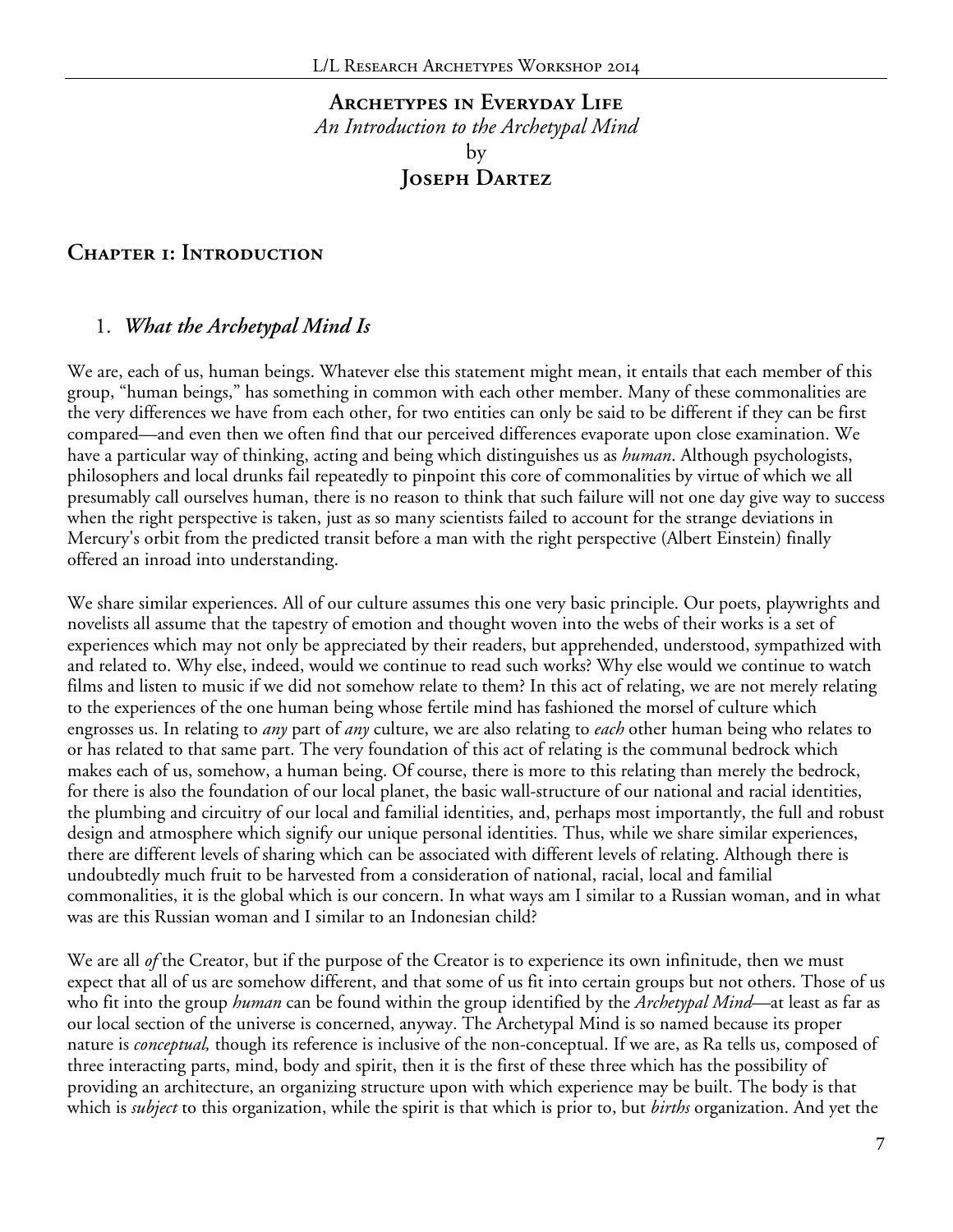contents of the Archetypal Mind *refer* to all *three* categories. That is, the organizational structure—the architecture of the Archetypal Mind—includes within its purview that which is both physical and spiritual, as well as the mental, despite the fact that it is entirely mental in nature. We are not common merely in how we think, even though this is where all our commonalities are apprehended; we are also common in our bodily constitution and function, and in our very being. By analogy, the operating system on a computer is not itself either hardware or an application, though it contains within itself code which refers to and accounts for both of these basic features of a computer.

As our DNA determines the limits within which the human body is confined, so the Archetypal Mind constrains us according to a set of limitations which we will never overcome so long as we are human. It is well known that our DNA does not determine us to become what we are (though perhaps it is not yet so well known in some deterministic circles); rather, our genetics afford a set of strengths and weaknesses within a set of very real limitations. We do not grow to over nine feet tall; our conscious minds cannot process as rapidly as computers; our bodies grow only four functional limbs; we cannot fly without the assistance of machines; etc. These are very real limitations, and yet we still find so much freedom for experience within these limitations. Moreover, deviations from these limitations (people over nine feet, people with more than four limbs, etc.) are typically more tragic than they are triumphant. We do not *desire* to exceed the limitations that *define* our humanity. Similarly, the Archetypal Mind gives us a set of limitations within which we still have free range of motion, but beyond which we cannot move without also sacrificing some (or all) of our humanity—and even then we may not be able to exceed these limitations. To put this yet another way: if we were to grant a chair life and intelligence, it would cease to be a chair. We would begin to think about it differently from chairs. We'd probably even avoid sitting in it. Hence, the design which defines *what* an entity is cannot be casually overstepped.

What is it, indeed, which binds us together as a common folk? Among the myriad possibilities brought forth by authors and speculators of all manner of backgrounds, that which most clearly marks anything whatsoever is its *purpose.* The defining nature of a chair is its function: to be sat in. And yet this question can be turned upon its head when applied to natural rock formations and trees. What are the purposes of such novel intrusions into our neat and functional world? But asking this question only sidetracks from the matter at hand: that which defines the nature of *humanity* is *purposive*, regardless of what defines the natures all other entities. For even this is part of our nature. A teacher is a teacher because her purpose is to teach. A teacher who does not intend to teach is not properly a teacher, but merely an occasion for a savvy student to learn. A construction worker is such because his goal is to construct. A father who does not intend to raise his child is often subject to questions regarding the validity of his fatherhood.

The uncertainty in the example of fatherhood (is a deadbeat dad a father or not a father?) is due, of course, to our misperception of what it is that defines a nature. We so often believe that what defines a nature is a specific set of actions, form of clothing, list of credentials, or level of honorific status. Yet this is not at all the case. A human being can only be what she intends to be. All else can only be a charade at best—and there are many charades which we intend to be, muddying the matter yet further. A professorship is largely a matter of credential and honorific, but is a professor not a charade who is not also a teacher?

The fact that purpose signifies essence gives instant insight into the evolutionary content of the Archetypal Mind. At the roots of human nature is the *will to become*. We have hopes and dreams, fears and nightmares, but all of these amount to nothing without a concept of a future in which we are somehow *different*. The Archetypal Mind, then, is a blueprint of *paths of motion*, or, to quote Ra, "The archetypical mind … is a blueprint of the builded structure of all energy expenditures and all seeking, without distortion" (91.37). It is a complicated circuit board whose features are only interesting insofar as they guide the flow of energy from one place to another in a unique way. Hence, the Archetypal Mind, once apprehended, grants a unified and simplified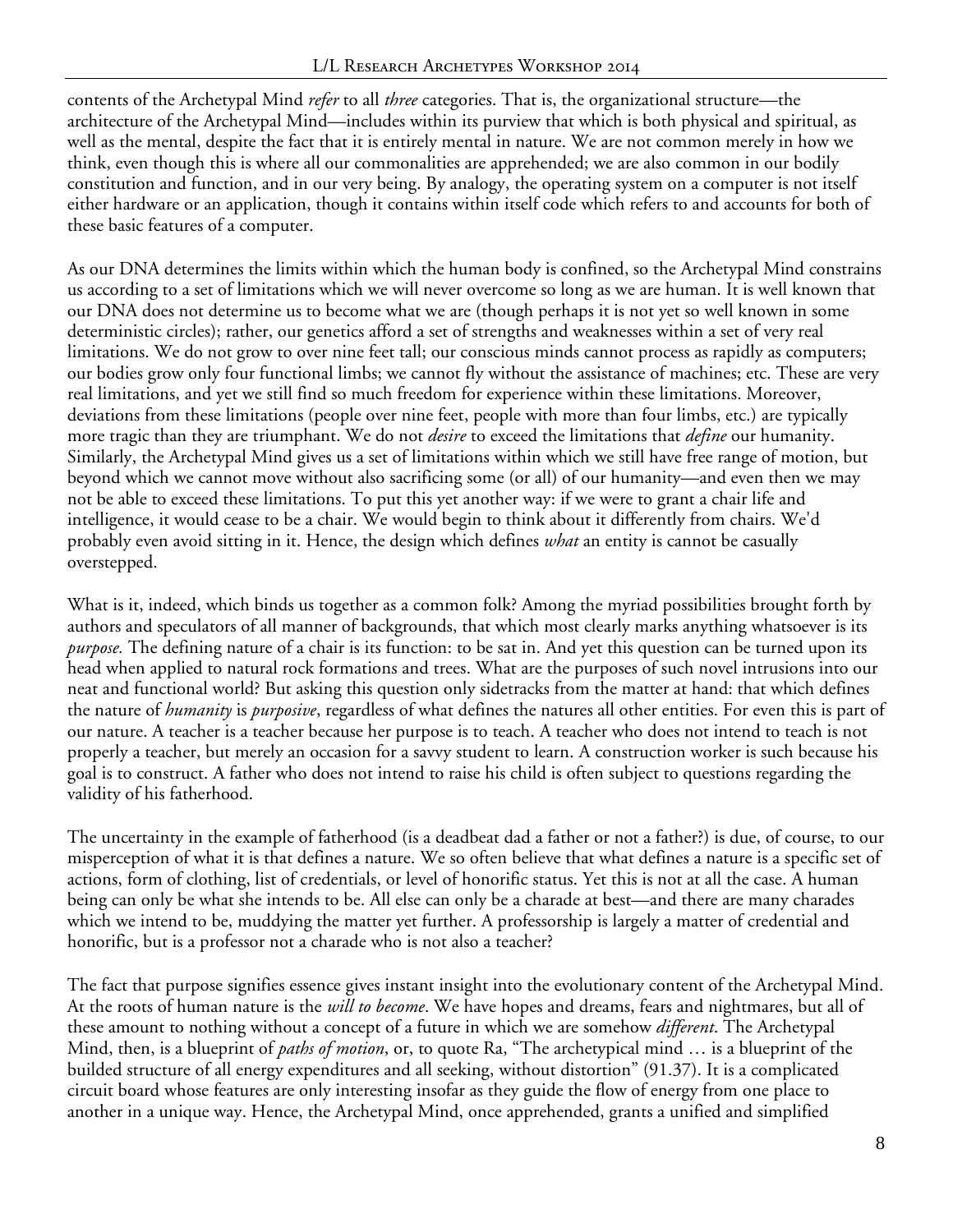approach to the ongoing experience of humanity. It is the closest to a general manual of human life which we are capable of finding in our (archetypally) confused existences.

#### 2. *Concepts and Concept Complexes*

The basic constituent element of the mind is the concept. A concept is simple and irreducible. *Awareness* (which is distinct from *human consciousness*), for example, is a single, simple concept. *Memory* is another. Just as the human body is constituted of basic elements which we know as atoms, so the human mind is constituted of basic concepts. And while we may wonder how it is that a concept can be simple yet also a distortion of unity (thereby suggesting some kind of complexity), we will allow it to suffice that while atoms generally act as simple units (because they are very difficult to split), it would appear that even they have constituent parts.

Although the concept in mind is analogous to the atom in body, it is an obvious point that the constitution of the body can be categorized into larger units than the simple atom, units called molecules. Well, so can the mind (89.20). Within the human body, there is a very special kind of molecule, often referred to as the "building block of life": the amino acid. The 22 proteinogenic (which means "protein forming") amino acids are molecules of a complex atomic structure which are used by all biological entities to construct a very wide variety of proteins that serve an equally wide variety of purposes. I cannot say, of course, whether the number of proteinogenic amino acids bears a logical relationship to the number of concept complexes within the Archetypal Mind (though the coincidence is striking), but I *can* say that the concept complexes, or *archetypes,* serve a function in the mind somewhat parallel to the function that the proteinogenic amino acids serve in the body. It is these basic structures which come together to form the many different experiences which ultimately shape the direction of our lives, the strengths and weaknesses of our personalities, the array of emotions which find us, etc.

The species, racial, national and local group minds—the *specialized* minds—are, themselves, composed of complex structures of these basic archetypes. It is likely that Carl Jung was describing complex structures of the archetypes within the Archetypal Mind in his consideration of the archetypes of more local minds through dreams. The Archetypal Mind is the foundational blueprint of the structure of human experience, delimiting the avenues of possible growth. The specialized minds add subtleties to this foundational structure without extending beyond its limits. So while there are many different ways in which a culture can manifest, say, a spiritual experience (consider the many different forms of religion), the basic nature of this experience (which includes its purpose, the field of emotions associated with it, the very general means of achieving the experience, etc.) is consistent across all cultures within the same Archetypal Mind.

#### 3. *The Subjective Nature of Studying the Archetypal Mind*

The Archetypal Mind has many subtle features which can be distinguished only on a subjective level. In support of this point, let us consider an analogy. Imagine that you and everyone you know can only comprehend objects in two dimensions. A being who lives in an can conceive three dimensions presents you with a two-dimensional image of a three-dimensional object. Everyone you know is also presented with an image of this object, but each of you is given an image taken from a different perspective on the same object. You are each studying the same thing, observing different traits about the object, etc. You learn that you come to many basic agreements about what it is, but you have many disagreements also. Because none of you can conceive the object in its natural three-dimensional environment, none of you can grasp how it can be that you have such different concepts of the same object. Our perspective of the Archetypal Mind is similar. It has more conceptual dimensions than our minds are capable of grasping, so each of us can only arrive at a single subjective perspective of it without being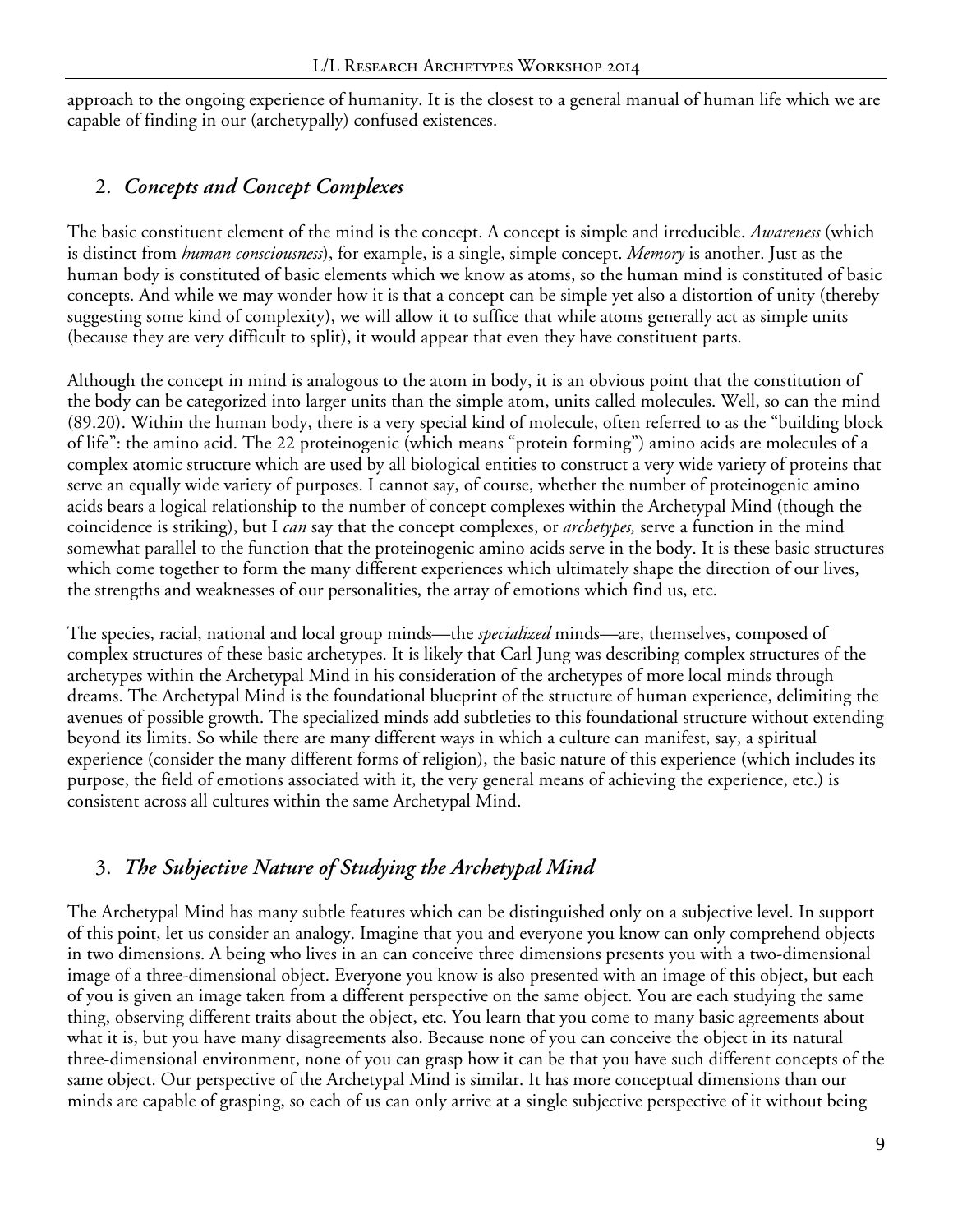able to infer what the hidden sides of the Archetypal Mind look like—the sides that other human beings perceive. All we can do is share with each other our perspectives, hoping to come to greater collective clarity.

Because the multi-dimensional (multiple conceptual dimensions, not physical dimensions) nature of the Archetypal Mind gives itself to us in subjective perspectives, we are possess, according to Ra, at least three traditional avenues for studying it: the 22 Major Arcana of the Tarot, the 22 pathways between the 10 Sephiroth of the Tree of Life, and the twelve signs and ten planets of western astrology (76.9). This abundance of resources is fortunate insofar as we may each choose the mode of our liking; it is unfortunate in that a one-to-one correspondence between the 22 concept complexes of each system is unlikely to be agreed upon (though this has not stopped Qabalists from trying). Although I have studied the Tree of Life in some detail, my inability to arrive at an acceptable one-to-one set of correspondences between its pathways and the Major Arcana of the Tarot leads me to conclude that it would not be appropriate to include it in the present essay. My knowledge of astrology, on the other hand, is only cursory, so I lack both the experience and the knowledge requisite for assuming a teaching role in relation to it. I encourage the reader to consider these systems for herself, but I will continue within the system of the Tarot alone. And that is as it ought to be, since Ra taught exclusively within this system as well.

#### 4. *Why We Study the Archetypal Mind*

The Archetypal Mind does not, on its own, bring enlightenment. It is not the key to all happiness or the Great Secret of Life, though some spiritual traditions (such as western Qabala) may suggest otherwise.

To quote Ra on this subject,

*In no way whatsoever should we, as humble messengers of the One Infinite Creator, wish to place before the consideration of any mind/body/spirit complex which seeks its evolution the palest tint of the idea that these images [the Tarot] are anything but a resource for working in the area of the development of the faith and the will.*

*To put this into perspective we must gaze then at the stunning mystery of the One Infinite Creator. The archetypical mind does not resolve any paradox or bring all into unity. This is not the property of any resource which is of the third density. Therefore, may we ask the student to look up from inward working and behold the glory, the might, the majesty, the mystery, and the peace of oneness. Let no consideration of bird or beast, darkness or light, shape or shadow keep any which seeks from the central consideration of unity.*

*We are not messengers of the complex. We bring the message of unity. In this perspective only may we affirm the value to the seeker of adepthood of the grasping, articulating, and use of this resource of the deep mind exemplified by the concept complexes of the archetypes.* (97.9)

And what is the value of studying these concept complexes? This study serves to simplify and unify the student's vision of human experience as a whole. Instead of a confusing and contradictory abundance of possible theoretical structures for interpreting experience which so often induces in us the hemming and hawing, the vulgarity, the plebianism, and the *unextraordinary* attitudes which are touted by our social structures as *normal*, we will be granted a singularity of perspective which, instead of *excluding* the many conceptual alternatives offered upon the contemporary intellectual palette, *includes* all other theoretical concepts into itself, locating a proper place for each. The great clarity of mind offered by a study of the Archetypal Mind affords its student the unexpected benefit of a focused will (for clarity reveals dead-ends in the distance) and bolstered faith (for a clear grasp of what the spirit is and how it functions affords ample opportunity to witness its strengths and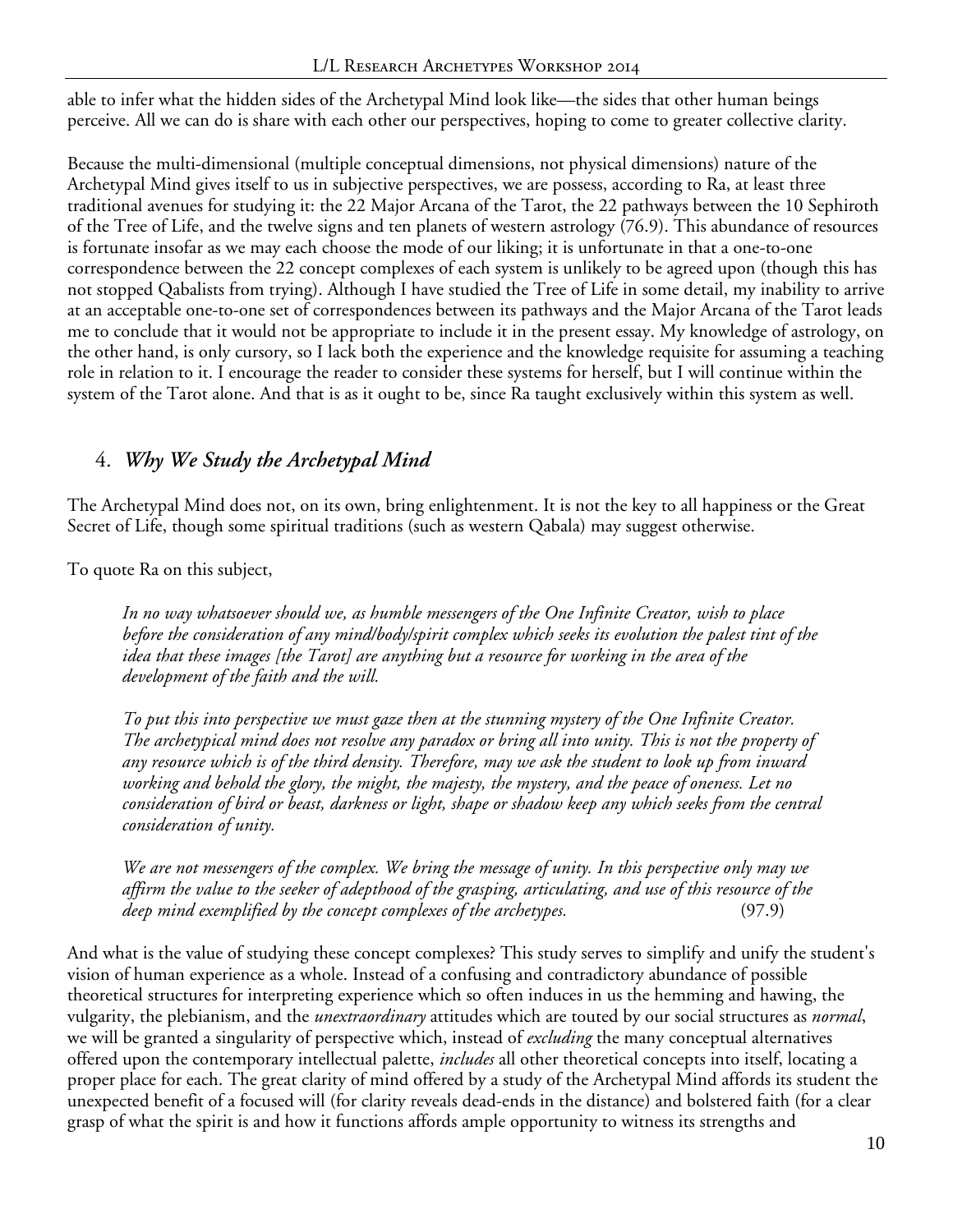limitations). The student of the Archetypal Mind is afforded the unique advantage of a descriptive manual concerning all the various levers and gadgets in the cockpit of the vehicle we call a "self".

While studying the Archetypal Mind leads to a clearer grasp of the nature of evolution—whether bodily, mental or spiritual—thereby encouraging *accelerated evolution*, the benefits of the study do not end here. Ra indicates that studying the roots of the mind is a *necessary* step along the path of initiation, through which the initiated may then offer themselves in purity in service to others (76.8). The study is even indicated as part of the disciplines of the mind in the "fifth step" described by Ra (5.2).

The last benefit, which is simultaneously the most subtle and the most powerful of the benefits of study, is intended for those of us in third density who seek to be of the greatest possible service. Ra even indicates this as the *primary purpose* of studying the Archetypal Mind: "It is appropriate to study one form of constructed and organized distortion of the archetypical mind in depth in order to arrive at the position of being able *to become and to experience archetypes at will*" (76.9, my emphasis). This use of the archetypes, what Ra refers to as "controlled use," allows the adept to muster unto itself the power of the Archetypal Mind in addressing any given situation. Who, after all, can resist a leader who becomes the very essence of the Emperor? And who can resist a lover who becomes the High Priestess? This controlled use can be implemented in situations to serve others, but it can also be used in times when the self is unbalanced or blocked. As an example, Ra says that the mind may be clothed with the first archetype, the Matrix of the Mind, when the mind is attempting unthinkable thoughts and needs to return to the pure and empty mind (91.35). We all find ourselves occasionally in situations where the pure energy of an archetype will help us out of whatever quandary we might be in.

#### In Ra's words,

*The clothing one's self within the archetype is an advanced practice of the adept which has long studied this archetypical system. The concept complexes which together are intended to represent the architecture of a significant and rich portion of the mind are intended to be studied as individual concept complexes; as Matrix, Potentiator, etc., in viewing mind/body/spirit connections; and in pairs with some concentration upon the polarity of the male and the female. If these are studied there comes the moment when the deep threnodies and joyful ditties of the deep mind can successfully be brought forward to intensify, articulate, and heighten some aspect of the magical personality.* (89.19)

But, Ra warns, there is great danger in engaging the archetypes in this most powerful way without being careful not to infringe upon the free will of others (89.44). It is easy to accidentally enslave another when one becomes the Victor (aka the Chariot) himself. And to this warning I would also add that it is important to remember that becoming an archetype is a *temporary* act. There is also danger in forgetting to return to yourself, for a human being is more complex than any one archetype. A person who is overcome by an archetype may forget to return to himself and, having done so, often appears to be playing a role that he never snaps out of. All of life then becomes a dream, an act, and the actor forgets that he is much more than the role.

#### 5. *How to Study the Archetypal Mind*

Who am I? What significance do you think should my commentary on this subject have to you? Although the concept complexes of the Archetypal Mind exist within our local Logos and are imparted to each living human being, each of us has a unique perspective upon this shared Archetypal Mind. The work that follows is a summary of my own unique take on the Archetypal Mind. I do not claim to offer the last word, the absolute truth, or even an exceptionally accurate picture of this conceptual resource. I offer only the best (i.e. the simplest, most coherent, most comprehensive and most accurate) interpretation I have found. I recognize that I have a set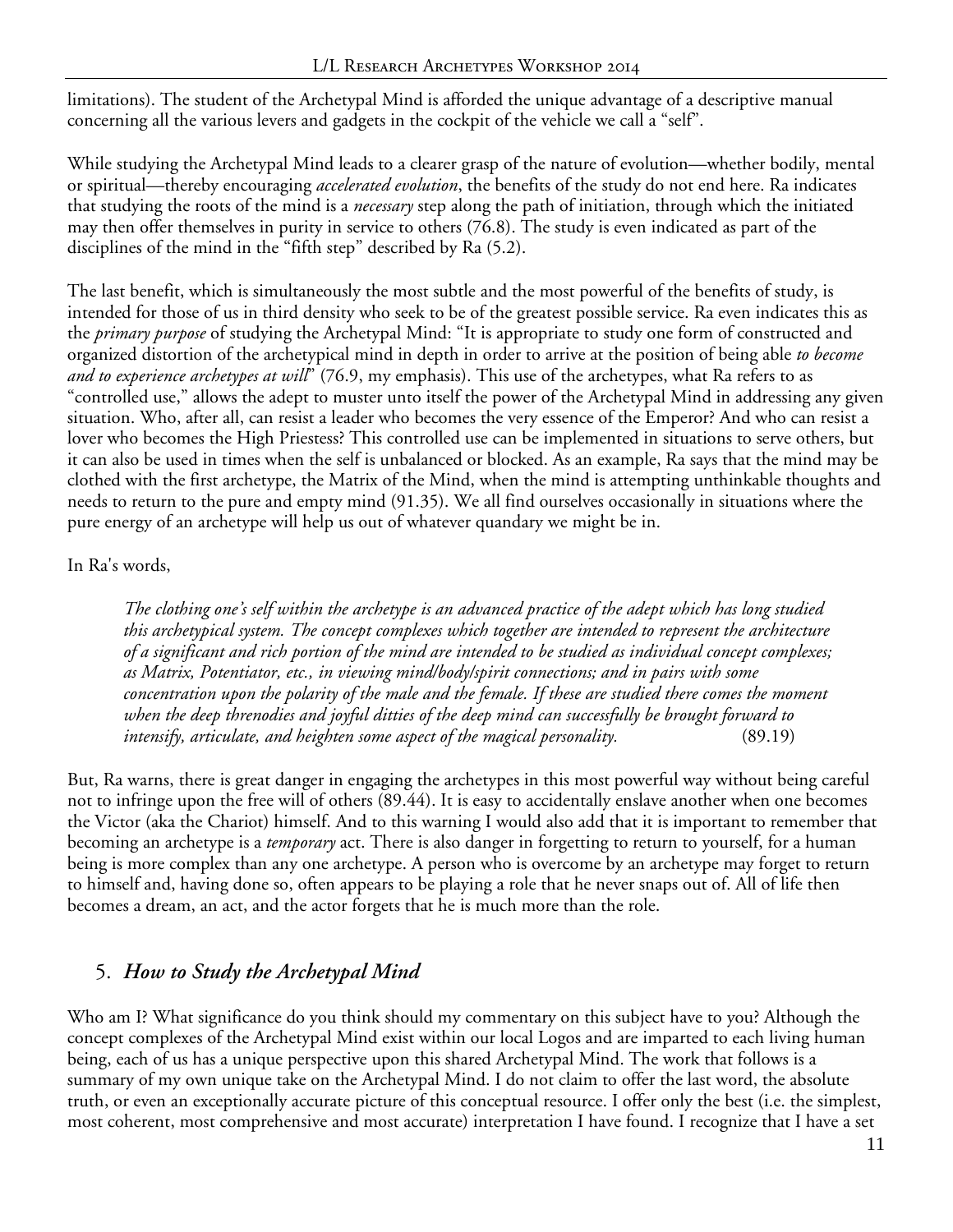of talents which have made it easy for me to identify these concept complexes and translate them into palatable concepts, but by no means does make me the final authority on the subject. In the following chapters and sections, you will find descriptions and commentary on each of the archetypes and on the relationships between groupings of archetypes. These commentaries do not even exhaust my own thoughts on the matter (expedience has made brevity a necessity), so by no means should you expect that they exhaust all possible thoughts on the matter. Rather, this work is meant to provide a foundation for personal exploration of the Archetypal Mind as presented by Ra. Herein, I have collected some of the thoughts which I think will be most helpful to a seeker in search of the Archetypal Mind. This is, in fact, the work I would like to have found when I began my own study.

Symbolic correspondences are a good place to start. We are all familiar with an array of symbols, both popular and esoteric. These symbols strike deep chords within us, because the deep mind—the mind which we seek to access in this study—thinks in terms of concepts and not words. The symbols we use have a clustering of words which are appropriate to them. A cup, for instance, is a vessel for containing and drinking liquid. This symbol contains within it all of the resonances of the very concept of liquid (one of the four elements) and connects these resonances to the concept of human functionality: a cup is a device designed by human beings for the purpose of containing and drinking a liquid. The cup itself draws a number of different concepts to itself due to these resonances. Because the archetypes are complexes consisting of a many concepts, an association of symbols is appropriate for representing these archetypes to the self—*but only if the right symbols are selected in the right configuration!*

The *sensitivity* of the deep mind to symbols is one of the reasons that there are so many Tarot decks; it is also the reason why so many of them are very poor guides to the Archetypal Mind. The images given by Ra are emphatically *not* the only way to study the Archetypal Mind, but they are a *good* way, and many others who have attempted to create their own decks have done so with far less understanding of their subject matter and so have either lost important symbols or else added extraneous ones. Only an adept whose study is well advanced ought to expect success in constructing her own deck of cards or symbolic clusterings. But do not let that stop you if you feel drawn to it early; just don't be surprised when you decide your deck is of poorer quality than you had hoped.

Despite the benefit of symbolic correspondences, the archetypes themselves are not symbols. They are *energies* with *personalities*. They have a robust character which cannot be isolated with words or pictures or theoretical structures any more than a human being can be characterized by his ethnicity, hair color, clothing, religion, nationality and family name. These associations are useful in calling any specific archetype to mind (as Ra mentions in 74.4), but they do not replace the archetype itself. An archetype is not known until its "melody" is felt and can be readily identified in any situation, the way you can learn to identify the composer of a song you've never heard before. This kind of mastery opens up the possibility of seeing and identifying the archetypal resonances that you meet with in your everyday experience of the world in which you live.

In the process of studying the Archetypal Mind, reading and digesting the material provided by a tradition (Qabala, astrology or Tarot) is a necessary way to begin, but the "more important step" is "the moving beyond the written in order to express in an unique fashion [one's] understanding … of the archetypical mind" (76.9). The study begins with embracing a tradition of archetypal correspondences, it continues with immersing yourself in this tradition until it seeps into your marrow, but it concludes with discarding that which is not your own as you would a ladder you have climbed and no longer need.

The programme of training through which Ra put the initiates of Egypt is the same progamme which Ra suggests to us:

*Our first stage was the presentation of the images, one after the other, in the following order: one, eight,*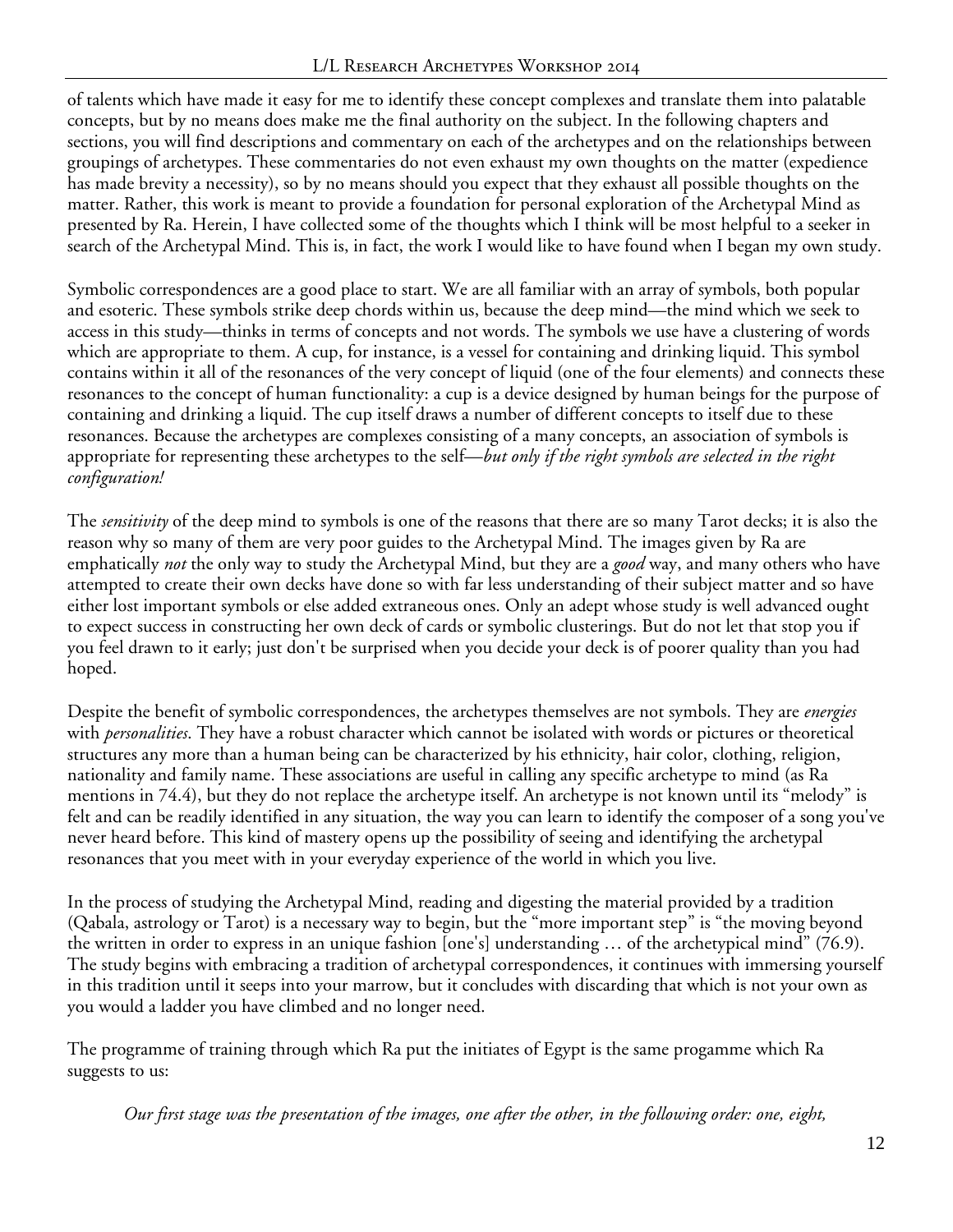*fifteen; two, nine, sixteen; three, ten, seventeen; four, eleven, eighteen; five, twelve, nineteen; six, thirteen, twenty; seven, fourteen, twenty-one; twenty-two. In this way the fundamental relationships between mind, body, and spirit could begin to be discovered, for as one sees, for instance, the Matrix of the Mind in comparison to the Matrices of Body and Spirit one may draw certain tentative conclusions.*

*When, at length, the student had mastered these visualizations and had considered each of the seven classifications of archetype, looking at the relationships between mind, body, and spirit, we then suggested consideration of archetypes in pairs: one and two; three and four; five; six and seven. You may continue in this form for the body and spirit archetypes. You will note that the consideration of the Significator was left unpaired, for the Significator shall be paired with Archetype Twenty-Two.*

*At the end of this line of inquiry the student was beginning to grasp more and more deeply the qualities and resonances of each archetype. At this point, using various other aids to spiritual evolution, we encouraged the initiate to learn to become each archetype and, most importantly, to know as best as possible within your illusion when the adoption of the archetype's persona would be spiritually or metaphysically helpful.*

*As you can see, much work was done creatively by each initiate. We have no dogma to offer. Each perceives that which is needful and helpful to the self.* (88.24)

This programme is not far removed from the one I would suggest. In my experience, there is merit in first attempting to grasp each of the archetypes individually, so I would recommend the student begin with this step. Once a cursory familiarity with each archetype is achieved, including *both* an intellectual knowledge of symbolic correspondences *and* an experiential familiarity with the energy of the archetype (whether through meditation or through manifest experience of archetypal resonances), only then would I suggest moving on to the juxtaposition of archetypes in groups of three. I agree with Ra that consideration of polarities is the next step. But I would also suggest an additional step between studying the polarities and attempting to learn to become the archetypes at will. Between these two, I would suggest an effort at viewing the Archetypal Mind as a whole. The Archetypal Mind may be complex, but it is not complicated. You have been learning about these archetypes ever since you began your spiritual journey, and probably before that, too. All of the great spiritual teachers taught these concepts in some way without knowing it. When you can see for yourself that this system is not complicated, when you can distill the Cycles of 7, the Classifications of 3 and indeed the entire Archetypal Mind itself into a few impromptu sentences, then you will know the simplicity of the Archetypal Mind in addition to its complexity.

#### 6. *Notes on the Chapters that Follow*

There, of course, are many ways to approach an exploration of the archetypes, one of the obvious of which is to give explicit interpretations of the symbols on the Tarot cards and to then interpretively interlock these symbols. I have decided not to do this here for two reasons: 1. I only had so much time to prepare and 2. I do not want to give so much to the reader as to induce a sense of either laziness (what else is there to learn about the archetypes?) or mind-boggle (I'll never retain any of this!).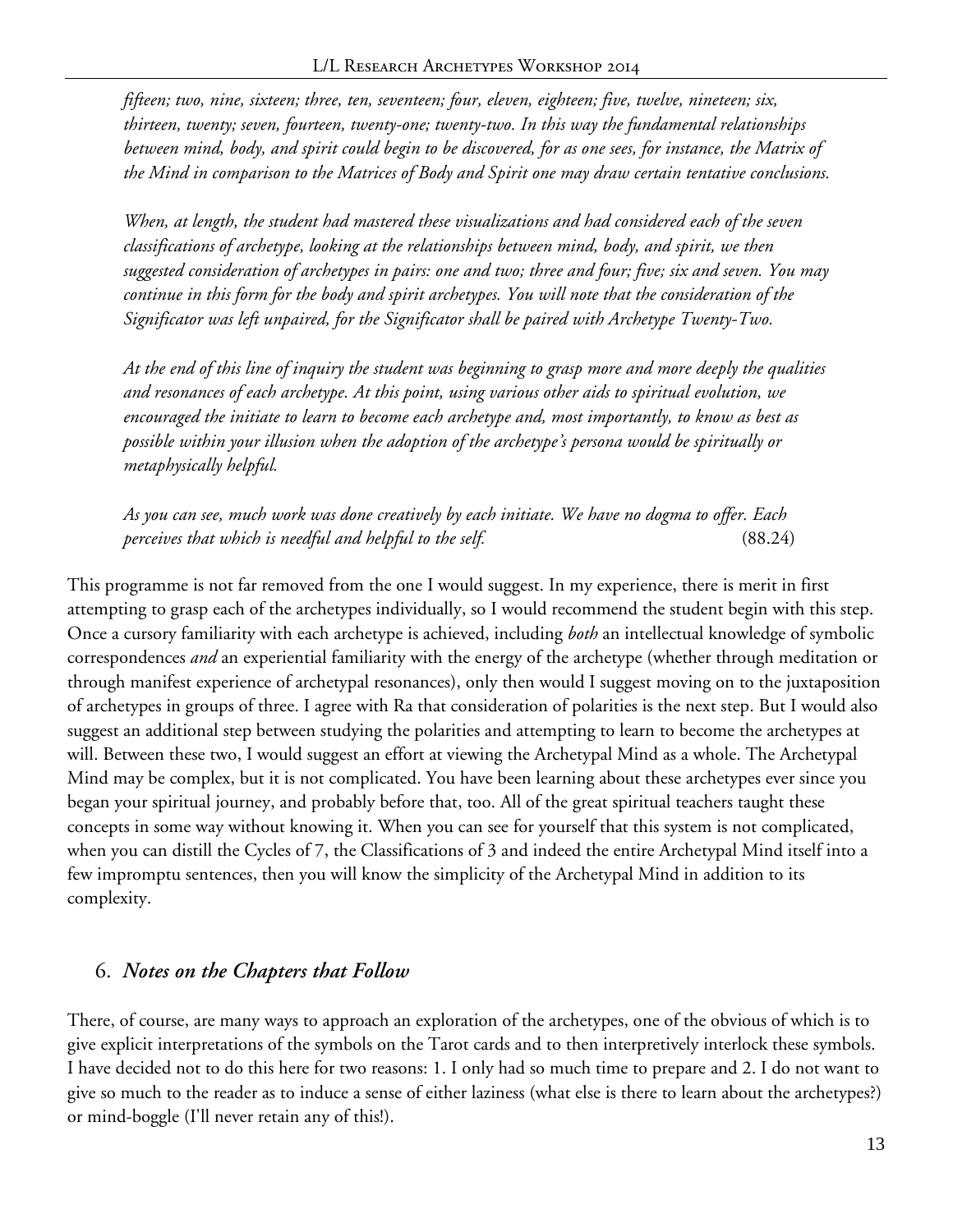I have therefore chosen to compose five relatively short chapters where I could have written twenty-two of equal length. The first chapter explores the unifying archetype, The Choice, and gives a synopsis of the structure of the archetypal mind, along with a cursory exploration of the relationships between archetypes within a Cycle (a group of seven). The next three explore the remaining archetypes one by one in the order given by Ra. These chapters are separated according to Cycle in an effort to impart a sense of unity within each Cycle.

Instead of scattering energy by exploring the many symbols on any given card, my treatments of these archetypes drive at the heart of the archetype itself. I describe the function and purpose of the archetype, the kinds of experiences which resonate with this archetype, and the general mood of the archetype. Instead of relying upon standard esoteric/spiritual symbolism, I have chosen to rely upon common sense and ordinary experience. My own research was largely thwarted by an impenetrable wall of esoteric symbolism which disallowed entrance into a perspective that would demonstrate these archetypes as *relevant* to me. I do not want to give readers a dense chunk of spiritual jargon without any points of contact to the ordinary world in which we all live, no matter how spiritual.

Following my consideration of the heart of each archetype in Chapters 3-5, I provide two suggestions to the reader. The first is my own opinion of the intellectual benefit which may be gained from a deeper exploration of the archetype in question. The second is a suggestion of when it may be appropriate to undertake Ra's suggestion that we "clothe" ourselves in the archetypes. This second suggestion assumes that in the course of our evolution we meet with circumstances in which the *most helpful response* would be to enter into the pure energy of one of these archetypes. Although I have given much consideration to the twenty-two suggestions I give, I encourage the reader to explore her own perspective. I have only offered one kind of situation for each archetype, but I am highly doubtful that there is only one kind of situation in which it would be appropriate to clothe oneself in any given archetype. To the advanced student I would pose this challenge: add to my list of situations for taking on the pure energy of an archetype.

The final chapter is not the chapter I would like to end with. I would have liked to include a chapter in which the 12 polarized pairs are explored, but time has disallowed. This document will eventually be revised and the missing chapter added, but such is not currently the case. Nevertheless, the final chapter explores the relationships between archetypes within a Classification (a group of three). Each of the seven sections of this chapter follows a simple threefold pattern: 1. a juxtaposition of the three archetypes, 2. a consideration of the relationships as energy flows downward from spirit to body, and 3. a consideration of the relationships as energy flows upward from body to spirit.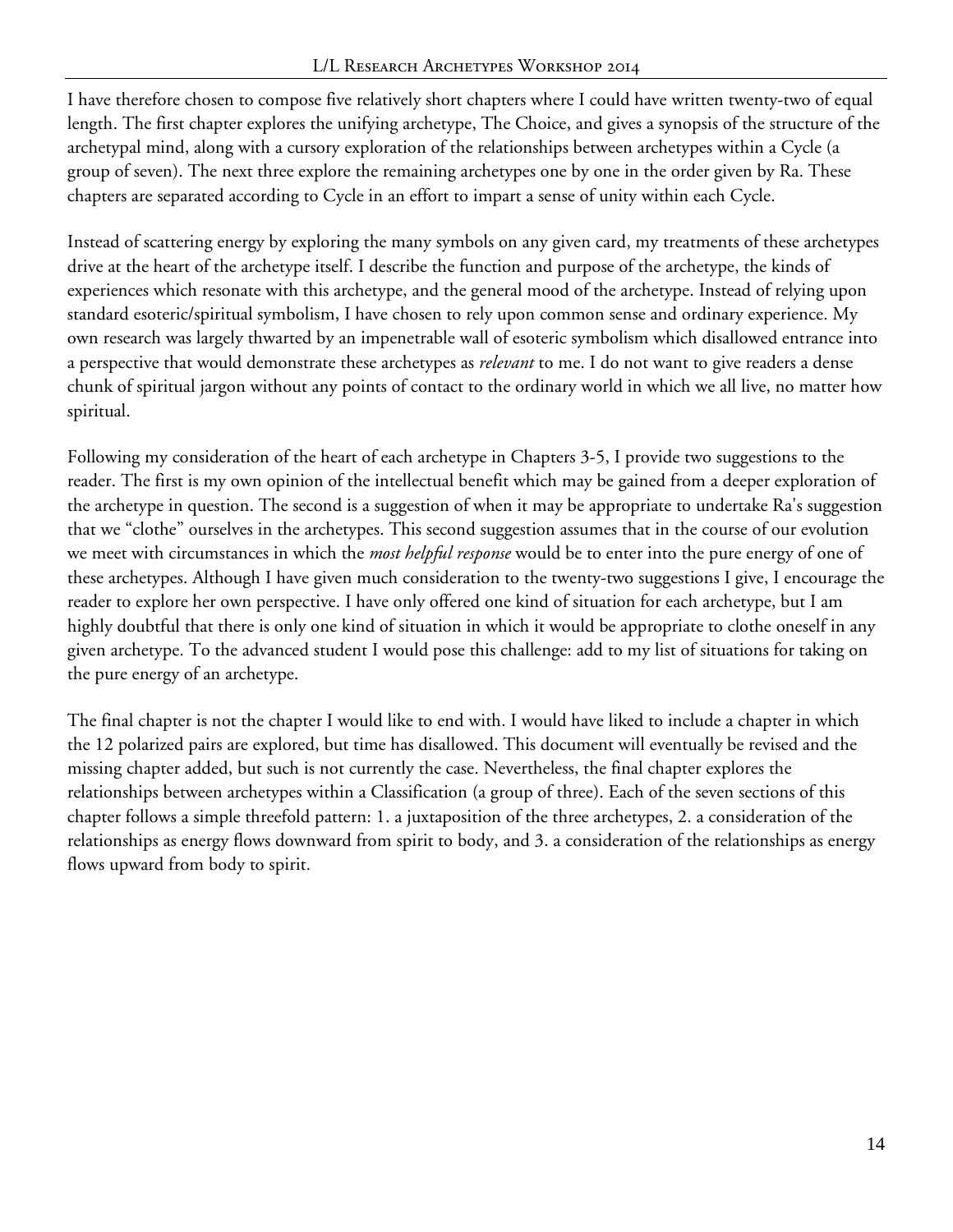#### **Chapter 2: The Structure of the Archetypal Mind**

#### 1. *The Choice*

The first and most important principle about the Archetypal Mind is that for every grouping within the Archetypal Mind, there is a unifying element. The expedience and necessity of such an element is obvious from the Law of One: in any situation which expands the One into Many, an element within the Many must be present which directs the Many back to the One. Thus, the archetype which takes the role of both the first and the last in the traditional Major Arcana deck is the Fool, named by Ra *The Choice*. This is the great unifying archetype. As a reflection of the entire holographic universe, it contains within itself the entire Archetypal Mind in microcosm. All general consideration of the "human condition" ultimately refers to this archetype.

*The Choice* has within itself all of the traits that make us so fundamentally human. It is composed of such concepts as polarity (or good and evil), ignorance (or faith), whimsy (or folly), determination (or will), resourcefulness, danger, endless possibility, and self-expression. To be just such a fool is to be ever so human. We will never, of course, cease to be fools; however, if we are careful and attentive, we might at least make a *choice* with resoluteness, though the journey will never appear to be complete so long as we are within this illusion. This unifying archetype, therefore, contains the purpose, method, and style of third density as conceived by our beautiful Logos, Sol. Furthermore, as the unifying archetype and the only archetype without a specific mind, body or spirit association, *The Choice* may be seen as the archetype which gives the structure of the mind/body/spirit complex in third density as a complete and unified entity.

We will never cease to be fools, never graduate from the purview of this unifying archetype. When we see people making mistakes, experiencing conflict and generally bumbling through their lives, we think of them as expressing their *humanity* through these myriad imperfections. It's not just the we don't have to be perfect; it's that if we were perfect, we would no longer be human. We might imagine gurus who lack imperfection, envisioning them as the horizon toward which we aim, but we will never actually reach that horizon no matter how long we walk—even if people begin referring to *us* as *their* gurus. Besides, the more likely reality is that the flaws in our gurus exist, but are not easily seen since they are more subtle than our own flaws.

We begin as fools who are also *jerks*. We are rough and naïve to the point that our teachers, families and peers get exhausted with us. We have more flaws than we know and are laughably incompetent in ways we don't care to admit. As we grow in the third density experience—as we come to know ourselves and still the mind thereby, as we learn that rewards of the body are greater when the sacrifices and challenges are greater, and as we become more and more ourselves without thinking about it—we will eventually come back around to the fool, but this time it has a different melody. We become the sages who are wise only because they know that they know nothing. We become holy and innocent only because we give no thought to guilt. We gain the respect of others only because we are sincere and respectful. This is the fool toward which we aim. And the choice that must be made in order to become such a beautiful fool is not as we often imagine the choice between good and evil to be. The choice between good and evil is simply the choice to become such a fool, regardless of the path chosen, for both paths are lined with naysayers and it is only our hearts which can tell us what is right for us.

Familiarity with this archetype will improve your grasp of the potentials and limitations of the 3rd density experience.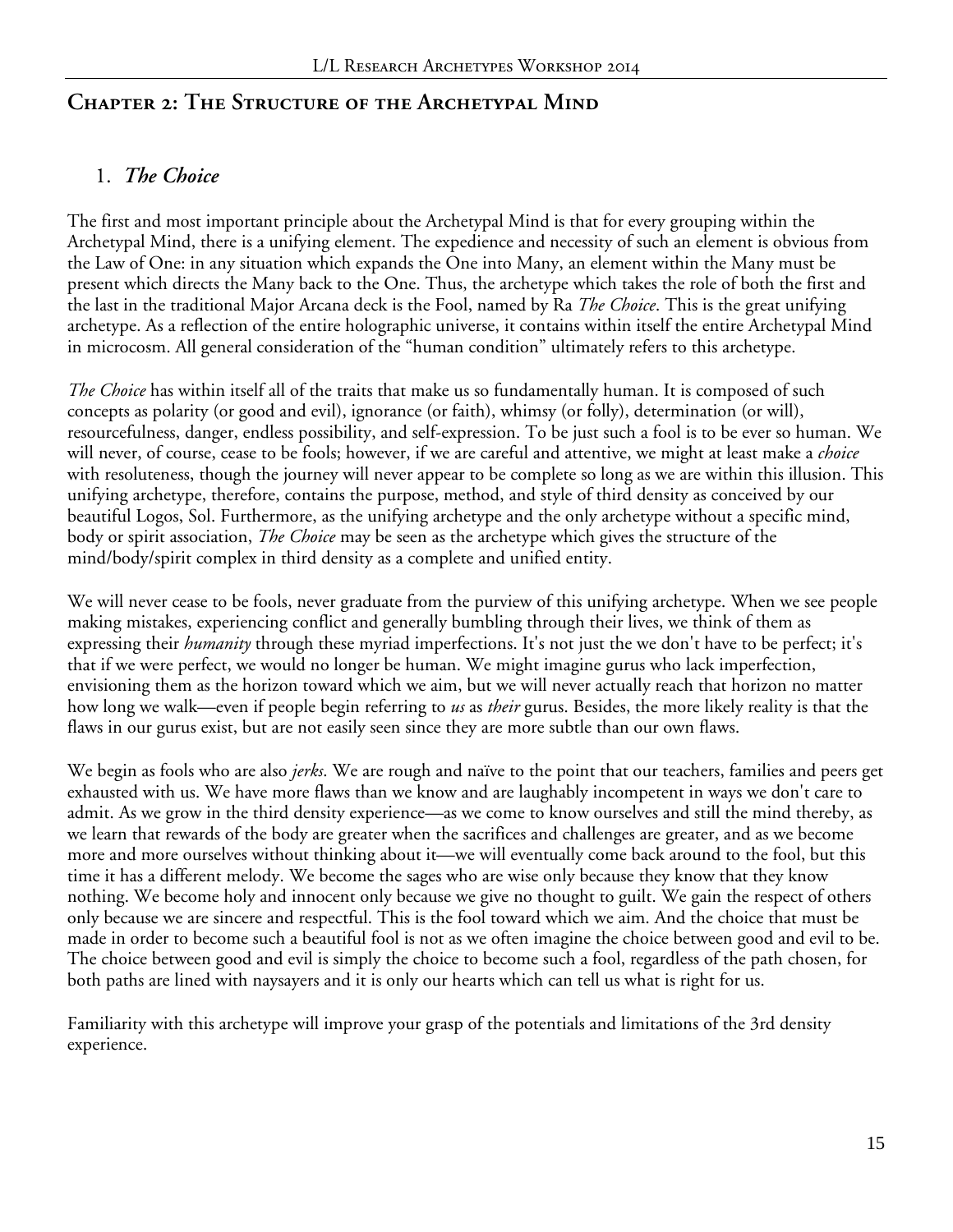Clothe yourself in this archetype when you feel you have lost your way. It will help you discover that the path lies always beneath you.

## 2. *The Grid*

The remaining 21 archetypes of the Archetypal Mind are organized into a 3x7 grid structure. Along one axis they are split into three "Cycles," one each for mind, body and spirit. Although the cycles are divided into three sets, interaction and relationships between these archetypes is an irreducible fact: we do not get one without the other three. Mind, body and spirit work together in an intimate dance, each performing its own steps in its own environment, contributing to the evolution of the totality. Just as *The Choice* is an additional archetype which depicts the whole, so the mind/body/ spirit complex is the whole which is greater than the mere sum of its three distinct parts.

#### Cycles

These three groupings of seven archetypes are called Cycles because the information they give about third density concerns evolution. That is, the content of these archetypes is a dynamic view of motion, not a static image of attributes. The seven archetypes within a Cycle together give a complete foundational picture of the ways in which mind, body and spirit evolve, each following a different path, but working in tandem with the others.

Among the Cycles, the Spirit Cycle bears the role of unifying. The Mind Cycle and the Body Cycle are reciprocal to each other, each offering a "reflection in opposites" of the other. The Spirit Cycle, then, is the unity which is split through mind and body into two polarized opposites. Thus, in the case of the Potentiators, for example, the spirit archetype of sudden awakening contains within it both the sharp light that pierces and the inner knowing from beyond. Its body counterpart contains only the piercing light while its mind counterpart contains only the inner knowing.

#### **Classifications**

Along the second axis these archetypes are split into seven "Classifications." While it is easy to associate these Classifications with the seven energy centers, Ra warns us that although a comparison may be fruitful, we are not to paste one atop the other, forcing correspondences (78.30). In my own study, the association has proven to be loose at best. The archetypes within a Classification bear a strong resemblance to one another, so much so that Ra initially gave the images to the Egyptian initiates in these groupings of three, that the initiates might consider the similarities and differences within a classification at the very outset of the study.

# 3. *The Lesser Cycle*

The first two Classifications (Matrix and Potentiator) depict the basic conscious and unconscious portions of the complex (whether body, mind or spirit). In the case of Mind, the Matrix is conscious and Potentiator unconscious. In the case of Body and Spirit, the reverse is the case. These two Classifications share a similarity: they depict the complex prior to potentiation. That is, these two archetypes show the conscious and unconscious elements before they have mingled with each other.

The next two Classifications (Catalyst and Experience) depict the conscious and unconscious portions of the complex post-potentiation. Once the Potentiator and Matrix have met and shared with each other, the two are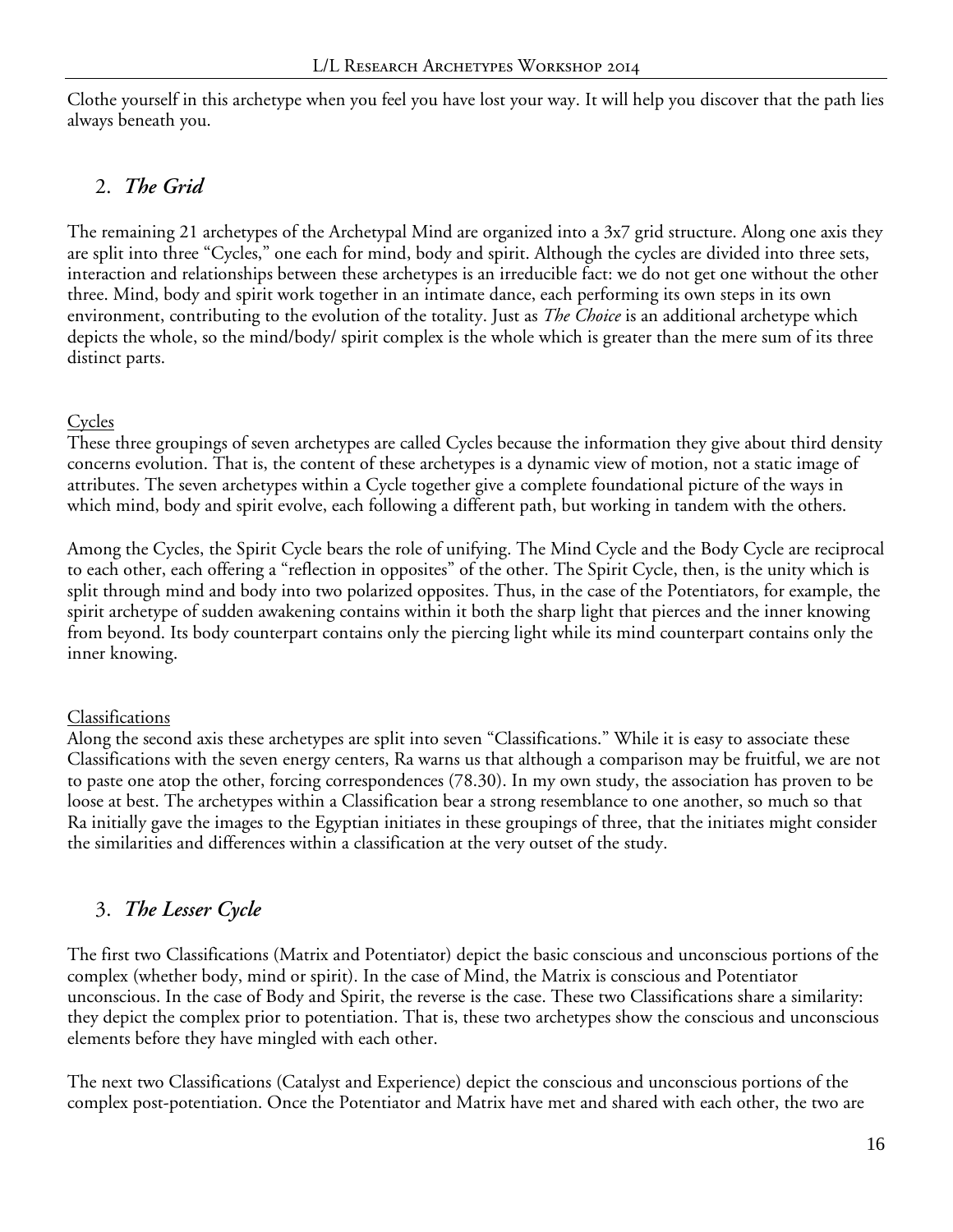changed by that sharing into Catalyst and Experience. In this sharing, the Matrix is fed by the Potentiator and the Potentiator is fulfilled by the Matrix. Subsequent to this sharing, the Catalyst depicts that which the new content offered by the Potentiator becomes and the Experience depicts the Matrix which has been changed by the new experience. The conscious and unconscious associations, though, are not as simple as in the first two classifications. This becomes particularly confusing in the Spirit Cycle, in which the Matrix is unconscious but the change to this Matrix are depicted by the conscious Experience, while the conscious Potentiator gives content that becomes the substance of the unconscious Catalyst. (For clarity: the archetypes themselves never become one another; rather, they depict the moving parts within a mind/body/spirit complex, whose content can, indeed, shift between archetypes.)

The first four Classifications form a roughly circular account of evolutionary movement. Although we do not usually move through them as regularly and as steadily we move through as the four seasons of the year, we do experience transitional movement from one to the next, and we cannot skip ahead from Matrix to Catalyst or from Potentiator to Experience. The rough story of these Classifications follows: The Matrix attracts the Potentiator. The union of these two generates Catalyst. Catalyst is processed by the Experience. The Experience records the changes in the Matrix, which attracts the Potentiator anew, though differently. This circular movement is what I have called the "Lesser Cycle," but let the reader not be confused about this usage of the term "cycle": when it appears in the term "Lesser Cycle" or in lower case, the word is used in its normal sense; when capitalized, the word is used to refer specifically to one of the three groupings of seven archetypes in the systematized approach to the Archetypal Mind given by Ra. These three groupings are not cyclical in the standard, circular conception of the word.

#### The Lesser Unifying Element

The Classifications have two unifying elements. The Significator, the lesser unifying element, gives a depiction of the mind, body or spirit complex as a unity relating the conscious and unconscious portions of each within a singular whole. It is, in fact, the Significator which actually *experiences* the movements of the first four Classifications. The Significator, then, though it does depict the relationships between Matrix, Potentiator, Catalyst and Experience, provides a picture of the "significant self" which is more than a mere conglomeration of these elements. For example, nowhere in the first four archetypes of the Body Cycle does the concept of sacrifice appear, though it is the concept closest to the heart of the Significator.

#### 4. *The Greater Cycle*

#### The Quantum Leap

The sixth Classification, the Transformation, is both a short-cut and a necessary inclusion. The circular movement of the first four Classifications is like a very slowly moving spiral. There is evolutionary progress achieved in this method of experiencing, but most of the variables remain the same. In the Body Cycle, for example, I may undergo many cycles of experience involving life in the city of Baton Rouge, Louisiana, but I may find its environment becomes more and more stale as I grow older, and that lessons come more and more slowly. This is commonly known as the principle of diminishing returns. Unless a dramatic change is effected, I will find that my growth stagnates, despite the fact that I am still undergoing the cycles of the first four Classifications. It is the Transformation which effects this dramatic change. Transformation is, effectively, a quantum leap from one range of experience (like Baton Rouge), to another (Dallas, Texas, in my case). Progressive experiences of Transformation have a way of leading a person back to the beginning, where it all started. I, for example, after having once rejected Christianity wholesale, found myself in a Bible study after having undergone a number of transformations. Thus, while the first four Classifications depict a more apparent cyclical experience, the forward evolutionary propulsion of the Transformation is also cyclical, but the cycle of its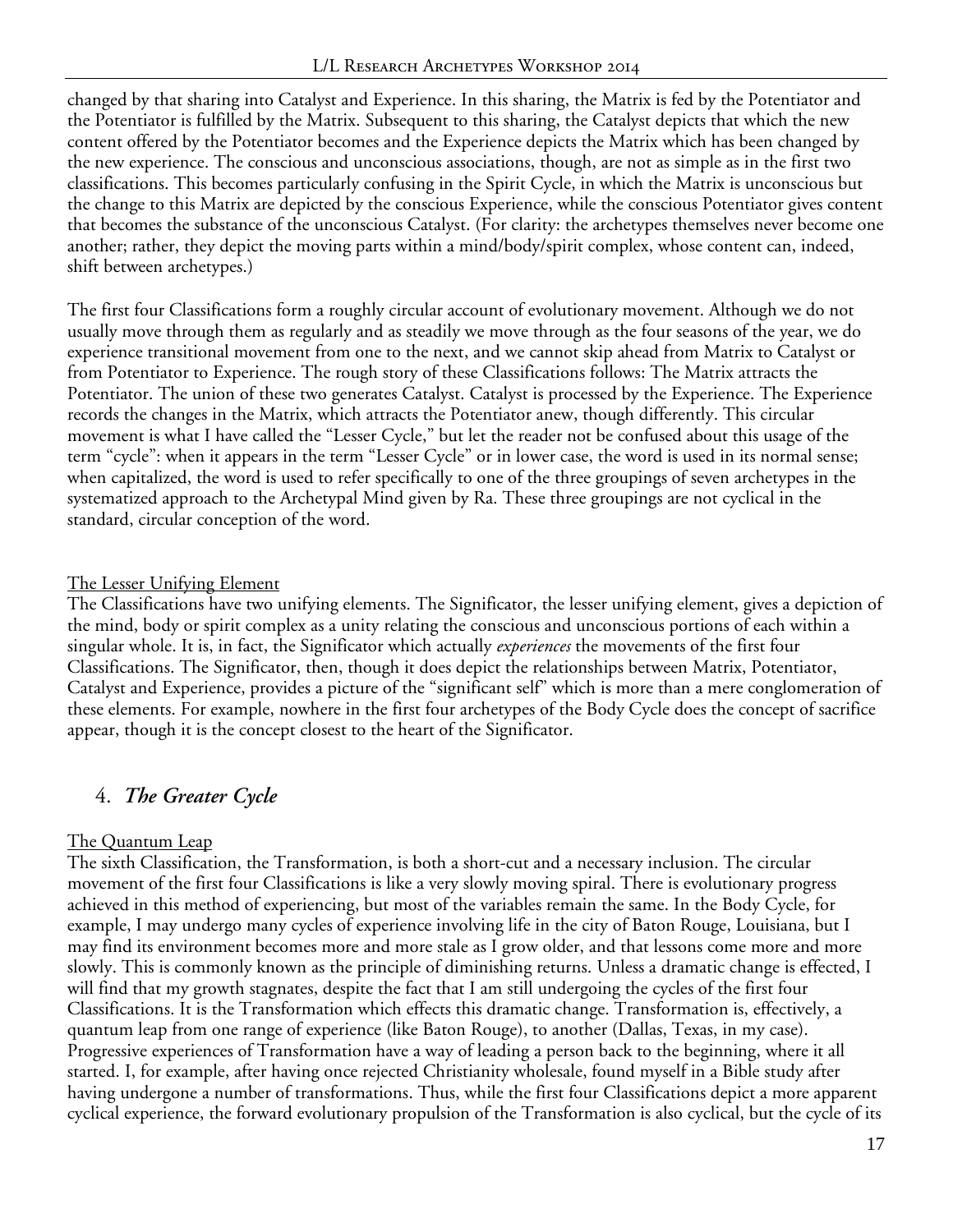movement is larger and longer.

#### The Greater Unifying Element

The second and greater unifying Classification is the Great Way. Whereas the first unifying element, the Significator, unifies the unconscious and conscious aspects of the self, the Great Way unifies all preceding archetypes of the Cycle. As in the case of the Significator, the Great Way is more than merely a summary of the first six archetypes of a Cycle. It also depicts the greater environment within which evolutionary growth happens, sometimes slowly (through cycles) and sometimes rapidly (through Transformation). Moreover, this Classification is what grants us access to the "big picture" concerning ourselves and our place in the world.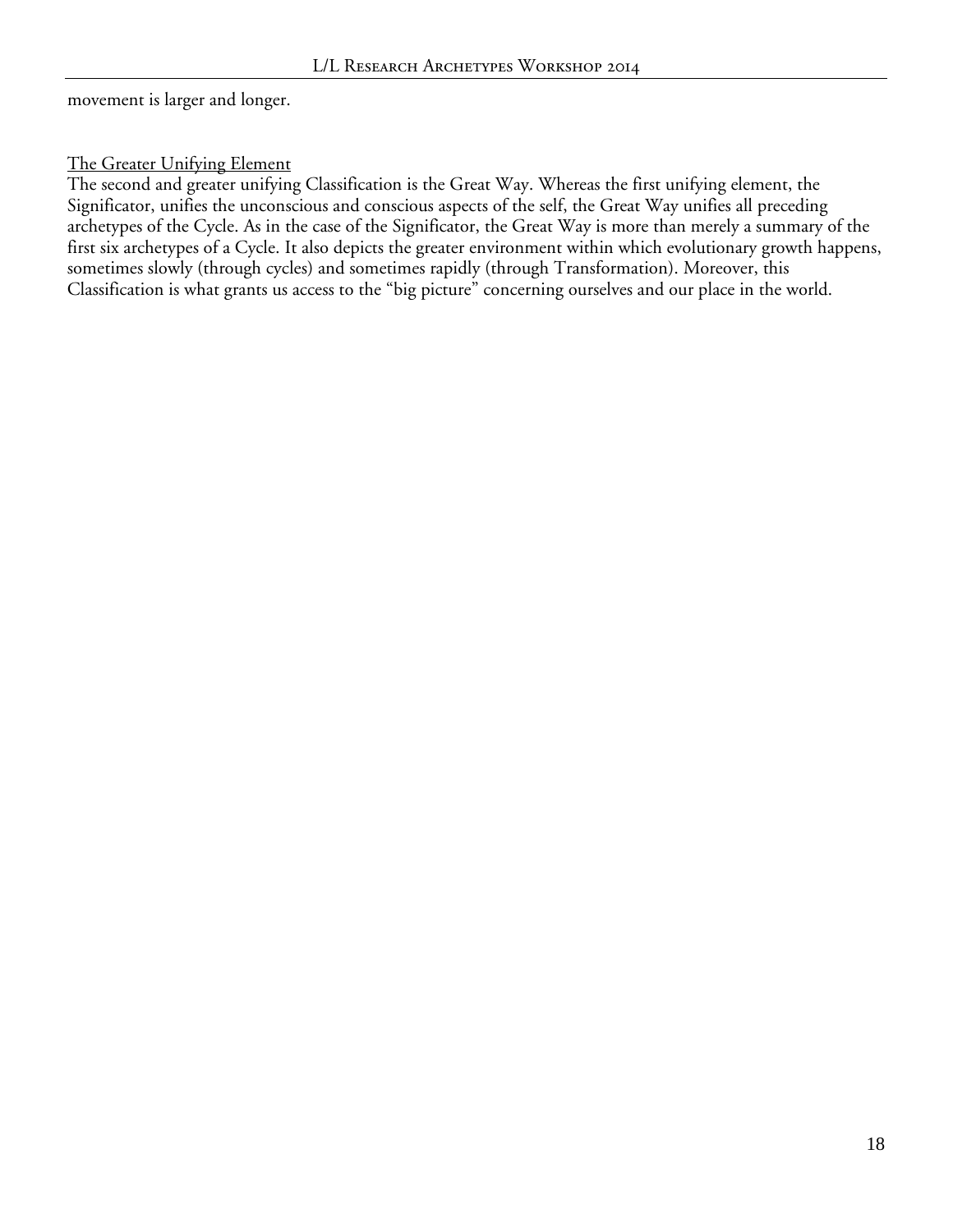#### **Chapter 3: The Mind Cycle**

#### The Lesser Cycle

#### 1. *The Matrix of the Mind*

All experience in the mind begins with the pure mind, clean and empty, which we typically envision to belongs only to infants (though who of us actually remembers this perspective?) This purity of mind is an expression of the ignorance or lack of experience with which we begin any endeavor for knowledge. Although infants do, indeed, rest in this archetype as fully as anyone, we ourselves have access to it anytime we admit to ourselves "I have no idea." As Ra tells us in 91.33, "Do not confuse the unfed conscious mind with that mass of complexities which you as students experience, as you have so many, many times dipped already into the processes of potentiation, catalyst, experience, and transformation." This Matrix is not the mind that we typically think of when we use the term "conscious," though conscious awareness is one of its central features. Rather, the Matrix is the conscious portion of the mind which exists in isolation from the unconscious portion: there is no pretense to possession of information or knowledge, but only a feeling of absence or emptiness which must necessarily accompany such purity of mind. The mood of the Matrix is thus determined and anticipatory, strongly desiring the filling of its emptiness. The conscious mind of the Matrix wants, above all, to know, to experience, to see.

The potential content of the knowledge the Matrix seeks is varied to say the least. It could be the desire for a suitable mate, the desire to understand quantum physics, the desire to know what it feels like to be appreciated, or even the desire to crush one's enemies underfoot. All of these are experiences called forth by the Matrix whose ability to imagine them is pale and shallow. How common it is that we find ourselves desiring an experience without any inkling of the potential consequences of its manifestation! We lazily daydream and wistfully wish, but fulfillment can feel like a curse. The Matrix does not realize the multitude of thoughts and feelings which are latent in its desire for experience. When we are lonely we wish for the company of a lover, but do we also wish for the heartaches and betrayals that so often accompany the experience of having a lover?

The will is potent, especially when it is focused and intense, but it is also dangerous. It is fortunate that an unfocused will brings mild experiences, for otherwise we'd all attract tragedy.

Familiarity with this archetype will improve your grasp of how and when to use your will.

Clothe yourself in this archetype when your mind is boggled by "the most abstruse and unthinkable of ideas." It will help clear the way for more penetrable thoughts.

#### 2. *The Potentiator of the Mind*

The presence of the unconscious mind in its hidden state—in isolation from the conscious mind—is difficult indeed to pinpoint. While we may say with Ra that "the mind contains all things," there is no guarantee that we have any idea what we mean in saying it. And yet it is precisely this hidden self which must be penetrated by the conscious mind in order to access the later archetypes of the lesser cycle. In truth, this portion of the mind is at all times aligned with the perfection of the archetype which describes it, but we do not always perceive it as such. Ra notes that the faculty of *intuition* is the distinct domain of the unconscious mind, which may help us isolate an actual experience. However, because of the close association between intuition and the experiences of the spirit, Ra's signpost is not as helpful as it could be. The intuition which we must be describing is that intuition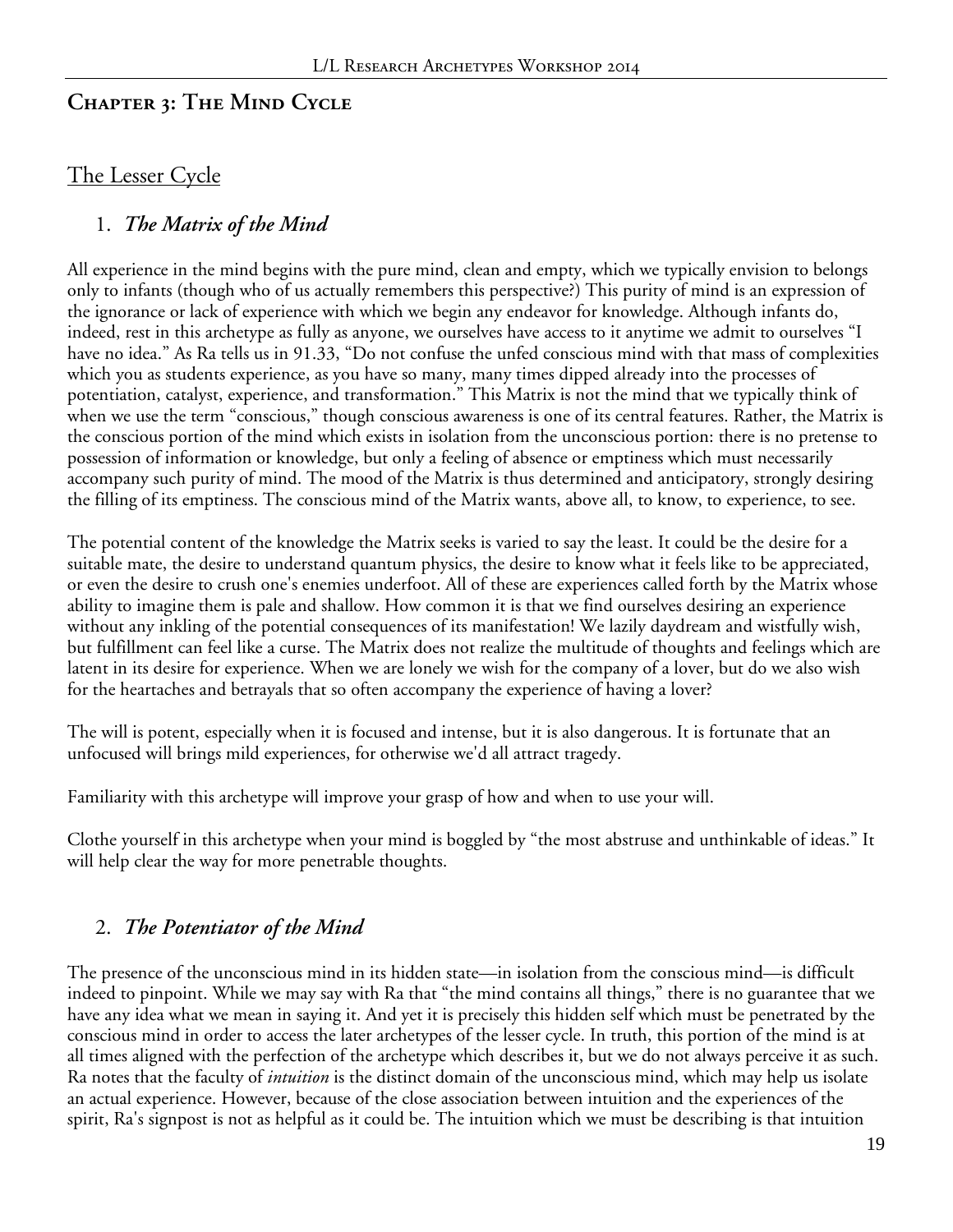which brings us specifically *conceptual* knowledge—we're talking about the *mind,* remember. That is, it is not primarily the kind of intuition which tells us "this is what must be done" or "this is right," for the first is more like a *gut* feeling and the second is more like the *heart*. Rather, this is the intuition which tells us "this is how things are," an informative claim clearly coming from the mind and not the spirit or the body. Conscious penetration of this conceptual intuition entails grasping the wispy rope-end that reveals itself at the periphery of the mind and then pulling it closer in order that one becomes enveloped in this new perception of how things are. It is this archetype which artists and scientists access and penetrate in their creative and inventive moments. The Potentiator of the Mind knows everything about self and world, awaiting only the activation of the conscious mind's focused desire.

The unconscious mind also has a unique link to the spirit: at the roots of mind lies the wharf where the shuttle of spirit may be boarded by that consciousness which is capable of navigating so deeply. The Archetypal Mind is one of the planks out of which this wharf is fashioned, as are the racial mind and the deep personal mind which transcends this specific incarnation.

Any time the Matrix desires something in a focused way, the Potentiator is contacted and that desire, though whetted, informed and empowered—or *potentiated*, as Ra says—by contact with the unconscious mind, still is not fulfilled until it is manifest into Catalyst, where the experience sought by the Matrix takes shape in the many unpredicted ways that real life events always bring. Even when it is an inner experience which is sought, such as knowledge of the Archetypal Mind, the Potentiator alone will not give satisfaction to the Matrix.

Unfortunately, we often give focused desires to the Potentiator which are not in accord with what we consciously think we want. In focusing upon a fear, for example, we give a signal to the Potentiator that we want to know what it feels like to experience what is feared. This is not, of course, a reason to attempt to avoid thinking about fears (as if we could!); rather, it is a reason to deal with them when we become aware of them rather than continuing the avoidance.

Familiarity with this archetype sharpens your understanding of the laws that govern your mental reality.

Clothe yourself in this archetype when your mind becomes rigid and immobile from over-analysis. It will help provide flexibility and direction through synchronization with your intuition.

# 3. *The Catalyst of the Mind*

Having penetrated the unconscious mind, the conscious mind bestows upon her a character of revelation and openness. Whereas the unconscious mind was previously aloof and withholding, she is now nearby and generous. The Catalyst of the Mind is the unconscious mind revealed in experience. While we may be able to bring back many new kernels of knowledge about ourselves and our world from direct contact with our intuitive knowing, the details, both subtle and gross, are left unexplored until we meet with them in the material world. It is the material world which is pregnant with boundless potentials for knowing, courtesy of the Catalyst of the Mind. Yet this Catalyst can not even exist until the conscious mind has called forth a specific content from the unconscious mind.

Every thought, every feeling which relates to the world around us—especially the *people* around us—is Catalyst of the Mind. Any belief about another person, especially a belief containing a moral judgment, is the unconscious mind revealing itself. Any emotion, whether stirred by an experience or emerging seemingly out of nowhere, is an opportunity to see the deeper emotional terrain hidden beneath the surface of your own conscious mind. Very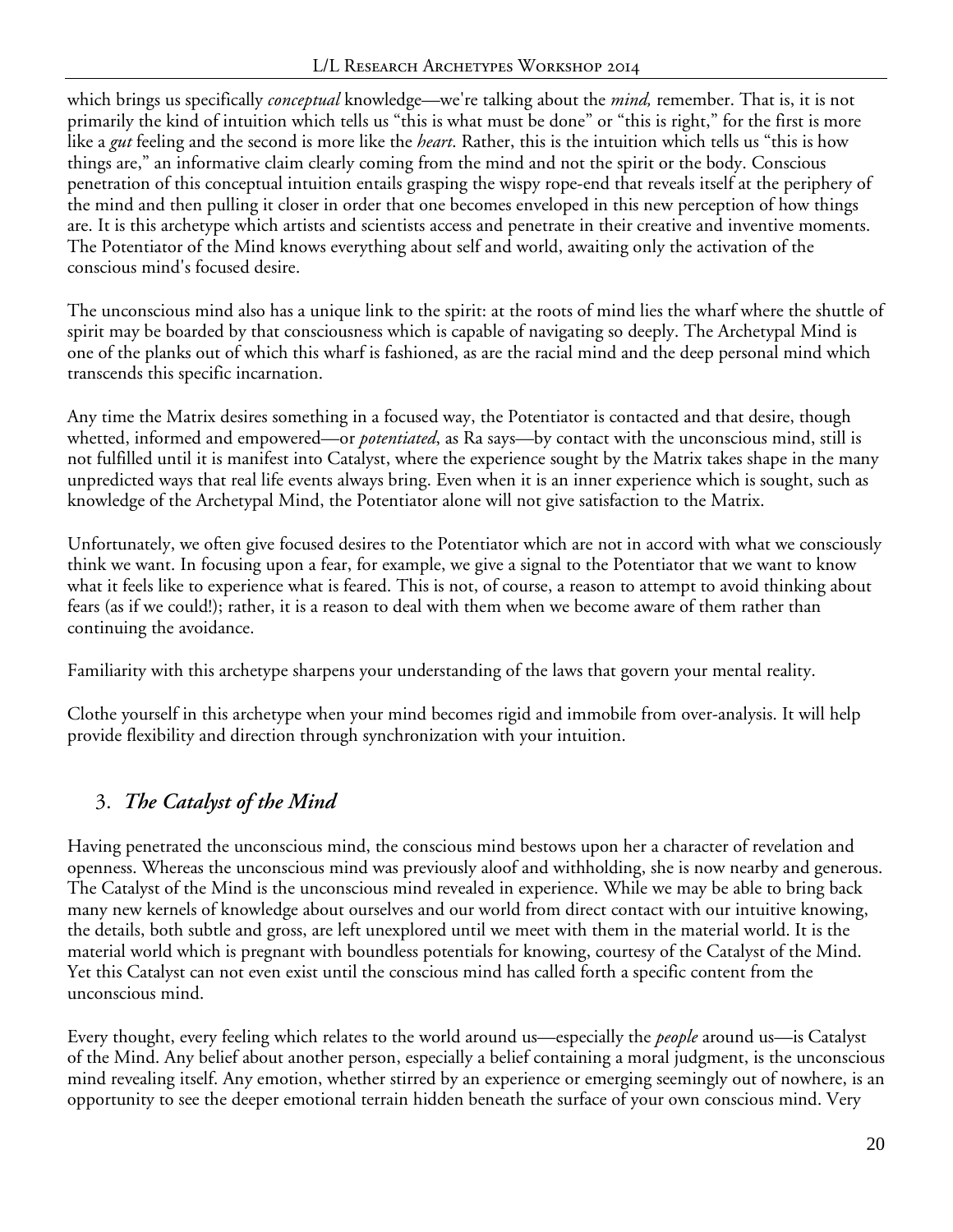rarely is the unconscious reality of such revealed emotions given in the surface feeling. The Empress reveals herself, but she does not strip naked; it is for you to step forward and unclothe her before you embrace her.

It is not uncommon to learn a new word and then suddenly hear that word everywhere. The birthing of the Catalyst from the union of Potentiator and Matrix is similar: when the conscious mind is ready to learn something new about itself—say it is prepared to face a fear—the unconscious mind responds by swaying the events of the material reality such that opportunities for facing this fear present themselves. These opportunities are the Catalyst. Until we are ready for a specific Catalyst, it does not become apparent in our experience. Thus, in the example of facing a fear, it is common that we somehow remain safe in the womb until some part of our minds (sometimes conscious, sometimes unconscious) decides that it is prepared to step out into the world, fear or not.

We are not always careful about the ways in which we speak our desires to the Potentiator, so we often call forth Catalyst without realizing it. Those who remain within the "sinkhole of indifference" are not aware that there is a connection between conscious desire and the material world of experience. Thus, the confused desires of the conscious mind attract confused (or "random" according to Ra) experience in the material world. Such tragedies as those who attract their worst fears despite desperate attempts to avoid them are the result of this bungled interaction between the conscious and unconscious aspects of mind.

Familiarity with this archetype will improve your awareness of the many layers of meaning pervading your experience. You may also take a more optimistic attitude about other-selves through this heightened awareness.

Clothe yourself in this archetype during times of confusion about the meaning of an experience. It will help reveal the truth.

## 4. *The Experience of the Mind*

It is not enough to simply be confronted at all times in the material world with an abundance of information about who we are, how we function, what we desire, etc., because this information is disguised in the form of thoughts and feelings about that which is *other*. Whereas the direct contact between Matrix and Potentiator which is possible through intuition yields vague information, we at least know that this information is personal to ourselves. The Catalyst, however, takes the shape of information we think we have about that which is perceived as *external* to the self. Part what makes our illusion so illusory is that it is *designed* to obscure the fundamental unity of self and other. Hence, the majority of the Catalyst slips by without us ever recognizing it as such. My emotional responses become the responsibility of the *other*. I'm angry because *you* made me angry. *I'm* not the inconsiderate one, *you* are.

Once we actually take hold of the Catalyst, however, an entirely new process must run its course: we must carefully examine it, eking out all the many layers and subtexts that are not apparent upon first glance. This distinctly *conscious* process is the province of the Experience. The Experience has within himself the acts of both analysis and synthesis, the dividing into constituent parts and the reunion into a synthetic whole. It is his responsibility to become familiar with the details of his domain, to explore—and cherish—all the many and minute details of his bride's being. While the Experience has the choice, of course, to approach her as either a beloved or a possession, the center of this archetype is simply his choice to perceive her as offering something of *value.* In our daily lives, we experience many thoughts and emotions in relation to our environment and the other-selves around us. It is in recognizing the significance of these thoughts and emotions that we become aware of the Catalyst as such; however, the Experience is not effected until these thoughts and emotions are examined, carefully, thoroughly, and with the explicit intention to take responsibility for at least this one segment of our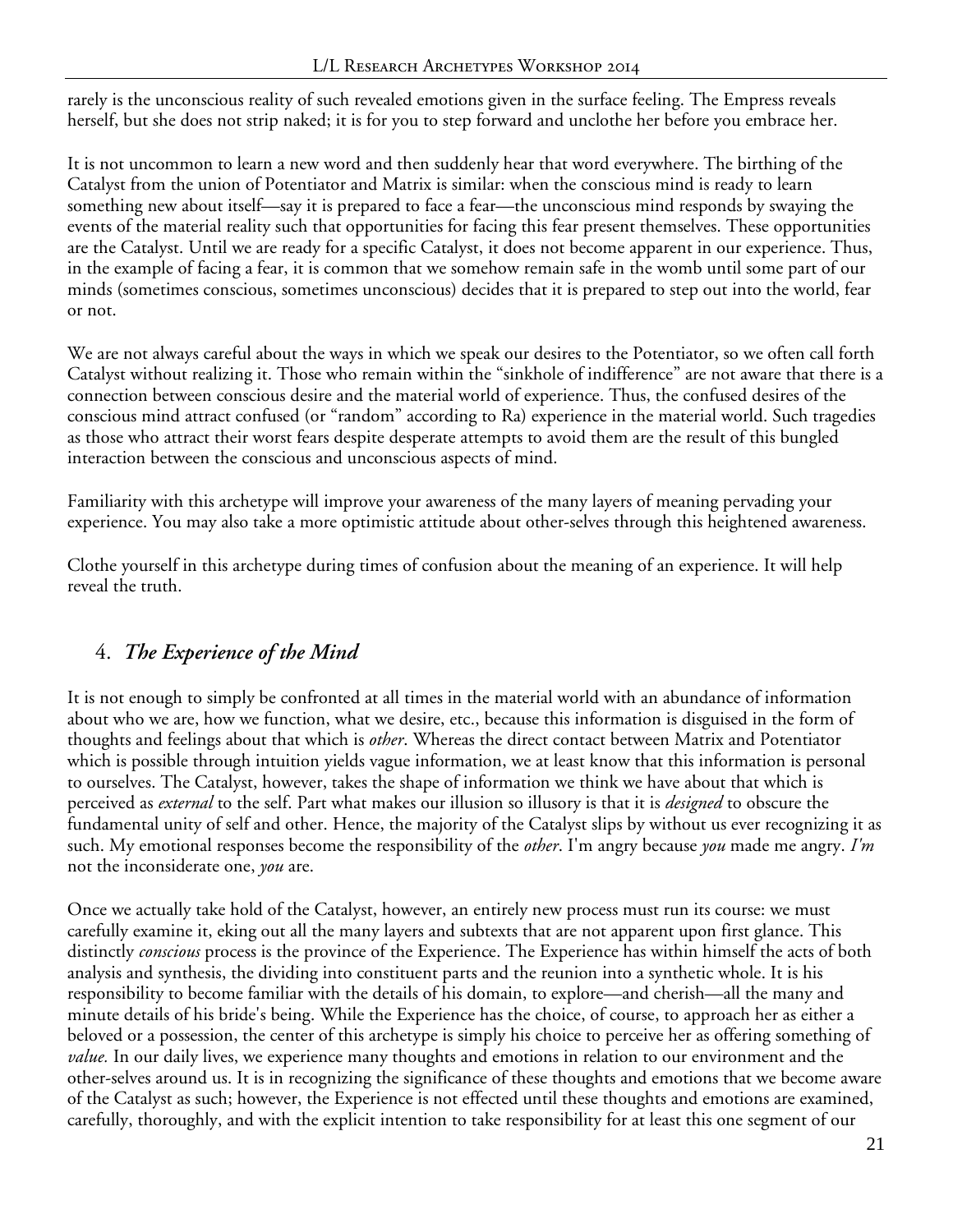lives. In short, the Experience bears the great responsibility of engaging in balancing exercises, such as those given by Ra in session 5.

When the process of examination and integration is complete, the change is recorded in the Matrix. It is as if a layer of dirt were thrown upon the ground and we simply step up a level to begin the process again. My desires become sharper and more informed, but there is still a part of me which is just as hungry and ignorant as the Matrix with which I began. Thus the cycle begins anew.

Familiarity with this archetype sharpens and clarifies your grasp of the methods of mental/emotional balancing.

Clothe yourself in this archetype when you notice that you are avoiding responsibility. It will help you take command of yourself by claiming your words, deeds, thoughts and biases as your own.

## The Greater Cycle

## 5. *The Significator of the Mind*

What is it that the mind complex does? It seeks, it learns, it invents, it grows, and it manifests itself in the material world. While the lesser cycle gives us information about how this happens, these four archetypes never touch upon the big picture. The close association between the mind complex and body complex becomes evident in the Significator: how can the mind accomplish any of its tasks without the body? More directly, where can the manifestation happen except *within* the body and its physical environment? The Significator of the Mind contains the declaration that the body is the creature of the mind.

Everything that passes through the mind complex is affected by it and becomes a segment of the web of thought and emotion that it spins for itself. The mind is always taking in what it experiences, but it is also always bestowing itself upon that experience. No matter what we do, we are always trapped in a subjective kind of consciousness. We trust that we understand each other, that we connect with each other, that we can *relate*, but we can only judge this to be so based upon our subjective attitudes about what the behavior of other-selves means to us. Or, more obliquely, but with less verbiage, the world a mind inhabits is precisely the world it creates. If I interpret depravity and greed into the world I experience, then everything new that comes to my awareness will simply corroborate this attitude. And optimism is the same. We wonder how people can become so trapped in polarized limiting attitudes about the world (conservatism/liberalism, theism/atheism, pessimism/optimism, etc.), yet this tendency is built into the very fabric of the mind itself. We are stuck in a polarized world of our own invention, and all we can do is come to know it better. Or, more optimistically, we are ingenious creators of elaborate belief systems whose subtlety is so infinite that we can spend our whole lives learning just what and who we are and how we fit into our environment.

It is here, of course, that our biases are most heavily engraved. We do not enter a physical world without shape or definition, so we ought not expect to enter a mental world which is not already populated by a multitude of conceptual structures and entities. As much as we attempt to make sense of the physical world we are born into, we also attempt to make sense of the array of mental biases that we brought with us.

Familiarity with this archetype distinguishes mind from body and spirit. The energy centers in their mental aspect can be better appreciated and the limitations and possibilities of mind come into focus.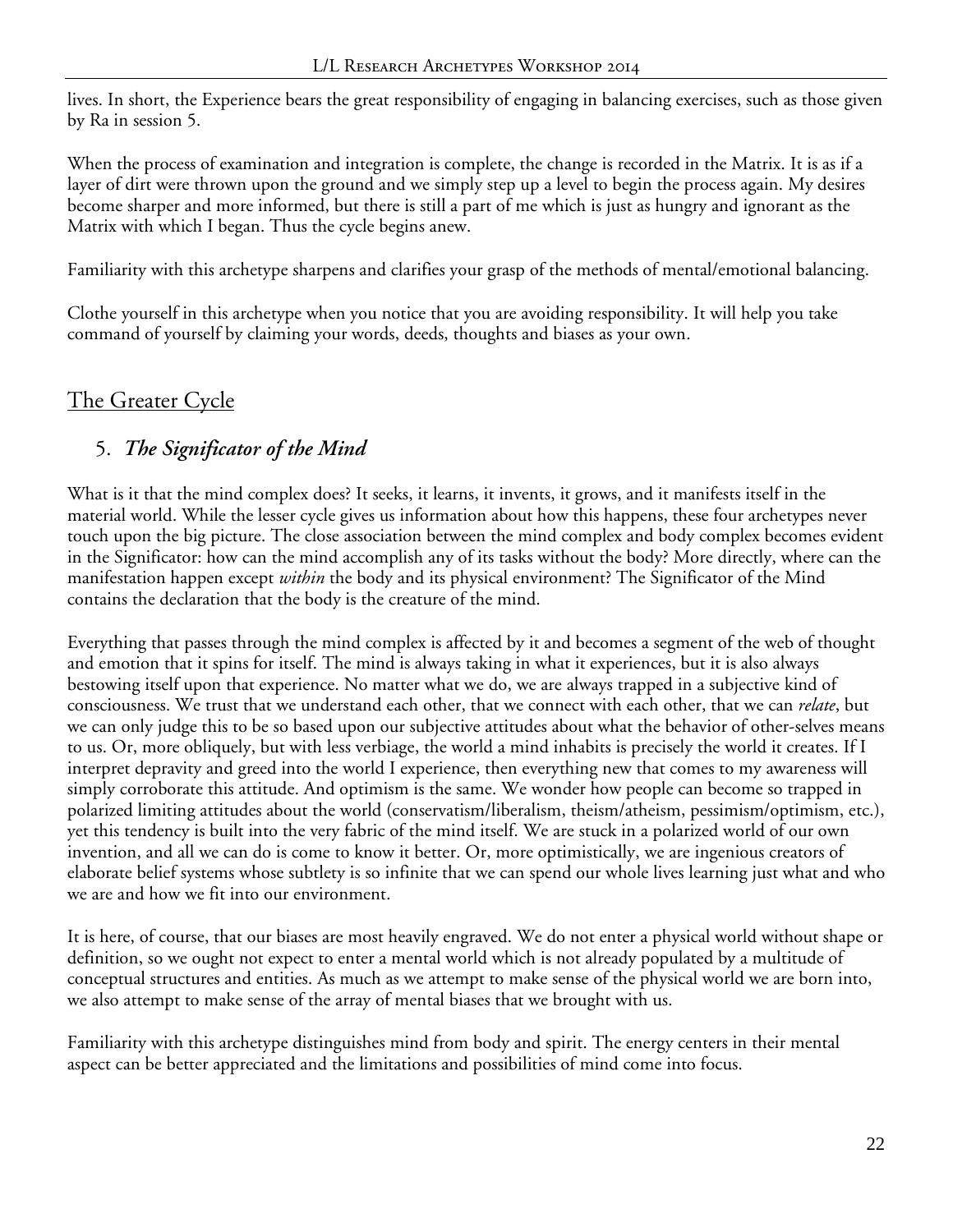Clothe yourself in this archetype when you have difficulty distinguishing your thoughts and emotions from those of an other-self. It will help you recapture a clear sense of identity.

#### 6. *The Transformation of the Mind*

At the boundary between the conscious and unconscious minds lies a guardian known in psychological terms as "the Censor." The Censor is governed by a simple set of rules according to which any information which passes from the unconscious mind into the conscious mind is governed. It also decides what will pass through and what will remain unconscious. The Censor takes the place of the Experience of the Mind when movement across this boundary is not being consciously attended to by the Experience itself—that is, when catalyst is not being properly assimilated. This interaction between the Censor (which is the least conscious part of the conscious mind) and the unconscious mind can be observed in our internal dialogue if we are careful to listen for it.

The exchange between two parts of the mind gives us insight into the rules according to which the Censor is operating. The nature of the Censor's rules depends upon the specific aspect of our lives in question. My Censor, for example, is generous and nurturing in relation to the motivations in myself and others, but it is demanding and stingy in relation to discipline in myself and others. I can, then, assess that I see people in general as goodhearted but in need of discipline. This rule within my Censor demonstrates that my attitude toward my unconscious mind is not pure: it has elements of both positivity (acceptance) and negativity (control).

As we move forward along the lesser cycle, we eventually become more and more aware that there is internal conflict in the Censor's rules. Continuing with myself as an example, I might become more and more aware that I tend to over-criticize faults on some occasions, but, contradictorily, that I also see those faults as cherished nuances on other occasions. As we grow in experience along the lesser cycle, the moment will come when no more forward movement is possible because this inner conflict disallows it. If I tend both to criticize faults and to cherish them, I will ultimately find that the conflict prevents me from advancing my relationship with the person I am criticizing. If I want to establish a firmer relationship with this person, I will have to choose either to accept them fully or to establish a master-slave relationship. Waffling between the two, however, can only serve to confuse the relationship and increase the dissonance between myself and the other-self (and therefore also my unconscious mind). The necessity of this choice, however, is not something consciously governed; rather, it arises from the unconscious depths as a force pushing on the conscious mind. One does not choose purity because it is nice to have; rather, one gets sick and tired of sabotaging oneself through impurity.

When a decision is finally made between the two conflicting rules governing the conscious mind's treatment of the unconscious mind, the resulting experience will change dramatically. It is here that we discover new levels of relationships with self and with other that we had not dreamed of before. We may discover virtues in ourselves we thought we'd never have; we may discover the beauty of a person we once hated; we may discover the joy of an openness we'd been too afraid to attempt. What lies on the other side of the Transformation is unpredictable and mysterious, which is why we can take so long to feel the necessity of choosing between the Censor's conflicting governing rules. But once we reach this new baseline we discover that it is also invigorating and uplifting. The Transformation thus catapults us forward into entirely new vistas in the evolution of the mind.

Familiarity with this archetype clarifies the distinction between STO and STS on the mental level.

Clothe yourself in this archetype when you feel mentally or emotionally stagnant. It will help you locate and release what is holding you back.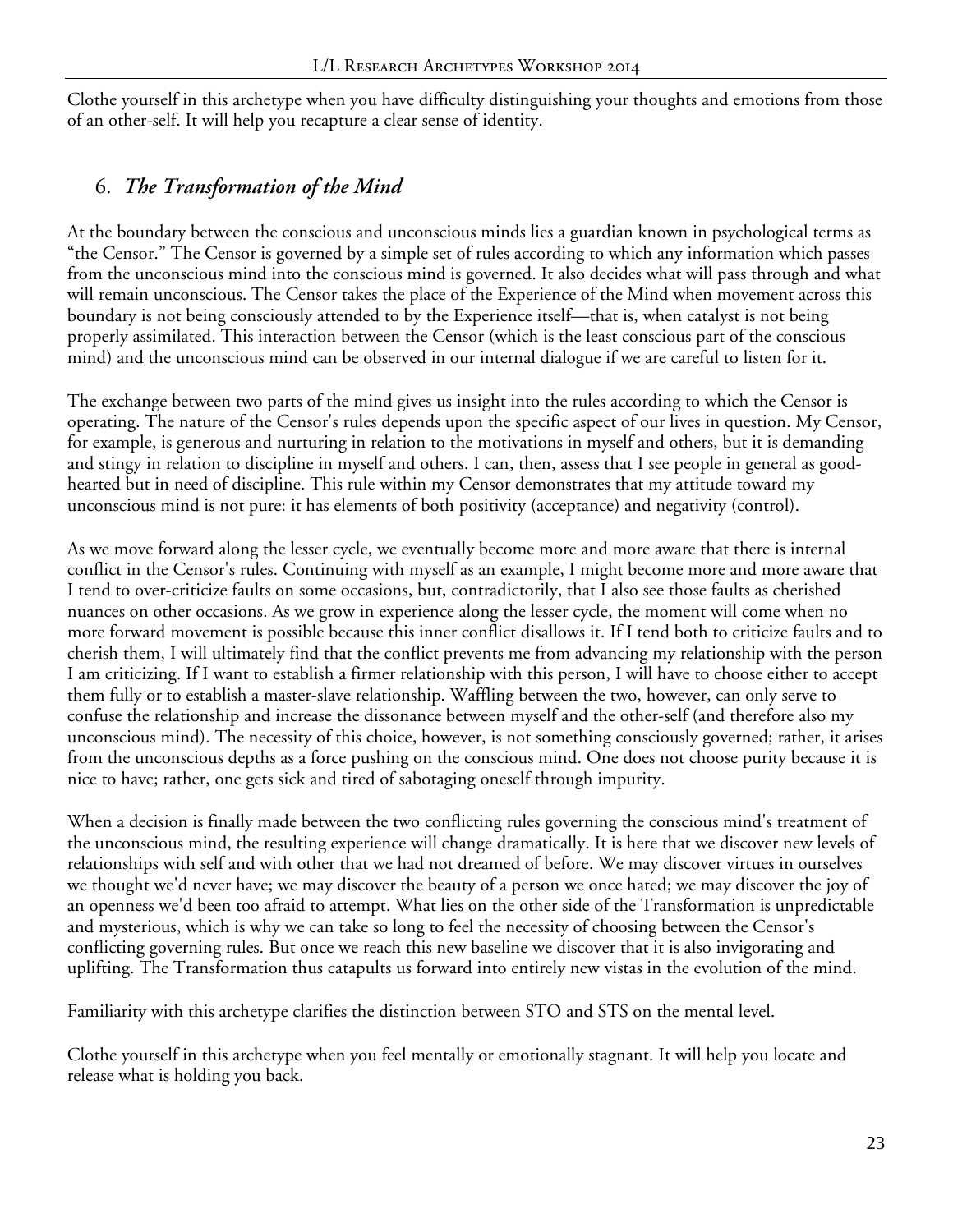#### 7. *The Great Way of the Mind*

The overall shape of the greater cycle is afforded its very own archetype, the Great Way of the Mind. The mind complex is rooted in the material reality which serves as the vehicle through which the mind may know itself. The purpose of the mind complex is to grow in experience and knowledge, but this growth only achieves vividness, detail and nuance through the process of immersion in the physical illusion. No description or imaginary rendition of skydiving can replace the actual experience of crashing toward the ground with a mere parachute standing between a long life and certain doom.

The vehicle of the physical world moves forward at a pace equal to our ability to integrate it, stopping long enough for us to squeeze all the juice out of each site. We are not tourists; we are adventurers. And when we have had enough, when we have ridden all the rides and made ourselves sick on the cotton candy, the vehicle moves forward again. With each movement, the separation between conscious and unconscious disintegrates further, allowing communion between the two in a triumphant alchemical wedding.

The process of the evolution of the mind is long, but thrilling. It is meandering, but deliberate. We do not always know what it is our desires are focusing upon, but we always get what it was we genuinely wanted, even if what we wanted was in fact a curse of some kind. We do not know what the next amusement park will look like, but we do know that it will be even more fascinating than the last.

As in all unifying archetypes, the Great Way of the Mind is a summary of the whole, but it is also more than merely a summary. The path of the evolution of the mind is a path of *mastery*. While most of the archetypes in the Mind Cycle tell the story of mind as a love story, the Great Way reveals a twist at the end: it is also a tale of victory. The Transformation of the Mind necessitates a releasing, a giving of oneself over. In the Transformation of the Mind, we allow ourselves to *fall in love*. The surprise ending, though, is that in falling in love with ourselves (and others), we become *masters* of ourselves. It is only in giving ourselves over to the love story of mind that we finally own ourselves, that we are "in control" of ourselves. No more are we tormented by unfulfilled desires and inexplicable emotions. No more are our minds contorting themselves to maintain contradictory beliefs. No, we have embraced ourselves as we are and have found peace and victory thereby.

The Great Way is also a perspective which we have of ourselves. Our minds contain within themselves a *vision* of the great story of mind. There are distinct moments in our lives when we are confronted with the vastness of our search for knowledge and experience, our search for ourselves. This vastness is not an amorphous vastness; it has a definite shape. In these moments, we can see where we have been, where we are moving, and what the future holds. We see that there is no part of our lives which is out of place or which does not contribute to the great symphony which unifies the thematic portions in which we sometimes lose ourselves.

Familiarity with this archetype fosters a vision of the direction of the evolution of your mind and how it moves from here to there.

Clothe yourself in this archetype when you feel you've made no progress at all. It will help you appreciate the plateaus and spikes inherent in the process of the evolution of the mind.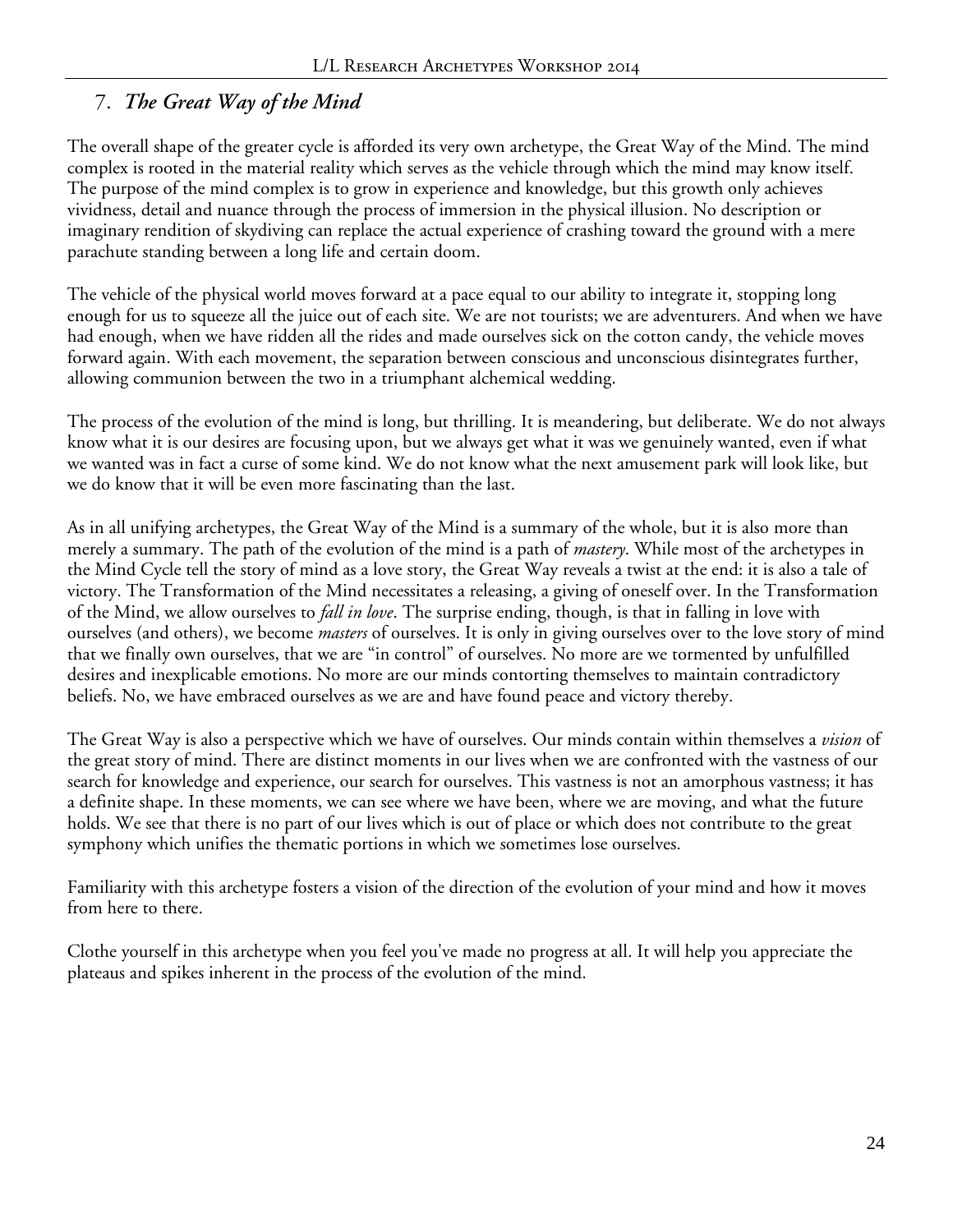## **Chapter 4: The Body Cycle**

## The Lesser Cycle

#### 1. *The Matrix of the Body*

The precondition for any experience and evolution to manifest in the body is what Ra calls Even Functioning. Scientifically speaking, this has the same meaning as *homeostasis*, which is the name I prefer for this archetype. All the universe is in motion and if it were to cease motion, it would also cease to be a physical experience, yet this motion is balanced through predictable cyclic events which follow the path of least resistance: a homeostatic balance. Even the laws of physics themselves are designed to coordinate the constant motion of the physical illusion: if the Earth were to stop revolving around the Sun, it would instantly begin to fall into the Sun's gravitational pull, rapidly ending our third density experience.

Our bodies are microcosms of this homeostatic balance struck by the celestial bodies. Our hearts beat, our brains coordinate, our livers filter, and our cells reproduce—all without any conscious effort. If we were to ask "Why is it so?" we could not answer, because constant motion is embedded into the foundation of physical experience, just as the unbroken nexus of consciousness called "self" is embedded into the foundation of mental experience.

The mood of this Matrix is at once both violent and organized. Homeostatic balance, unless acted upon, will always seek the "lowest energy state" as the physicists say. This effectively means that the body is lazy and will not make any extra effort, but must be pushed to achieve anything. Thus, if we do not exercise, our muscles diminish and weaken. If we do not maintain and play an instrument, the instrument itself will begin to lose is timbre. This effect is what physicists call "entropy". This Matrix is always seeking baseline activity and will happily eject anything that is not being maintained. Thus, whereas the emptiness of the Matrix of the Mind is a lack of *knowledge*, the emptiness of the Matrix of the Body is a lack of *discipline*.

Familiarity with this archetype deepens your understanding of the laws of the physical reality. This is the archetype sought by the physical scientist.

Clothe yourself in this archetype when you feel you are in an unsustainable pattern of action. It will help you reclaim a baseline balance so that you can try again.

## 2. *The Potentiator of the Body*

In order to acquire discipline in our actions, we must always begin with a seed: we must already have an idea of what we want to accomplish in the material reality before we can step forward in any mode of discipline, just as a scientist must have an idea of what he wants to test before he can construct an experiment to test it. As the Potentiator of the Mind has a unique link to the spirit, so the Potentiator of the Body has a unique link to the mind. This Potentiator exists at the upper reaches of the body: the interface between the conscious body and the conscious mind. It is here that ideas are given to the body as directives and are then either acted upon by the body or abandoned as impractical.

But the conscious body is more than a mere servant of the mind. In order to be conscious of your body, you must first "catch yourself in the act." There must be recognition that this is an unconscious series of actions,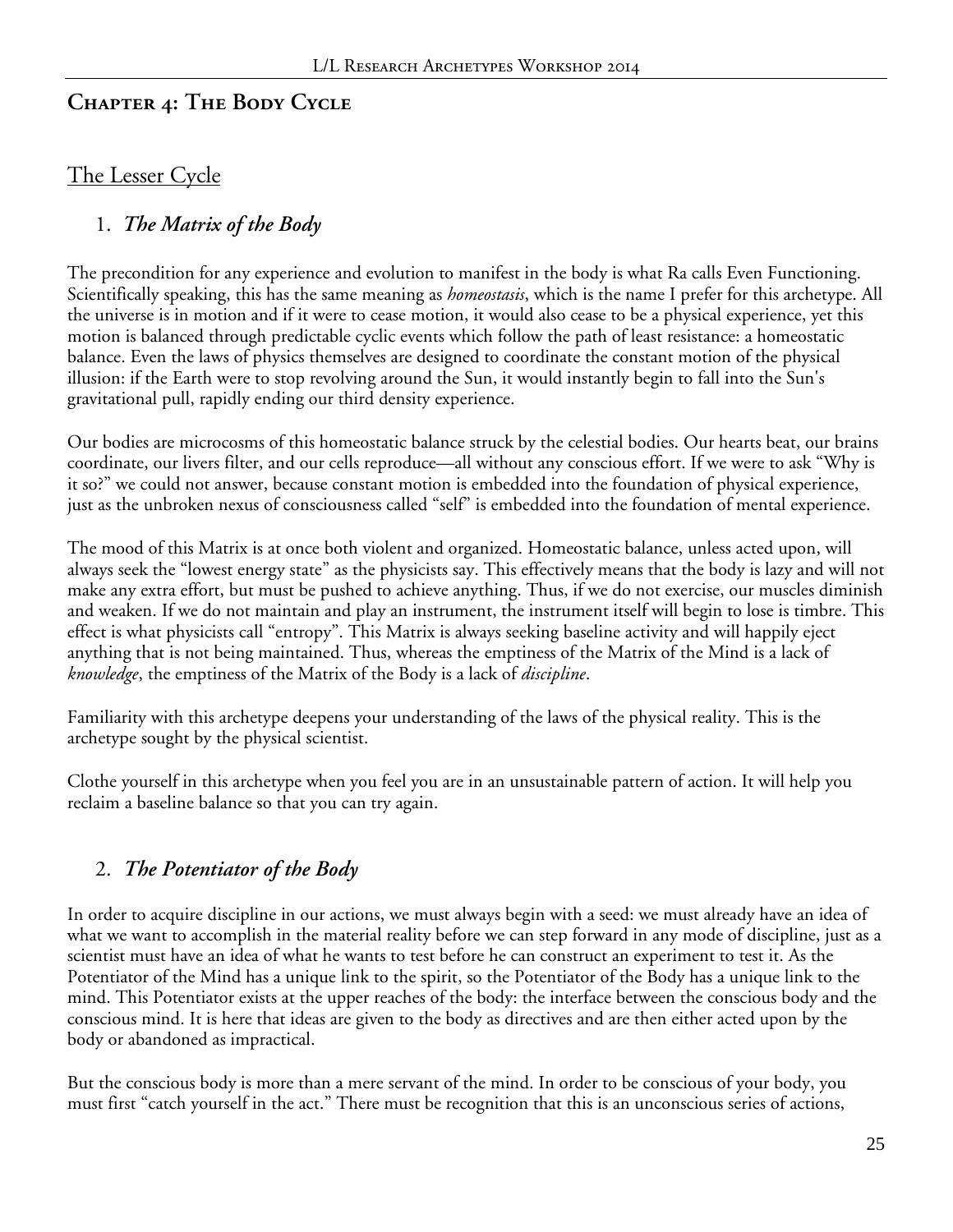following only the path of least resistance and nothing else. In the absence of discipline, according to Ra, we seek comfort. It is only in these moments of recognition that we are genuinely conscious of our bodies in the sense depicted by the Potentiator, for the Potentiator exemplifies a state of consciousness which must be *sought.* Discipline is the domain of the Potentiator of the Body, so the first act of discipline is the careful cultivation of awareness of our actions.

The wisdom of the Potentiator is a union of conceptual information from the mind and experimental evidence gathered through repeated efforts. When we discover that our bodies are not capable of performing a task we ask of it, such as playing basketball, the mind is informed that the body (in this example) needs regular exercise. When the mind decides upon a method of exercising, it directs the Potentiator to make it so. In the midst of this experience, however, there will be many hitches. Say you decided upon a rigorous exercise regimen. You may find that you are not capable of completing the regimen set before yourself; additionally, you may find that some exercises are too easy, while others are too dangerous. Over time, thought, you learn to perfect your techniques through repetition. It is the Potentiator which makes all of these "game-time" decisions, tweaking the directives given by the mind so that they are practical and effective.

There is a close relationship between the Matrix of the Mind and the Potentiator of the Body. These are the two bastions of will: the former exemplifies the will to know, while the latter exemplifies the will to act. As the Matrix of the Mind knows that focus is necessary for any experience to come to it, so the Potentiator of the Body knows that consistency and discipline are necessary for accomplishing anything worthwhile. You are most directly in contact with the portion of your body depicted by the Potentiator of the Body when you are in the process of forming or changing a bodily habit. In so doing, you redirect the sheer power of the Matrix of the Body into a course which is suited to your purposes—a course which is less lazy.

But the Potentiator is more than mere habit formation. This is only the Potentiator in its balanced and coherent form. More broadly, the Potentiator of the Body describes the part of your body that consciously chooses *this* action rather than *that* one. An effective and intelligent choice—that is, a *wise* choice—often results in habit formation, but we do not always choose wisely. What seems like a good idea at first often turns out to be an embarrassing mistake. And yet you wouldn't have known this without acquiring the experience. In the bodily experience we learn just as much through failures as through successes, if not more so. The wise Potentiator of the Body can therefore only come with age and repeated experimentation.

Familiarity with this archetype discloses the nature of wisdom and clarifies your grasp of the methods of balancing the body.

Clothe yourself in this archetype when a lack of discipline impedes further growth. It will help you find the will to break habits that are not commensurate with your attitudes.

# 3. *The Catalyst of the Body*

As the Matrix of the Mind is the projective aspect of the conscious mind, so the Potentiator of the Body is the projective aspect of the conscious body. In contrast, the Experience of the Mind takes what is given—and likewise with the Catalyst of the Body, which is also a male archetype. However, while the Experience of the Mind takes what is given as if it were a *gift*, the Catalyst of the Body takes what is given to it by the Potentiator and deflects it as if it were an *attack.* This Catalyst may be thought of as describing the *consequences* of the actions we take; however, these consequences arise even in the absence of a conscious effort on the part of the Potentiator.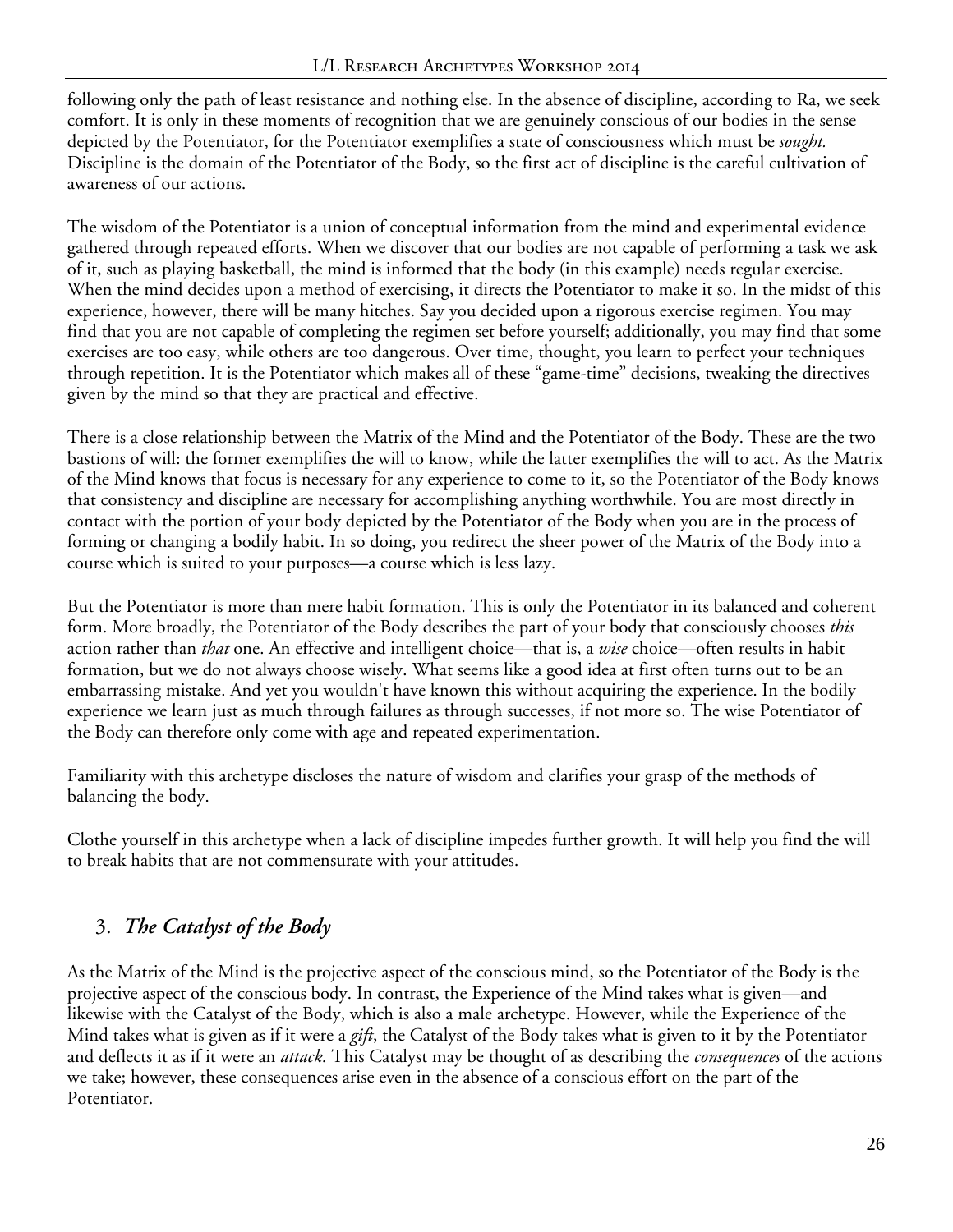At every moment, you are experiencing the consequences of a previous action. If you have not made any efforts to evolve the body through discipline, then your previous actions will all have followed the path of least resistance. The Catalyst that results will seem random: sometimes pleasant, sometimes unpleasant. It is when you depart from the path of least resistance that the Potentiator effects a more profound change in the Matrix, and the Catalyst that results is often very rewarding—though sometimes very punishing. In any case, the willingness of the Potentiator to experiment with its body and its environment is what yields more useful results from the Catalyst.

While the Potentiator of the Body can effect a change in the Matrix of the Body without much conscious thought put into it, the Catalyst of the Body that results is usually hard to ignore. And, unfortunately, the less conscious thought one puts into a potentiating action, the more intense and unpleasant the Catalyst which arises from this potentiation is likely to be. While it is the domain of the mind to plan a course of action in advance, the Potentiator of the Body is responsible for executing this course of action while being mindful of pitfalls and snags. Insofar as the Potentiator is not careful to attend to these details when it consciously chooses a course of action that breaks a previous pattern, it invites upon itself uncomfortable and unexpected Catalyst. And, indeed, this is the purpose of the Catalyst of the Body: to reveal the ways in which your Potentiation was unwise by returning that which you put out into the world upon you. It is no coincidence, then, that the Catalyst of the Body is given the image of a wheel, for "what goes around comes around," as they say.

The Catalyst of the Body is also the path of last resort. When Catalyst of the Mind is not properly processed or when it is not even recognized, it is passed to the body. This occurs when the energy of an emotion takes hold of you and you "act it out" instead of processing it internally. The result is that an unwise potentiation occurs and negative Catalyst will be reflected in your body, your environment, or both.

Familiarity with this archetype sharpens your understanding of the laws governing cause and effect.

Clothe yourself in this archetype when you are in the midst of inexplicable bodily or environmental discomfort. It will help you recall the unwise actions whose consequences you are feeling.

## 4. *The Experience of the Body*

As the Potentiator of the Mind receives and responds to the will of the Matrix of the Mind, so the Experience of the Body receives and responds to the vividness and intensity of the Catalyst of the Body. Whereas the Experience of the Mind must carefully engage the Catalyst of the Mind in order to process it, the Experience of the Body processes the Catalyst of the Body effortlessly and without special attention.

The Experience of the Body is the body's unconscious adaptive responses to changes in its internal functioning or to its environment. Hence, a person who gets alcohol poisoning from drowning her sorrows in tequila may later become instantly nauseated by the smell of it. This is the kind of unconscious adaptive response which is distinctive of the Experience of the Body. The Experience changes the homeostatic balance of the body and/or the environment in an effort to maintain balance in the face of the new habits that the Potentiator enacted. Where these new habits are unwise, the Experience compensates by attempting to absorb as much of the Catalyst as possible. This is why some people can be extremely unhealthy yet show few outward symptoms.

As we grow in wisdom, we develop unconscious inclinations or disinclinations which are indicative of the lessons we have learned—usually the hard way. We must, for example, experience the consequences of giving too much energy to others who simply feed on it without attempting to grow or appreciate what we give before we become unconsciously sensitive in advance to the warning signs that such people give off. This is why the Experience of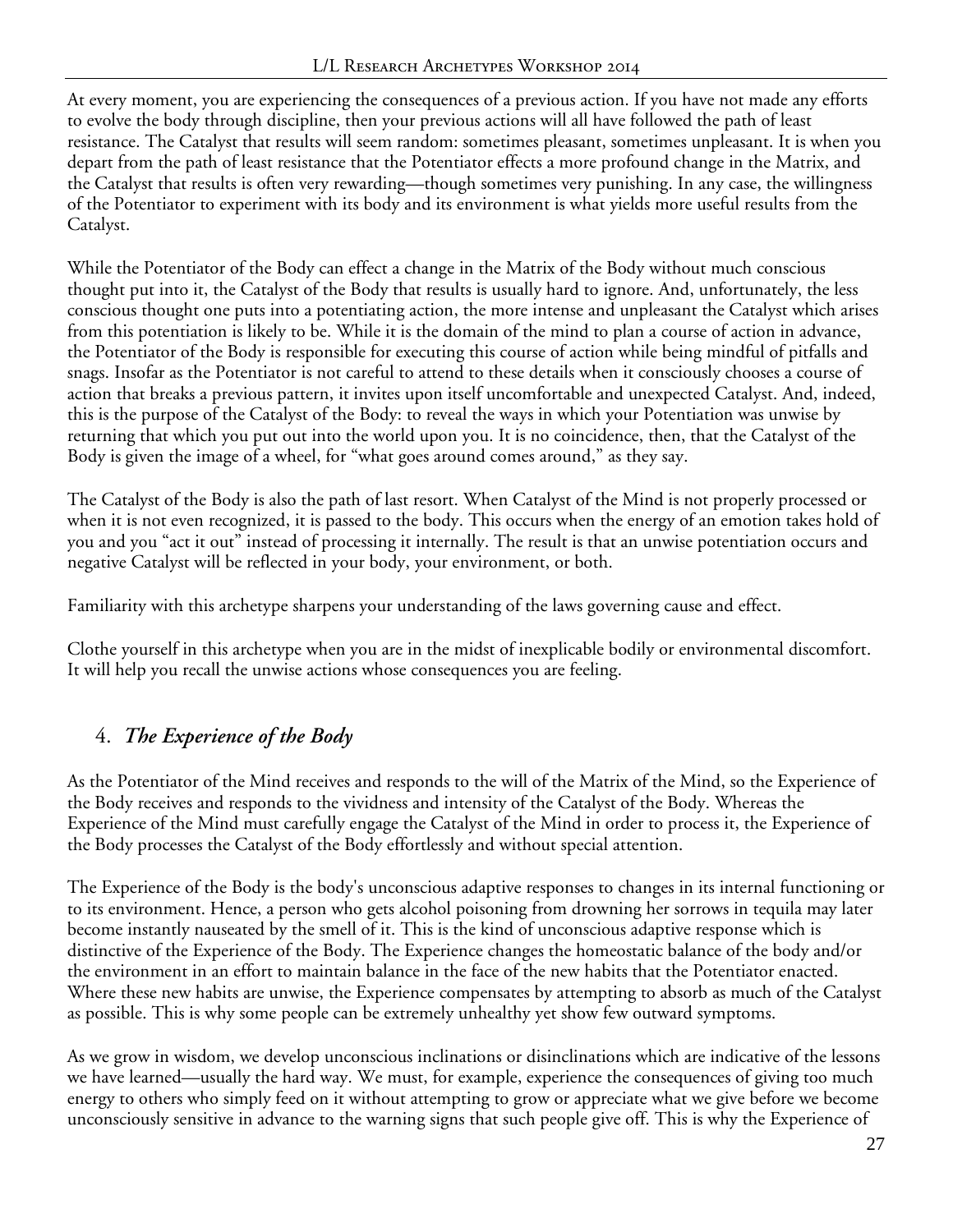the Body is often known by the name "Strength": a person who has developed a set of unconscious yet wise habits, hard won through experience, is nothing less than powerful in the material reality. Such a person moves gracefully in the most dangerous situations and always manages to find the optimal outcome. When these hardwon unconscious habits take hold, redirecting the energy pathways of the body to accommodate the new circumstances introduced into the Matrix, the lesser cycle repeats, revealing a new area of the body which is seen as lacking in discipline and order.

The Experience of the Body *can* be thwarted, though. There are plenty of people who never learn their lessons, never grow in wisdom. In these cases, the Catalyst circles back around a second time, but this time more dramatically. The key to allowing bodily catalyst to be processed smoothly is allowing yourself to feel and face all of the unpleasant side-effects of your actions. I once allowed myself to become rapidly infatuated and relentless with a woman I knew was not an appropriate mate for me. When the experience erupted into a set of unpleasant experiences, I made sure that I did not stop myself from feeling like an idiot who knew better, because I was aware that spending a few days feeling like a fool was the only way to prevent it from happening again.

Familiarity with this archetype will improve your appreciation of the strength and adaptability of the body.

Clothe yourself in this archetype when you are tired of making the same mistakes over and over again. It will help new and wiser habits take root unconsciously in response to repeated experiences of consequences.

# The Greater Cycle

## 5. *The Significator of the Body*

It is the responsibility of the body to grow, to be put to use, and to bring forth the fruits of mind and spirit. The lesser cycle gives the process of gaining wisdom and discipline through manifest action, but it does not state the general purpose of the body. The repeating process of the lesser cycle can be expressed in basic form as the act of sacrifice or payment: The body sacrifices something of itself in order that it may grow into something new.

We all pay for our experiences somehow. Whatever manifest experience attracted you, whether it was wooing a woman, learning an instrument, writing a book, or mastering a technique for energy healing, there is no doubt that you paid for this experience in time and effort at least, and probably also money. The payment we render for our experiences is the seed which, landing in fertile ground (our environment), begins to grow and develop into a vine that ultimately yields fruit. That fruit yielded then becomes a new resource for payment to engage yet another experience.

While it may seem trivial to say that we must pay for things, the contextual meaning of this point is hardly insignificant. The Significator pays gladly, knowing that what is gained is priceless, for the Significator seeks lessons of the body, not trophies, titles or gadgets. Thus, where a lesson in discipline and wisdom can be learned, payment may be necessary, but the conscious seeker pays it with a smiling face. Those of us who were not taught sound finances when we were younger have paid for this wisdom with the heavy burden of debt. So in the moments when we appreciate that payment was necessary for learning the lesson, we can find ourselves glad of our debt. Similarly, a happy marriage may have been preceded by a sour one. But the sour marriage was payment for the happy marriage. That which is easily won in the manifest reality is not very well appreciated, so the necessity of payment brings with it a unique capacity to relish what has been purchased thereby.

Familiarity with this archetype reveals the economy of energy exchange.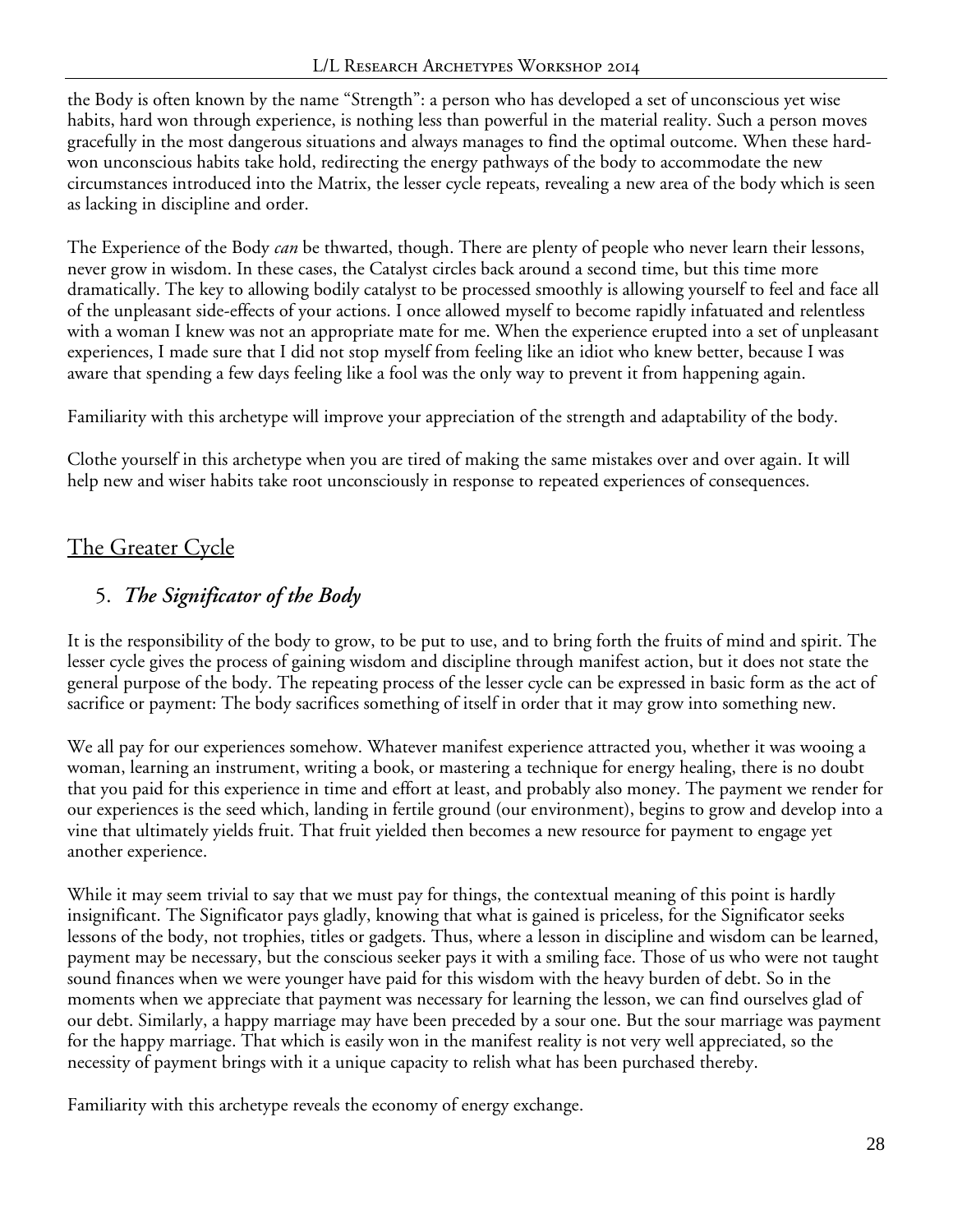Clothe yourself in this archetype when your feel unwilling to put forth the effort necessary for results. It will help you take joy in sacrifice.

#### 6. *The Transformation of the Body*

As in all Cycles, the Transformation archetype describes the ways in which we may take great leaps in evolution through the act of releasing something that we had once held tightly. Whereas the Transformation of the Mind requires a conscious decision to abandon one of two conflicting attitudes, the Transformation of the Body requires us to shed, abandon or otherwise eliminate some aspect of our physical environment. In the Mind Cycle, the Transformation is chosen when your frustration becomes more powerful than your mental laziness; but in the Body Cycle, the Transformation is invited when you let go of your efforts to maintain the status quo.

We have all experienced times when a great change seems to be upon us and it was only our active attempts to hold on to a comfortable environment that could prevent this change. A dietary change, for example, often begins to feel more and more inevitable. We may attempt to hold on to our comfort foods, but our bodies react more and more strongly when we do so. Or we may invite the change by fasting first and then embracing a new set of habits. Similarly, some of us have felt inclined toward a physical relocation or a career change. In these cases, as we become more and more stagnant in our environments, discovering that we have less and less to learn from them, we find that if only we embrace the transformation then all of the pieces will fall naturally into place.

When the body is prepared to die and be reborn, it will do so of its own accord: we do not need to stab ourselves in the heart in order to die. This same principle can be applied across the board. We do not *need* to tell a toxic friend to get out of our lives, to give up all the foods we love cold-turkey, or to curse out the boss so that he will fire us. While these sorts of situations may find us anyway, the key point is that the Transformation will happen if we simply *allow* it; it is not necessary to hover over death's shoulder to make sure he is doing his job. When you begin to walk in a new direction, the toxic friend will find a reason to cut *you* out of *her* life; the toxic foods will cease to be appealing; and new career paths will lift their heads without you consciously quitting or getting yourself fired. Nevertheless, some of us need to burn a bridge in order to remove the temptation toward comfort.

In the new and clear space that forms after the releasing of an old set of habits or an old environment, there is an opportunity to reflect upon that which has passed and that which is to come. When we are ready to move, we carefully consider our new locations; when we end a romantic relationship, we are very aware of the kinds of things we want in our next one; while we are fasting, we are attentive to adopting new dietary habits. The purpose of the Transformation of the Body is to create, through the releasing of the elements of the old body, a clearing where the elements of the new body may come together.

Familiarity with this archetype fosters an appreciation for the ever-changing nature of the physical reality.

Clothe yourself in this archetype when your body or your environment is becoming toxic. It will help you release the part of the physical illusion that is no longer serving you.

#### 7. *The Great Way of the Body*

The heart of the body is that part of you which offers itself willingly as an instrument for experience and manifestation. The evolution of the body makes no sense at all without being placed into the greater context. Stripping this context leads to the current technological situation in which "advances" are constantly being made,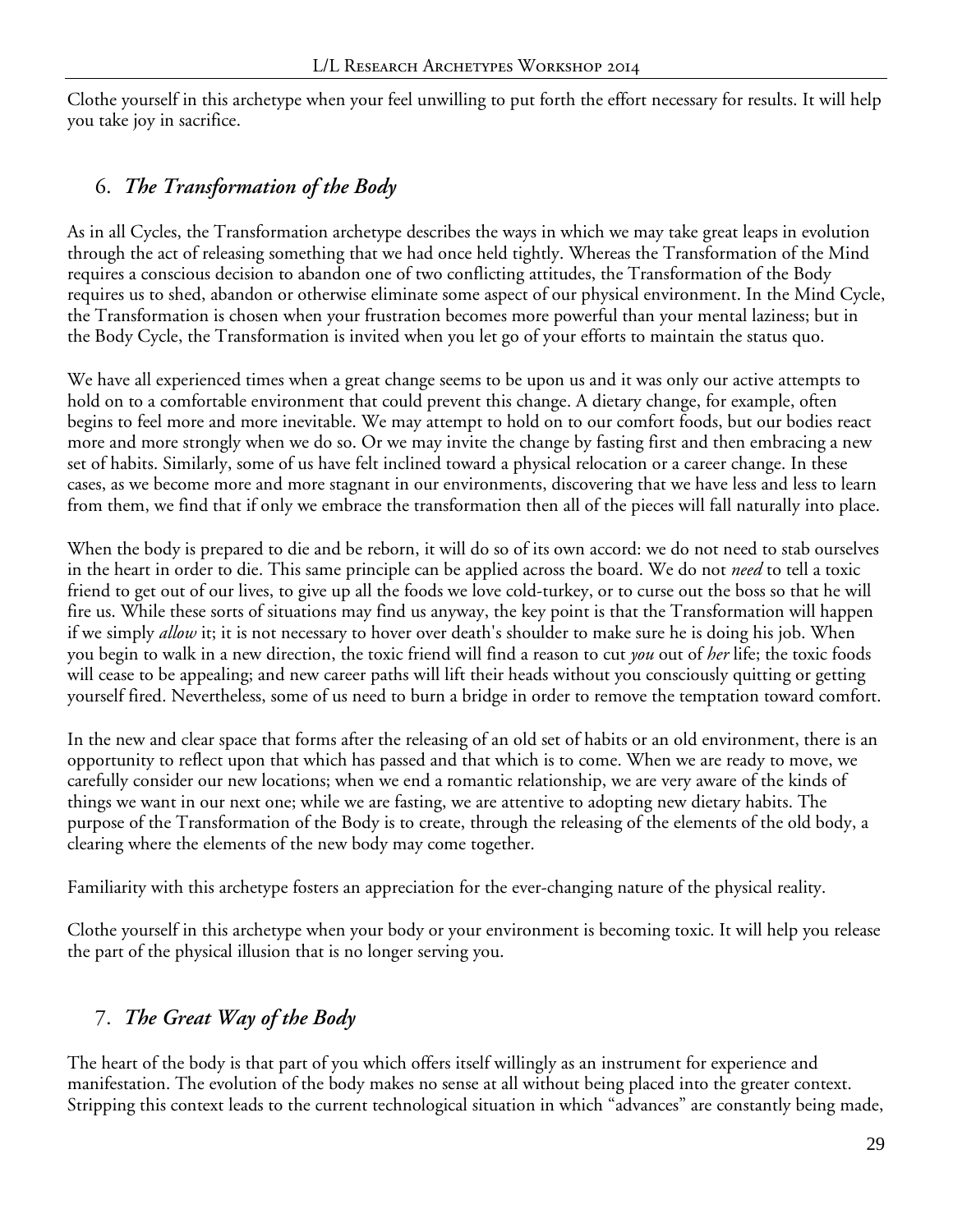but the question, "Toward what are we advancing?" is seldom asked. The growth of the body cannot be understood until we ask this question. The Great Way of the Body is the archetype which provides this answer: the body gives of itself in order that the unrefined stuff of the mind (as well as the stuff of the spirit which flows through the mind) can be honed, worked with, and improved through the body.

The name "The Alchemist" is accepted and endorsed by Ra, but the deeper layers of meaning may easily be missed. The body itself is *not* the alchemist; the mind is the alchemist. The body is the "athanor" through which the alchemist forges gold from lead. Or, more precisely, the body is the athanor through which the alchemist forges the *philosopher's stone*, and this stone turns lead to gold. The forging of the philosopher's stone is called, in alchemy, the "Great Work," a term used occasionally but quite intentionally by Ra. Those of us who would seek the Great Work (most readily depicted by the Great Way of the Spirit) must first have a working and well maintained athanor. That is, the body and its environment must become clean, healthy, organized and potent. The body itself must transform from lead to gold before it can be a proper athanor, for the alchemist's athanor is no cheap oven.

The energies which constantly flow into, through, and out of our bodies must be able to support both the power and the subtlety of the mental and spiritual workings which will be manifested through them. As the mind must learn to be focused, receptive and authoritative, the body must learn to be malleable, durable and efficient. The path of the evolution of the body is movement from a tool whose purpose is poorly grasped, whose actions are in conflict, and whose energies are constantly wasted to a vehicle that moves gracefully, lightly and carefully through its environment, disturbing itself and its surroundings only to the degree necessary to accomplish the purposes of the mind and spirit which direct it.

Familiarity with this archetype sharpens your perception of the ways in which the body may yet be perfected.

Clothe yourself in this archetype when you are overwhelmed by the many imperfections in your body and your actions. It will help you see your path toward harmony with the physical illusion, appreciate the simplicity of walking that path, and discover that which may be improved right now.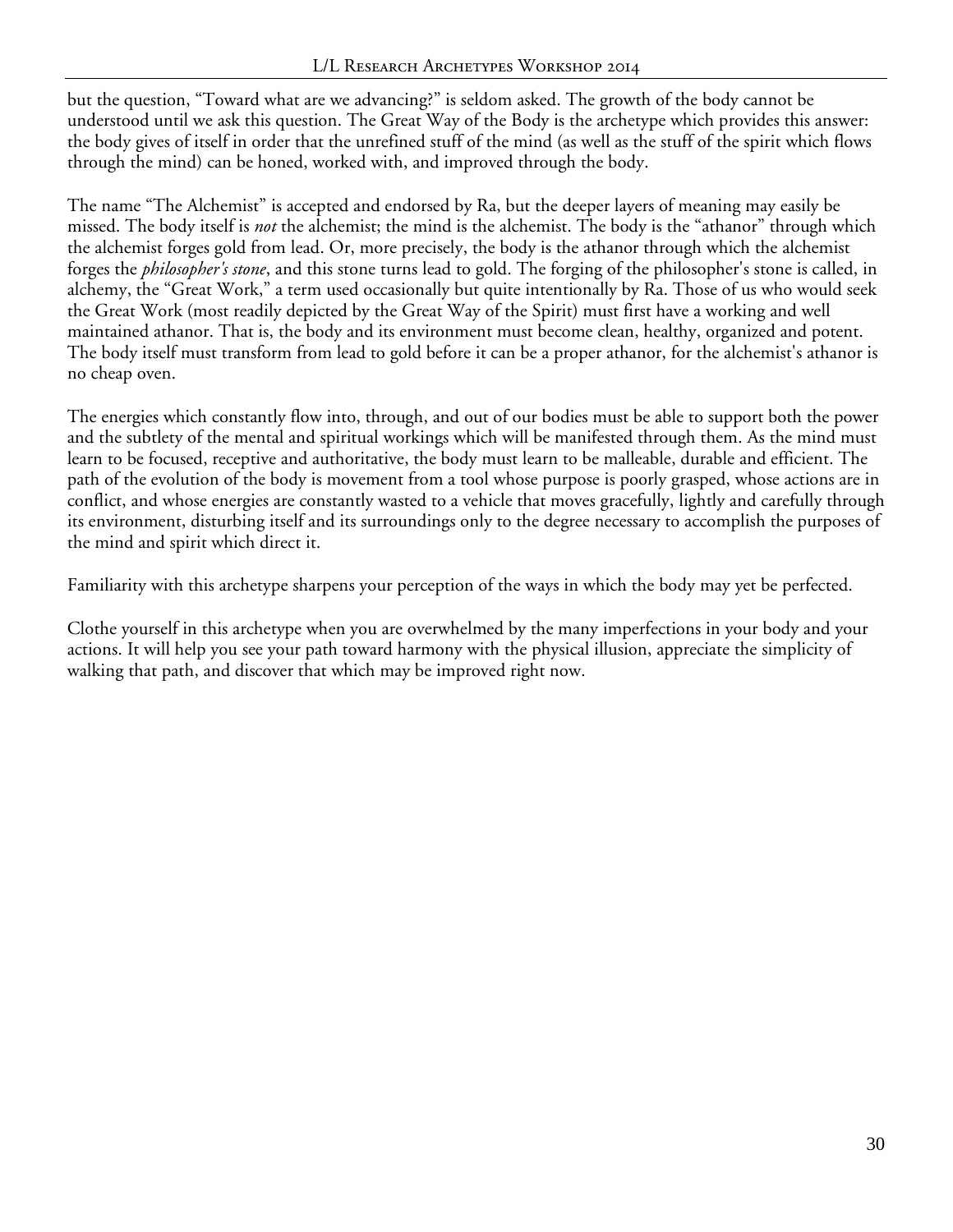#### **Chapter 5: The Spirit Cycle**

#### The Lesser Cycle

#### 1. *The Matrix of the Spirit*

The Matrix of the Spirit is vast. It stretches out into infinity, bounded only by the greater infinity of the One Creator. This Matrix is the deep and uncanny ignorance into which we are all born. Who of us awakens with any inkling of who or what we are? Or why we are here? Because the spirit is perfect and complete in itself, there can be no spiritual growth unless part of the spirit is simply not present to the conscious self. In our version of third density, it is the *vast majority* of spirit which is absent and seemingly inaccessible.

Whereas the Mind explores itself and the body hones itself, the spirit *awakens* to itself. The mood of the Matrix of the Spirit, then, is one of darkness, sleep, dreams and nightmares. In the sleep of the spirit, there is no easy way to distinguish between a dream and reality: the dream world in which we experience only the slenderest slice of spirit *appears* to be the real world. Sometimes we find ourselves blindly following those who seem to have greater spiritual clarity than we do, hoping that they can make sense of this world. Other times we find ourselves denying the very existence of the spirit, attempting to reduce that slice of spirit to a mere epiphenomenon, a virtual nothing.

Nevertheless, at the beginning and foundation of all spiritual evolution lies the sleepwalking self who blindly follows social and cultural norms, replacing the infinite uniqueness of the spirit with ready-made substitutes. Instead of trusting our own senses of integrity, we adopt ethical codes. Instead of following our dreams, we borrow those of our parents, peers or teachers. Instead of expressing individuality in flagrant style, we clothe ourselves in current trends. The monolithic force of our culture then draws an association between the flow of the spirit's uniqueness and that which is dangerous, forbidden, out of control. We see this hidden spirit as a devil whose grim clutch is always at hand, so we willingly shackle ourselves in the chains of social norms to protect ourselves from this devil—but only until we awaken from our slumber.

The Matrix takes many forms in our lives. It is the list of Thou-Shalt-Not's in the Ten Commandments. It is the seedy underbelly of your ordinary life, your guiltiest pleasures. The darkness of the Matrix is intensified by the dirt and grime that has been piled upon it. The spirit hides behind everything that is seen as dirty and wrong, but it hides there for a reason: this is where you are least likely to look for spiritual growth. The way must be difficult or else its rewards are small and lacking in virtue. As we grow in spirit, we consistently find that we must become that which we would have cringed to imagine in the days of our spiritual ignorance.

Familiarity with this archetype elucidates the distinction between the shadow self (the rejected self) and the negative portions of self (the self that is genuinely self-serving).

Clothe yourself in this archetype when you find yourself trying to force spiritual growth or when it is eluding you no matter where you look. It will help you see the inner spaces you are avoiding and the dark corners you try not to remember, for these harbor the greatest potential.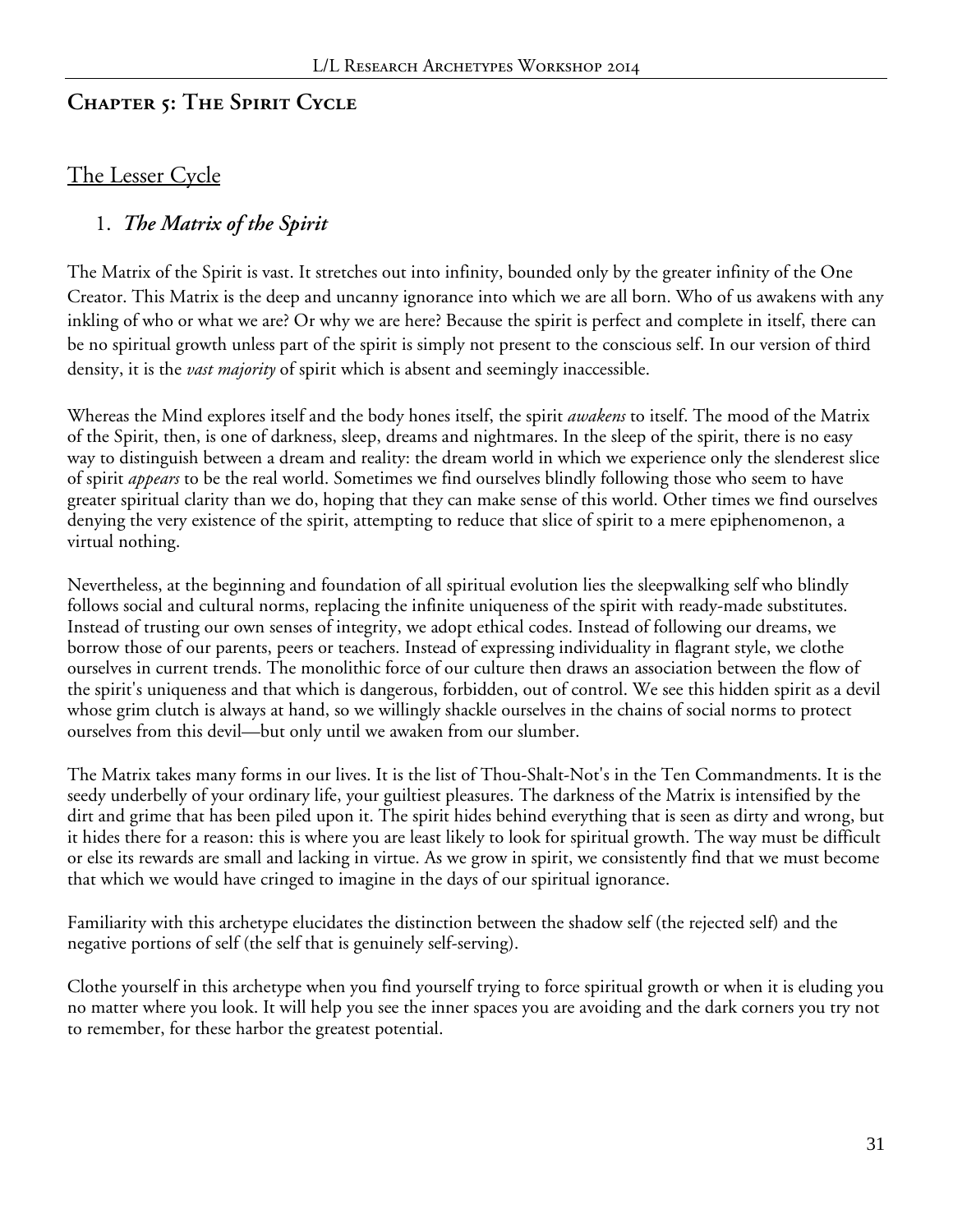#### 2. *The Potentiator of the Spirit*

That which potentiates the spirit, providing the possibility for evolution, comes from beyond. There is no part of your conscious self that can jerk you awake from your slumber when you do not even know that you are sleeping. What wakes you comes from beyond your dream, just as an alarm or your body's hormonal changes wake you from your nightly slumber when you are not aware of being asleep.

The difference between sleeping and waking is dramatic, so transitioning from one state into the other can be jarring, despite the fact that we do it every single day and should be used to it by now. Awakening to the spirit is no different. There comes a sudden moment when we discover the willing bondage to which we have signed ourselves over. The reality of the situation suddenly flashes with dramatic clarity, simultaneously both tragic and comic, revealing absurdities and follies that seemed as normal as the wind just moments ago. In that one gigantic moment, a tide of anxieties and fears may crowd in upon one's consciousness like insects that wriggle and writhe when the rock under which they hide has been moved. The Potentiator of the Spirit is more than just the discovery of truth; it is a direct confrontation with a truth so resonant and so real that it changes everything. When you awaken, there is no denying that you were previously asleep, for to do so is in complete defiance of the nature of your waking experience.

The Potentiator of the Spirit is a profoundly humbling experience. The great flash which gives a vision of the terrain of spirit also reveals the foolishness and pride that we so easily acquire while we sleep. This vision of reality disintegrates our beliefs and attitudes about cultural norms—the failsafe that allows us to remain asleep but it also reveals the fears which motivate our acceptance of those same norms. We are afraid to be ourselves, but when the Potentiator reveals us to ourselves without our asking to see it, we can no longer pretend to be anything else.

Familiarity with this archetype brings an appreciation of the long and winding journey toward enlightenment.

Clothe yourself in this archetype either when you are restless in spirit or when you feel you are beginning to lipsync your life rather than participate creatively. It will help you discover new energies available to you.

## 3. *The Catalyst of the Spirit*

The notion that faith can be a catalyst may seem a strange one. While Ra names this archetype "Faith," the archetype itself only embraces a specific *kind* of faith. Or, to put it another way, faith is a part of this archetype just as it is part of the Choice—but it is not the whole of it. The kind of faith which is central to the Catalyst of the Spirit is the faith in the face of opposition. The potentiating effect of the Spiritual Lightning's devastating strike upon our small, preconceived world built upon the dark rubble of the soul leaves one feeling stranded. This is cold, hard enlightenment, not the blissful brilliant joy found gradually in meditation. The Lightning demolishes one's preconceptions, leaving the ego-self in disarray and in need of piecing itself back together.

When one has finished reeling from the experience of the Potentiator, the guiding light which remains is the Catalyst. We have all experienced the blinding brilliance of a sudden awakening, including both the devastation and the bliss that can often accompany it, but this dramatic effect eventually passes. Upon descending from this high, we may wonder whether we were able to retain anything at all from this experience, but we most certainly do. The Potentiator leaves behind a slow-burning light, distant but visible, like a bright star twinkling in the distance. After such awakening experiences, we are somehow different on a spiritual level without any conscious effort. We find ourselves indifferent to certain attachments that before had us in their grips. One person may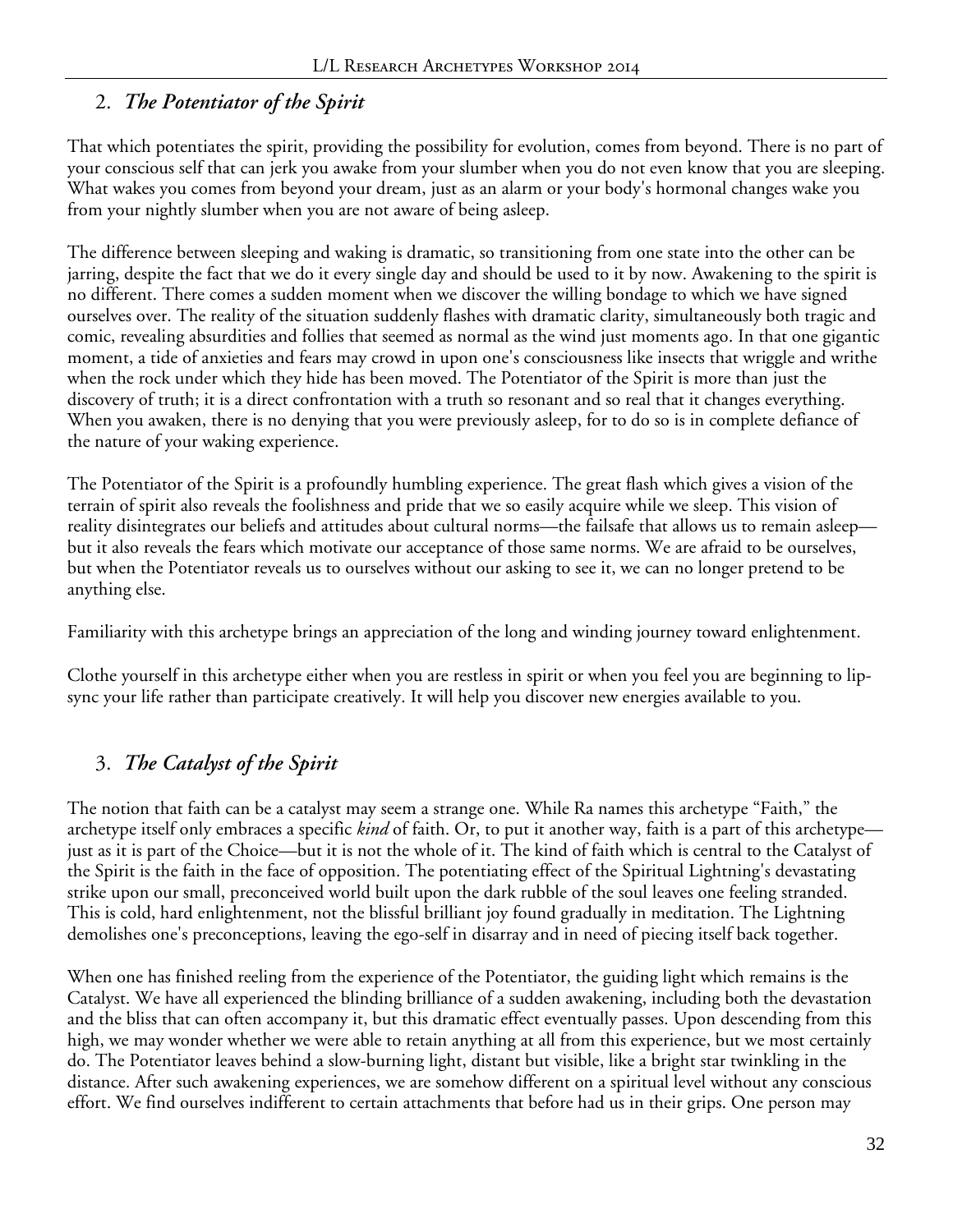cease to care what others think of her choice of religion. Another may find himself no longer interested in money acquisition. And so on. It is this indifference to previous attachments which clears the way for the kind of faith which is spiritual catalyst.

In the clearing formed by spiritual detachment, the slow-burning light left by the Potentiator remains as a vision of what is possible. The newly awakened recognizes that her life is not what it could be, that her service could be so much greater and her experience so much richer. This recognition comes from a vision grasped in the blinding light of the potentiator. We all carry with us a vision of ourselves and the world around us which is not yet manifest. The vision may be impossible for others to either understand or believe in, but for us it is impossible to let go. We may at times feel crazy or naïve, but the vision carries us forward anyway. It is this willingness to follow the vision, to trust our guiding light no matter the obstacle which acts as spiritual catalyst.

But this notion of a vision of what is possible is easy to overstate. The Catalyst of the Spirit offers only the tiniest glimmer: it is a star in the distance. There is no grand panorama, no brilliant presence. The faith of this Catalyst is but the smallest morsel of conviction. We know what is right for us because we have seen our truest truth, absurd to others but undeniable to us, and we cannot act against this great truth without attempting to force ourselves violently back to sleep. Because this would be a painful pretense at best, we carry on in the face of resistance, vulnerable in our shameless lack of rationale, but invincible in our vulnerability.

Familiarity with this archetype distinguishes faith from intuition.

Clothe yourself in this archetype when you know what will brighten your life, but cannot find the resilience to give yourself to your work with a whole heart. It will help you find a wellspring of renewed willingness to follow the path of spirit.

## 4. *The Experience of the Spirit*

If a faith that gives itself over to a beautiful but distant vision in the face of any and all resistance is catalyst, then how might this catalyst be processed? The Experience of the Spirit is, I have noticed, one of the least appreciated archetypes in the entire Archetypal Mind. Even those whose faith is robust, whose will and trust in their heart's pull leads them ever forward into new realms of spirit, seem to forget that faith alone is not enough for spiritual growth. In fact, faith alone is *dangerous*.

While the Moon card is typically associated with illusions and dreams, the traditional Tarot community does not seem to connect this association with the faith in the Star card. Faith is intoxicating, causing us to forget our sensibilities. It fills us with hope. But in the midst of our faith we are also human beings with weaknesses, imbalances. We each have biases toward some ego-trap or another. When we walk forward in faith, allowing it to guide our lives, we not only walk in darkness (for how else could it be faith?); we also walk among shadows. When we walk in faith, our shadows will clothe themselves to resemble our pure hearts. We step forward, but do we step into an ego-trap or do we step closer to that great spiritual achievement for which we incarnated?

The Experience of the Spirit, which processes the Catalyst, may be thought of as Discernment, which is the name I prefer for this archetype. It is discernment which allows us to carefully distinguish that which originates from above from that which originates from below. There is no experiencing the two separately, for persistent walking of the path of the spirit brings us face-to-face with our own imbalances. The further you progress, the more intensely will you be confronted with your weaknesses. If, for example, you become a spiritual teacher, then as your reputation grows, so will your temptation to enjoy self-aggrandizement. Falling into this ego-trap could ruin your reputation for the rest of your life. You be seen as a "polluted channel". Yet you cannot abandon the path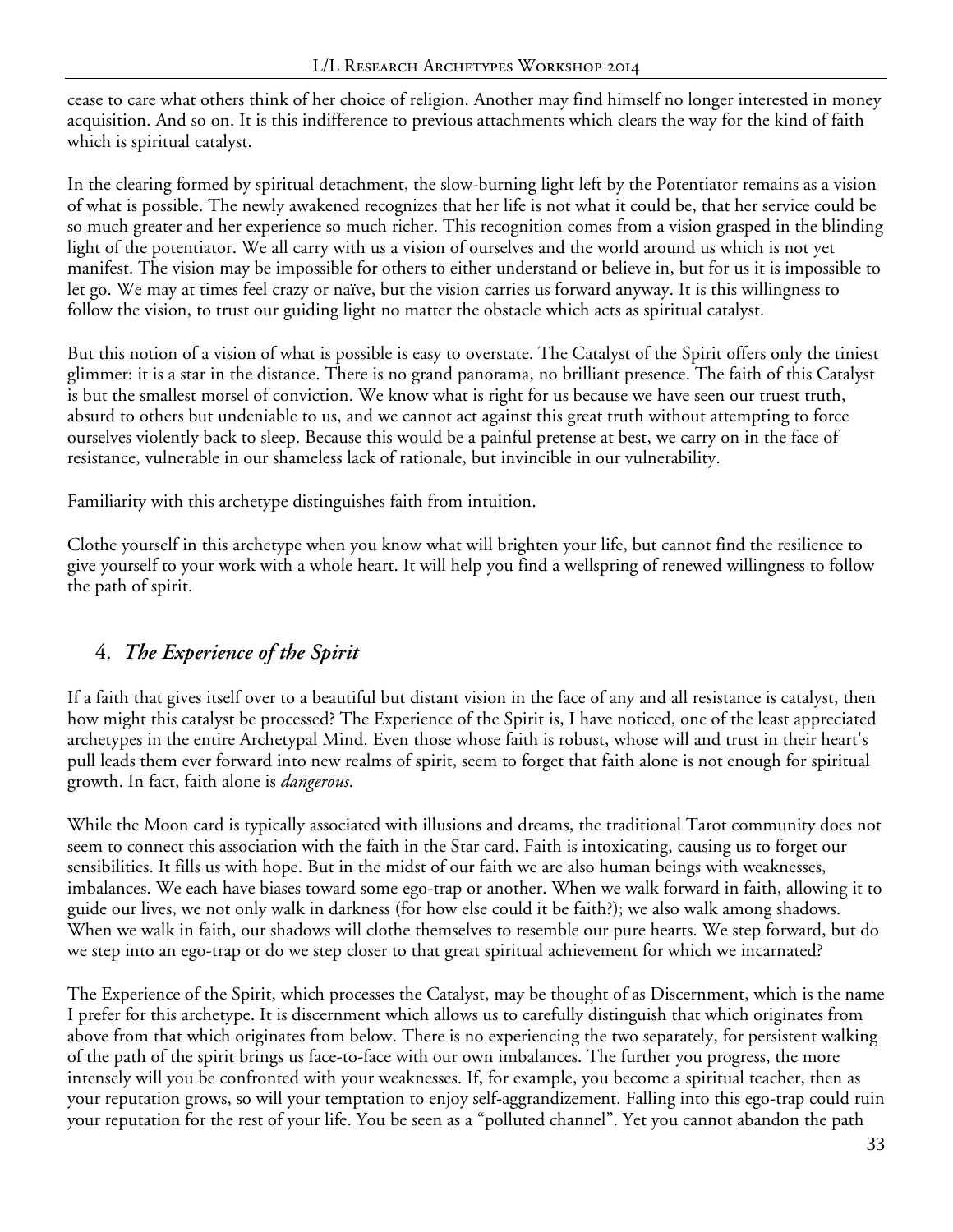just because it is dangerous because this would put a quick end to spiritual evolution. Thus, careful discernment is the only means of remaining balanced while walking the spiritual path.

The process of discerning between the heart's true faith and the imbalanced desires of the lower self results in constant awareness of the possible dangers of the Path. In working with spiritual catalyst, one does not process it once and once only. Rather, as in the lesser cycles of both mind and body, the experience is repeated numerous times until the conscious self is harmonized with the unconscious self. The faith of the unconscious self becomes a source of energy and inspiration, but the conscious self never forgets its own weaknesses. Each step into the spiritual realm is placed carefully and consciously, as if climbing a rock-face. Completion of a lesser cycle entails that the climbing has become steady, that you know the terrain well enough to carry on without much danger, even if it is still difficult. Once all the pitfalls are recognized and the dangers identified and avoided, the lesser cycle has completed, the experience is recorded in the Matrix, and the process begins anew. A new darkness may then be identified and a new spiritual awakening experienced.

Familiarity with this archetype clarifies the practices and methods of engaging the disciplines of the spirit.

Clothe yourself in this archetype when you feel yourself getting overzealous and indiscriminate. It will help you scrutinize your motivations carefully, bringing you into greater purity.

# The Greater Cycle

#### 5. *The Significator of the Spirit*

What is the spirit complex? The radiant Sun is the easiest symbolic analogy to grasp for this, the least distorted portion of the mind/body/spirit complex. The spirit is the seat of the sub-Logos within. It is here that the focused Intelligent Energy of the self channels Intelligent Infinity into its experience, that the Creator may experience itself. The radiant Sun is the life-giver, the inventor, the birther and the sustainer of worlds. Within the self, the Sun is that which gives meaning and significance to the experience. No manifest experience can take place without the blessing of the spirit complex, and no event in your life is uninfluenced by the it. While the mind and body have their own forms of free will (the mind with the nuances of its beliefs and the body with the nuances of its habits), the greater movements of the self are governed squarely by the spirit complex. And those who cannot access the influxes of spirit due to blockages are likely, at the closing of their incarnations, to feel their lives squandered on repeated cycles of unlearned lessons. Indeed, the light of the inner sub-Logos shines always upon the self, both conscious and unconscious.

The spirit complex is, as such, perfect. There are no spiritual imbalances or distortions to be alleviated. The spirit complex contains the consciousness of the third density self in its vastness and its entirety. It is a terrain which cannot be changed or manipulated, (unlike the unconscious mind), but must rather be explored. Its vistas and edifices are briefly revealed in the Lightning's flash, but then shrouded again in darkness as the high of awakening recedes. The complexity of the spirit originates in the inability of the incarnate consciousness to walk casually through its most natural habitat.

The conscious portion of the spirit moves carefully into its experiences, always scrutinizing itself to be sure that the influence that guides it is pure. Normally this conscious portion must grope in the moonlight, but sometimes its field of vision is expanded in a flash of light, potent but temporary. The unconscious portion of the spirit is that influence which is felt but not seen. Sometimes it is felt as a demon, whether inner or outer, and other times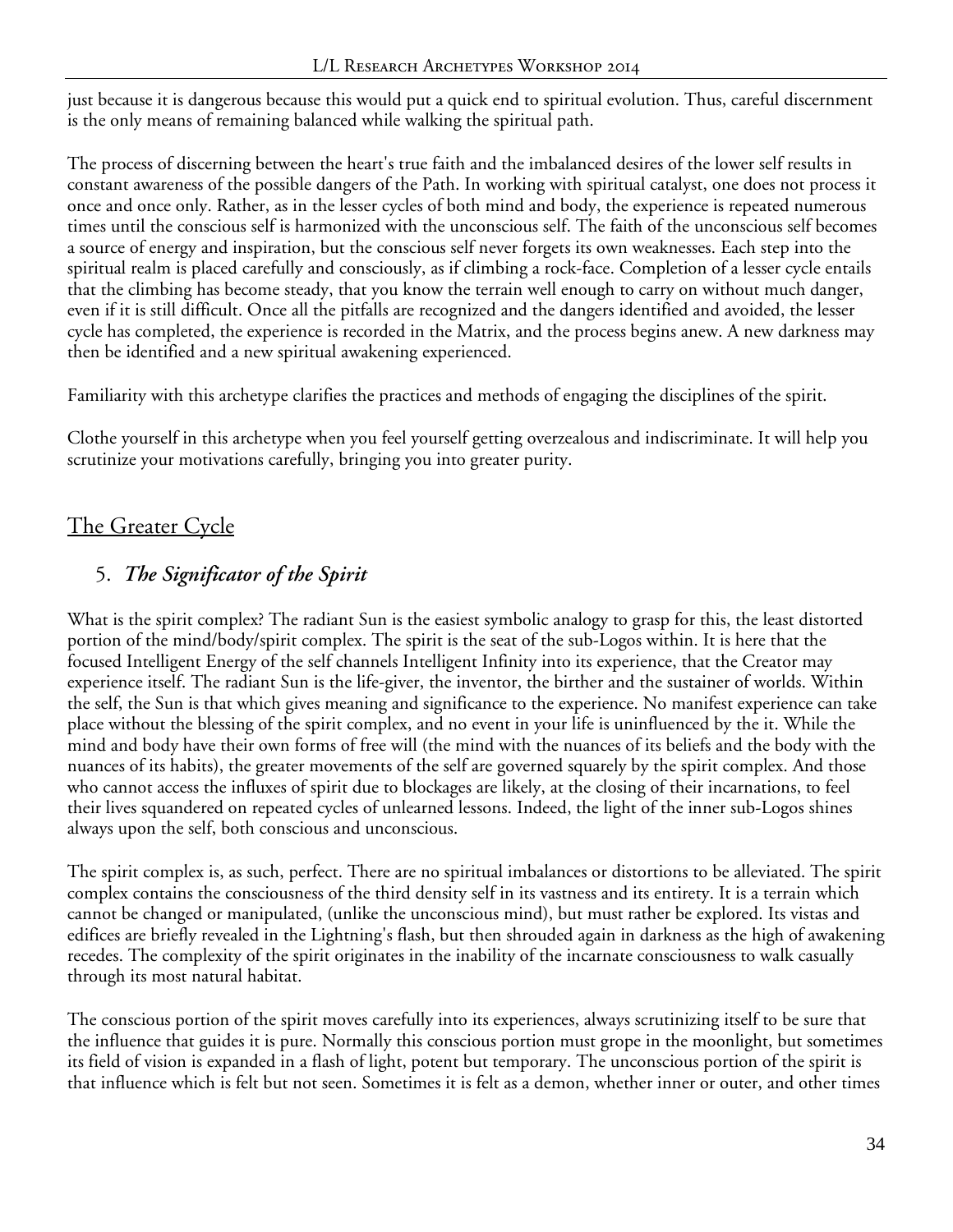it is felt as a small guiding light. The two depend upon each other. The conscious spirit has no guidance without the unconscious; the unconscious spirit has no discipline without the conscious.

In this way, spirit complex explores itself, the conscious portion and the unconscious portion walking together carefully, hand-in-hand, both aware of the power, glory and majesty of the creation. If they are diligent and pure, they may eventually discover that the light of the sub-Logos always shines upon them, never abandoning them, for wherever the spirit sets foot is holy ground.

Familiarity with this archetype sharpens your understanding of the nature of the spirit.

Clothe yourself in this archetype when you feel overwhelmed by your inability to be both genuine and pure at the same time. It will help you find the space where the crown is already upon your head.

# 6. *The Transformation of the Spirit*

The slow process of awakening, walking in faith, discerning the light from the dark and then awakening again brings us ever closer to our heart's deepest desire, but this process is absent one of the most salient features of the evolution of the spirit. As Jehoshua said, unless you become as children you shall not enter into the kingdom of heaven. Living in the presence and consciousness of the spirit does require a continuous process of awakening and discovering one's faith and discernment, but the joy, blitheness and innocence that are so natural to the spirit must at some point arise from this dangerous and sometimes tedious process.

The spirit may begin an incarnation in darkness, but somewhere in that darkness there is an eternal child sitting on the floor playing a game of make-believe with sticks and paper. You might have the faith of a priest, the discernment of a sage and the brazen will of a warrior, but what is it all worth if there is no *fun* in it? The greatest spiritual teachers are signified by their ability to find fun in anything. It is the wall of seriousness that the spiritual neophyte will always find herself attempting to climb when the movements of the lesser cycle become less and less frequent. "Is this it?" she might ask, "Am I enlightened now?" But she doesn't *feel* enlightened. Why?

As we grow in our discernment, shedding our attachments to the cultural norms that have been we have been indoctrinated into since birth, we find less and less that holds our interest. Is boredom the doom of the enlightened? Too often it is. The cynical have been awakened, undoubtedly, but they lie awake in a tomb, unable to move or enjoy anything, feeling nothing but the cold dark cell of the world. Such as these have forgotten to listen for the higher calling. They have never thought to look within themselves for the mysterious vocation that entices them forward upon the spiritual path as the snake charmer draws the snake from the pot. They have forgotten what brings them joy, what makes them happy, what feels like fun.

There is no spiritual quest that needs to be undertaken here. It is often respite from the spiritual quest that reveals the playing child within. But once this is found, the world takes on a new life, glowing with new colors and brimming with new possibilities. The seemingly childish passion we always knew we had but became too serious to follow suddenly becomes food for heart and soul.

Familiarity with this archetype reveals the process of enlightenment relieved of extraneous detours.

Clothe yourself in this archetype when you feel that the direction you are moving is in disagreement with your deepest desires. It will lift you out of the attitudes which cause you to continue moving against your calling.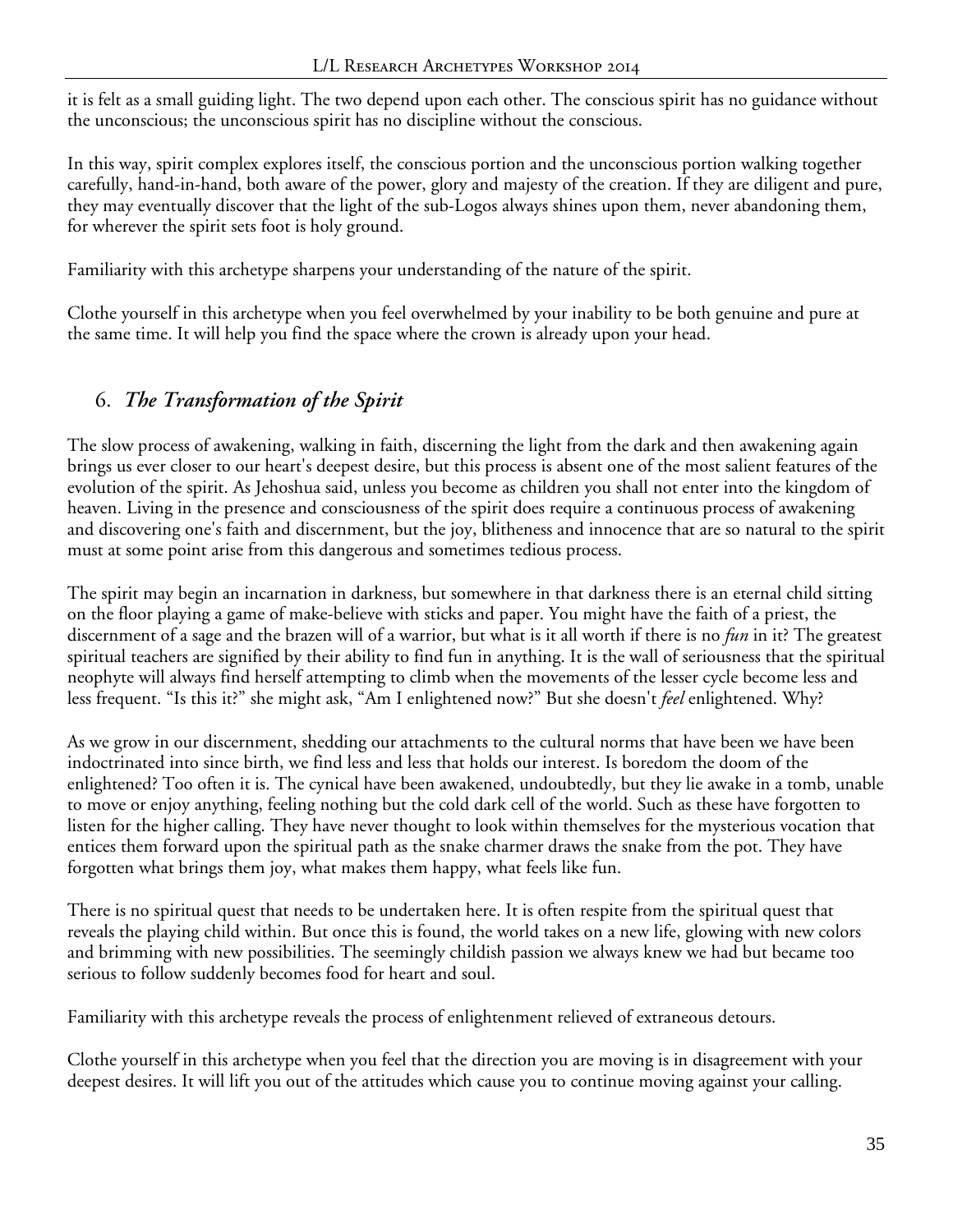# 7. **The Great Way of the Spirit**

The spirit is a channel, a bridge between the mind and Intelligent Infinity. As the mind takes its nourishment from the spirit, the spirit takes its nourishment directly from Intelligent Infinity. We are always in contact with Intelligent Infinity, whether we know it or not. The goal of spiritual evolution, though, is to find this meetingplace consciously. While there is conscious effort that must be put forth in doing so, especially as concerns the ability to discern between the motives that come from the heart and those that come from the belly, the primary role of the consciousness is to learn to allow itself to be put to use by that which is greater than itself. Evolution of the spirit is about letting go.

Letting go seems simple. But if it were that simple, we'd probably dance more often than we do. Can you let go in front of your boss when you feel it's time you stand up to him? Can you let go on a first date when the man you've been waiting for months to ask you out finally does? Can you let go when everything is on the line and your mind is demanding to be given the opportunity to analyze and calculate before responding? And if you did, what would happen? Would you ruin everything? Or would you succeed with flying colors? Spiritual evolution will increasingly insist that you let go *especially* when it is most difficult to do so.

The Great Way of the Spirit is the way of grace, of no resistance, and of flow. But you cannot simply pick up a a guitar and expect to be able to make it weep and wail without ever having played it before. It takes practice. We must train our bodies, minds and conscious spiritual selves to accept the ever moving flow of spirit. We must practice rituals—whichever ones feel right—so that the body and mind are familiar with the directions in which their energy must move so that the spirit may flow without resistance.

As we grow in our ability to sing the most passionate song of spirit, we find that the power of our song energizes the world around us, releasing potentials previously unimagined. This song attracts audiences who listen sometimes with love, sometimes with awe, and sometimes with fear. It awakens in others things that they did not even know were sleeping. As we step through the world in the course of our dance, the world begins to tell us more and more that we are angels and that flowers seem to spring up wherever we step.

Familiarity with this archetype clarifies the nature and the location of the gateway to Intelligent Infinity.

Clothe yourself in this archetype when life feels difficult, awkward and cumbersome. It will help you remember how to allow the glorious dance of existence to take hold of you.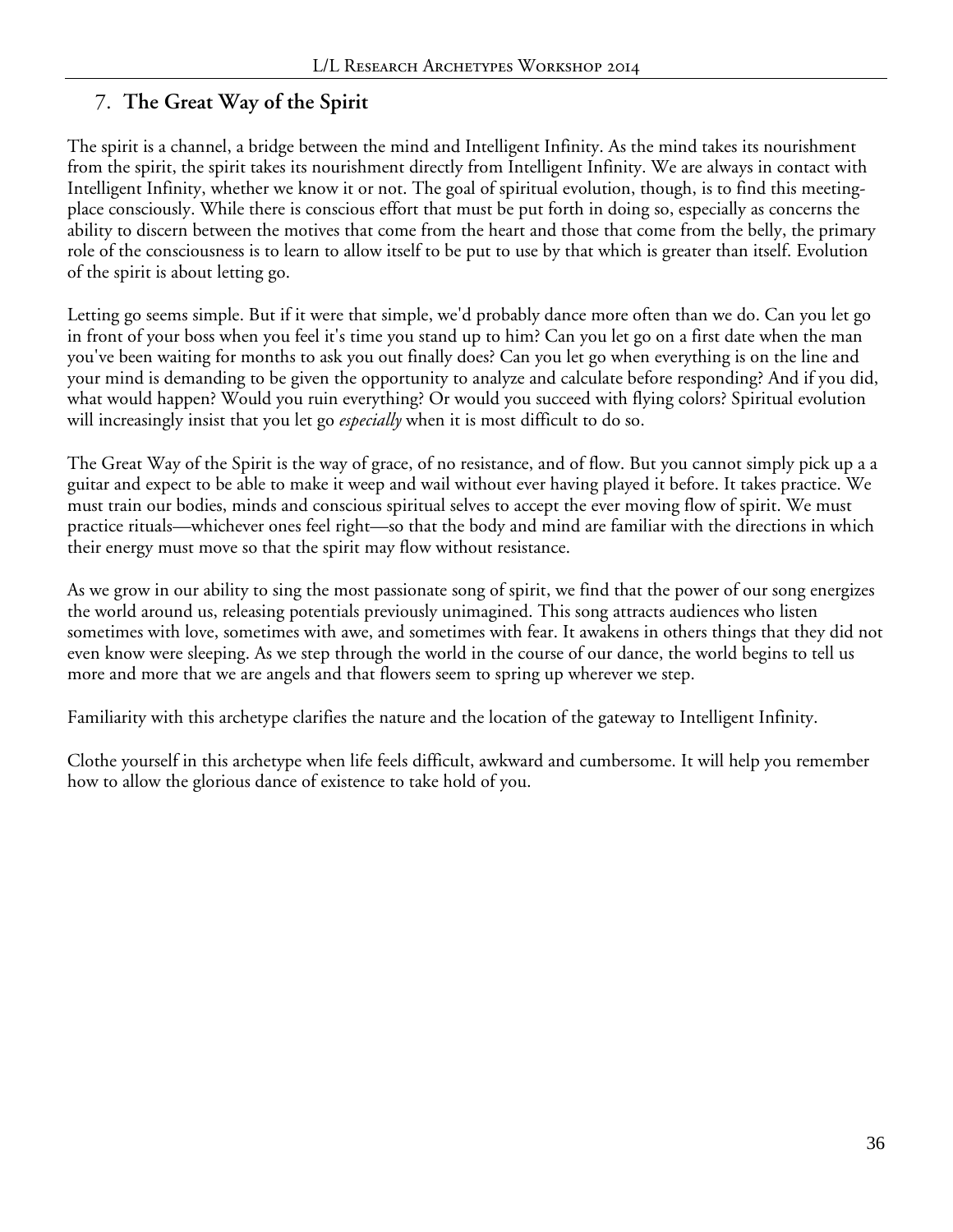### **Chapter 6: Relationships within Classifications**

### **1.** *The Matrices*

Each Matrix archetype is a landscape or a receptacle into which the corresponding Potentiator pours itself so that the Significator may grow in experience. The landscape of the Matrix is shaped by the experiences, becoming ever more than it was yet possessing no more than it began with, just as a physical landscape may be molded and changed into more organized forms, but yet has precisely the same material as before. The Matrix of the Spirit has the largest landscape of the three Matrices. The Matrix of the Mind has the smallest, for it narrows into a diminishing point. The Matrix of the Body has a size between the two, extending out to the limits of our personal auras.

The state of the spirit complex is reflected in the mind complex, and the state of both are reflected in the body complex. The Matrices, the raw foundations of evolution, influence each other, forming potentials for growth which dovetail with each other. Any portion of the spirit complex which remains in sleepy darkness will have a corresponding set of mysterious desires within the empty conscious mind. The blank mind will find a will in itself both toward and away from the mental experiences which lead to awakening. That is, the naïve will of the mind as it touches upon the dark mental corridors of thoughts that lead toward spiritual awakening may not be coherent, but it certainly will not be indifferent. Hence, that which we perceive as forbidden we find both desirable and repulsive at the same time. So a spirit which has forbidden itself from experiencing freedom and pleasure in sex will find its mind both drawn to and repulsed from the idea of such freedom. Such a mind will desire the experience, but attempt to sabotage this desire at every turn.

Similarly, the naïve will of the mind impacts the homeostatic balance of the body. If the mind is drawn to an experience, the balanced energy of the physical environment will already have this experience available, awaiting only a signal to the body to manifest it. The pure mind sees the caged bird and knows that it wants to unlock the cage. It has no idea—or at least no accurate idea—what will happen once the door is opened. The caged bird, however, is seen somewhere in the manifest reality. The mind that seeks an experience of sexual freedom will have entry-points into this kind of freedom already existing in its bodily experience. There might be knowledge of swinger's clubs in the area or potential partners who have been awaiting a change of heart. Thus, the homeostatic balance of the body manifests potentials within itself for the pure mind to notice the areas of its desire, the places just beyond the horizon of experience which attract it.

### 2. *The Potentiators*

Each of the Potentiators occupies a position at the uppermost level of its native complex, granting it the closest contact with that which comes from beyond. The Potentiator of the Body resides at the interface between mind and body where the mind gives its directives to be put into action by the body. The Potentiator of the Mind resides at the interface between mind and spirit, where the influxes of the spirit inform and guide the unconscious mind. The Potentiator of the Spirit resides at the interface between spirit and Intelligent Infinity, where flashes of the infinite sometimes cross over like an electric arc jumping from one electrode to another.

The Potentiators are bastions of potential (hence their name), brimming with all manner of possible directions for growth, but they are connected to each other in an order of priority. This priority remains essentially the same for all classification groups: first spirit, then mind, then body. The Potentiator of the Spirit will almost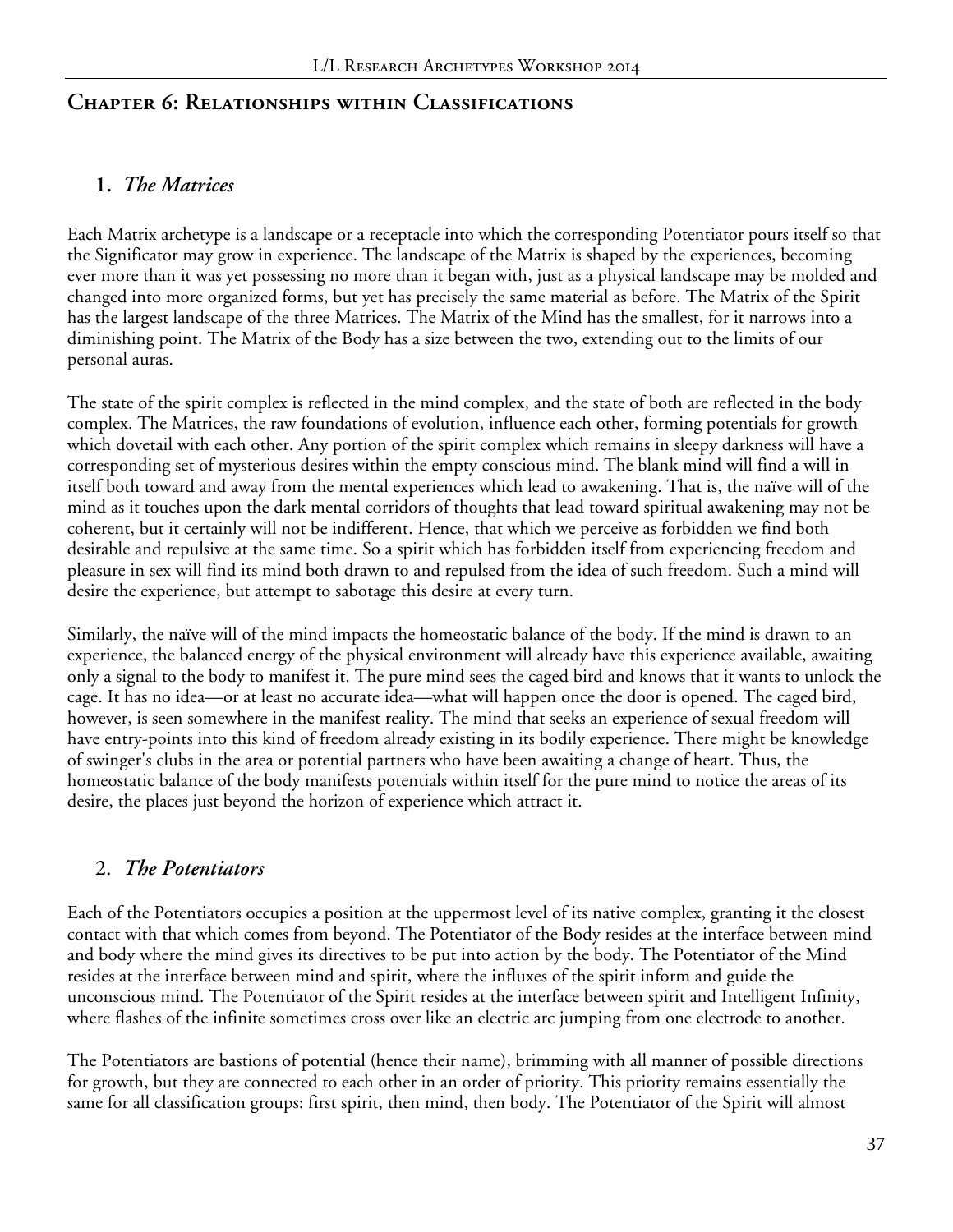always redound into the Potentiators of Mind and Body. An instantaneous awakening, though signified by the kind of serenity which is so indicative of a spiritual experience, is normally accompanied by emotionally, intellectually and physically uprooting events. In awakening we tend also to plunge into previously unexplored aspects of the unconscious mind and we also tend to find new motivation for changing our habits. For example, I once had an awakening upon reading *Siddhartha* by Herman Hesse. After admitting to myself that I had been placing too much importance upon doing something important (Potentiator of the Mind), I decided that I would be more careful to make time for just *being* without the necessity of *doing* (Potentiator of the Body). Similarly, when the conscious mind has overturned something new in the unconscious mind, even without an accompanying awakening, the repercussions of this new discovery will normally lead to the conclusion that a change of habit is in order.

The connection between the Potentiators, however, does move both ways. It has been said that in changing your handwriting you can change your personality. It can be difficult to determine whether a habit change preceded the penetration of the unconscious mind or followed it. Similarly, spiritual awakenings can be and often are induced by consciously creating a physical environment appropriate to awakening through ritual, and by consciously exploring the unconscious mind until something radical enough to invite the spiritual lightning is discovered.

# 3. *The Catalysts*

The Catalyst archetypes all bring lessons to learn, material to work with and process over time. While the Potentiators bring something new into their Matrices, the newness of potentiation tends to be overwhelming, so it shocks the Matrix but does not by itself give it something that can be worked with. In the spirit, the residual faith left behind after an awakening allows a seeker to walk forward and slowly separate true faith from ego-traps. In the mind, the mirrors that other-selves hold up to us give us much deeper and more lasting insight into the nature of our unconscious minds than solitary penetration alone can. And in the body, the consequences of our actions always bring with them the most unexpected, unintended, and unimagined side-effects, contributing far more to our ability to act in this world than theory alone.

The connection between these three archetypes hinges, as always, upon the priority of complexes within the self. All catalyst which is given to the self must be processed somehow, but we so rarely recognize catalyst as such that it often slips by unnoticed. Thus, opportunities to walk forward in faith can be missed through fear or overanalysis. Once the catalyst is lost in this way, the inner mechanism that avoids spiritual catalyst potentiates mental catalyst, thus the spiritual catalyst is passed to the mind. So what was once an opportunity to walk in faith becomes an opportunity to see how stagnant and boring our lives and the lives of those around us have become. Such passed catalyst may also take the form of friends who disappear from our lives to have wild and dangerous adventures. Similarly, if the mental catalyst is not processed properly it will be passed to the body. If it is not recognized that the repetitive lives of friends are pointing to an inability to let go, frustration and irritation with them will potentiate catalyst of the body. Muscles may tense and spasm, sleep may become difficult to reach, and hormones may fly out of balance.

The body, then, is the receptacle of last resort for all catalyst experienced by the incarnate self. This may explain why it often deteriorates so rapidly. But, as with the Potentiators, the effect can also move upward if we are careful and attentive. As we progress and evolve, we notice that our bodies and our environments are healthier and more comfortable than they used to be. This is catalyst too, for catalyst does not always have to be negative in nature. Positive change in bodily catalyst can lead to a more positive attitude, so the mental catalyst may become less painful: as we begin to feel healthier and more comfortable, we may begin to notice the virtues in others, inviting ourselves to notice those same virtues within us. Continued experience of catalyst like this leads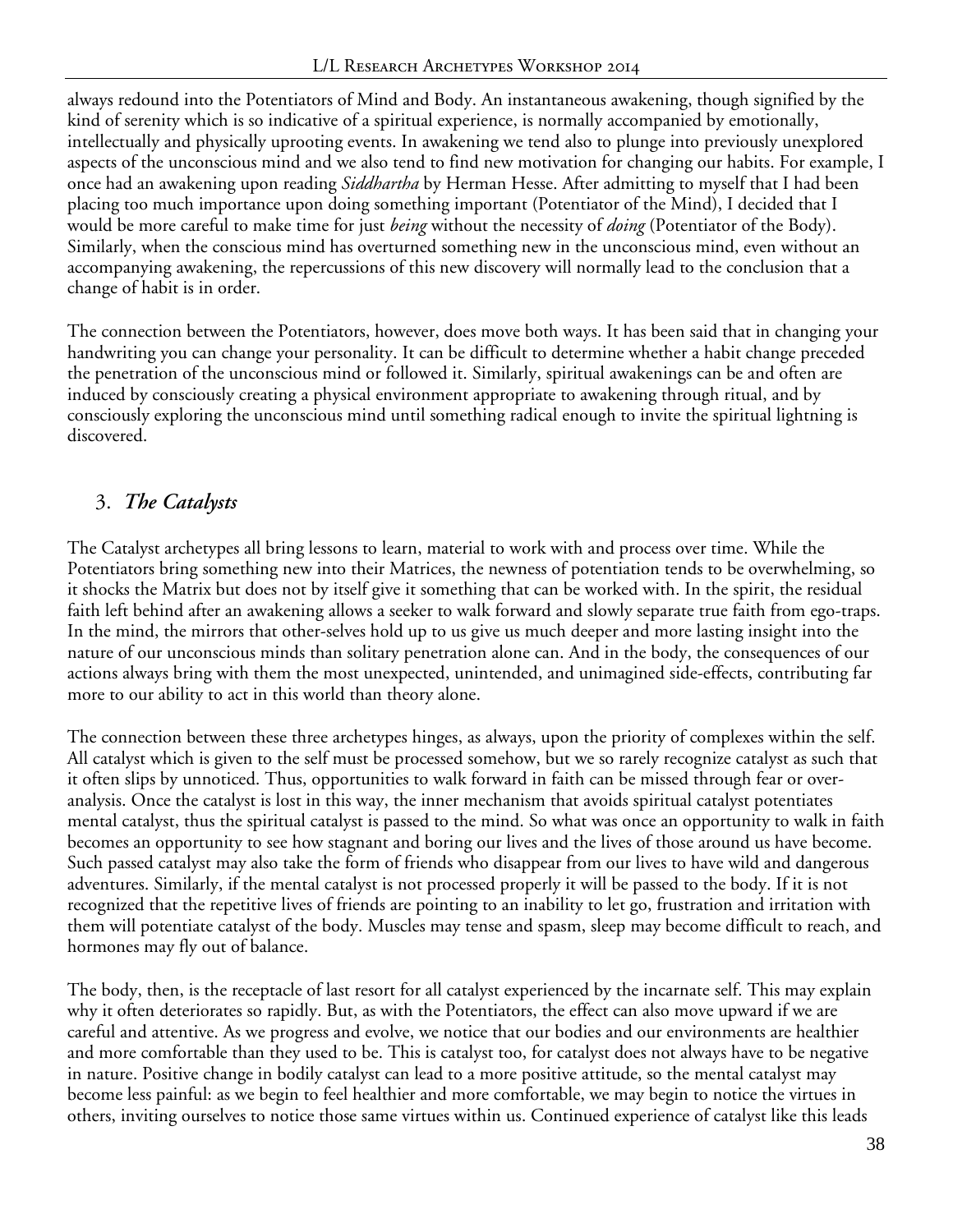to a greater ability to perceive and walk in faith, for it is easier to have faith when you can see the virtue in others.

#### 4. *The Experiences*

Whereas the Catalysts each offer lessons to the self which may be worked with, the Experiences are each responsible for actually working with those lessons. These archetypes describe the heavy lifting in evolution. The body's unconscious adaptation to the repercussions of the decisions we make to act in such and such a way cost the body an abundance of energy, for it must rework its pathways in order to compensate for the new energy flows and achieve a new balance. The mind's conscious effort to observe, accept and balance all experienced biases of mind, whether emotional or intellectual, must be done diligently and carefully or else we risk stagnation. And the spirit's conscious discerning between that which is of the heart and that which is a temptation to lower imbalance requires treading the straight and narrow path without deviation.

The relationships between these archetypes involve both a downward and an upward movement, of course. The downward movement is a necessary fact of spiritual evolution, for as we develop the spirit, the mind and body must necessarily continue to develop along with it. This feature can be seen within the images of the Tarot themselves. The Moon card depicts two jackals gazing upon each other, each guarding a tower of opposite polarity alignment to the guardian. This signifies that in walking the straight and narrow path toward the Great Work and contact with Intelligent Infinity, the shadow will necessarily be confronted. Confrontation with the shadow, however, is not merely a spiritual experience. There is as much of the shadow in the mind as there is in the spirit. Consequently, any attempt to walk the straight and narrow path of discernment will require a constant willingness to take responsibility for the unaccepted biases of the self through admission, acceptance and conscious balancing. And, as one might expect, any attempt to take responsibility for the biases of the mind will require bodily reconfiguration. Because the body is the creature of the mind, a change in the energy flow of the mind will naturally produce changes in the energy flow of the body. Psychosomatic illnesses are therefore resolved through resolution of the mental imbalance causing the illness.

The upward movement in the relationships between the Experience archetypes is the more interesting of the two. Discernment does not come easily to the seeker of weak body and unsound mind, so improvement in these areas leads to improved capacity for discernment. If, for example, you find your posture to be slouching and bent, conscious effort at changing this posture will eventually result in the body's acceptance of new muscular and skeletal positioning. Eventually, standing straight becomes second nature. However, there seems to be a connection between the mental bias towards or against confidence and posture. As the body begins to accept these new muscular and skeletal positions, the mind will begin to register an unconscious signal that it is of equal stature to any other person. The mind will become more and more capable of accepting itself as it is simply by virtue of improving posture. As the mind begins to distinguish between confidence and arrogance, a vice which substitutes for confidence in those who do not accept themselves, it learns that arrogance originates from a lower imbalance and confidence originates from the Creator within. This mental distinction gives the spirit tools with which to distinguish the pull of the heart from the temptation of the ego.

### *The Significators*

The Significators describe the "significant self." They are the self I refer to when I say "my mind," "my body," or "my spirit." The mental self forges the world around itself, generating its own unique belief system and projecting these beliefs and biases upon the material reality it experiences. The body accepts the role it is given: to serve as the instrument of the mind. It has its own desires and inclinations, but it must offer portions of itself,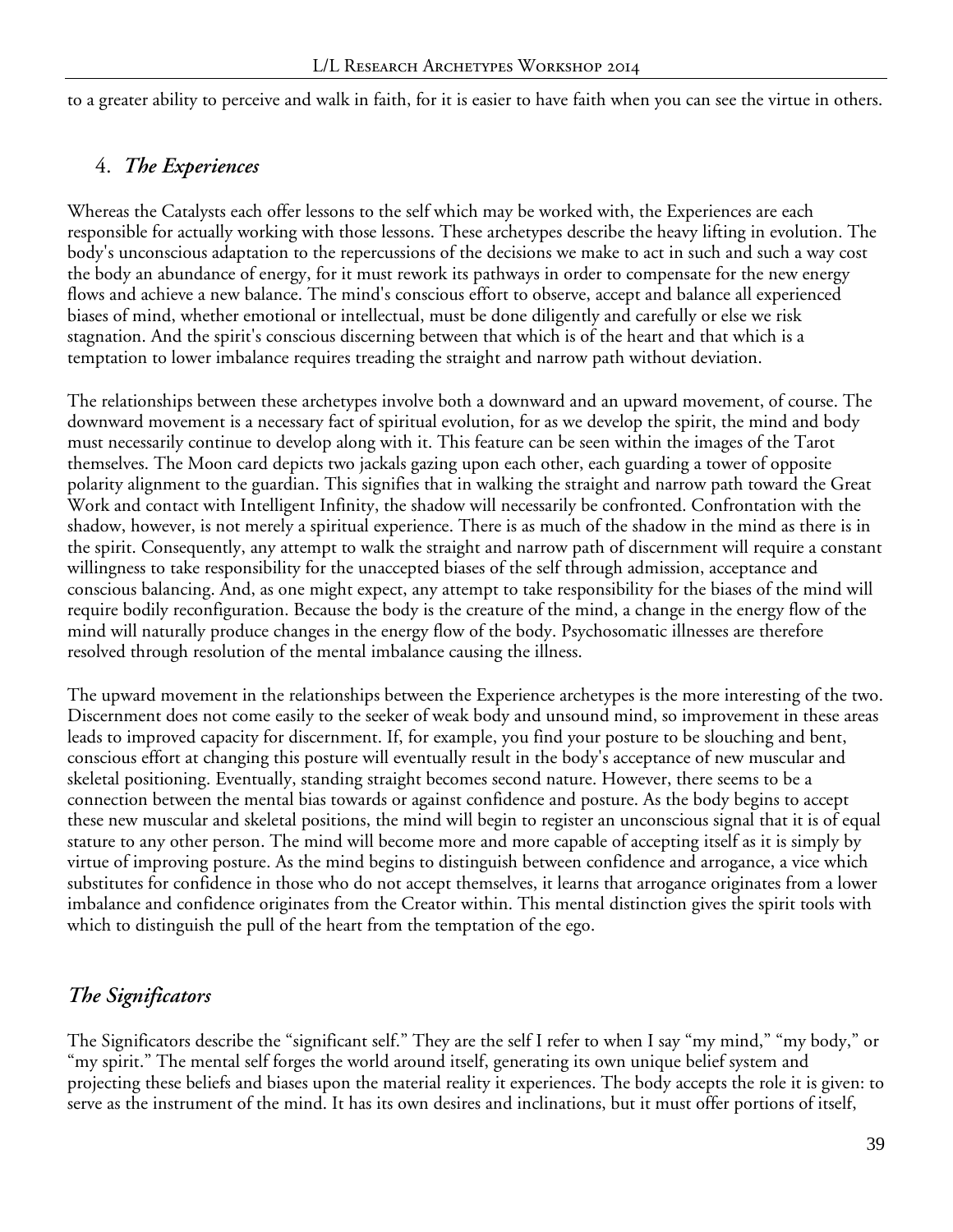sacrificing some of what is possible (time) and some of what is actual (resources) in order to grow and to render the world around itself more orderly. Thus, the body is always both embracing and fighting entropy. The spirit is the vessel of the Creator within, bringing the peace and holiness of the Creator with it wherever it goes. It is the emissary of the soul, the messenger of the divine.

The spirit knows how best to both use and reward the mind and body, for its purposes are more far-seeing, but it must await the growth of mind and body before it can truly take command. The spirit has the subtlest ability to touch upon any situation, for it knows precisely the measure in which any thought or action is appropriate. The Taoists liken this ability of the spirit to the influence of true Yang: in cultivating True Yin, which is quietness of mind and malleability of body, we invite the influence of true Yang, which takes us from above and moves us according to its greater awareness. The awareness of spirit is not something which the mind can grasp. It knows without the mind needing to know. Thus, when we trust ourselves, we find we are able to think and move in ways more powerful than we knew. In offering themselves to the spirit as instruments, the mind and body become more than they were before, glorified by the holy touch of the spirit.

The mind and body do not necessarily know what they are seeking when they groom themselves for contact with the spirit. Modes of evolutionary growth for the body become apparent early: we learn cause and effect and discover the necessity of growing in wisdom, even if we do not have the discipline to do so. The desires of the body seek the satisfaction of the body and so it takes the body a long time to accept that it must make sacrifices in order to make the most of its experiences, for that which comes easy is not as rewarding as that which is challenging. Similarly, we may, without any prior spiritual inclinations at all, come to learn that a silent mind is more useful and more peaceful than a chattering and cluttered mind which cannot stand silence. The body and mind seek growth and improvement of their own accord, without the necessity of spiritual input. Moreover, a mind which grows will recognize that the body needs to grow also, and vice-versa. However, once the mind and body have grown in discipline, true Yin will have been cultivated and it is only a matter of time before the spirit, the true Yang, makes itself known to mind and body in a more direct way. Which of us, after all, can fail to hear the deep calling of the heart once mind and body have been disciplined?

### 5. *The Transformations*

The heart of each Transformation archetype involves an act of letting go of that which is no longer serving your efforts at growth, whether mental, bodily or spiritual. While this may make them sound nearly identical, the means by which you let go of what is not needed is dramatically different for each of the three parts of the self. When the mind discovers that it is frustrated and stagnant, it must face its own ambivalence and make a longlasting decision to either open the heart or harden the heart. The body, on the other hand, begins to find itself sluggish and lazy. Though it may redouble its efforts at discipline, this is to no avail: the only way forward is to allow what is poisoning your body's attempt to grow to die, whether it is a set of dietary habits, a relationship, a town you live in, or some other aspect of your manifest experience. Death is the only path to new life. The third method of letting go is most paradoxical. In an experience guided by the Transformation of the Spirit, it is difficult to say what exactly you are doing and how you are doing it. The feeling of being called forth renders peripheral concerns completely inconsequential; you know what you must do, you cannot but do it, and everything else is merely a distraction.

As with all archetypes of the spirit, it is rare the a spiritual transformation will be experienced without a concomitant mental and bodily transformation. In allowing ourselves to be called forward along the Path toward the Great Work, we are bound to discover in ourselves the ways in which we have been ambivalent in our thoughts and emotions. How can you follow your heart if you do not treat your mind consistently with either love or coldness? The mind needs consistency or else it is fraught with disorder, distracting from the Great Work.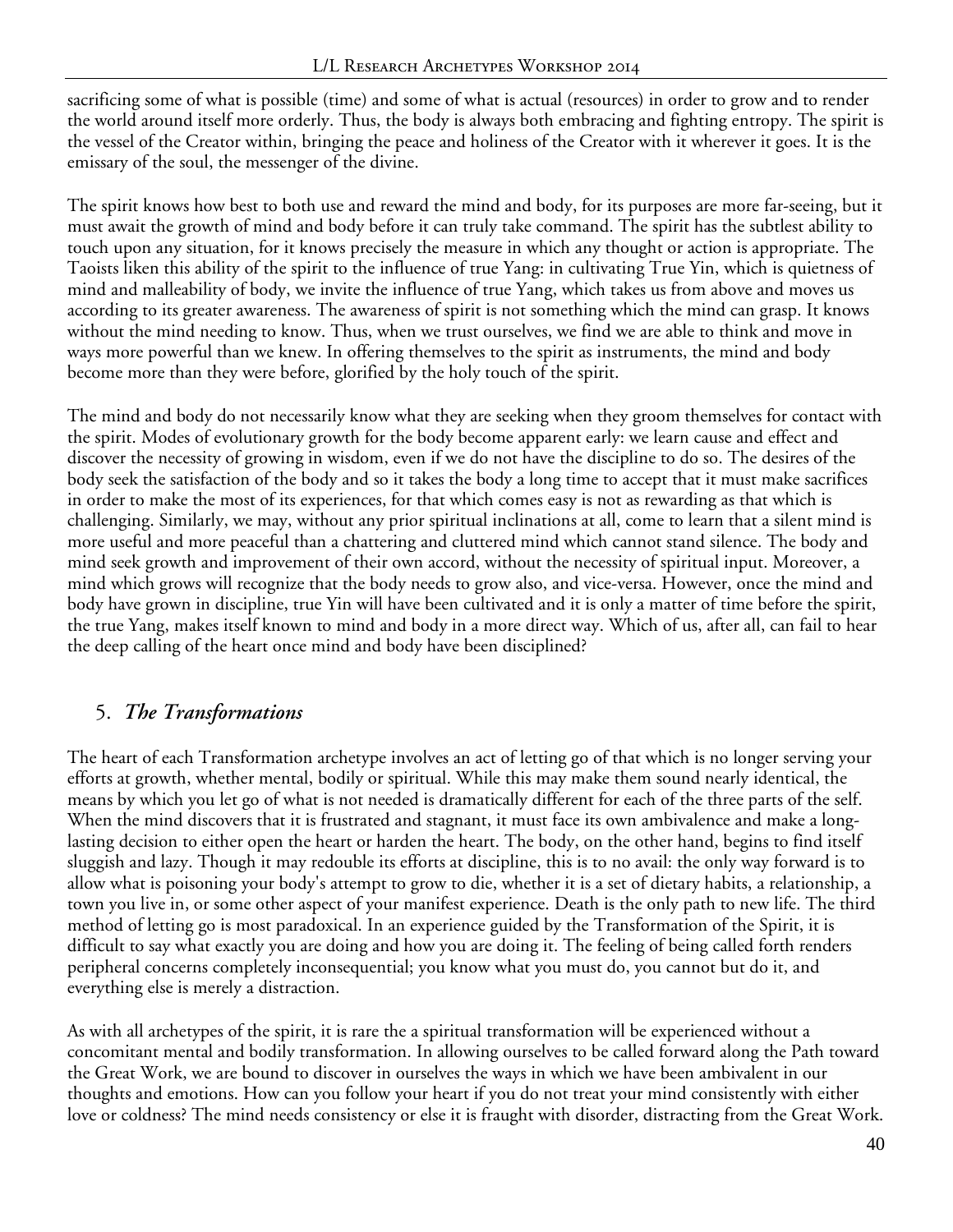So when we feel ourselves called, it is almost certain that we will learn that there were ways in which we were trying to control ourselves or our destiny, when we had already committed ourselves to the path of love. By the same token, making a firm decision to be gentle, loving and accepting of the self and its path will almost quickly result in the discovery that the surrounding environment and the habits by which you live your days are not serving you. A transformed mind can hardly feel at home in an outmoded body. Once the decision is made, a death is sure to follow, though rarely is the death which comes about the one that was anticipated at the outset.

In the upward direction, the relationship between the Transformations is much as Ra describes when discussing fasting (41.21). If a spiritual or mental transformation is sought, then a bodily transformation can be induced in order to create an environment conducive to the higher transformation. Similarly, if you recognize that the world is beginning to feel like a cold, dead prison, like a coffin, it may be helpful to attend to the ways in which your mind is ambivalent. When you discover that you have been attempting to control but also love or love but also control, resolving to abandon the attitude which is not aligned to your Path will help to open the lid of the coffin so that you may begin to see anew the beauty and wonder of the world, as well as your destined place within it.

# 6. *The Great Ways*

The Great Way archetypes all offer a perspective from afar. Whereas the Lesser Cycle and Transformation archetypes depict the ways of moving upon the path of evolution, and the Significators depict the being who walks, the Great Ways show the path, the walking and the walker all in the same concept complex. Because the whole is greater than the sum of the parts, the Great Way archetypes cannot be deduced from the six archetypes that precede. For what is there in the mind cycle that would indicate that in abandoning control within the mind, one achieves mastery over the self? The body cycle focuses upon cause and effect, wisdom and sacrifice, but the Great Way of the Body gives an image of abundant power and aptitude. Likewise, the glorification of the unconscious spirit is not apparent until the Great Way of the Spirit. Although in darkness we tip-toe carefully, in the light we dance majestically—a dance unprecedented, singing the wonder of the Creator.

The Great Way of the Spirit demands the slow and careful learning of the ability to not only contact the highest parts of ourselves, but to allow that hidden center of self to learn how to pluck the strings of consciousness. Slowly, with many false starts, we discover that there is a part of ourselves that knew all along how to manage the whole, that knew what to do, what to say, how to think, and what our feelings were for. In finally giving ourselves over to this part of ourselves, we find ourselves standing before the gateway to Intelligent Infinity with key in hand, ready to open the floodgate. And yet how is it possible to reach this point without having first mastered the mind and tempered the body? As Ra tells us, the mind and body must be initiated before the spirit can be. Anyone who has had an experience like the Great Way of the Body knows that a calm and quiet mind is a necessary requisite. A calm and quiet mind, though, is most readily guaranteed through mastery. While it is true that a troubled mind may learn to clear out its thoughts and feelings for a few minutes to meditate, the surest way to a silent mind is first to examine all thoughts and feelings, experience everything desired, and accept the self as is, and then to embrace the confidence, calmness and integrity that arise therefrom.

Once the mind is mastered, the body, in its raw and undeveloped state, is readily seen as an impediment. When the imbalances that prevent the mind from being honest with itself are cleared away, the weaknesses of the body lie naked before the mind. An undisciplined body would never have the stamina to make it all the way to the gateway of Intelligent Infinity. Evolution of any kind at all is not possible without a body. This fact ensures that the Creator experiences itself before moving forward, but the consequence of this fact is that any experience of either mind or spirit is untested and unproven until it is made manifest. It is not enough to have golden thoughts and golden dreams. The real challenge is to fashion a golden life from the leaden substance of this weak and fragile third density body.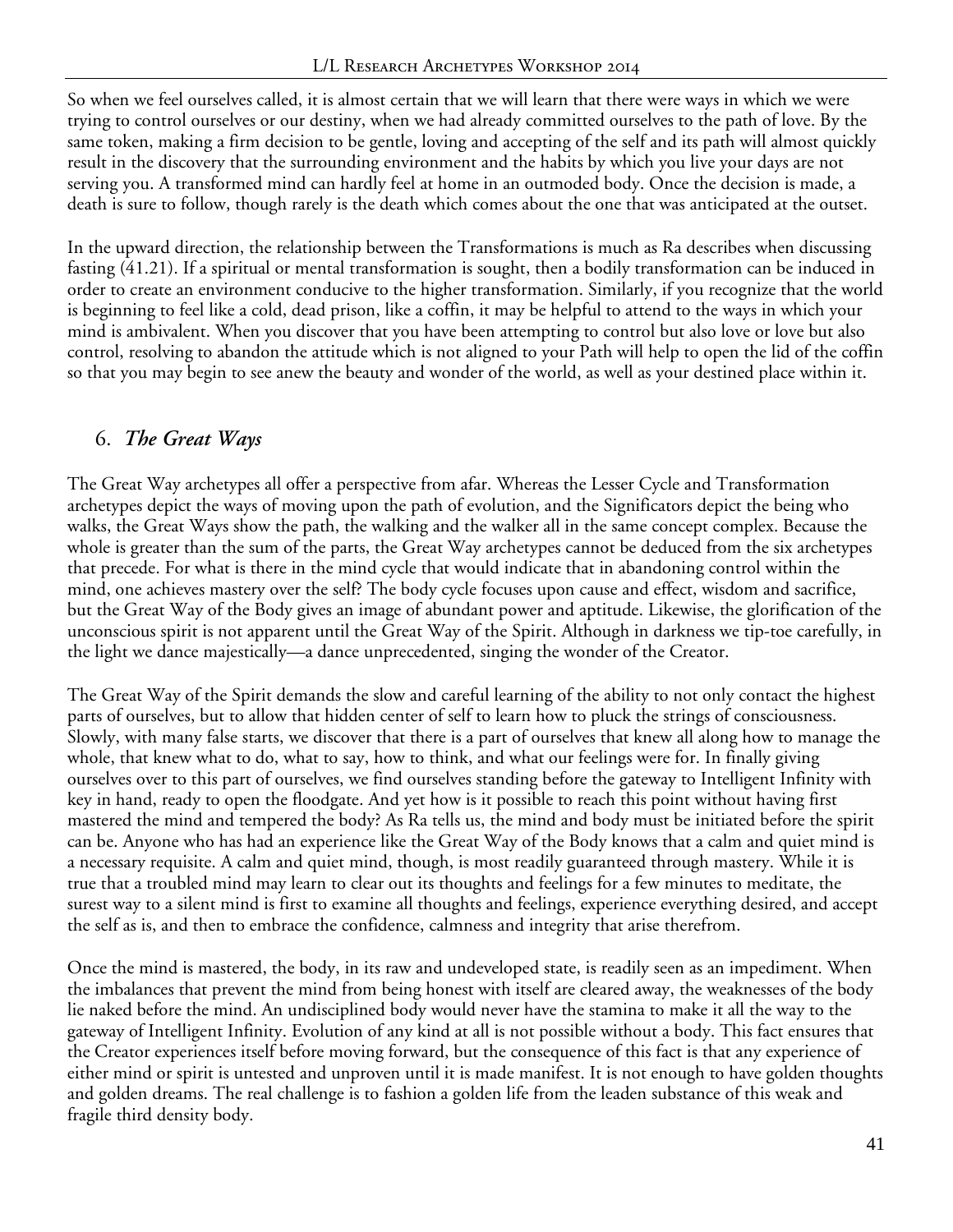### **Why Bother with the Archetypes?** *A Practical and Conceptual Guide to the Archetypical Mind, with Emphasis on the Seven Classifications* by **Joseph Dartez**

#### **Introduction**

Ra uses infamously abstruse terminology. The honor/duty of elucidating this terminology has, through providence and possibly also a somewhat masochistic inner drive, fallen largely upon my shoulders. The Glossary Project, which some of you may know about, will be my largest contribution on this front. But it is not the only. This exposition on the archetypes, focusing upon the seven classifications, is another. My purpose is to bring these classifications down to earth, to take the strange and sometimes excessively esoteric terms that Ra uses, such as "Significator" and "Potentiator," and make them more friendly, more familiar. My hope is that through 1. clarifying the terminology and 2. providing methodology from my own study, a motivated student may find her own study enhanced.

In this vein, let us begin with a few terms. The "Archetypical Mind" is the unified architecture which gives the blueprint of experience in Third Density as designed by our Logos, the Central Sun of the Milky Way. It is according to this blueprint that the entire illusion is designed, and "breaking the rules," so to speak, is not a possibility any more than it is possible for a bicycle to be used as a printer. The illusion does what it is designed to do (and it is designed to do very many things), but to attempt something it is not designed to do leads to the same kind of folly which attempting to connect a bicycle to a computer suggests.

Within the Archetypical Mind, there are 22 distinct *energies,* each of which is a cluster or complex of concepts. Each of these energies has relationships to the other energies. Groups of these energies have relationships to groups of others. The study of the Archetypical Mind is complex, to say the least. The name Ra gives to these energies is "archetype." 21 of these 22 archetypes are further structured into a 3x7 grid of categories. There are three "Cycles," one each for Mind, Body and Spirit, and there are seven "Classifications," each supplying a different aspect of the architecture of a Cycle. The final archetype, which will not be treated herein, is the unifying archetype. It is the beginning and end of Third Density. Ra names it "The Choice," though tradition names it "The Fool." This is an exceedingly important archetype, but it is readily accessible via a careful reading of the Ra Material. The Body and Spirit Cycles, however, are not.

This is an introduction to the seven classifications of archetype *as Ra gives them*. In this introduction, I have extrapolated many generalizations about the classifications from quotations in which Ra is speaking specifically about the Mind Cycle. I have done this not merely upon academic grounds, but also upon the grounds of my personal experience. What I offer here is the product of a living, dynamic, and dedicated exploration of the archetypes over the course of about four years. I have kept my discussion as faithful to Ra's statements as I am capable of, though I have provided virtually no rigorous citations. My attitude concerning quotations on this material is that it is not absolutely necessary because if you are a student who truly wishes to grasp the archetypes as Ra teaches them, you are either already very familiar with Book IV, or you are planning to become very familiar with it. In either case, you will know how faithful I have been without my providing quotations. Call me lazy if you like.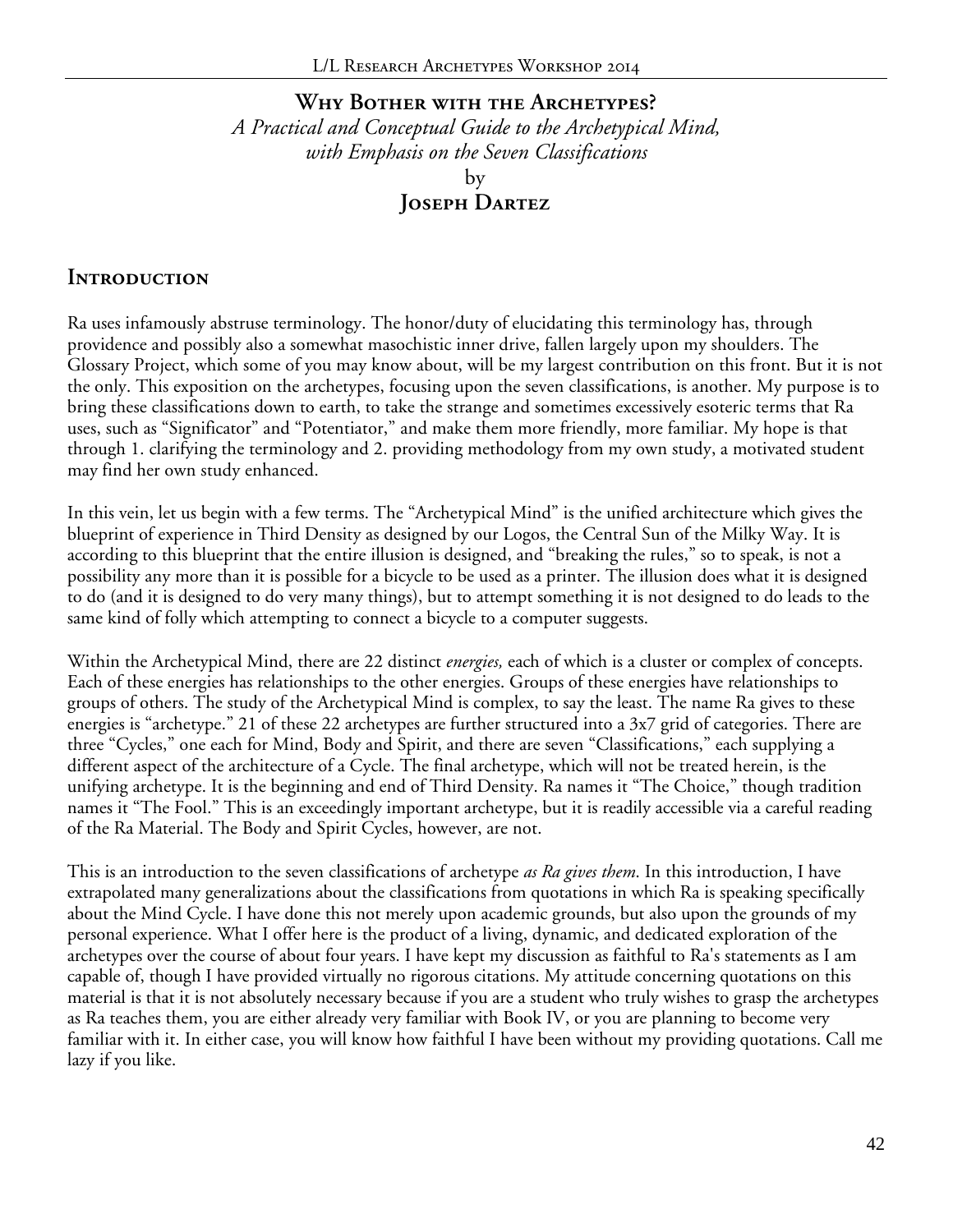In no way do I consider this to be an exhaustive treatment of the archetypes. In fact, I consider it a woefully skeletal treatment at best. I have gone into *none* of the most interesting details of the archetypes. This I consider to be properly reserved for a later study. I am capable of providing these details and, indeed, am in the process of composing a complete work on it. For now, I offer my best exposition on the grand architecture of the Archetypical Mind as I perceive it through Ra's tutelage. Herein, you will find what I consider to be the central features which are definitive of each of the seven classifications. These features are common to each of the three archetypes within a classification, but the forms that these features take vary from Cycle to Cycle.

# **Purpose of Study**

So why bother? We already have the first three books of the Ra Material. In those books, Ra, in response to Don's adept questioning, delivers a robust system of both theory and practice. Most of those reading this document can testify that this material alone is capable of transforming one's life in the most marvelous of ways. It offers an abundance of both direction and method for the unsure. The central points (the Law of One and its first three primal distortions) are discussed, along with the focus of life in Third Density (opening the heart to all of Creation). Specific practices are offered, the chakra system is explained, and myriad examples are detailed. Why do we even need to concern ourselves with the archetypes, which, if the discussion in Book IV is indicative of the whole, seems to just recapitulate what has already been covered in the first three books?

Ra has described the Archetypical Mind as a blueprint of the structure of Third Density, a blueprint which accounts for *all possible* energy expenditures and *all* seeking, *without distortion*. This is a fairly dense concept when it is packed into a single sentence, so perhaps an analogy is in order.

Imagine that you are stepping into the cockpit of a jet for the first time. And, because the pilot and copilot have both mysteriously died of heart-attack, you absolutely must fly this jet right now. How will you determine what the controls do and how to most appropriately use them? Trial and error, of course. If the cockpit is analogous to managing life in Third Density, then attempting to fly under these circumstances is akin to attempting to make it through Third Density with no guidance whastoever. It will probably end in an explosive disaster. And quickly. Of course, given infinite lives, this is not a metaphysical *catastrophe* but it is certainly an inefficient way to learn.

Now suppose that you have the good luck of finding a quadriplegic passenger who, when she had limbs, had flown a similar jet and is giving you instructions to the best of her ability. The first three books of the Ra material can be thought of as a such a teacher who is doing her best to give you as much information as she thinks you can handle. Under this person's tutelage, you will probably be able to awkwardly fly the jet to a very rough and unpleasant landing. But, if you want to become a pilot skilled enough to help other people who are equally confused in the cockpit, you will need to know the specific details of each and every gadget within the cockpit. You will need to know all the mechanisms of the jet inside and out, and you will need to know how all the systems work with each other. What you need is the blueprint of the machine—and probably a manual also. The Archetypical Mind is both the Blueprint and the Manual for the machine of Third Density, useful only to those who are serious about mastering the experience. This resource, though, is locked in a secret compartment, accessible only to those who seek intently enough. And this secret compartment is located in a different place in each cockpit. The existing literature on the Archetypical Mind is merely a *collection of reports* on the content of the Manual and the details of the Blueprint. Reading this literature will sharpen your intent and clarify your search, but it will not *reveal* the Blueprint and Manual to you. Only direct access will.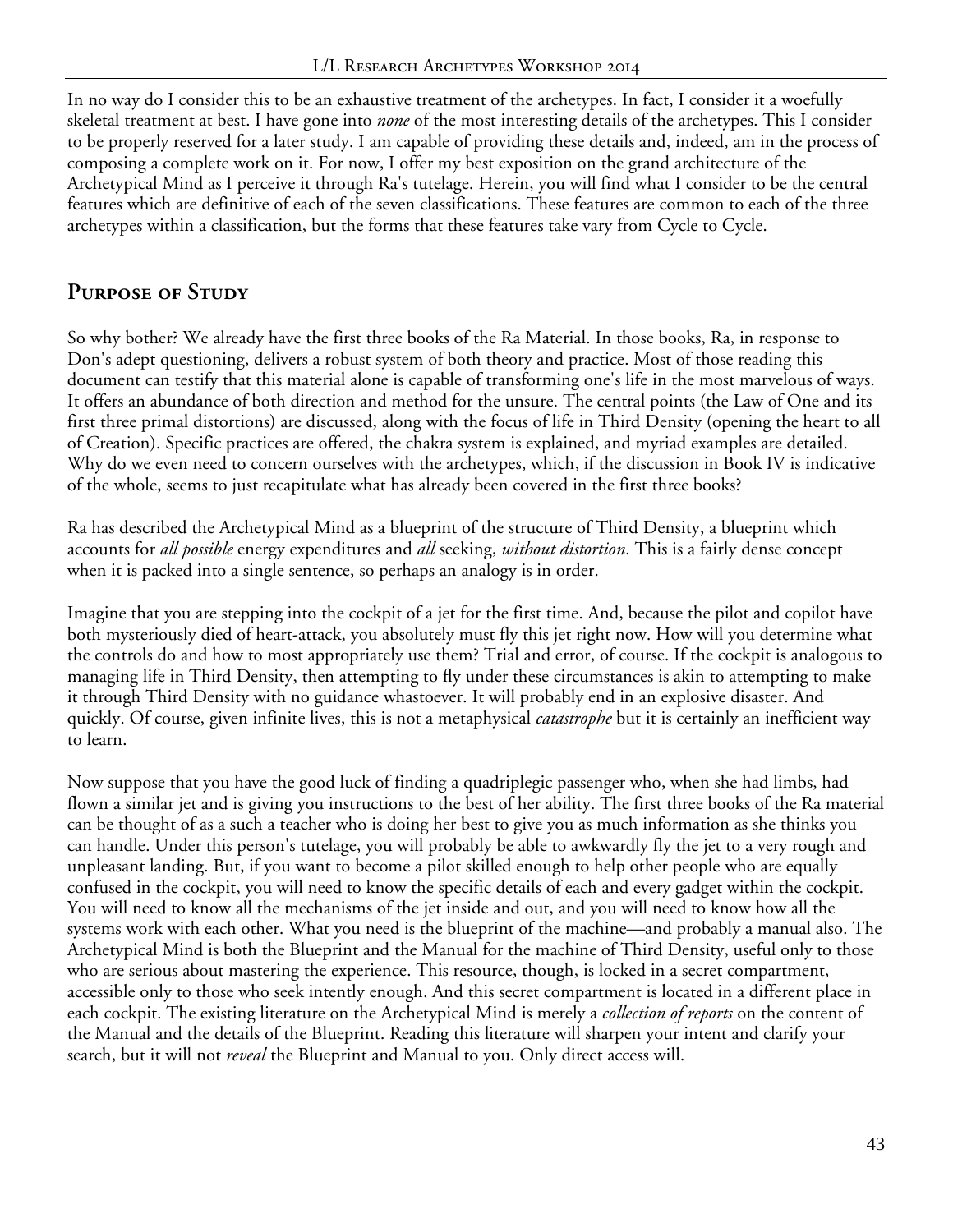If you seek mastery of the experience of Third Density—presumably for the sake of serving others—you will not be able to avoid studying the Archetypical Mind any more than a pilot who seeks mastery can avoid studying the blueprint and manual for his jet.

And now I offer the reader a report concerning my own study, my own unique contribution to the mass of existing second-hand literature.

### **Learning to Experience the Archetypes**

Perhaps the most important information I can share with the potential readers of this document is a methodology I have developed for experiencing and isolating the archetypes. When I began my study, I found myself faced with an overwhelming number of images whose symbols were only vaguely familiar to me at best. To make matters worse, there did not seem to be a single traditional body of literature which aligned with the Tarot according to Ra. That is, Ra's take on these images is unique in many, many ways, as anyone familiar with traditional Tarot already knows. This meant that I was basically on my own.

I am not very good at visualizations, and I can't claim to have ever done any kind of astral traveling. The method that I used was *completely independent* of traditional mystical methods because I am not naturally talented in these activities. This grants the method two virtues. 1. It allows the archetypes to reveal themselves as part of your *common, everyday experience*, rather than as a set of hidden and esoteric mysteries. 2. It can bring hope and peace to others who, like me, suck at the standard occult methods of seeking.

### *Preliminaries*

The preliminary work is obvious and probably will not be terribly enlightening to the reader, but its importance cannot be understated. The steps are two:

First, I memorized the images. The images can be thought of as sign-posts which point the way to the energy of the archetype itself. *But do not confuse the image with the archetype!* Only once these sign-posts are at hand and can be called to mind at any moment can they be reliably used on your journey. In this way, the sign-posts can act as a filing system for your experience so you can learn the look and feel of the energies directly, rather than through images.

Second, I decoded the symbols. Remember that these symbols were given to the *Egyptians*. It doesn't matter what a sphynx or a turtle meant to the Greeks because the symbol had a completely different meaning for the Egyptians. It is not necessary to immerse yourself in Egyptian culture, but it *is* necessary to attempt a study of the symbols in terms of both Egyptian culture and occult literature, which has preserved much of this symbolic tradition. With the symbols decoded, it is possible to begin to make sense of the images. There are many, many ways to read each image, but we were given an example of how to do so in Book IV, so the dedicated student has a head-start. *Never forget, however, that much of what was discussed in Book IV was an artifact of Don's questioning, so do not assume that there is not more to be said about archetypes 1-7, or that Don's lines of reasoning are the only appropriate modes of approaching the rest of the archetypes.*

### *The Method*

With preliminaries in hand, I moved on to the real work. Ra says that "the Archetypical Mind, when penetrated lucidly, is a blueprint of the builded structure of all energy expenditures and all seeking, without distortion"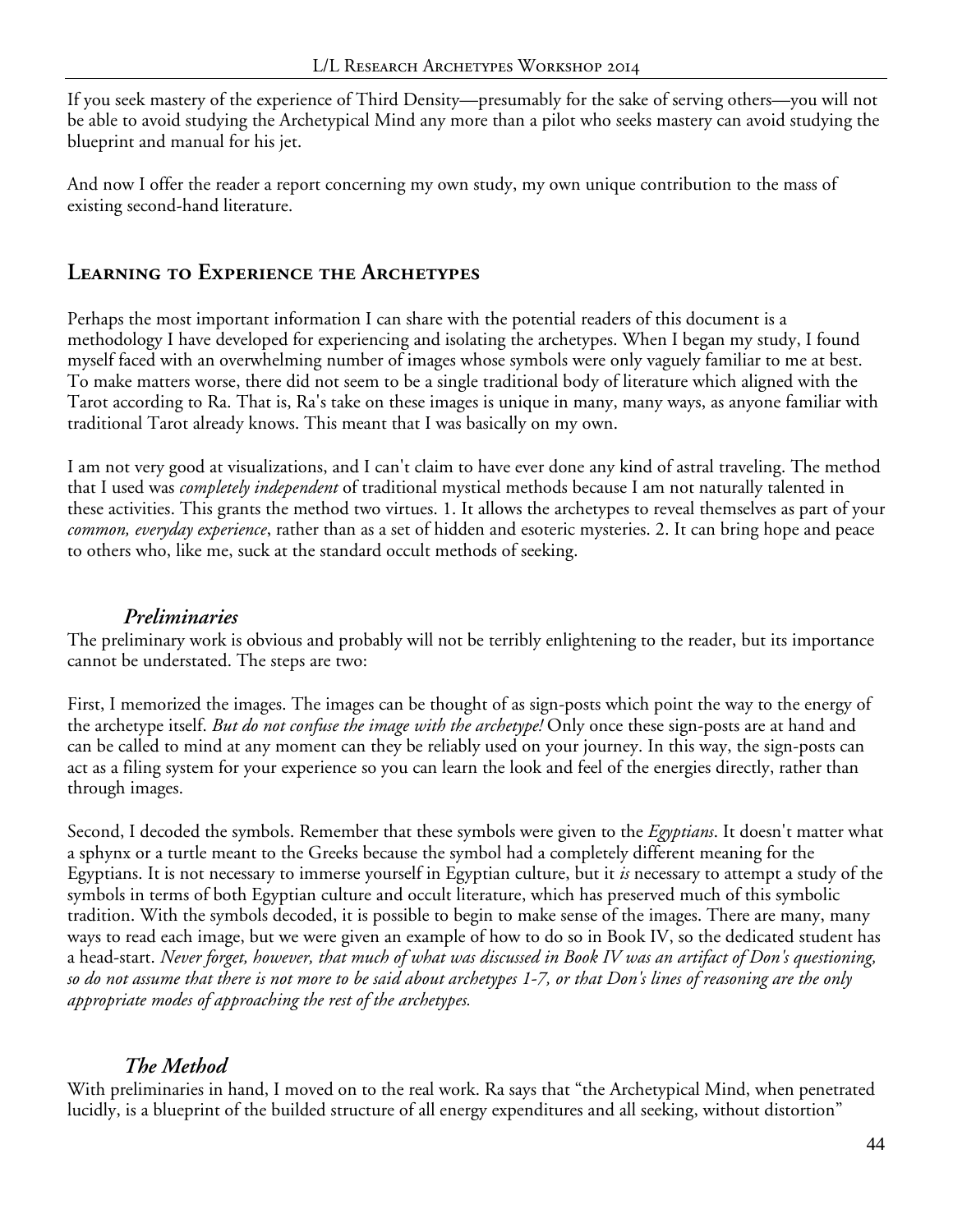(91.37). So I knew that in all of my energy expenditures and all of my seeking, there had to be archetypal energies at work. I expend plenty of energy and spend most of my time seeking in some way, so I figured that I must *already be* very familiar with the archetypes. Operating under this assumption, I used the file-cabinet of 22 dynamic images whose symbols were known to me in a cursory way, to carefully organize my experience as it occurred. The goal was (and still is) to classify each experience into the appropriate archetypal energy or set of energies, thereby offering a robust example of that energy and fleshing out the details of the archetype in a personal way which would never have been possible through mere reading.

The most obvious place to begin was with experiences I had already had. This is a useful project, but it is not nearly as enlightening as contemplating the archetypal content of intense life experiences *while I am in the midst of them*. This simple action is the core of my method. While it attracted many unexpected experiences, my desire to learn more than compensated for my fear of potent catalyst.

This process, though it sounds simple, was anything but. All I had for labeling my file cabinet was a shoddy and one-dimensional set of interpretations of bizarre images. I cannot overstate the necessity of having a willingness to *overturn* interpretations that you eventually find do not match your experience. *Your experience is the ultimate standard by which you must measure any set of interpretations of these images and symbols.* In my case, this meant that I had to undergo iterations of defining. I knew that the Catalyst of the Spirit was supposed to involve faith and that somehow there was a pouring-out and a nakedness involved in the experience of it. But until I had an experience of pouring-out and being naked, I simply could not further refine this image without the risk of putting too much emphasis on the theory and not enough emphasis on the practice. Once I had an experience of spiritual pouring-out and nakedness, I discovered what it was that was poured out. I discovered what it meant to feel spiritually naked. I also discovered how these feelings connected to the concept of faith. Then, I returned to the symbols to consider their meanings once again in the light of this experience. Having developed my theory a little more, I was now prepared for another experience, so that I might taste the archetypal energy of the Star with more clarity, detecting more of the subtler notes this time. With each further instance of this kind of experience, I learned to refine my grasp of this archetype more and more. But with each iteration I had to wait for the experience to come.

I made many mistakes in classifying my experiences. I can think of numerous situations that I had classified as having the energy of Transformation of the Mind, but which proved to be more spiritual in content once I gained more experience in classifying.

Literally everything around you can be classified by its archetypal content, if you choose to see the world this way. I came to see my home life and my work environments as macrocosms of my bodily and mental spheres, seeking the archetypal movements at work between my coworkers, friends and lovers. I imagined Death and the Enchantress on the group-level. I looked for the Sage in people I knew. I learned to recognize the dangerous energy of the Moon immediately, so that I would step with caution when entering it.

Then, once I had gathered a robust set of experiences with a specific archetype, it became time to attempt to step into its energy consciously, rather than waiting for the energy to find me. This necessitated *personifying* the archetype. There is a reason that occult traditions associate gods and goddesses with these archetypes: it is because, as Ra says, they are "beings in themselves." They have a personality. When you learn to recognize them upon sight, then it is time to get to know them, to become personal with them. But, as Ra cautions, we must be careful not to forget about the "magical propriety" of the process when attempting to become the archetype in question. When I felt like I was called upon to stand firm and take responsibility, I would become the Emperor. When I wanted Intelligent Infinity to flow through me without resistance, I would become the Universe.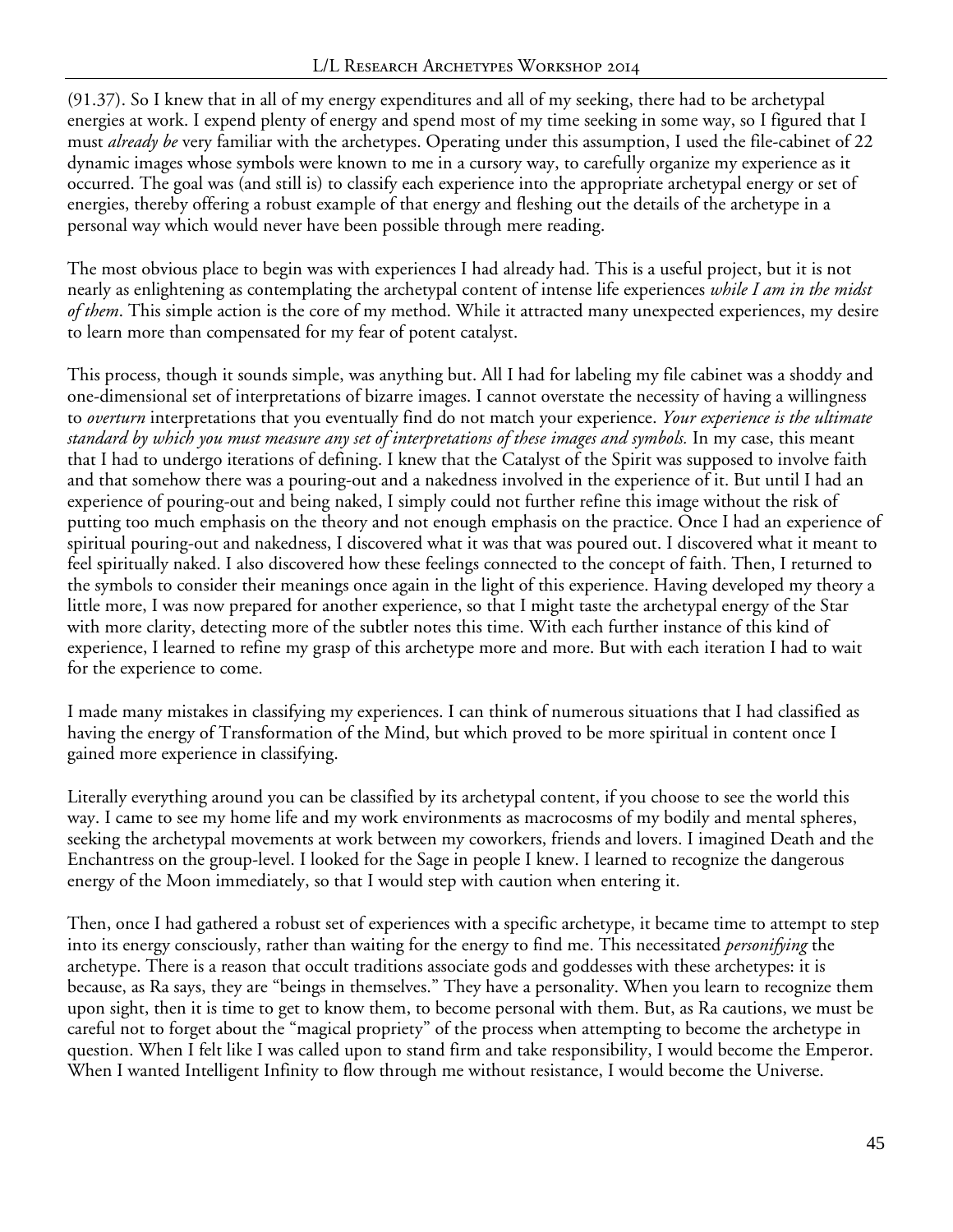Though I could go on and on about nuances, this is my method in its essence. What follows is an examination of the seven classifications of archetype. The purpose of this examination is to assist the student of the Archetypical Mind in creating a file-cabinet out of the 22 archetypes. By not addressing specific archetypes, I am intentionally leaving many, many details unspoken. It is my hope that readers will perceive that I am offering a structure within which to work, one which can eventually lead to each student fashioning her own file-cabinet and eventually to discovering her own unique perspective on the Archetypical Mind.

# **The Seven Classifications**

There are a couple of structures which are helpful to keep in mind when considering the classifications of archetype. The first structure is the concept of progression from the Matrix to the Great Way. The second structure is an association with the energy centers (whether conceived as chakras or densities or some other configuration). These two structures go hand-in-hand, but they are both to be considered only loosely. The archetypes will only tolerate a loose fit within structure conceptions. When one tightens such a stricture around them, they pop right out of the mold. Because of this, everything that follows must be seen as a helpful perspective on the archetypes, and not as the firm and unshakable capital-T Truth. Before I begin, I will explicitly emphasize the importance of remembering that, while I will discuss some of the more obvious relationships between archetypes, there are many more relationships I have not mentioned.

# *Matrices*

#### Unrealized Potential

The essence of each Matrix is that which has a set of potentials, but lacks actualization of these potentials. One adequate metaphor is a chest full of legos. There are many different things you could build with the legos contained therein, but none of them have yet been built. Another metaphor is an undeveloped piece of property. The number of things you can do with the property are countless, but they are still all only potential experiences.

#### **Structured Space**

Although a Matrix has infinite potential, it does not have an infinite range of possible experiences. With legos, one can only build lego structures. It is not possible to construct a healthy marriage or a successful career from a chest of legos. Thus, each Matrix is born with a structure for its potential, a limitation beyond which it is impossible to expand due to the very nature of that Matrix.

#### Longing for Fulfillment

A Matrix is not merely a set of potentials unrealized; it *longs* for realization. In this sense, a Matrix, in its very essence, has a Yin quality to it: it feels an absence or a lack and calls for a filling of that lack. In this sense, the Matrices depart from the metaphors already given. The legos and undeveloped property do not *call for* or *beg* to be used. This longing in the Matrix prevents the possibility of permanent stasis. It is the reason why it is impossible to hold on to a single experience forever.

#### The Foundation for all Experience

Like the red ray energy center, the Matrix is the ground upon which experience within a Cycle is built.

# *Potentiators*

#### Power of Actualization

Each Potentiator is an *actualizer*. It is specially suited to seek out the empty spaces in its corresponding Matrix,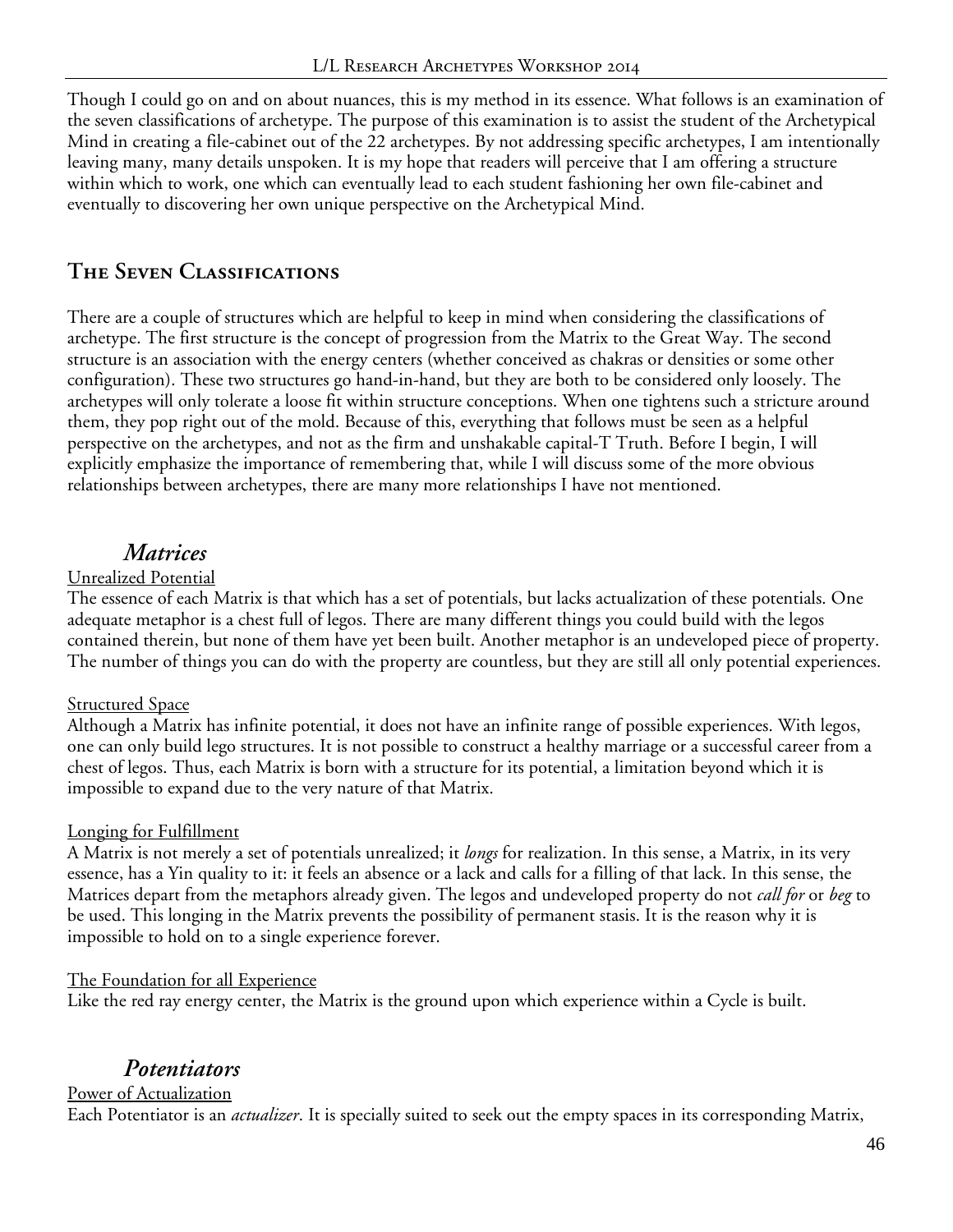connect to them like an enzyme, and plant the seed for a fully realized experience from these unfulfilled potentials. A Potentiator is a finger of power which gives life to everything it touches. As with all forms of power, this process can be dangerous if it comes too soon or without an appropriate respect for the process. This could result in more catalyst than one can process, overwhelming the individual. But without this power, we'd be in a hopeless state of longing without the possibility for fulfillment. Thus, the Potentiator offers the Yang to the Yin of the Matrix. If the Matrix is the empty lot, then the Potentiator is the inspiration and plan for a structure built upon that lot.

#### Infinite Wellspring from Beyond

As a Matrix must be subject to limitation in order to distinguish the types of potentials to be realized in each Matrix, a Potentiator is also subject to the same type of limitation. This limitation, however, is far less rigid for a Potentiator than a Matrix. A Potentiator is only limited by its Matrix's ability to receive what it offers. Apart from this limitation, a Potentiator has the mysterious and unformed power of the Creator at its disposal. As such, a Potentiator is possessed of extreme subtlety and variety—it also stands as an influence from *beyond.* By "beyond," I mean beyond the scope of the Cycle itself. Thus, the Potentiator of the Body introduces direct influence upon the body from the mind through wisdom; the Potentiator of the Mind introduces direct influence upon the mind from the spirit through intuition, and the Potentiator of the Spirit introduces direct influence of Intelligent Infinity upon the spirit through a sudden flash of awakening.

#### Locus of Change

When a person truly surprises you or when you surprise yourself, it is probably a Potentiator you are witnessing at work. It is the Potentiator which breaks patterns within its respective Matrix, due to its mysteriousness and its close proximity to the sub-Logos of an entity.

#### The Origin of Life-force

Like the orange ray energy center as it is used in such practices as Tai Chi, the Potentiator is the fountain from which energy and life springs. It breathes newness and excitement into its Cycle.

# *Catalysts*

### Seedling of New Experience

The Catalysts can be thought of as the substance of the Potentiator which remains within the Matrix once the potentiating moment has passed. It is the product of the union of Matrix and Potentiator. If the Potentiator gives the seed for new experiences within the Matrix, then the Catalyst is that seed itself now planted and beginning to grow. As with any seed, your choice of whether and how to cultivate it will determine its sprouting and flourishing. This is why it is named "catalyst." It is that in your experience which catalyzes you toward a different bias, a different attitude. It is especially interesting, in the case of the Catalyst of the Spirit, that the onset of an attitude of faith and the outpouring of outmoded biases associated with it is, itself, only catalyst for new bias: an absence creates the space for a new presence. If the Matrix is an empty lot and the Potentiator is the plan for a building upon that lot, then the Catalyst is the materials needed for construction.

#### Abundant in Supply

Catalyst is especially abundant in human awareness, but it is often not consciously recognized as such. It can be recognized by the subject significance felt in any given experience by the awareness. Ra's example was discomfort due to a cramped position. Although there may be many different sensory experiences striking one's awareness, if one of them stands out among all the rest—such as an uncomfortable position—then it stands as catalyst.

#### Incompleteness

Just as the Matrix is incomplete without the Potentiator, so the Catalyst alone is incomplete. It offers the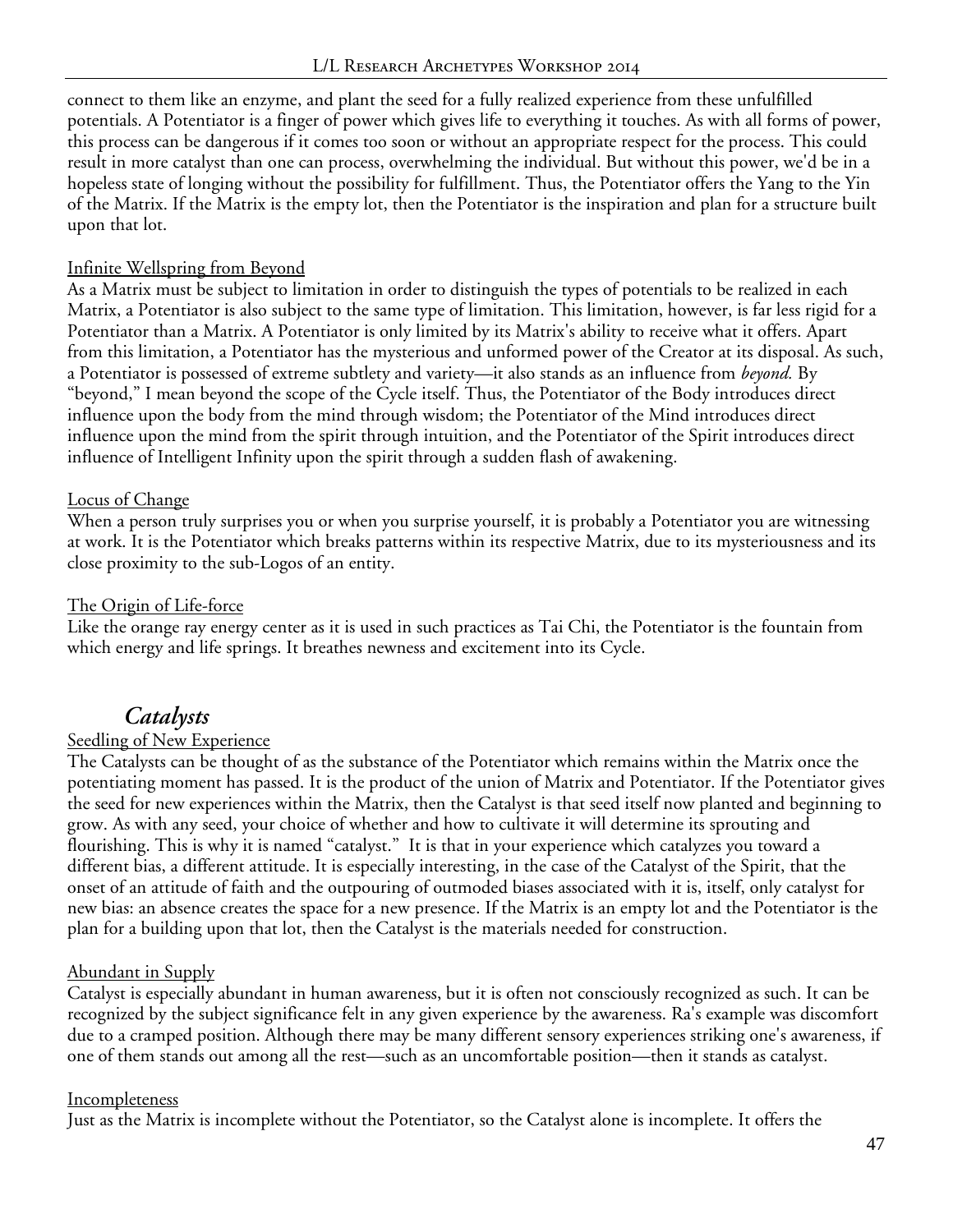materials for fulfilling the experience desired, but these materials alone will remain unformed. So often, we accumulate Catalyst like junk stored in a closet, forgetting to actually do much with it. According to the Law of Responsibility, however, there is a hole in the bottom of that closet, through which this collected Catalyst left unused will slowly fall.

#### Proximity to Social Engagement

Like the yellow ray energy center, the Catalysts coordinate the complex social experiences to which each of us subjectively bears witness. It is often within this energy that we are forced most firmly into social engagement.

# *Experiences*

#### The Flourishing of an Experience Longed for

As the Catalysts have a close association with the Potentiators, the Experiences have a close association with the Matrices. A state of Experience is one in which some potential or set of potentials within the Matrix has been manifested. If the Matrix is an empty lot, the Potentiator is the Plan, and the Catalyst is the materials for construction, then the Experience is a completed building. This analogy makes it is easy to recognize the great distance between merely having construction materials on hand and having a completed building. This distance is, of course, the work that must be done. Within the Experience lies the process of doing this work. Of all the archetypes, these are the ones whose energies we must often spend the most time within, because it takes so very long to process all the many catalysts that find us.

#### The Beginning of a New Cycle

The Experiences may be seen as the Matrix fulfilled, but they also point toward a new absence, a new longing. Upon the completion of some experience, regardless of its nature, the satisfaction of completion is always accompanied by the desire for a new experience. Upon our newly built structure within the Matrix, we discover that there is still so much more than has yet to be experienced. Moreover, it is only from our new vantage point that we are even *capable* of perceiving the new potentials that lie open to us.

### The Centerpiece of Evolution

Like the green ray energy center, the Experience archetypes lie at the very center of the evolutionary process. It is here that the majority of balancing efforts occur and it is here that the heart is consciously opened.

# *The First Four Archetypes*

### The Seasons of Experience

The first four archetypes in a Cycle can be viewed as the seasons of an experience. Winter begins with the emptiness and longing of the Matrix, Spring gives the seed planted by the Potentiator, Summer brings the fruit of Catalyst blossoming from the seed and awaiting the plucking, while Autumn heralds the harvesting in the Experience and preparation for the next winter.

This cyclic perspective, however, is distinctly lacking in any prominent forward movement. Just as a farmer can continue to experience the same seasons over and over, each resembling the last, so we can allow ourselves to continue through the seasons of these four archetypes without any significant advancement. It is like reading the same novel over and over again. You might gain something new from it each time, but the rewards will taper off sharply with each next read. At some point, it becomes time to graduate to a new book.

#### Male and Female

One of the most striking distinctions from one Cycle to the next is the associations of the archetypes with the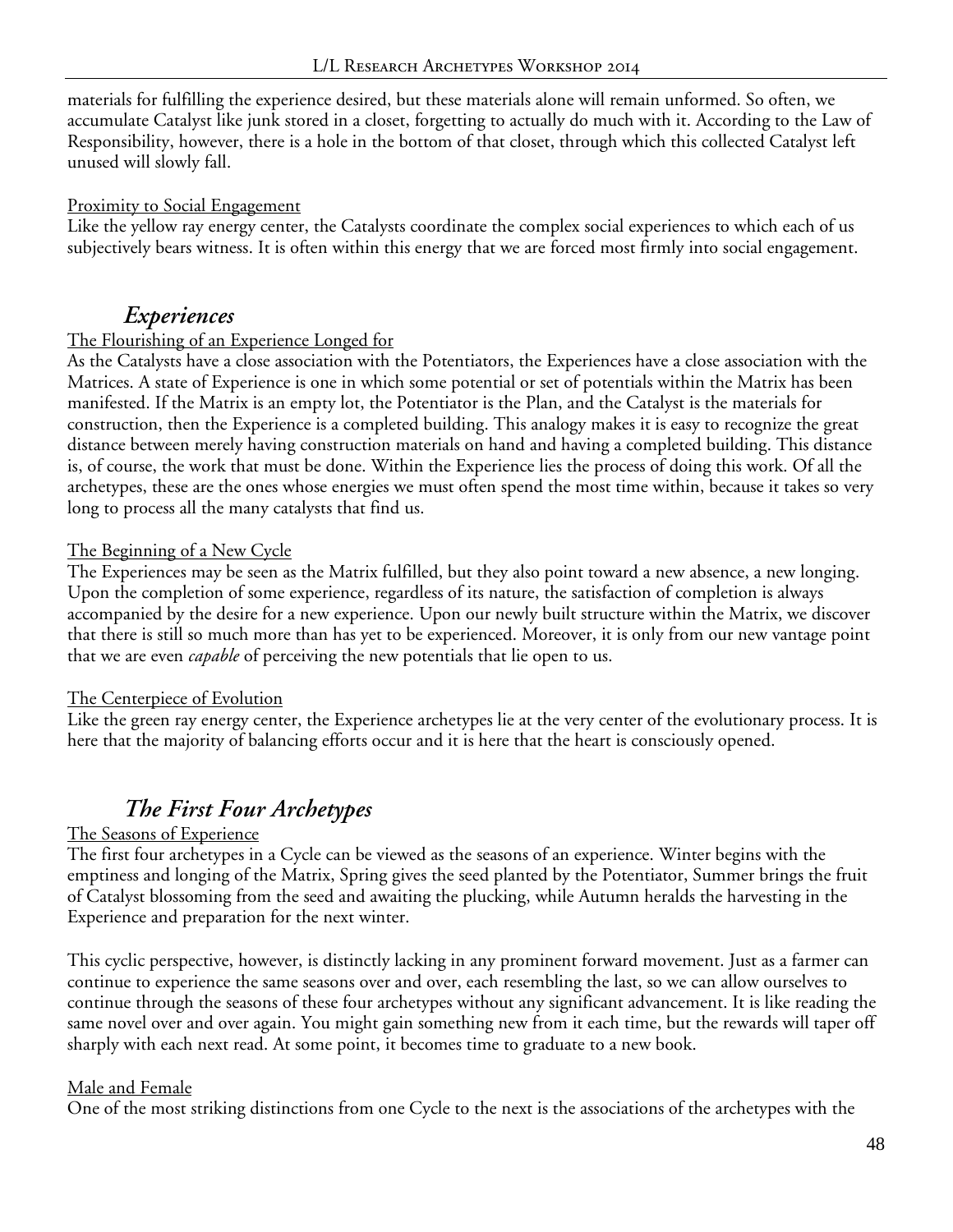male and the female energies. In my analysis, I have distinguished this from Yang and Yin, which may be seen as the primordial gender energies. Whereas Yang and Yin represent for me the outward-projecting and the inwarddrawing aspects of existence, respectively, the male and female energies may be understood as the conscious and unconscious selves, respectively. The great distance between the conscious and unconscious selves is a natural product of the veiling, thus complicating the archetypes. Consequently, we have a yang classification, the Potentiator of the Mind, which has a female association. It is outward-projecting insofar as it gives of itself to the Matrix of the Mind, but it is part of the unconscious portion of human awareness.

The conscious/unconscious association of male and female energies carries over into both the Body and Spirit Cycles. In the case of the Body, the Experience, a Yin classification, is also female. Hence, it draws the Catalyst into itself, processing it unconsciously through the subtle adaptations of the body and the physical circumstances it attracts to itself. In the case of the Potentiator of the Spirit, a Yang classification with a male association, there is a very prominent conscious experience of sudden awakening or enlightenment which asserts itself upon us and often shakes the very foundations of our belief systems.

# *Significators*

#### Avatar of the Self

The term "Significator" has a precise meaning in common Tarot usage. It is used to name a card the is specifically chosen to represent the self (or the querent) within a reading. Ra has described these archetypes as depicting "the very nature" and the "heart" of the complex named. Thus, in my interpretation, a more accessible name for this classification is "Avatar," a term which lends itself to conceiving of this classification as a blueprint for the vehicle through which one experiences a dynamic realm. To put this another way, the Significator is what is referred to when I use the terms "I," "me" and "myself." If you attend to your usage of these words, you will see that you don't always mean the same thing when you say "I." Sometimes you mean your body, "I am in my room," while other times you mean your mind, "I don't understand," and still other times you mean your spirit, "I feel like a kid again." As avatars, the Significators are positions of subjectivity. If we view each Cycle as a set of structures and rules which define a realm of experience, then the avatar defines the structure in which you experience that realm. Hence, though experiences are recorded in the Matrix, according to Ra, they are experienced *by* the Significator. It is this classification which gives us a *sense* of self: without it, we would feel like distant witnesses, removed from the experience, as in a cinema.

### The Whole Constituted by the Machinery of

#### Previous Archetypes

The cyclic seasonal shape of the first four archetypes in a Cycle are confirmed by Ra to give specific depictions of various portions of the Significator. That is, they represent the moving parts, or machinery, within the avatar. The Significator is "both actor and acted upon," which emphasizes that whereas there is great distance between the various archetypes, such as Matrix and Potentiator, all of these aspects of self are still contained within the "significant self," the avatar. This is why the veiling was defined by the giving of complexity to the Significator. It was the separating of the male and female portions of the Significators from each other



Cycle of Seasons within the Significator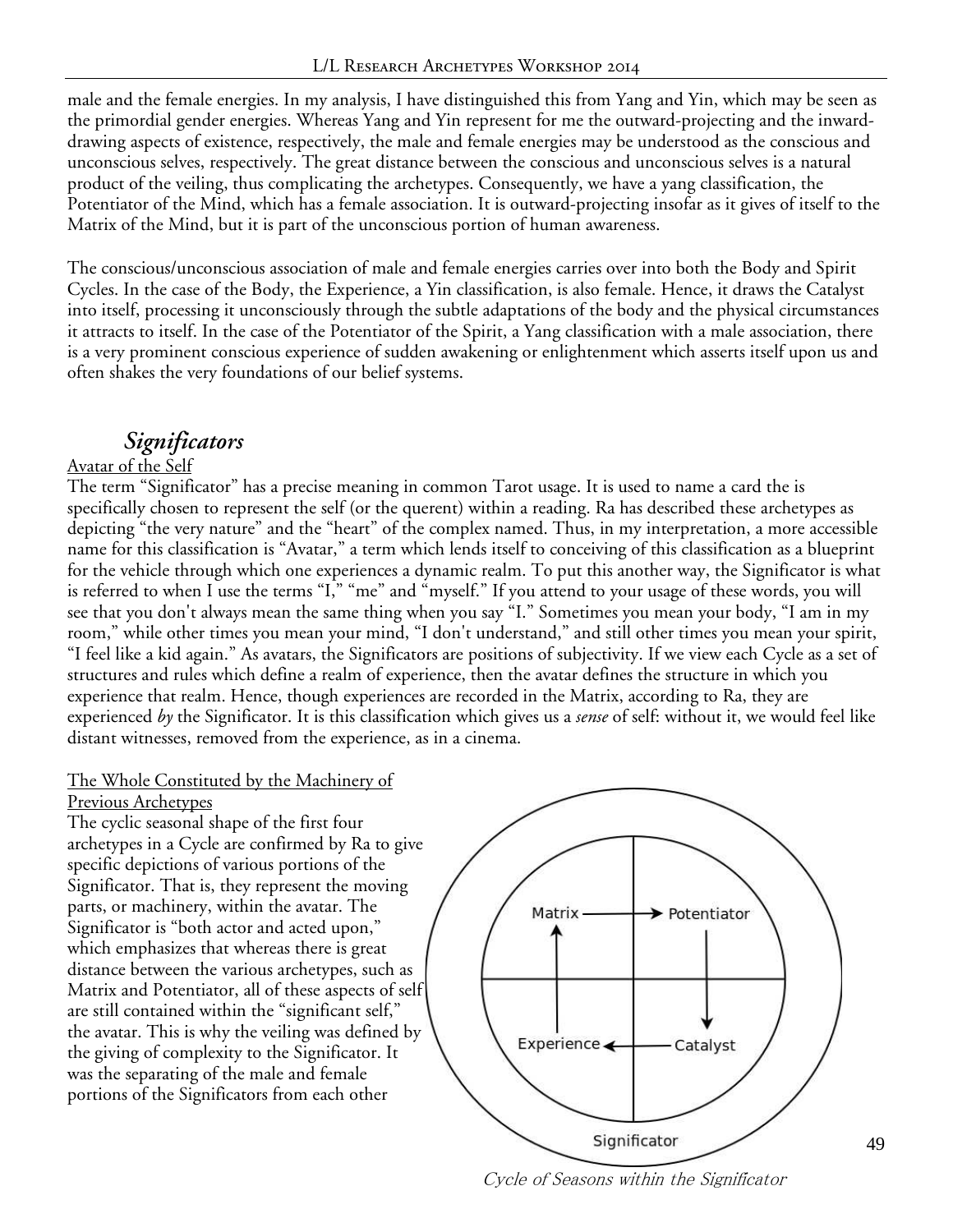which begot the entire experiment in polarity which we now enjoy.

#### Depiction of the Function of the Complex

The whole is greater than the sum of the parts. While the previous four archetypes do depict the moving parts of the relevant complex, the Significator gives a concept of the function of the entire complex which cannot be gleaned from the moving parts alone, just as a hammer, nails and wood do not give a notion of what it is that a bookshelf does.

#### The Co-Creator Invested with Creative Power

Like the blue ray energy center in which an entity becomes Co-Creator for the first time, the Significator brims with the power of Creation and the ability to mold its environment according to its intent.

# *Transformations*

#### Quantum Shift in Growth

The cycle of seasons found in the movements of the first four archetypes of a Cycle do not, themselves, provide a method of significant forward movement. Alone, the first five archetypes can be likened to a farmer who lives on the same property her entire life, growing the same crops, experiencing the same seasons every year. She does learns more about the process each season, fleshing out her experience concerning this specific property and theses specific crops, but with each next season, less is learned until the process becomes merely rote. This is what is commonly known as "burnout." The only way to cure burnout is to transform the circumstance, to do something new. Transformation gives form to the transition from the old circumstance to the new circumstance, offering a graduation. Consequently, whereas each of the previous five archetypes gives structure to the relevant complex (whether mind, body or spirit), the Transformation archetype gives structure to upward evolutionary growth of the complex, in its most rapid mode. A viable alternate name for this classification is "Revolution."

#### Release of What Is Not Needed

As Ra suggests in a brief discussion about fasting, one of the major threads connecting the Transformation archetypes to each other is the necessity of *releasing* that which is no longer needed or, more often, that which prevents us from moving forward. This feature of Transformation makes it very often a painful experience, though it need not be an experience of suffering. The way, as Ra tells us, is straight and narrow, so we must expect that each quantum leap upon the path requires that abandoning of baggage which is too heavy to carry when we leap.

#### The Key to the Gateway

Like the indigo ray center, the Transformations offer the key to rapid evolutionary advancement and thus rapid movement toward the Creator in its Infinitude.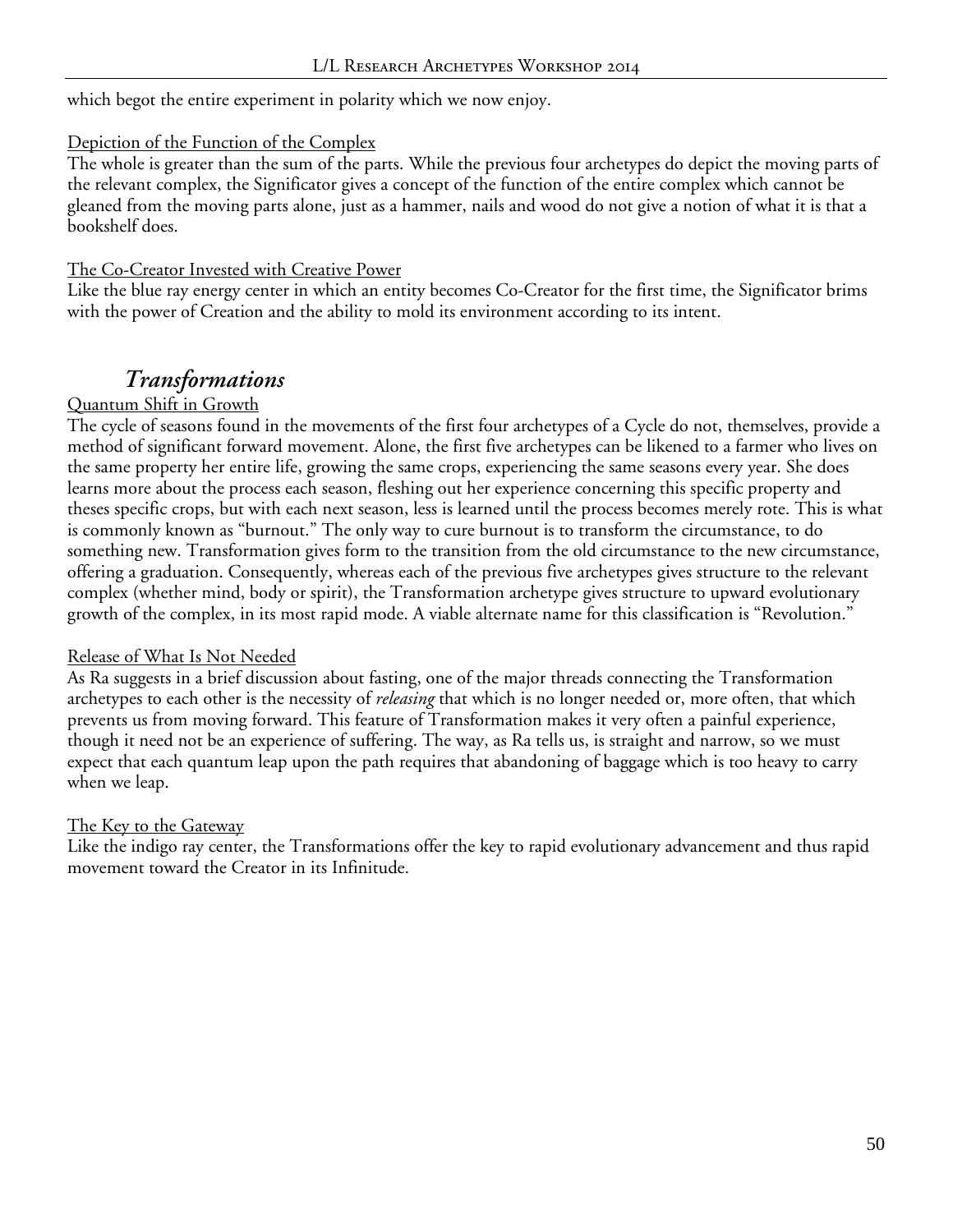# *Great Ways*

#### Complete Environment of Evolutionary Movement

The Great Way is not merely *an* environment for evolutionary growth; it is the entirety of the structure within which growth is possible. To imagine ourselves beyond the context of the Great Way environment is to imagine our experience as something other than it is, something other than Third Density. This is a distinct limitation, but a limitation which still allows access to the entirety of the Infinite Creation, just as our vision allows us to see the whole cosmos, but only within a certain range of electromagnetic frequency.

Dynamic, Objective Perspective

Each of the Great Way archetypes can be compared to their corresponding Significator

archetypes give a static, subjective image of the relevant complex as a whole. This image does



archetypes with great reward. The Significator *Notice that Transformation brings about a quantum into the The Environment delimited by the Great Way. next phase of experience.*

not show how forward movement occurs, nor does it show how this forward movement is integrated into the cyclic movements of the rest of the archetypes. The Great Way archetype remedies this lack of perspective. It balances the stasis and subjectivity of the Significator with an objective vision of the entire process and its dynamic unfolding. Within the energy of the Great Way, we have access to a concept of ourselves in the *grand scheme*. Whereas we may often get lost in fine-tuning that occurs in the energy of the Experience archetypes, it is the Great Way which allows us to step back and put everything into perspective, regaining a balanced and complete vision of our journey and its relationship to the world of our experience. According to Ra, the Great Way is a summary and review of the preceding Cycle. As always, the whole is greater than the sum of the parts, so while it may seem superfluous that there would be an archetype which serves the purpose of summarizing, this is a superficial viewing of this classification.

### The Goal of Evolution

The Great Way does not merely give a concept of the *path*; it also gives a concept of the *goal*. In the energy of the Great Way, it is often a vision of this goal, a vision of ourselves *perfected* which points the way forward, casting light upon the next step on the journey.

### The Crown Is Already Upon the Head

Like the violet ray energy center, the Great Way allows us to access ourselves already perfected, that we may easily discover the Creator within.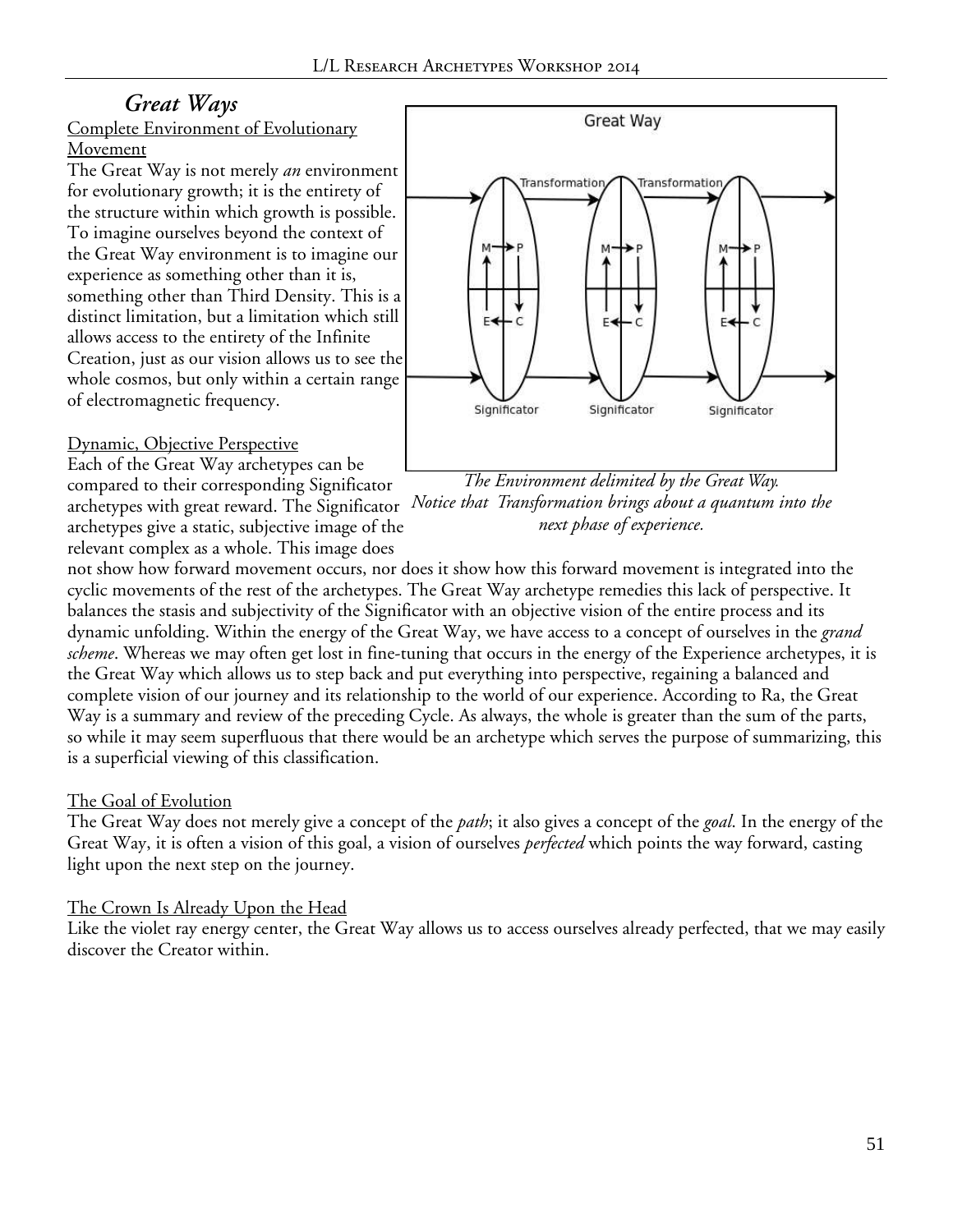# **Guided Meditations** *For Each of the Archetypes of the Archetypal Mind* by **Joseph Dartez**

### **INTRODUCTORY NOTE**

I have designed these meditations to be *listened to*. I have chosen to print them and hand them out to you all as a gift and a token of good faith. No doubt we were not able to do them all, so I wanted you to have them that you might do them in your own time. I would have preferred to offer these to you in recorded format, but I haven't had time to do that yet. It is my full intention to do so, but until then hopefully these written meditations will suffice.

Please respect them as meditations and not as casual reading. I poured my heart and soul into creating them. These are essentially a Tarot deck that I have designed myself. So follow the instructions. Take your time with them.

Please do not publish them over the internet and be very mindful about sharing them with others at all. I do not want these written meditations to spread on the internet; I would much prefer them to be given to others as recordings than as text. I will be sure to alert all of you once these recordings are available.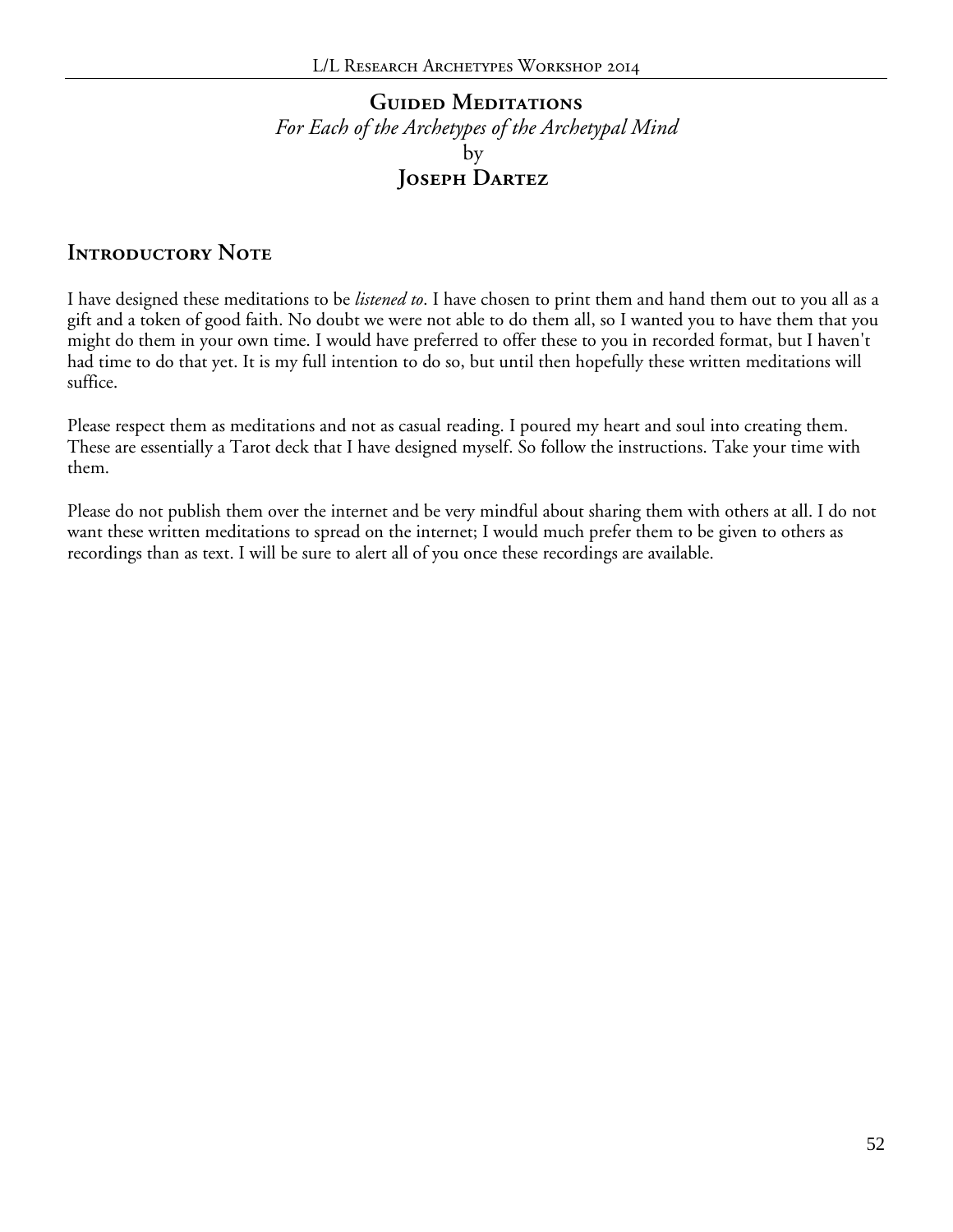# **1. The Magus**

You *want* something.

You can't say what it is—you don't know what it is.

There is some vague inkling of what it is you want, a name, perhaps, or an idea. But what you want is something so *specific* that your vague notion is just a placeholder for something mysterious. You know for sure, though, that nothing else but this *something* will satisfy.

There is an emptiness in you which can only be filled with the mysterious object of your desire.

Feel yourself reaching for that object to fill the emptiness.

…

Remember a time when you thought to yourself either "I want *something* but I don't know what it is," or "I want *this* but I don't really know anything about it." Not a time when you wanted something you didn't have, but a time when you wanted something unknown to you.

Feel the emptiness of your mind, the complete ignorance that impacts you when you focus on this desire. It may look like a white room or a vast, flat expanse.

Feel the uneasiness, the anxiety, the restlessness of that will.

Focus on this desire. Gather all of your energy into willing its fulfillment.

Now all you know is your desire, your will. You can't forget about it. You can't let just let it go.

When you think about this desire, all of your muscles vibrate with energy, tensing with anticipation.

Feel yourself reaching, calling, *yearning* for this mysterious *something*, the invisible object of your desire.

You strive for it, and the only rest for you is the confidence that your determination will bring this object to you. And even this is *work.*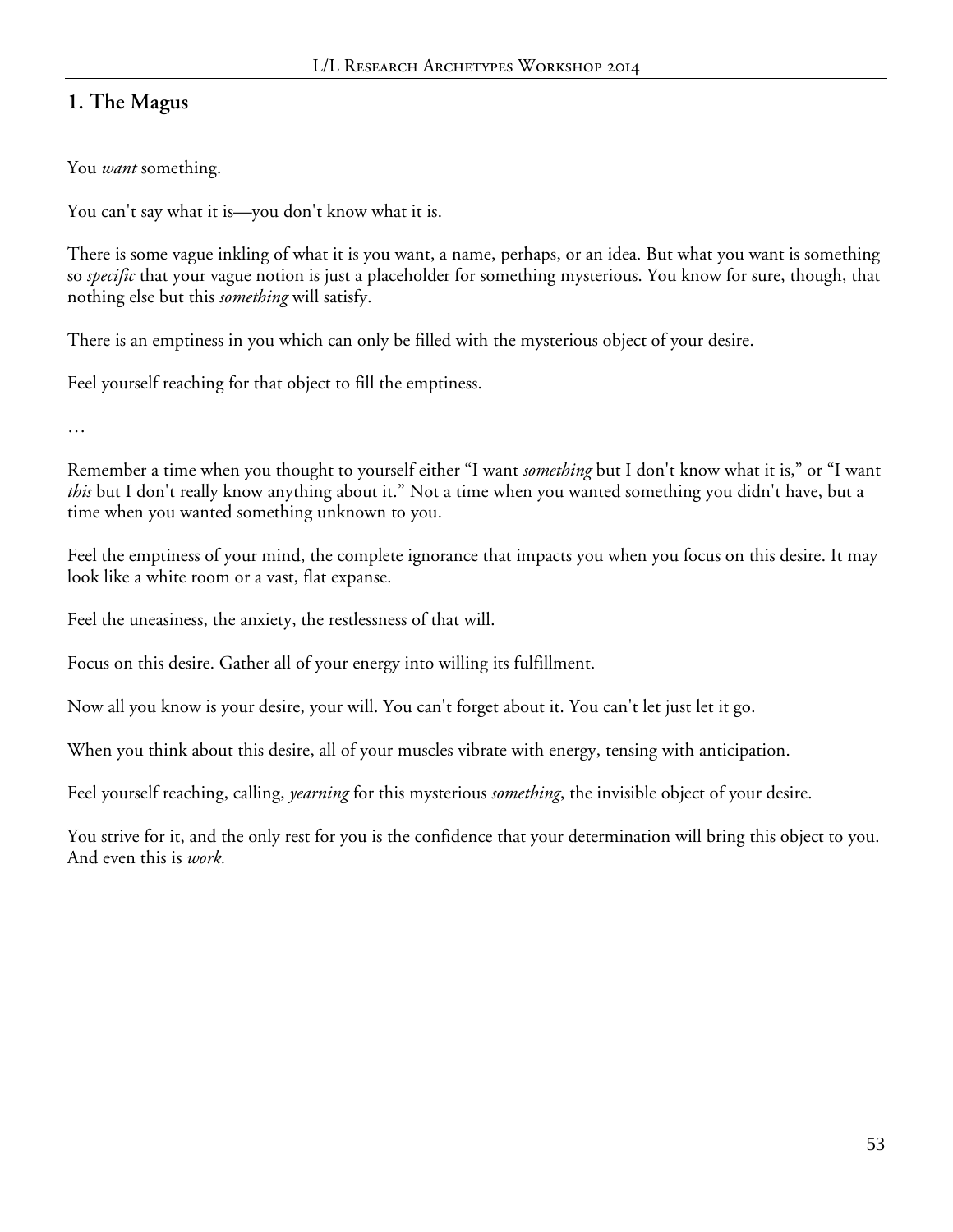# **2. The High Priestess**

You have *everything* to offer.

You have within you love, support, kindness, moments of joy, affection and tenderness.

You have within you cruelty, bitterness, dominance and submission, moments of sorrow, pain and suffering.

You have within you all the mysteries of the universe. You have an endless supply of creativity and subtleness.

All of these things lie just at the outskirts of your experience, awaiting the moment that you may bring them out, enriching your experience.

Feel the *fullness* of your inner life, the life whose possibility fills your imagination with vivid anticipation, whose rich diversity fills your heart with wonder and fear.

Feel that fullness overflow within you as you *hope against hope* that you will be able to share it with the world, with yourself. Reflect on the beauty of this dream you offer, how many different things you want to do and experience and the many other-selves you want to share this experience with.

…

Now remember a time when all that was missing was someone who wanted badly enough to *know* you and everything you offer.

You are waiting. The entire production is prepared and ready to begin, but you still need an audience who wants to watch. And so, in your fullness and generosity, you simply wait.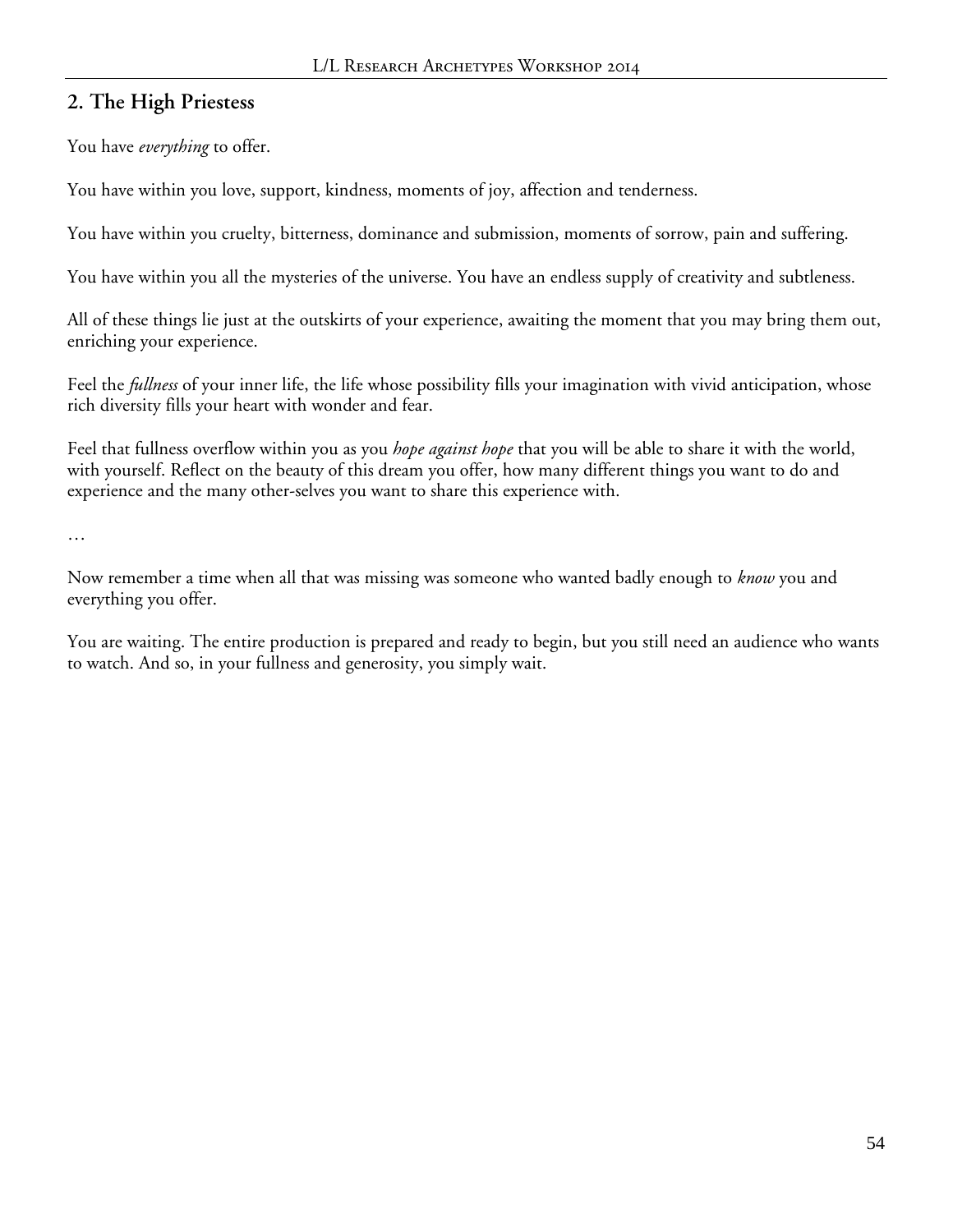# **3. The Empress**

What meaning do my words have for you?

As I speak, do you hear an arrogant young man striving to seem important by rambling pretty nonsense to you? Or do you hear the song of a soul who has fallen in love with his study and seeks to share out of love of study and student?

How do you interpret me? What desires, fears, passions, joys, sorrows, neuroses, wounds, and intentions do you read into my words? What do you read into my demeanor and persona?

Remember a time when you felt you had the option to interpret your experience in two very different ways. Remember how these two different interpretations made you feel, and how the entire experience changed when you looked at it differently.

Feel the negative interpretation either of that memory or of your impression of me. Let it wash over you without holding back.

…

Now feel the positive interpretation.

…

You are the source of your interpretations. Yet *where* do they arise from?

They appear seemingly out of nowhere, and you are suddenly *awash* in thoughts and emotions of the moment.

In these moments of sincerity, that which is hidden in you comes to the surface. There is a flower bud in you which is always blooming, erupting, emerging into your manifest experience.

At every moment, you are *giving yourself away*. Your every thought, action and feeling proclaim the abundance in you which is being born into the world of your experience.

Your responses and acts of interpretation are also your acts of expression.

Feel yourself bursting with expression. Think of the tone your voice carries, the rhythm of your step, the phrases you speak without reflecting upon them. Your inner mystery flowers out of even the smallest of your movements.

You are the center of attention in your universe. There is art and nuance in your every move. Feel yourself stride along the runway of your life, dancing your inner abundance into existence.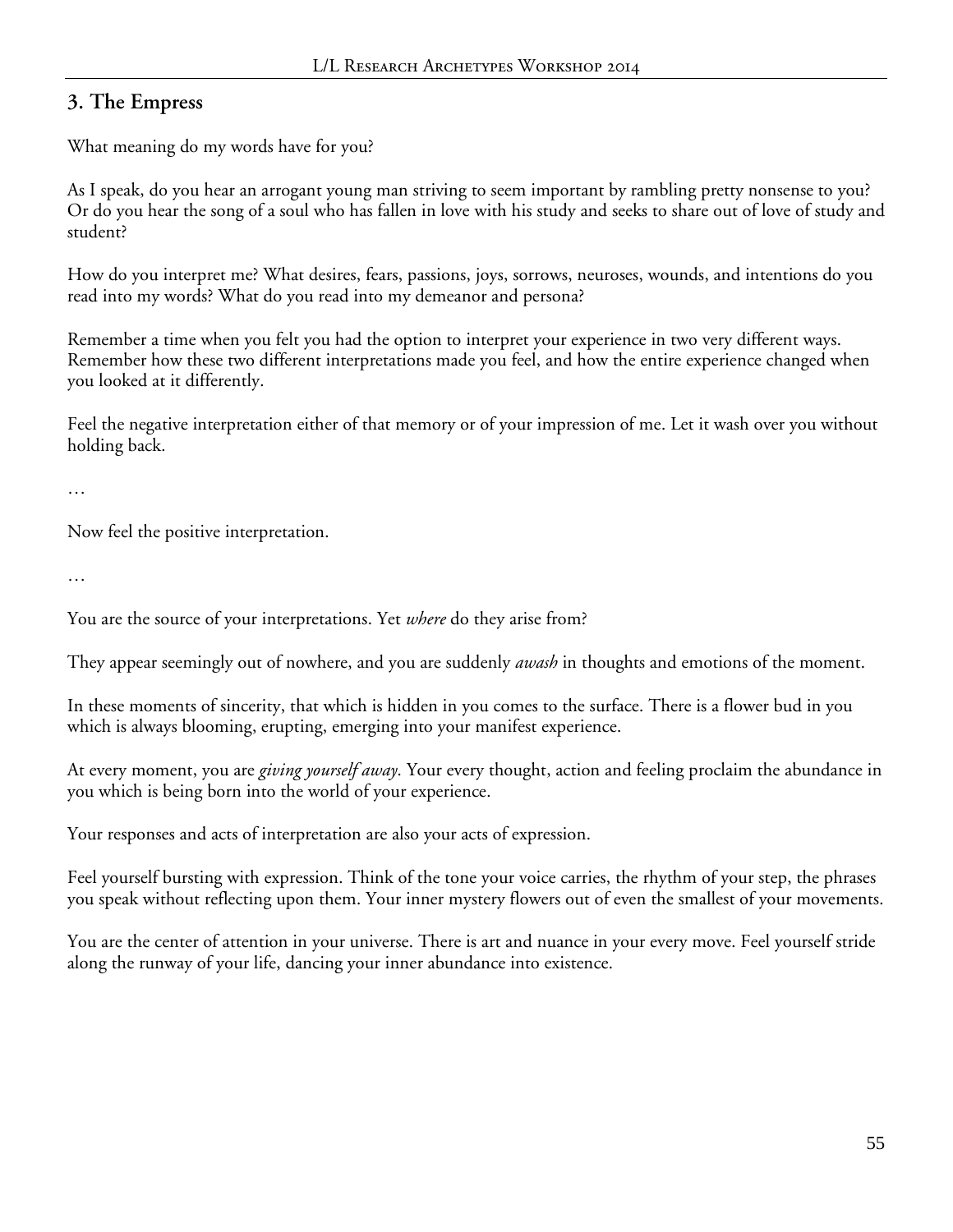## **4. The Emperor**

Everything in your experience belongs to you.

Open your eyes. Choose some object in your field of vision. What does it *mean* to you? Now look at another and consider *its* meaning. Scan the room. Observe your thoughts and emotions as your eyes slowly sweep the room. Observe your judgments. Observe your biases.

Know that all of these thoughts and feels are *yours* and nod in approval at the mental world you have created for yourself. This is *your* world of meaning, and it is *good*.

You are sovereign over your interpretations, over your thoughts and over your attitudes. Feel the power and authority that come with this kind of *responsibility*.

…

Close your eyes. Recall a time when you were irritated at someone else for something that person did.

Find the kernel of that irritation, the root cause of the action you found unacceptable. What was the *pattern* underneath the actions of that person, and what about this pattern irritated you most? *This* is the root cause.

…

Now think of a time when you acted on that very same root cause.

Think of how the people around you felt in response to you. You are responsible for causing these feelings. Claim them as your own.

The root cause belongs to you also. It is within you or else you wouldn't have seen it in another. Claim responsibility and ownership of this root cause. Even if you regret what you did, claim it proudly.

You are sovereign over everything that affects you. You may not control the events, but you decide what your attitude about them will be. In this sovereignty lies great power. Feel yourself standing tall and proud in a world of your own creation.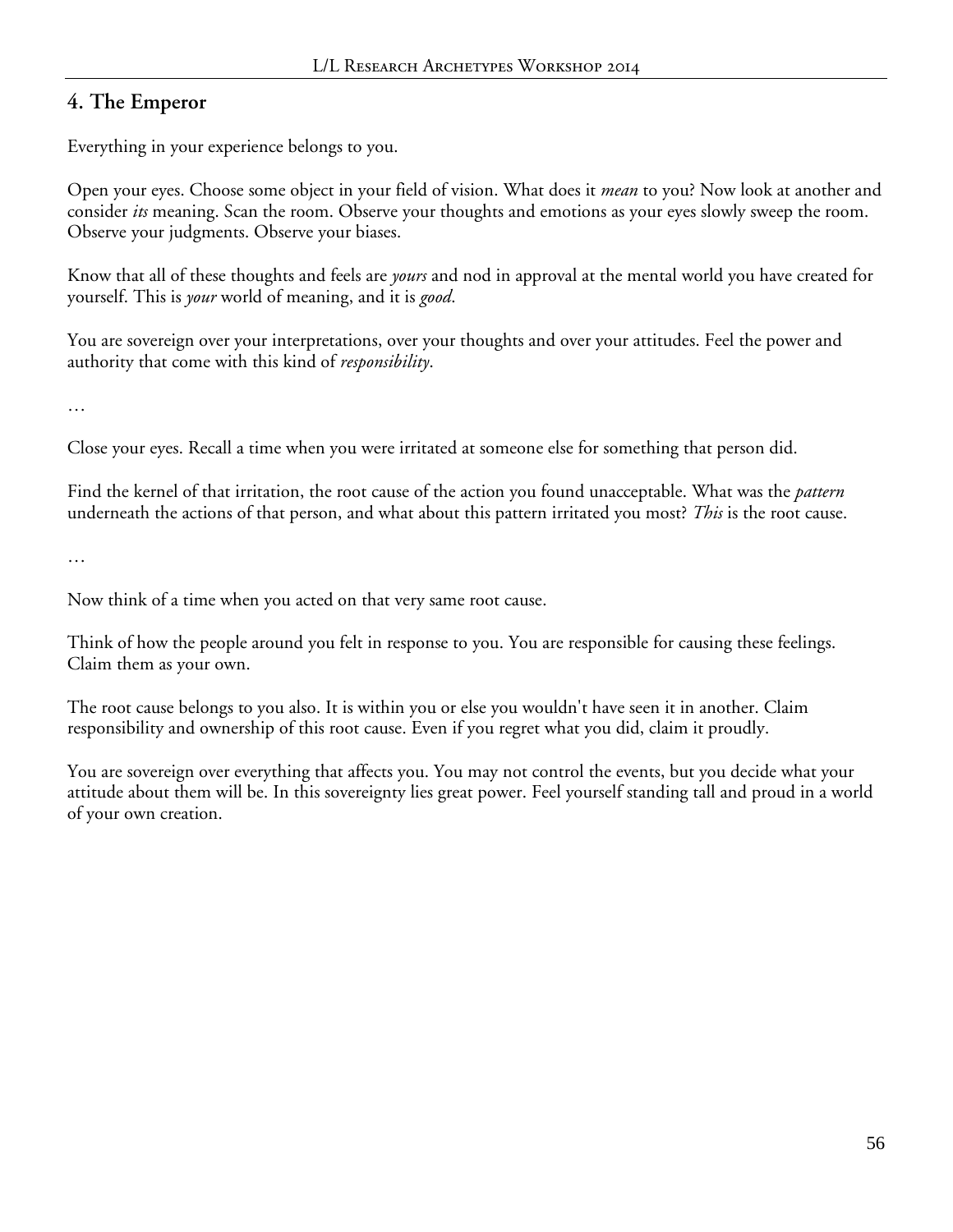## **5. The Hierophant**

You have a unique personality shell, a persona, an ego-self.

This persona changes and adapts to the ebb and flow of your life. Your fears and desires, your biases and projections, your beliefs and convictions – these things change as you grow in experience and maturity. Yet, they are still but a shell.

Reflect on the past few years of your life in overview. As you reflect, notice the shifting of your persona over time: the change in your conscious attitudes and desires, the emergence of unconscious motives, the subtle shift of biases.

Observe the many times you have changed your belief system, sometimes in large ways and sometimes in small ways.

Compare who you were then to who you are now. Feel and explore the many differences between these two.

…

Now feel the *stability* and *constancy* of your personal identity. Notice the personality limitations you have in this lifetime that you feel must have been different in other lifetimes. Perhaps you are inescapably introverted. Perhaps you have never been able to sit still long enough to read much. Perhaps you suck at meditating like I do. Think of some of these limitations of yours.

There are things you have always believed that you can't imagine not believing. There are customs and traditions which are so close to your heart that they will always be a part of you.

Observe the ways in which your identity is fixed and unchanging.

…

Your persona is a paradox. It is always changing, growing, learning, becoming – yet there is something somehow stable just beneath the surface. You have a unified identity, even if its features change. Your mind is your own, even if the thoughts and feelings it contains move.

Reflect on the change and the stability together. Observe that what changes in you does not conflict with what is stable. Observe how in changing you move closer to stability.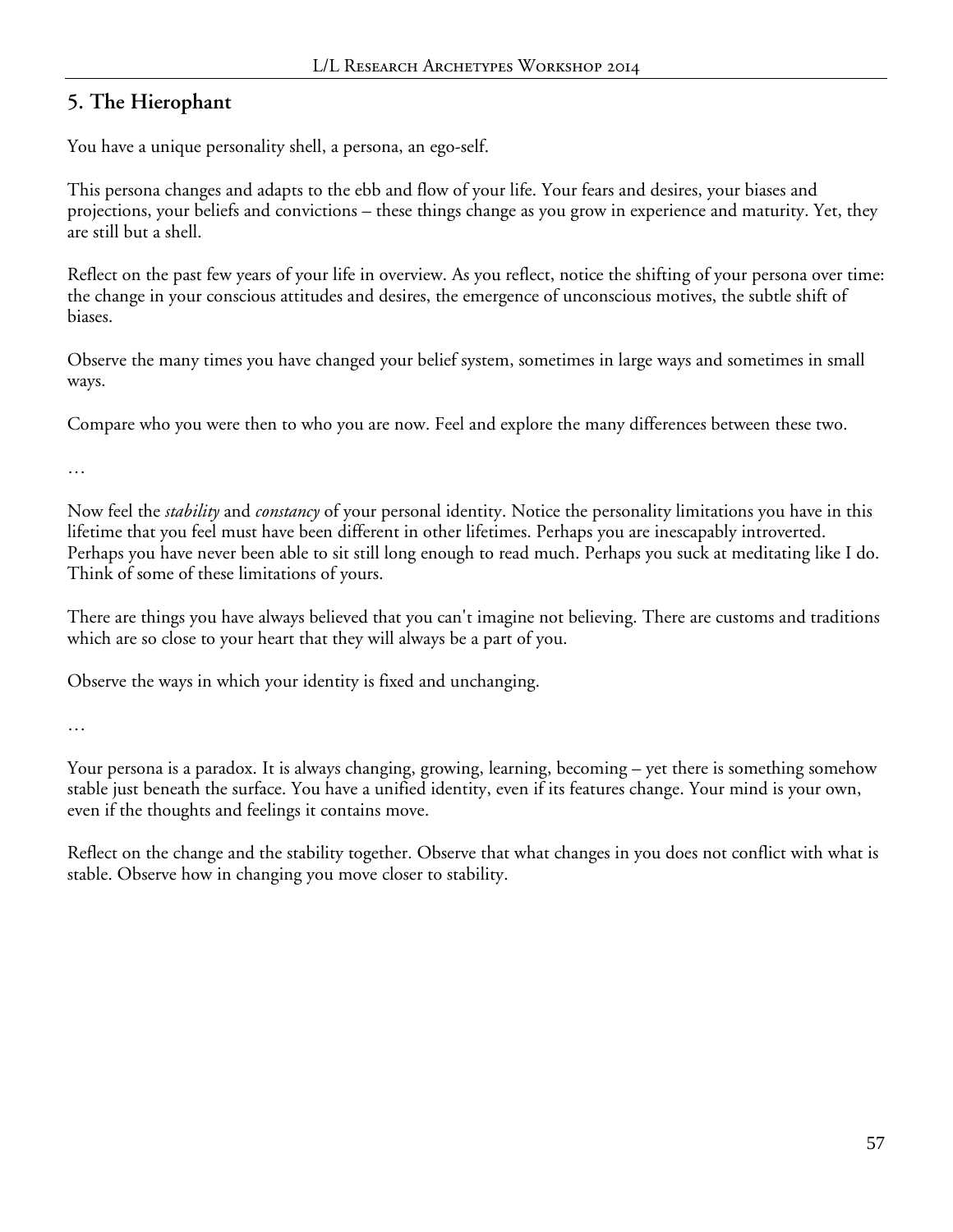### **6. The Two Paths**

You feel conflicted.

There is a cycle that keeps repeating, leaving you frustrated. Yet you don't know how to end the cycle.

You are not unhappy; you just need something to change. But you don't know what it is. You *wish* you could simply change your attitude. Wouldn't that be easy?

…

Recall a time when you noticed a repeating cycle of frustration in your life, when you felt like you were trying to push through a brick wall.

Notice that the repetition of the cycle wasn't frustrating at first. In the beginning, you were able to learn many things and grow in experience. But then you began to feel more and more that you had somehow entered a rut. The old methods ceased to work and no new solution seemed to come to mind.

What was frustrated was your will. You wanted two things which were in conflict with each other.

On one hand, you wanted to control the situation, to carefully maneuver it into the direction of your intention, the direction you had envisioned. Recall yourself attempting to orchestrate your life in that frustrated experience. Feel the sense of control and security it gave you to do so.

…

On the other hand, you also wanted to be open and receptive to the new experiences that life brings you of its own accord. You wanted to give both yourself and others the space to be creative and free. Recall yourself attempting to make space for spontaneity and freedom in that frustrated experience.

Feel the sense of joy and grace it gave you to let events unfold without your attempting to force them in a particular direction.

…

But you cannot have it both ways.

Recall how that finally cycle ended. It ended when you chose to let go of your control. Feel the relief and the sense of ease you felt when you finally chose to be consistent in your attitude.

You are always conflicted in some way. Sometimes you mentally punish yourself and other times you mentally nourish yourself. Sometimes you are harsh and judgmental with others and other times you are quick to forgiveness. Find and feel a current conflict in yourself.

The path that leads out of your frustrated rut is revealed, but you can not have it both ways.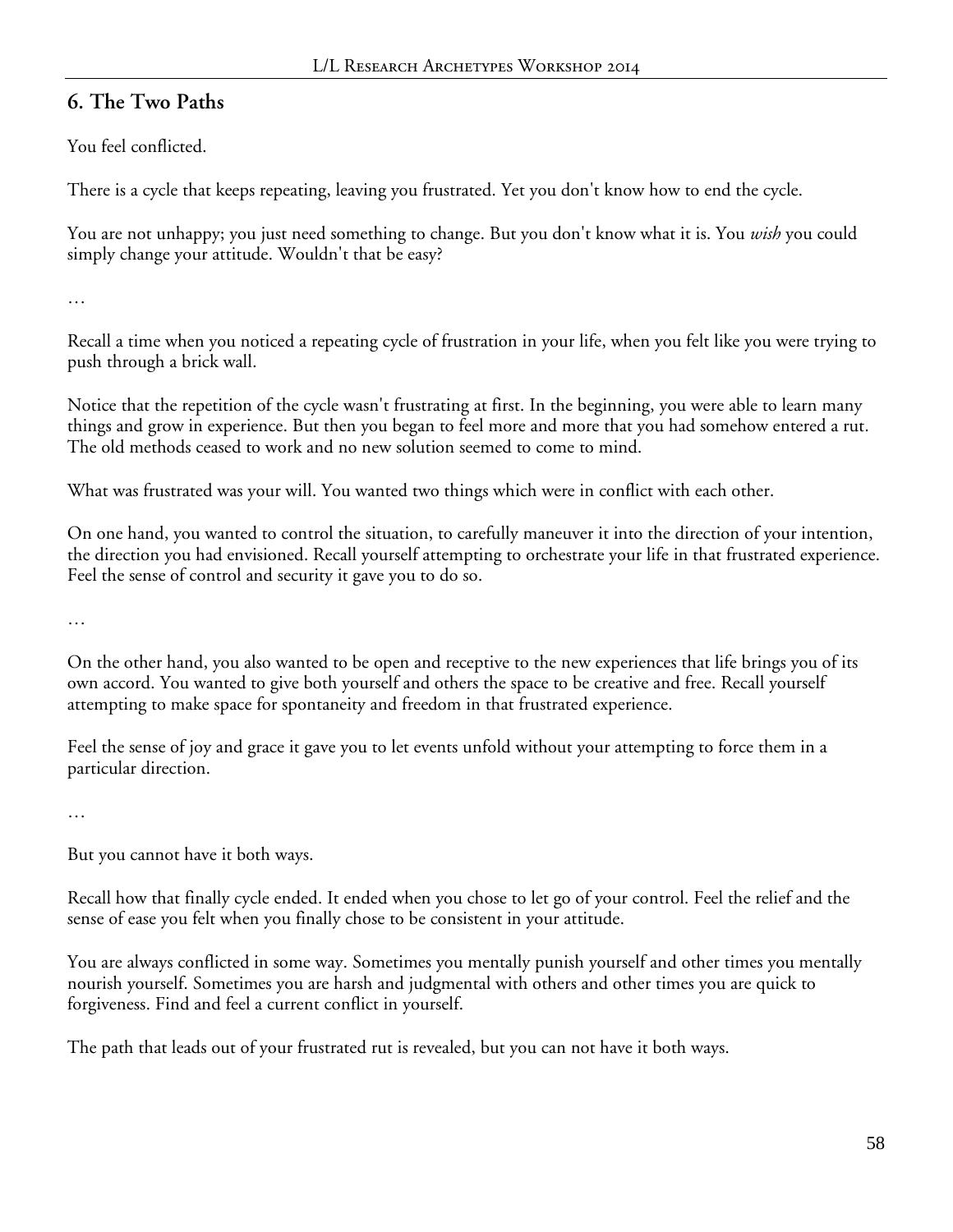# **7. The Victor**

You are already complete. You know who you are and who you will become.

You can see how your past experience has helped you move into a more sophisticated present.

You have learned who you are thoroughly enough that there is no great question about where your desires will lead you tomorrow, in a week, a month. The specific circumstances may not be predictable, but you know yourself well enough by now to venture a good guess.

You have but to direct your desire and what you want will come to you. There is always more to see, of course, but your eyes are open and the story has already revealed itself to you.

You are, indeed, master of your own mind.

…

Think of a fear or a neurosis you used to have that you no longer have.

Recall the story of your mind healing itself, coming to know itself, and eventually shedding that fear or neurosis. Think of this story as a totality, like a movie.

Play it back for yourself like a highlight reel.

Recall some important moments in this process and the connection between these moments.

…

Do you see how far you've come? Do you see how *complex* the road has been?

Let yourself feel proud about your progress, about who you are versus who you used to be.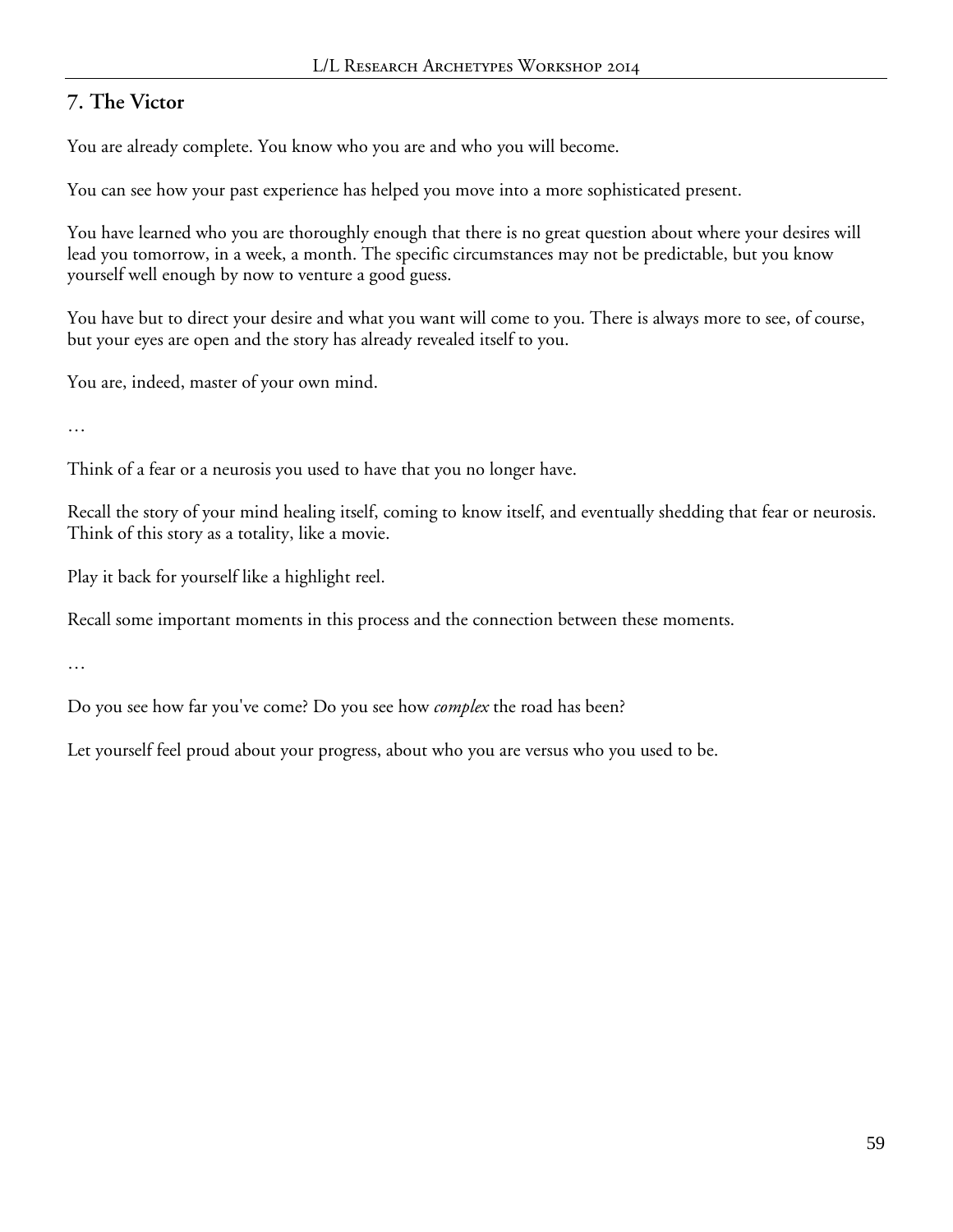### **8. Homeostasis**

Pay attention to the feeling of the air upon your skin.

As you focus on this feeling, look for subtle changes in the air, changes in temperature and movement.

Now listen to the internal rhythms of your body. Observe your breathing. Feel your pulse circulating blood. Notice the slight adjustments that your muscles make in your body even though you have intended stillness.

…

Imagine the consequences of the sudden cessation of any of these processes. *Observe* the necessity of your body's movements.

Expand your consciousness to consider the course of a single day. Consider the steady turning of the earth which produces the 24 hour day that we know, the pulsating flow of goods and services in our complex social web. Imagine the consequences of the sudden cessation of any of these processes.

Now return to your own body. Feel the ever-moving nature of your body. Feel the stability and regularity of this motion.

…

Can you change any of these processes? Can you change the way you breathe or the way your heart beats? Can you change your daily habits? Can you change the flow of energies in our social order?

And if you did, how much effort and concentration would it take?

Feel the *inertia* of the unconscious rhythms of your body. Now feel the inertia in the rhythms of the community around you.

Rest in the strength with which this regularity of motion resists *any* change. Fill yourself with this steamrolling strength.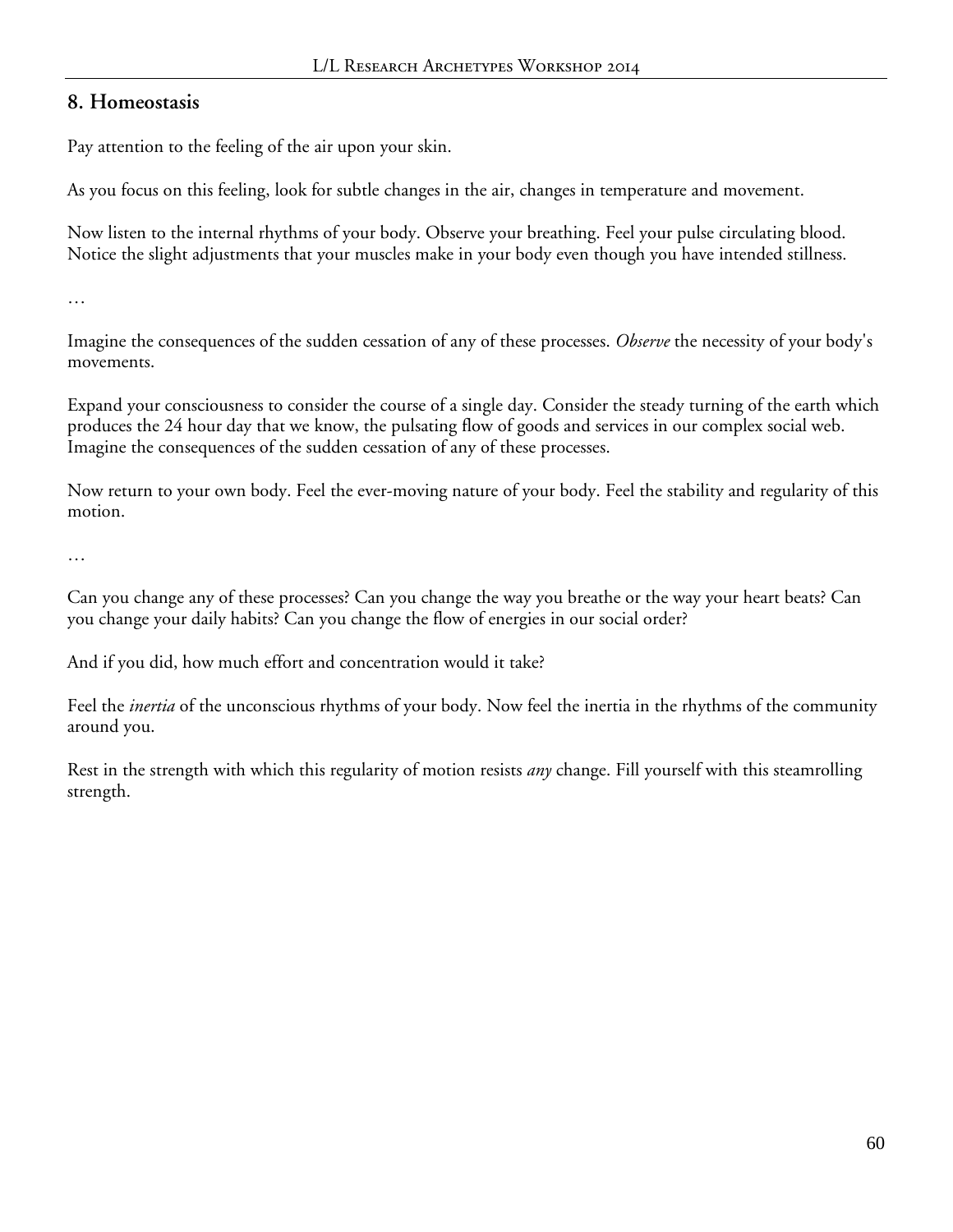# **9. The Sage**

Pay attention to your the rhythm of your breathing.

Notice how the whole world seems to breath in its own time as the cycles of your world begin, continue, end, and begin anew. The physical world around you and the energy fields that support it all flow around and through you in circuitous pathways.

Feel the flow of the energy and matter around, in, and through you.

…

Now carefully choose some way to disturb that flow. Change the pattern of your breath, adjust your bodily position, or simply change the configuration of your auric field. Notice the conscious intent behind your effort.

Feel the power and authority that come with the ability to change the flow of nature.

…

Recall the last time you tried something new. Perhaps you went to a restaurant you'd never been to before. Perhaps you changed your method of disciplining your pet. Perhaps you started a new exercise regime. Just think of something you did that broke a pattern or habit in your life.

Notice how stagnant your experience was beginning to feel as you made the decision to do this new thing.

Feel the excitement and invigoration that attended your decision. Remember how the new possibilities gathered in your hands and feet like magnets irresistibly pulling you to act.

Or perhaps in recalling this new action, you hearkened to a time you knew you had to do something, but didn't want to do it. Recall the last time you thought to yourself, "but this is something I *must* do." You were resolute.

Feel your resoluteness, the unswaying intention that carried you all the way to action with no pause.

…

At every moment, the power to effect is at your disposal. The energy is already gathered in your hands to redirect the flow of your life and all that is left is to decide to do it.

Feel the concentrated sharpness that comes with breaking a habit.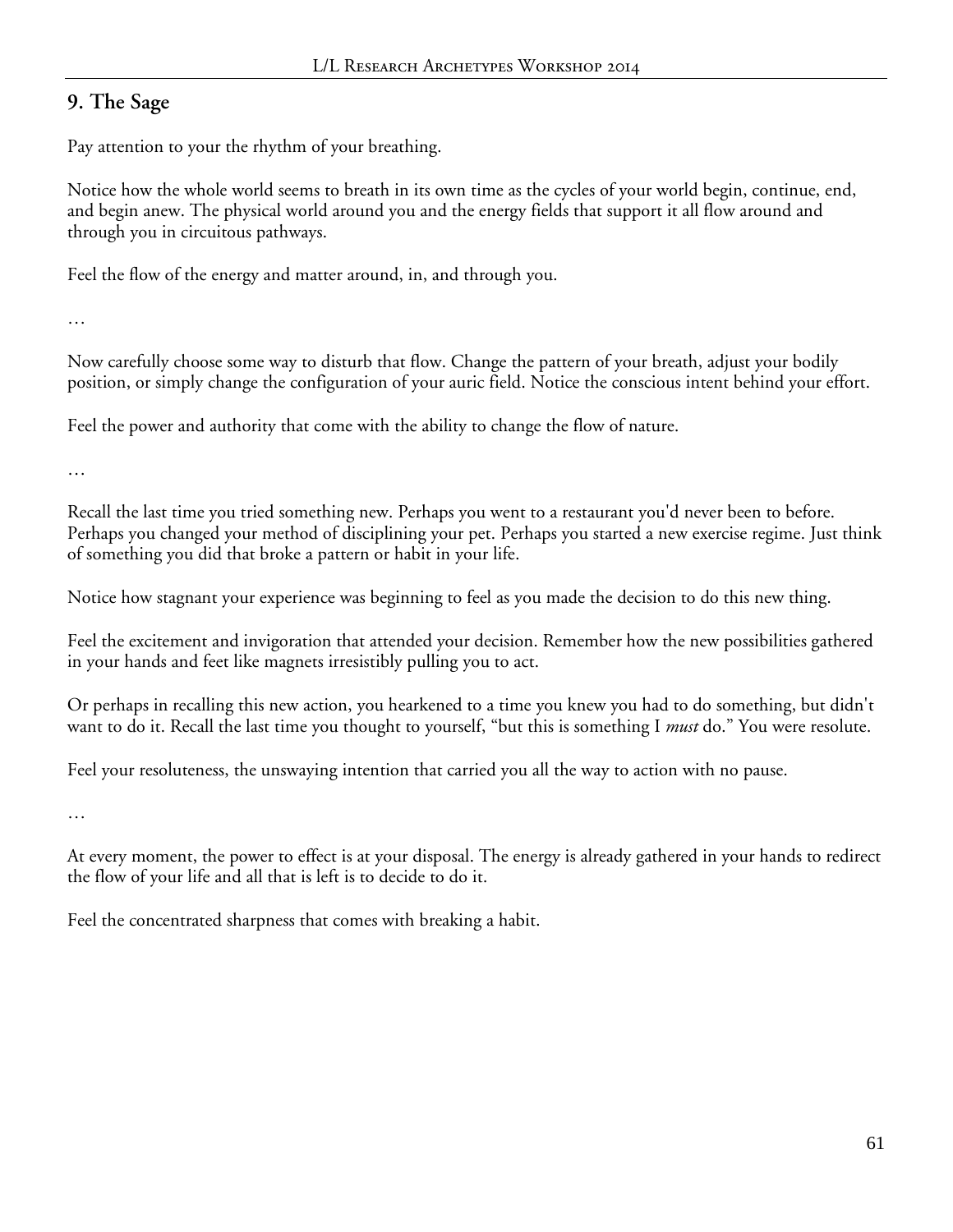### **10. The Wheel**

You are at the mercy of your sensations.

The sound of my voice invades your ears and you cannot stop yourself from hearing.

When you feel pain, you can not simply shut it off. Your body and your physical environment bombard you with sensations, and you have no alternative but to endure this unrelenting gauntlet of physicality.

Even as you sit quietly in this peaceful setting, seek out the sensations that still jab you in the side, luring your mind out of its meditative state. Pay attention to the light that seeps through your eyelids or the muscle that is not happy with the task you have given it. Let yourself feel the discomfort that follows you around ever still.

This gauntlet of sensation is the consequence of your previous actions. As you feel your discomforts, think of the habits you have that reinforce them, the things you have done to earn your discomfort.

…

Now pay attention to the parts of your body that are comfortable. Perhaps you have excellent posture and your spine is at ease. If you feel no pain at the moment, then enjoy the pleasant sensation of simply feeling a pain-free state.

As you feel your comforts, think of the habits you have broken in order to achieve this reward.

…

Now think of the comforts and discomforts that you didn't seem to earn one way or another. This gauntlet of sensation doesn't always play by your rules. You are, after all, at *its* mercy.

Let yourself fall back into the chaotic randomness of the sensory world.

You are in an ocean of sensation and although you have a paddle, you can't stop the storms.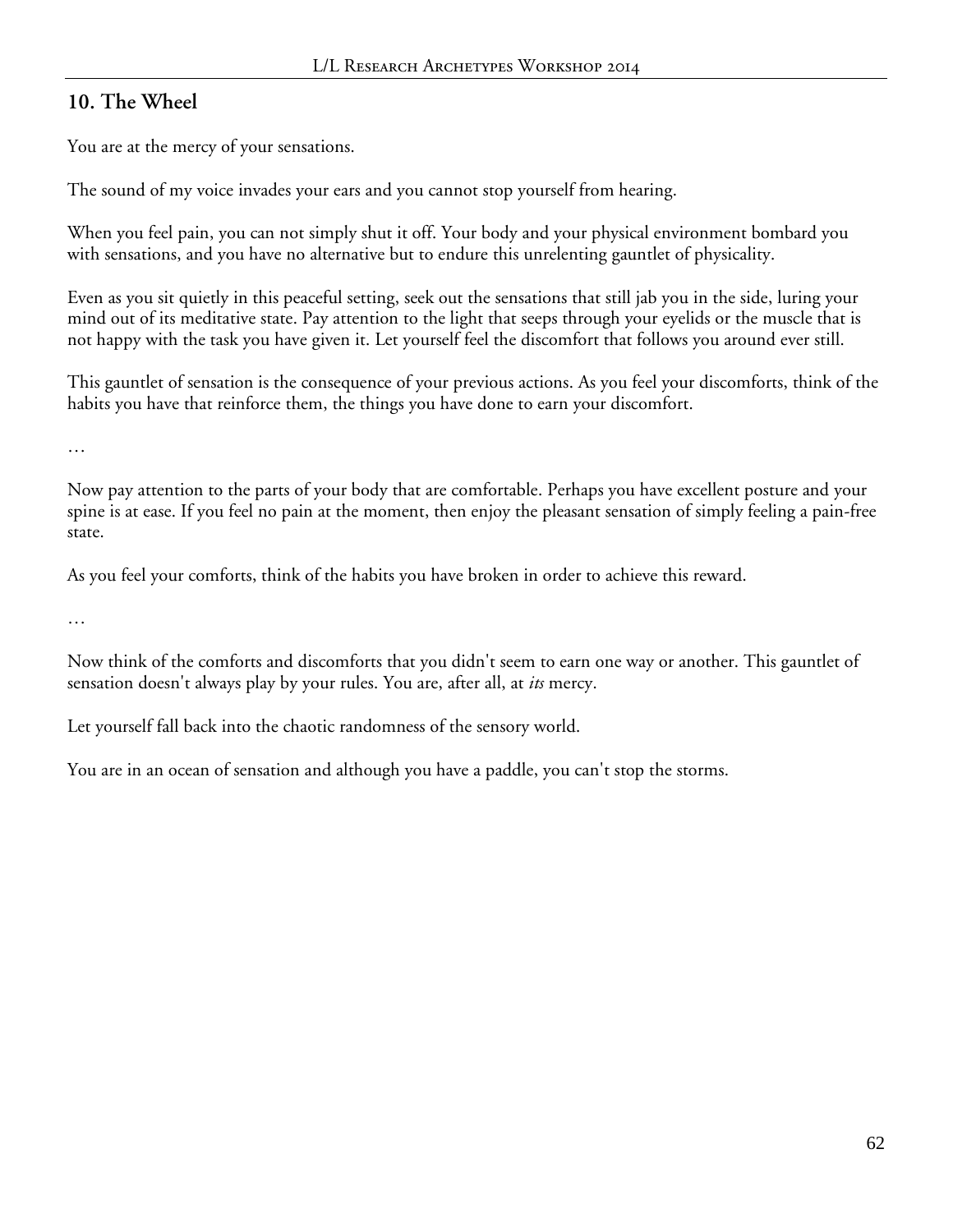### **11. The Enchantress**

You have wisdom in your very bones.

If something dramatic should happen at *this* moment, your body itself will carry you forth into the new event. Your reflexes and their hidden programming will take hold and you will learn your true mettle, the depths of your valor. And that valor is sturdy, indeed.

…

Imagine that you are a ship's captain guiding his wind-driven vessel through a dangerously torrential storm.

There is no thought in your mind. You do not have the luxury of resting in infinite beingness. You are thrown into a violent sea and all you have time to act upon is your gut, the collected wisdom that you have gained and that has seeped its way into your marrow itself.

Your hands move on their own, needing no direction from the mind, your feet are nimbler and more agile than you've ever seen them before. You gracefully navigate this complicated vessel through the heart of the angry oceanic tempest, taming mother nature in her raw and violent bestial form.

Feel the grace and power of your body as it navigates its way through danger. Feel the security and the sense of belonging that come with this grace.

…

Think of an environment you've been in or an activity you have done so many times, that you have made and learned from nearly every mistake possible. Perhaps you have played an instrument for years; perhaps you have been gardening your whole life; perhaps your job rarely ever offers you surprises anymore.

Whatever it is, you are approaching mastery in it. Where you once had to think about the smallest details, now they fall into place easily, without any attention at all.

Feel the oneness you have achieved with your body and your environment through this hard-won grace.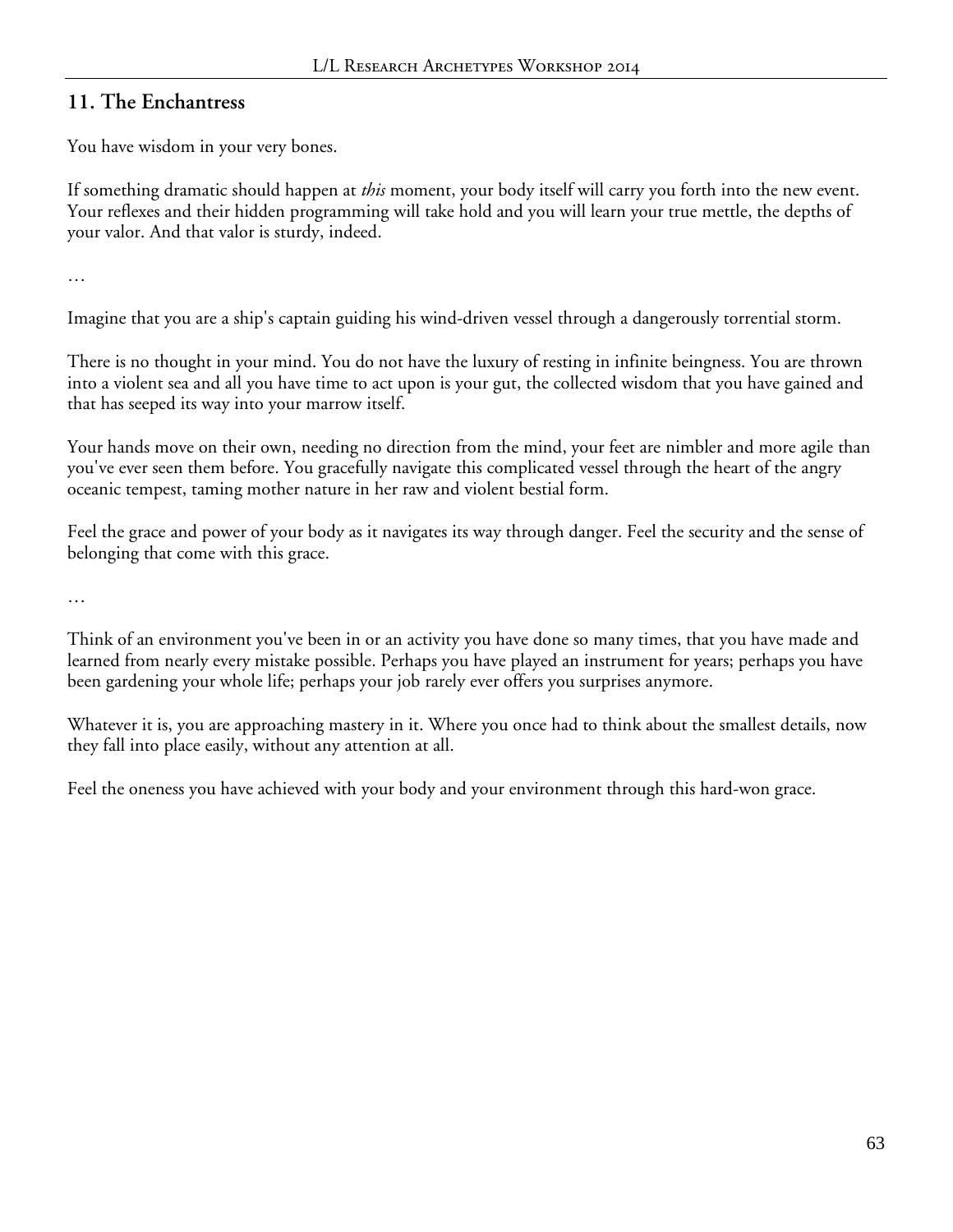### **12. The Hanged Man**

You are sacrificing something.

As you sit quietly, there is somewhere else you might be, something else you might do. And yet you have sacrificed all those possibilities for *this moment* so that you may sit here right now and follow my voice.

…

Recall a time when you sacrificed something begrudgingly. Perhaps it was a habit you saw as unhealthy, time you didn't want to spend the way you did, a gift you gave, or something else you felt obligated to do.

Feel the pain that came with giving it up.

Remember the times you wondered if it was even worth the sacrifice.

Recall the doubts you had that it was wise and the sourness that this sacrifice imposed upon the entire experience.

Feel the sense of scarcity and starvation that came with this sacrifice.

…

Now recall a time when you sacrificed something gladly. Perhaps it was money you spent on something that was well worth it, time you gave to a friend, or a choice you made and never thought twice about.

Feel the freedom and pleasure that came with giving away something you didn't need for something you greatly wanted.

Recall the feeling that you were accomplishing something or that you were moving in the right direction by making this sacrifice.

…

Your experience in third density is *limited* and will always *be* limited. But your limitations do not have to be painful.

Reflect on the limitations of your body and your environment.

Feel the wisdom in your choice to be in this place at this time, spending your resources in this particular way.

Notice the limitations which frustrate you. Have you sacrificed wisely? Did you spend too much or too little? And will your spending be fruitful?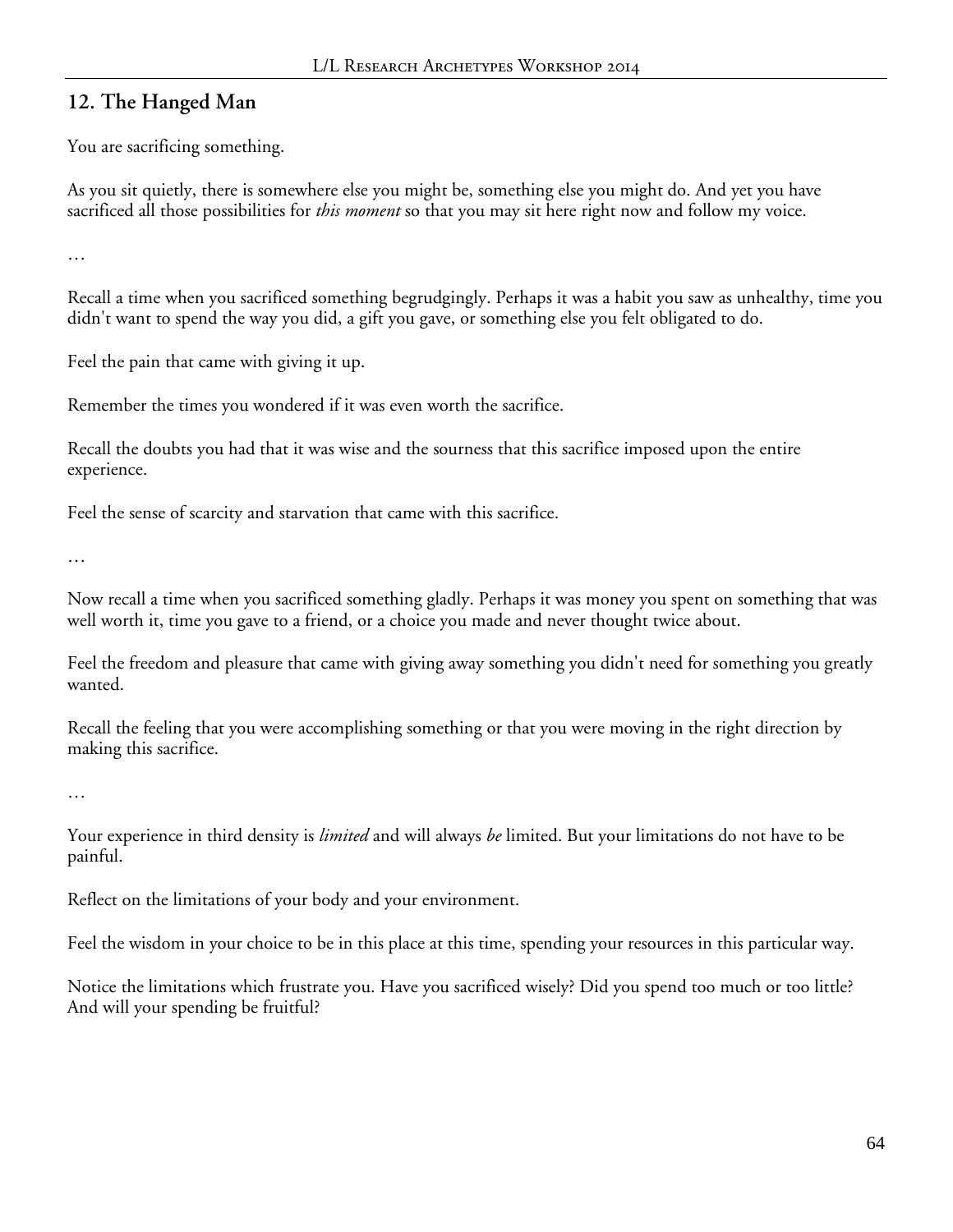# **13. Death**

You are in the cocoon.

Your body hurts because part of it is dying. Your body is rebuilding itself.

Locate a part of your body that has been in pain for some time. Perhaps it is a joint you keep injuring, a persistent infection, or chronic pain of some kind.

Feel the *agony* in this part of your body as it awaits its healing, its death and eventual rebirth. Place your awareness fully in this painful part of your body and reflect on the prolonging of death.

Why does death not come when rebirth follows so soon afterward? Feel yourself fighting this little death. This part of your body is not ready to give up its fight yet.

Are you not yet ready to release the habits that cause this pain?

…

Now recall a time when you felt like you had mastered the nuances of a job or a hobby. Place yourself in that situation again.

Feel your *boredom* with it all. Feel your readiness for *something new*. You flit about masterfully in this environment, but it has become too *easy.*

You *long* for this part of your life to end, for this chapter to close. And yet, as you think about ending it, you feel trepidation about the trials that will come when you do.

You must leave the comfort of this womb, this familiar environment, to enter an unknown world where new skills must be mastered and new habits acquired.

You are indeed nervous about it. And yet you feel ready.

…

Now contemplate your own eminent death. It will come whether you are ready or not.

Feel the mixture of certainty and uncertainty, the mixture of acceptance and rejection of the end of your physical embodiment. Reflect on both your readiness and your unreadiness to die.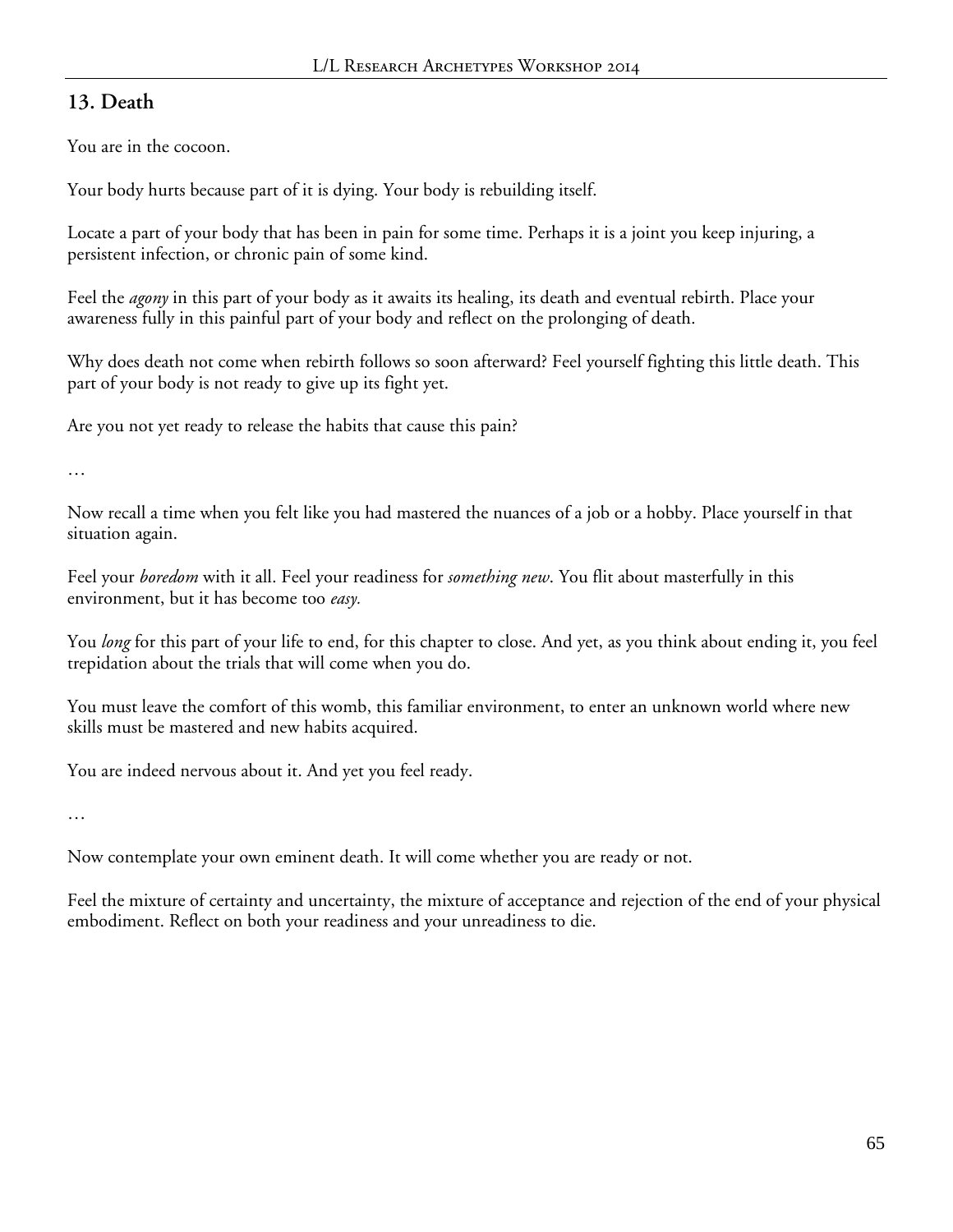### **14. The Alchemist**

Your body is an instrument.

Sometimes you use it with the cool precision of a scientist. Other times you use it with the heated passion of a dancer. Your body has both function and aesthetic.

Are you not trying to form the most beautiful and capable instrument possible?

…

Think of the habits you encourage or discourage in your physical activities.

Imagine these habits as the circuitry of your body, the channels through which its energy flows, and think of your choice between habits as an act of changing or programming this circuitry.

Your body responds to your programming. Think of some of the positive and negative responses your body gives you when you program your habits.

…

Now imagine your life laid out before you.

Extending to one side is your past and extending to the other side is the future you imagine for yourself in your most honest moments.

Notice the trends in your body and its environment. Notice the gradual changes as well as the hitches and the turning points.

See how you have grown freer and freer of bodily cravings, more and more disciplined in your daily actions, and more and more capable of expressing your inner truth.

See how you will continue to grow in the future.

Now look all the way to the distant future. There your body is perfected.

Imagine yourself in complete command of your body. It responds smoothly and without hesitation. Your every action is precise and efficient without effort and your every movement is a living work of art.

Feel your body poised and prepared to respond to the greater purpose it helps you serve. Let yourself feel boundlessly capable and confident in your ability to perform.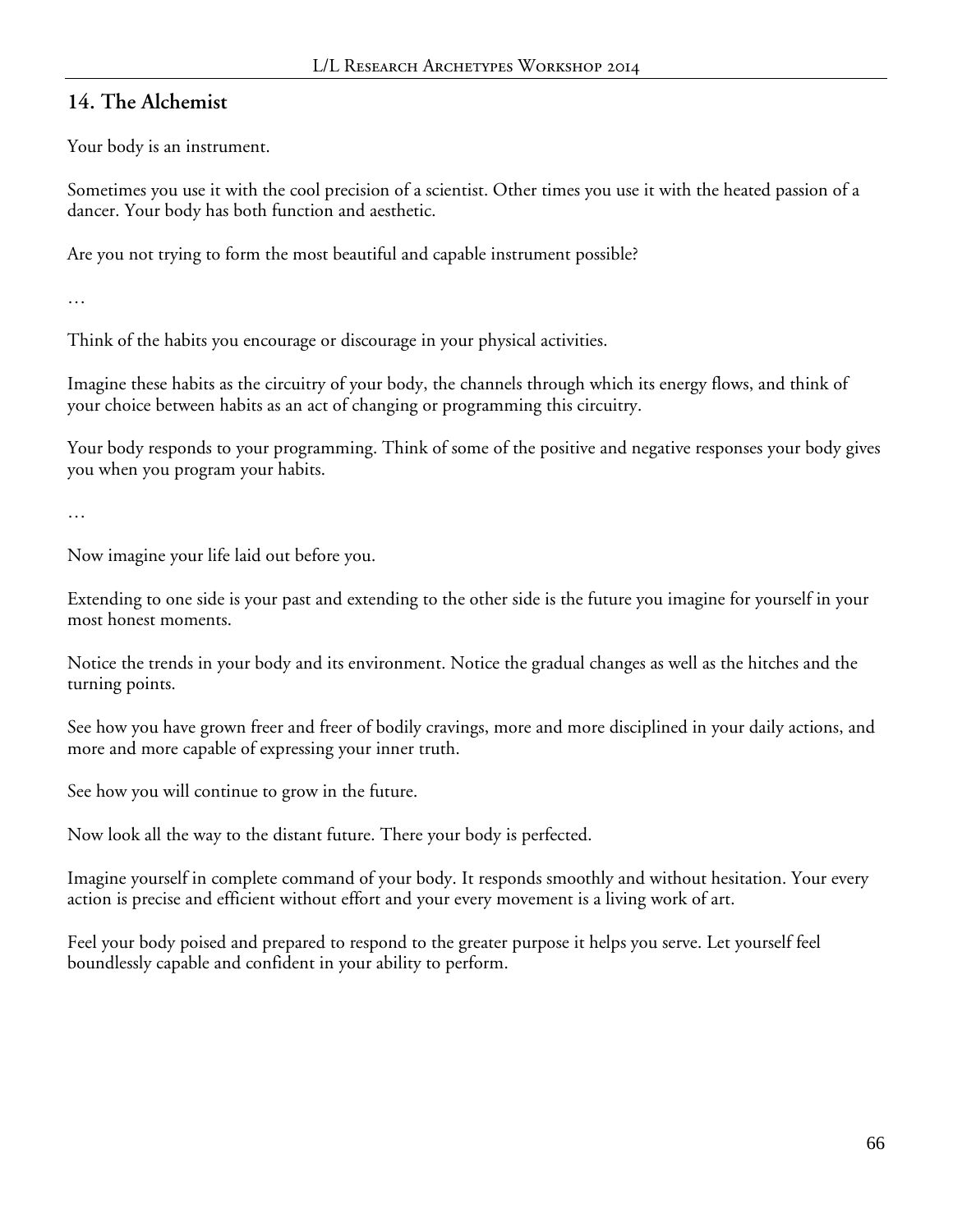# **15. The Devil**

There is a great and *terrible* power in you.

It lurks in the darkest shadows of your awareness, the places you avoid letting yourself stray because they are *dangerous.*

In short lived moments of boldness, you let yourself peek at this great power, but still you dare not look it in the face.

Feel it looming over your shoulder. It is so close that the hair on your neck raises.

What will you become if you let yourself see the size of this shadow monster? What will others think of you if you give in to this demon?

You keep it locked in the cage of your unconsciousness, but how long can you keep it at bay? It howls and claws at your will and sometimes it comes out like a werewolf under a full moon.

Its taboo mysteries call to you, enticing you. And yet you cannot look. Are you in control of the demon or is it in control of you?

How very pitiful is your perception of your own true nature! Ye could be as gods and yet you are afraid to open your eyes to it.

Feel the agonizing uncertainty of your blindness, the *terror* of the darkness.

Imagine that this darkness is a labyrinth. It has corridors and chambers without number and without end.

If you step into this labyrinth, you will probably never return. You will probably get lost.

There is a minotaur inside. It will consume you, won't it? And then you will become a raving madman lost in the dark maze of his own soul.

…

Recall a time when you were terrified of what was growing in the dark places inside you, but you set foot into the labyrinth anyway.

What form did your minotaur take?

Why did it terrify you?

Feel again the spiritual pain that no one could share with you or even understand. Remember how even thinking about it seemed crazy, but no drug or distraction could make you forget about it.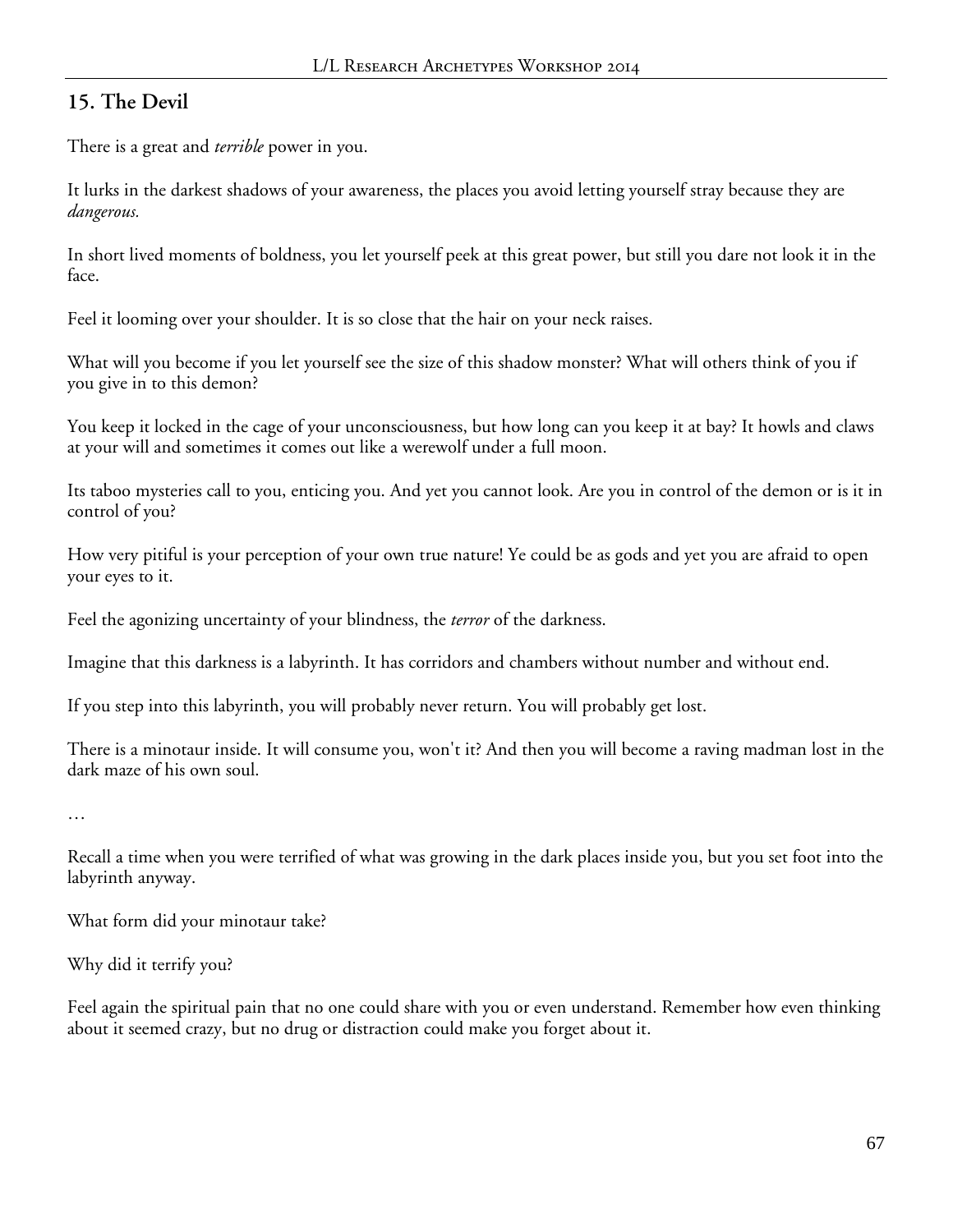# **16. The Lightning Struck Tower**

You live every day of your life afloat on a little raft in the middle of a spiritual ocean.

A storm is approaching. Clouds accumulate above and around you and fatten with rain. The hairs on your body raise as electric potential accumulates. Something *big* is about to happen.

Feel the dread, the foreboding. You long for somewhere to hide. You hope that somehow the little raft upon which you navigate your life will somehow make it through the storm. But you know there is no shelter from this storm.

Is this the end?

…

*Then it hits you.*

Your eyes widen and your body is unresponsive. Everything you thought you knew has suddenly changed. What have you been doing with your life? How could you have been so blind before?

Your heart sinks with the pain of seeing the full extent of your foolishness. You suddenly see how immature and unaware you'd been without even knowing it.

Your life looks like such a mess now. You cling to the ragged tatters of floating wood as the waves pound and beat you. You make promises to the Lord to change your life in impossible ways if only you can make it through this.

Now you really *see*. Everything will be different now. Your breaths will be so much deeper. Your sighs will be so much fuller. And your days will be so much more carefully used.

But can you salvage your life? Can you pull yourself back together to wake up tomorrow and return to your teeny tiny normal life—a *fool's* life?

…

Recall a time in your life when reality hit you in the most devastating way, shattering your fragile delusions and shaking the very foundations of your belief system.

Remember how you were confronted face-to-face with something you didn't even know you were hiding from, an unexpected encounter with your truest self.

Feel that newfound humility, the queasiness in your stomach when you think of how *proud* you used to be before you really *saw*.

Remember how *obvious* your newfound clarity ought to have been to you, but somehow wasn't.

Was there not a kind of majesty to this experience? Somehow you never realized before how *vast* the world was until you felt how *small* you were.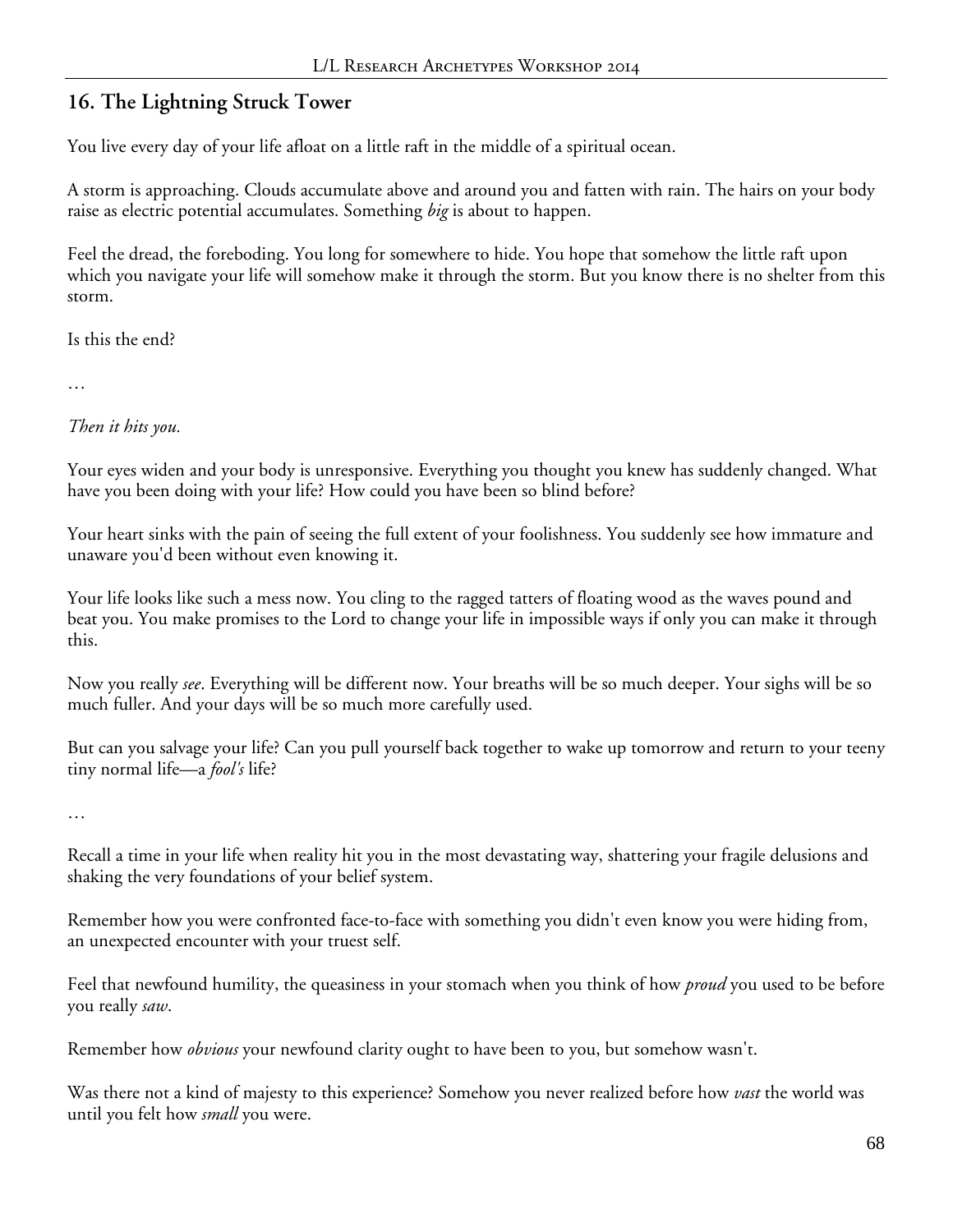### **17. The Star**

You have nothing left to lose.

Catastrophe has befallen you, but you are still here.

Your heart uplifts, attracting warmth and hopefulness to it as a rainbow appearing amidst the clearing clouds.

The attachments that seemed so important to you once upon a time are as nothing to you now. Titles, guilt, glory, and even creature comforts slough off of you like so much dead skin.

It is a new day. And although you seem to have no reason to be so hopeful, still you are.

You have a vision. No, not a vision, a distant *glimmer* of a vision of a beautiful way of living, a beautiful way of *being.* You don't know how to get there, but that doesn't matter. You've *seen* it through a pinprick in the dark curtain between you and heaven. So how can you turn your back on it now?

No barrier, no naysayer will keep you from believing in this vision, this dream. With every breath you draw in the beauty of this vision. In every experience you can find evidence of its possibility, even where no one else does.

Your gaze is fixated upon this utopian goal, unstraying.

You *know* it won't look this way when you get there. And you know that so very much will have to happen between now and then.

Yet your faith is unflinching. This is not a matter of what you *want*. It is a matter of *what must be*.

…

Reflect on your own beautiful vision of what could be. Let it fill you with its glorious light. Your future is unimaginably wonderful, yet your tiny vision of it alone is a source of joy.

Is it not a *blessing* to have something to believe in? What more could your heart ask for but a dream to follow?

Feel the peace and trust you have in your dream. Feel the tender caress of the Creator as you kindle this faith in your heart.

So long as you walk with the Creator, your dream is not far away at all.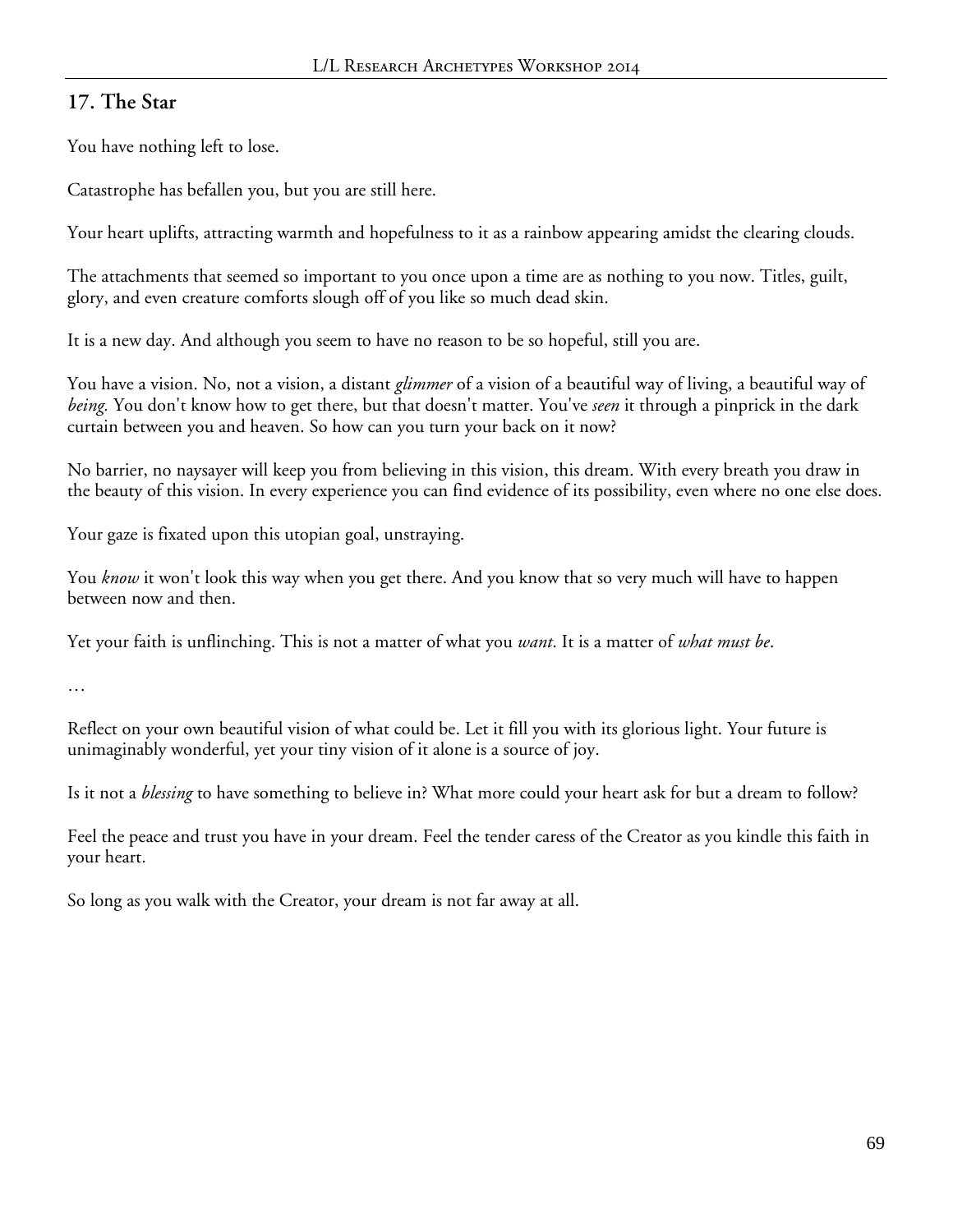# **18. The Moon**

You are uncertain.

Open your eyes. Look at the world around you.

It is strange, foreign, and flimsy, like a theater set. If you were to look just behind it, you'd see that it is nothing more than an arrangement of props.

And the people in your life: Are they merely actors? Do they genuinely love you?

And your persona: Is this who you are or are you also just an actor?

And the roles you play, your career, your family life, your hopes and dreams: Where do these come from? Are you dancing the dream written across your heart or are you acting out the scenes of a play written by someone else?

Just moments ago, you thought you had a strong faith and an undaunted will. But is it really faith that you have? Or is it an overconfident air of self-importance?

Are you boldly facing your destiny or are you sheepishly avoiding admitting to yourself that all you really care about is recognition, prestige, fortune, fame, or whatever other empty pursuit you tell yourself that you don't care about.

There is a *coward* inside you. Admit it.

That coward is curled up in a corner, hiding from you, but it infects all of your actions. Your cowardice has the power to turn all your golden dreams into so much dust.

…

Close your eyes. Imagine you are in a room so dark that the only light is what seeps in through closed doors and veiled windows. You have to wait for your eyes to adjust so you can see vague shapes in front of you.

The coward inside you is *somewhere in this room*.

Explore the room. Touch the furniture. Feel the strange and occasionally dangerous textures. What is this place?

You know you're not alone here and it gives you the creeps to know it. Keep searching. No matter how ugly and offensive the objects and beings in this room are, you have to find the coward.

…

Then you spot a huddled shape in the corner of your eye, moving only slightly to breathe or scratch an itch.

You have found your coward.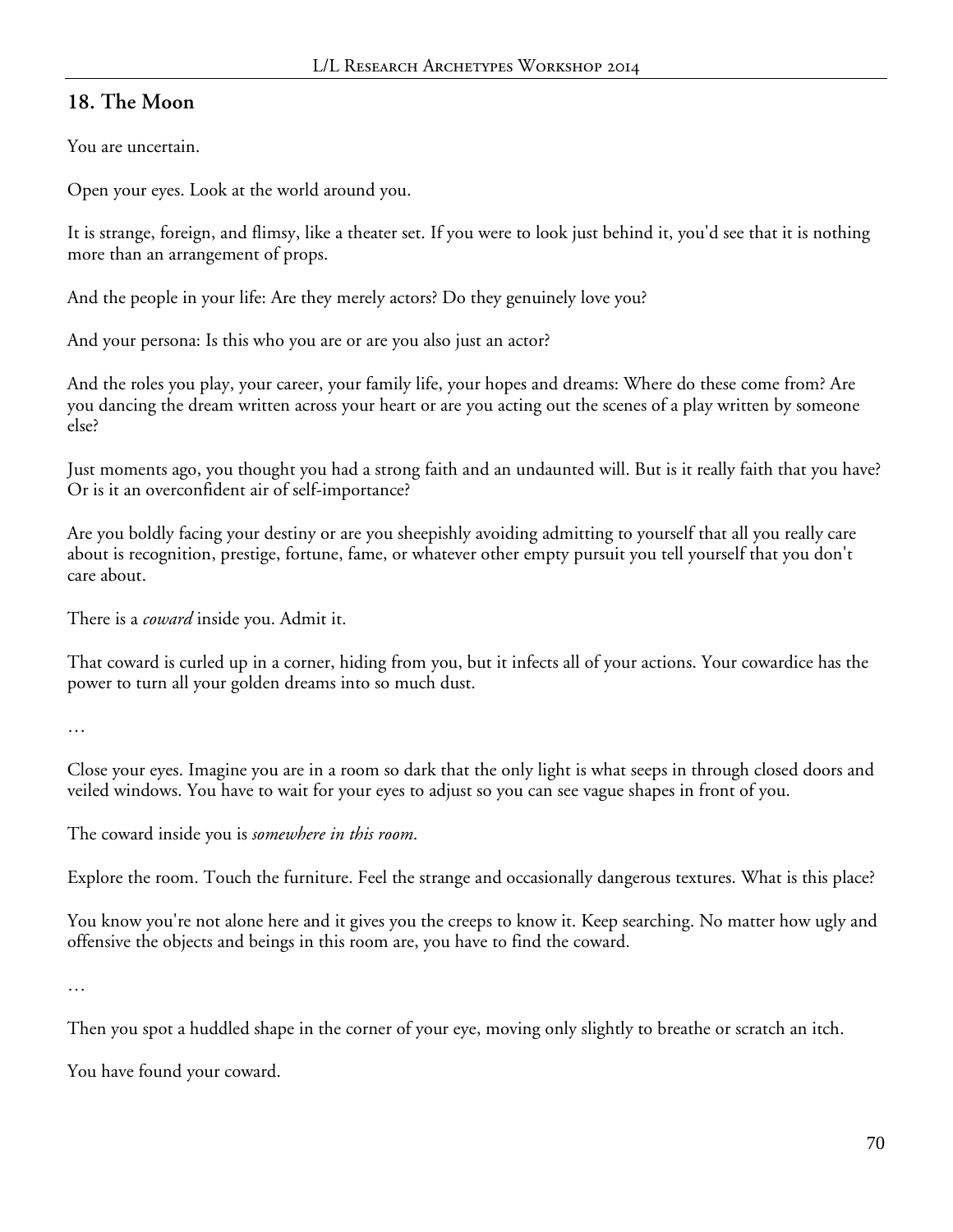Move close. Study the face. Look into the eyes. Understand the fears and defenses, the wounds and the emptiness. This is a fragile and gentle creature, deserving of love, but somehow never receiving it.

Take this person by the hand. This is your navigator in the dark and terrifying regions of yourself.

…

Remember a time when you couldn't tell what was right or wrong for you. You *thought* you knew which way to go. You *thought* you knew where Spirit was guiding you, but at every turn, you meet with your own demons whose loathsome agendas seem hopelessly intertwined with the beautiful dream you follow unflinchingly.

Feel again the utter uncertainty of the situation.

Feel how lost in illusions you were.

Remember how carefully you had to scrutinize yourself. Every motive, every action. How else could you find your way?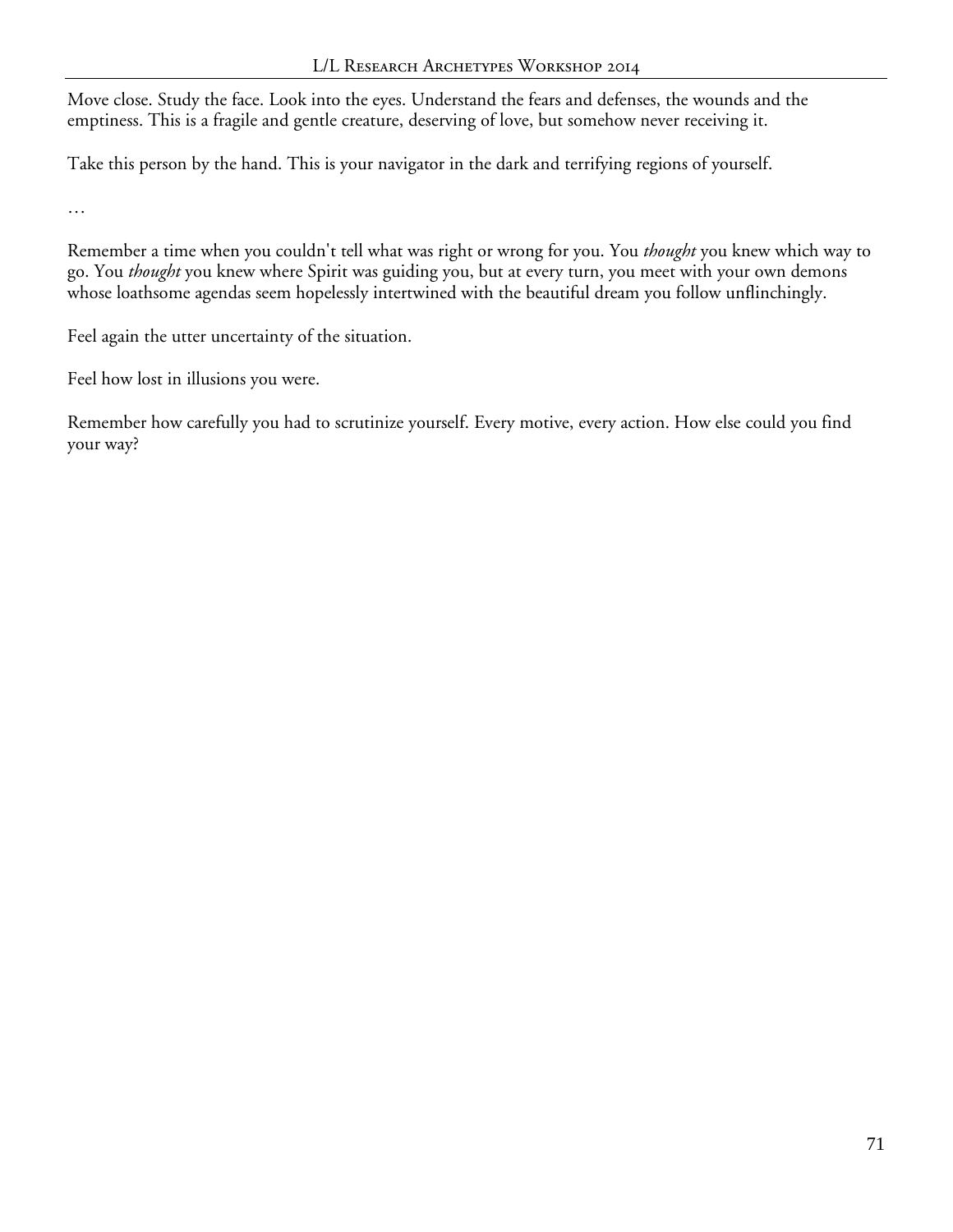## **19. The Sun**

There is nothing to do. There is nowhere to go.

You are exactly as you ought to be.

Do you move? Then you are simply in motion.

Do you desire? Then you have feelings.

Everything that ought to be in your life is there. When you strive either for or against, you are only delaying the inevitable.

There is no distance between who you are and who you want to be: there is only the continuous change as you become yourself anew, moment to moment.

And there is no distance between you and the Creator. Every moment and every space is holy. The entire Universe is your magical circle.

```
…
```
Find the center of your being.

Nurture this center in the warmth of your heart like a seed carefully planted and watered. Feel it grow and unfold, sprout and emerge. Within this center lies your inmost self.

Are you synchronized with this center?

…

Think of something that feels wrong. Perhaps the harsh words you spoke to a loved one, perhaps a person you need to eliminate from your life, or perhaps the job you need to quit.

Sink into it as a drunk sinks into his bar stool. Feel the way your body tenses arhythmically, as if its signals are confused. Feel your breath shorten and your skin chill as you sulk on what is wrong.

Sit with it.

What is in your heart? Why do you fight it?

…

Now think of something that feels right. Perhaps it is your lover, your career, a personal project, or a special space in your home.

Whatever it is, immerse yourself in it.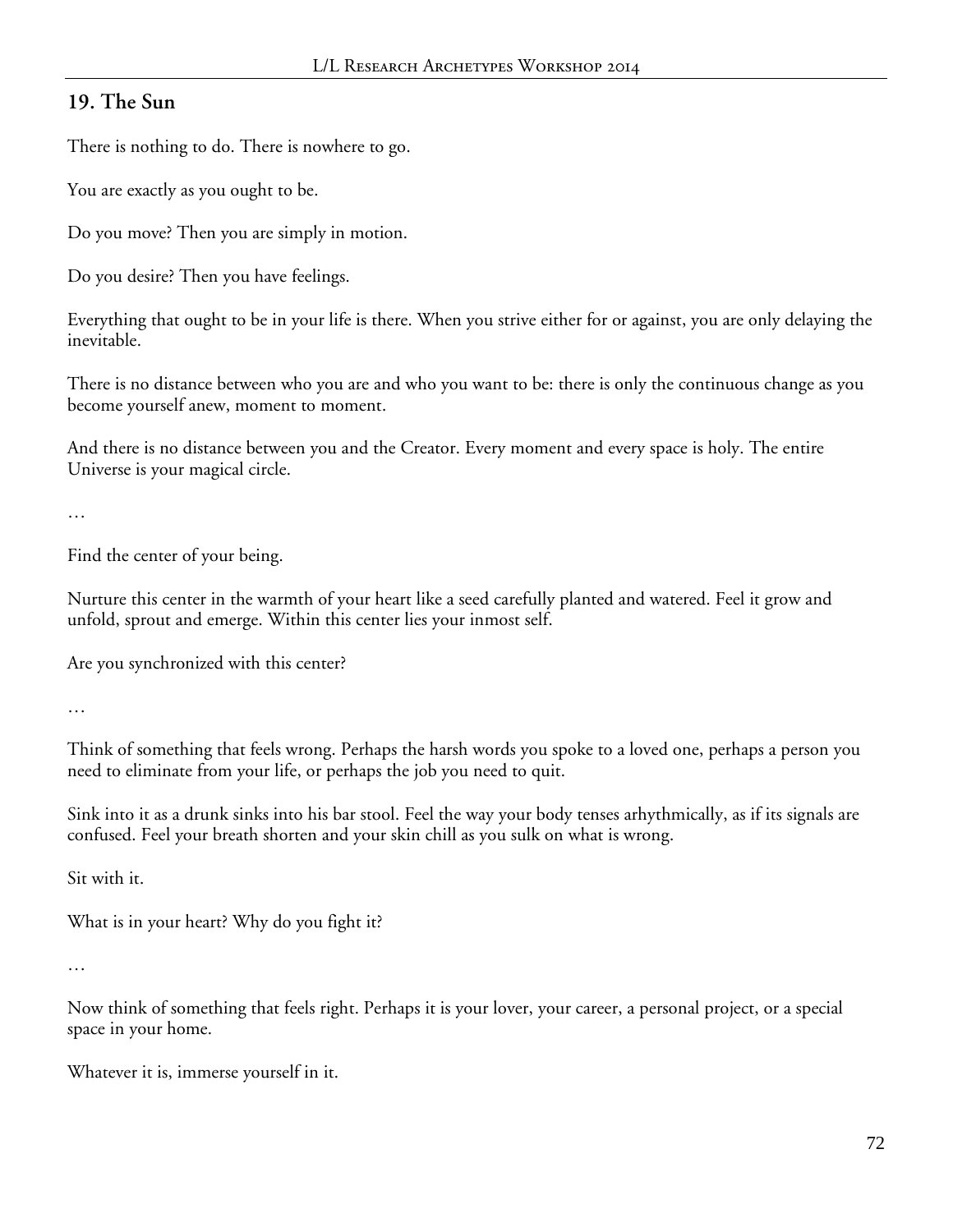Feel your breath deepen and your muscles relax. Feel the rightness of it shower upon you like the warm rays of the Sun.

There is no struggle. You simply grow and bloom into whatever it was that was coiled up in the seed-like center of your being.

Feel the peace, the serenity and the joy of the perfect harmony your life already has already found.

There are no decisions or choices that need to be made, save one: will you exist in sync with this center or not?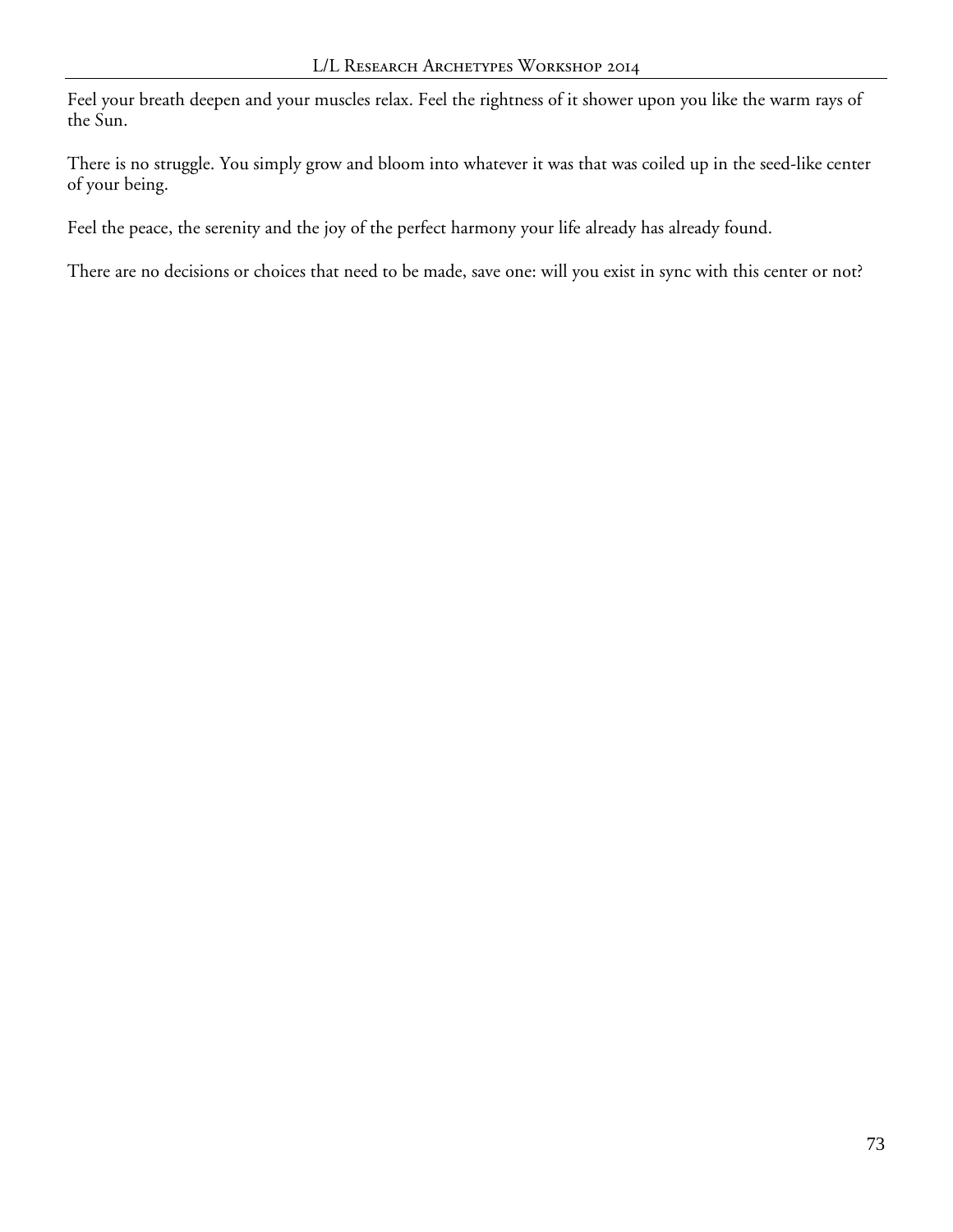## **20. The Calling**

Something is calling you.

It lies just beyond your sight. You don't know what it is; you can't even imagine what it is, but you feel its inevitability.

Each step you take along the Path, though filled with faith and determination, brings you closer and closer to a precipice above a chasm whose bottom you cannot see.

You are afraid and you are also not afraid.

Your mind tells you all the reasons why it is foolish to leap, but you still do not need to know what lies at the bottom of the chasm because the leap feels right. This is how it must be.

Behind you there is nothing but a pallid life painted in grey hues, filled with a culture that bores you. There is nowhere else to go but down.

Imagine yourself approaching this cliff, pulled magnetically, in a dream-like trance, by the inner knowing that you *must* fall into the black depths, even if you have no idea why.

Feel yourself moving forward, unable to deviate from the Path, as you approach this great jump. Feel the sense of destiny: that this is part of your purpose, part of your vocation.

Now watch as you simply walk off the cliff. Your mind is horrified at the absurdity of it, but it has no say in the matter.

It is almost comical.

…

Feel yourself wrapped in the darkness of the chasm, your mind gripped by both fear and anticipation. You fall and fall and fall.

But there is no bottom.

The darkness begins to feel like the warm embrace of the womb. What felt like falling now feels like being lifted.

Now the darkness gives way to light and you are once again safe in the world, but it is vivid, colorful and *alive*.

…

Recall a time when you had to take a leap of faith so enormous that you and everyone else thought you were crazy. Yet there was nothing else you could do.

Feel once again the *uncanniness* and *uneasiness—*the *nasuea—*of the days leading up to that point of no return. Feel the sense of sleepwalking that accompanied what looked like a crisis to everyone else.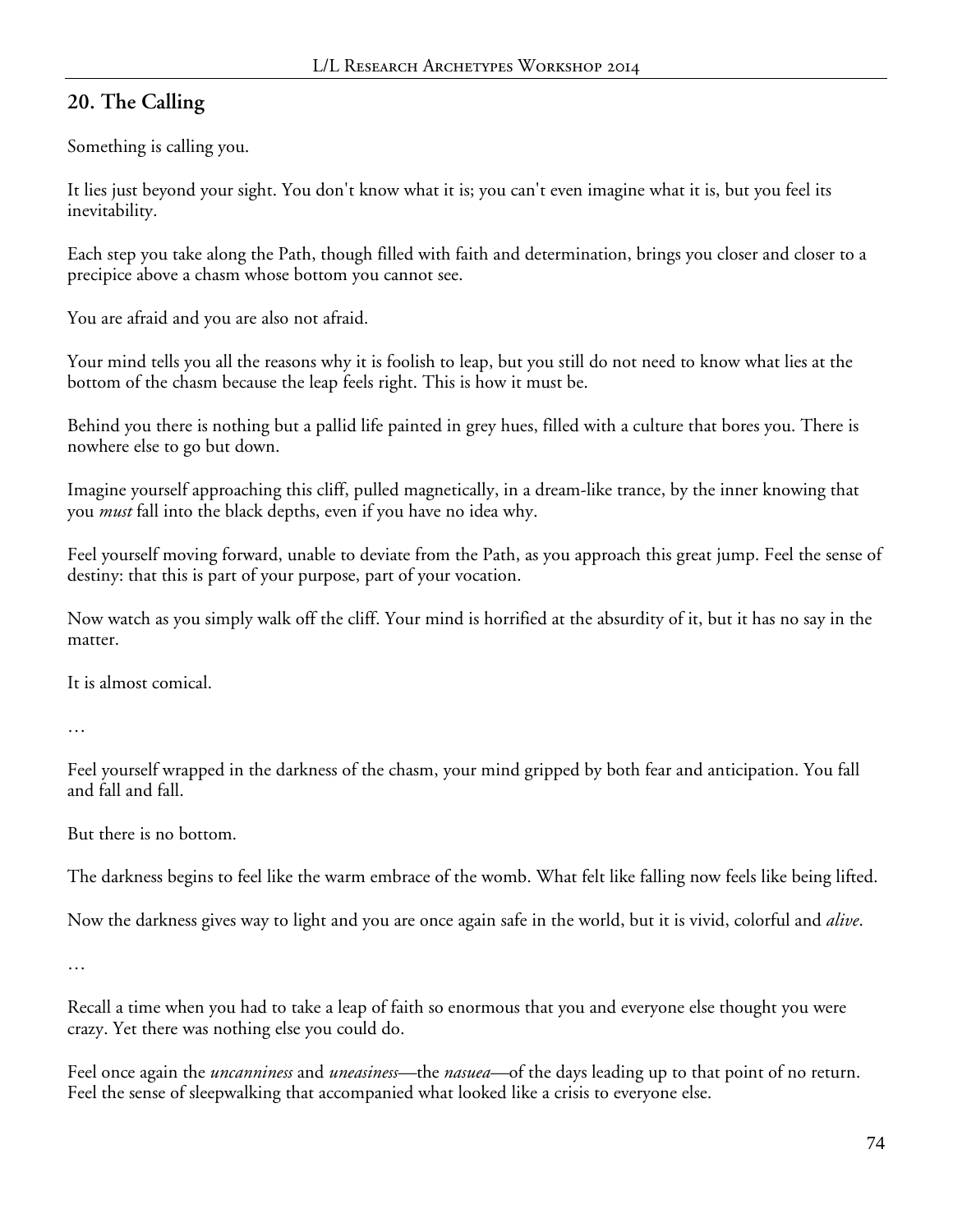Recall the sacrifices you had to make for this leap of faith, and the pain that came with letting go of what was comfortable. Feel your *sorrow* and your sense of loss.

Recall how everything seemed to stand still for a little while once you had committed to this leap. Recall the doubts and the occasional feeling that this was the worst idea you had ever had.

Now recall how you landed on your feet. Think of how much more fulfilling your life became in ways you hadn't even imagined before.

Wasn't it one of the best decisions you ever made?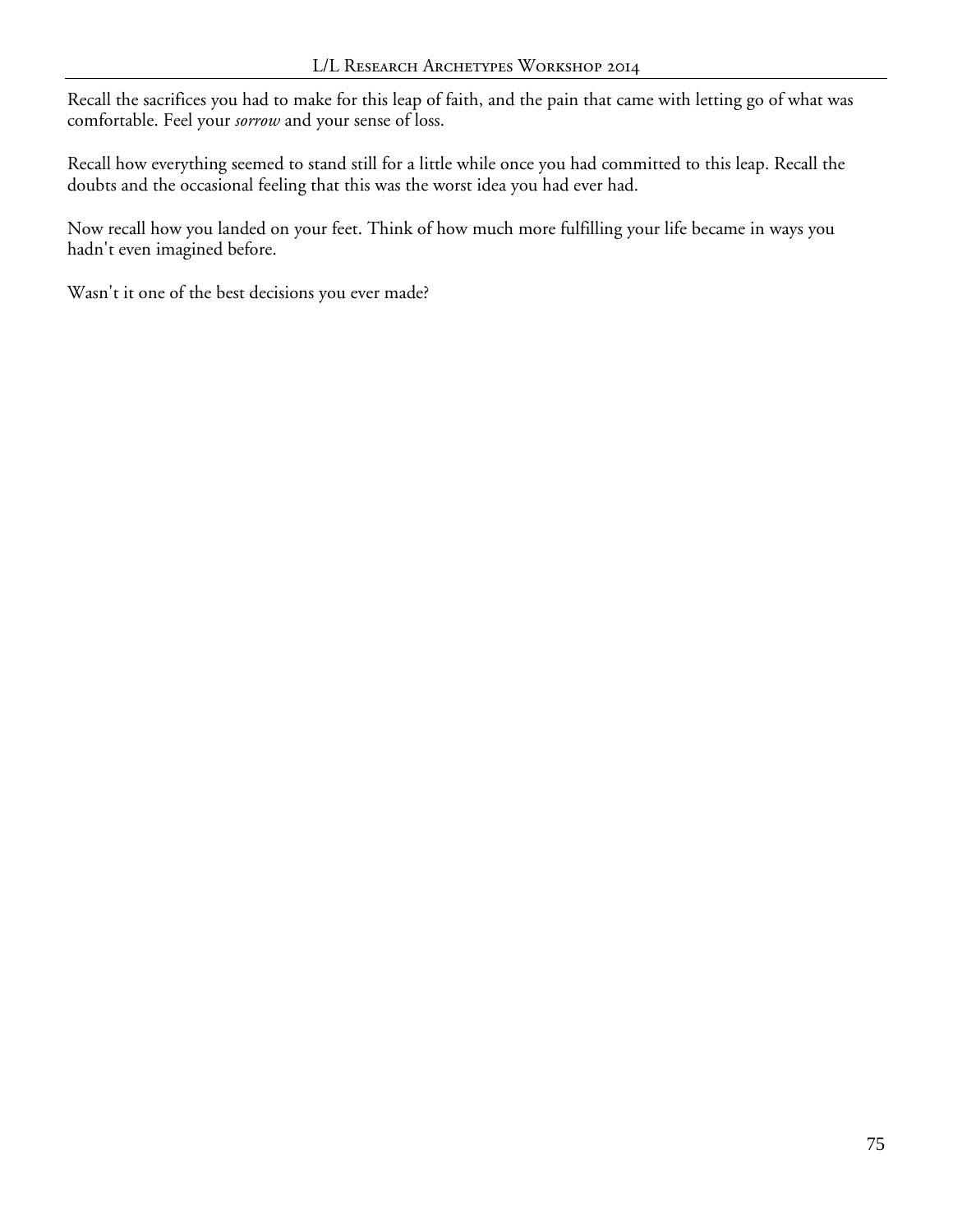## **21. The Universe**

Your are a love song to the Creator.

Your very existence is a moving poetry, a dance of infinite subtlety and grace.

You have no foreknowledge of the steps. The broadband stream flowing through you from the Creator within moves far too rapidly for there to be any knowing. Your mind and your body simply respond as to the highest part of yourself, whose ability to direct this immense symphony of experience is well beyond your ability to comprehend.

The current that moves through the continuous river of your experience carries you forward. You are Pan frolicking with his pipes. You are a priestess enraptured in her holy reverie. You are a child lost in his imaginary games.

You are engulfed in the lovemaking of gods and goddesses.

Your every movement is an art and your every word is full of *reverence,* yet you are bursting with the joy and innocence of a child.

Feel yourself moving in such harmony with the whole of creation that the Sun becomes your beating heart, the planets your arms and legs, and the very stars themselves your flowing hair. The boundary between yourself and the All fades as you engulf yourself in the endless dance of life.

…

But is it always this way?

The privileged moments when you can dance to the rhythm of the heavens are but signs that you are learning more and more to play your mind, body and spirit as an instrument for the Creator within.

Reflect on the great strides you have made over the course of your life in learning where the strings of this instrument are, how to pluck them, and which notes sound harmonious. Perhaps you were once too awkward or too nervous, too aggressive or too timid, too overeager or too lazy to play the music of the Creator.

Stand back and look how the course of your life has led you closer and closer to mastering this dance.

Notice how *easy* it has become to act on faith without hesitation. Notice how much more you trust that your next step will be the right one, how you act in accord with your inner sense of knowing without questioning it.

Now observe how much further you still have to go before you are in perfect harmony with the Creator within.

You are already perfect and yet you must learn how this is so.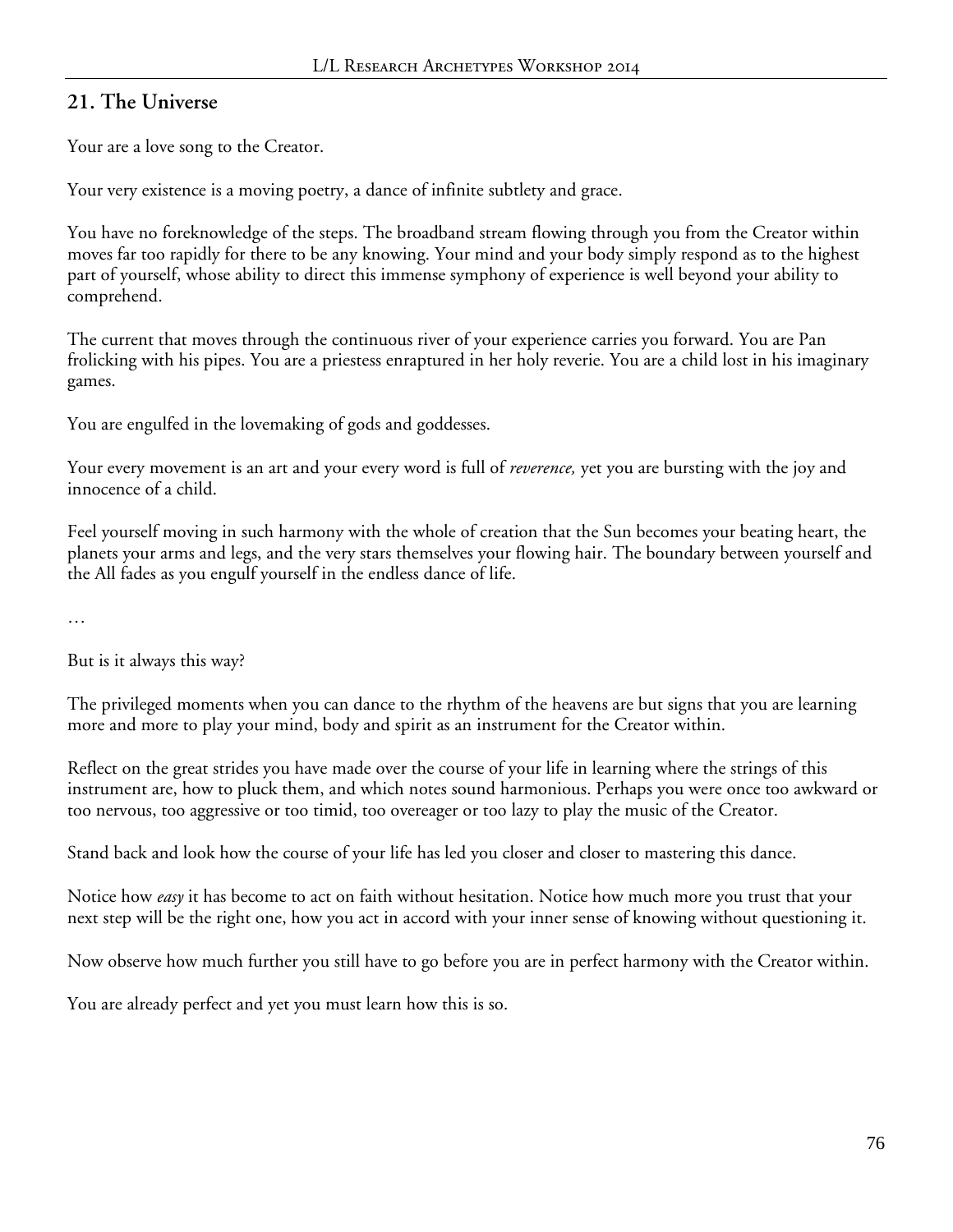## **22. The Choice**

You are on an adventure.

How marvelous! How frightening.

Who *knows* what you will encounter? *You* certainly don't.

You are so small and the world is so very large. Feel the *enormity* of the world you are about to explore.

Here you are. A stranger in a strange land. You don't know which way to go, so you pick a direction and you just walk. Slowly, step by step.

Somehow you feel like things will work out—but maybe they won't. It doesn't matter anyway because you *want* this adventure. *Any* adventure!

What will you find? Who will you become? Let yourself feel the mystery of this grand adventure. Feel the energy and enthusiasm in you, your unbreakable spirit, your eternal youth.

You think ahead, imagining the turning points and crucial junctures you'll meet with. You wonder what virtues you'll discover in yourself. What will you find in your heart in these moments of truth? Are you good? Are you evil?

Think of the chance encounters, the joys, the sorrows that await you. Think of how deeply you will love. Think of how badly you'll be hurt. Oh but it's *worth* it, isn't it?

Think of all the errors you'll make. Imagine yourself backtracking when you see you've gone the wrong way. Imagine yourself attempting and failing. Think of the times you'll try again. And the times you'll give up. And smile. How silly you can be sometimes.

Think of the successes and moments of achievement that are bound to come. Think about how small they will seem before all the grandness of the Universe. Laugh at your success.

…

And have you not already been on many adventures?

Think of the sorrows you have already experienced. They were so sudden and painful. Loss and separation seem to come at the most unexpected moments.

Think of your joys. Your loves, your children, your family and friends. You are so proud of them all. And yourself, too.

Smile at your errors and misfortunes. Times were hard and didn't always go the way you'd hoped, but at least you learned.

Laugh at your successes and achievements. They felt good, but you are so much more than that.